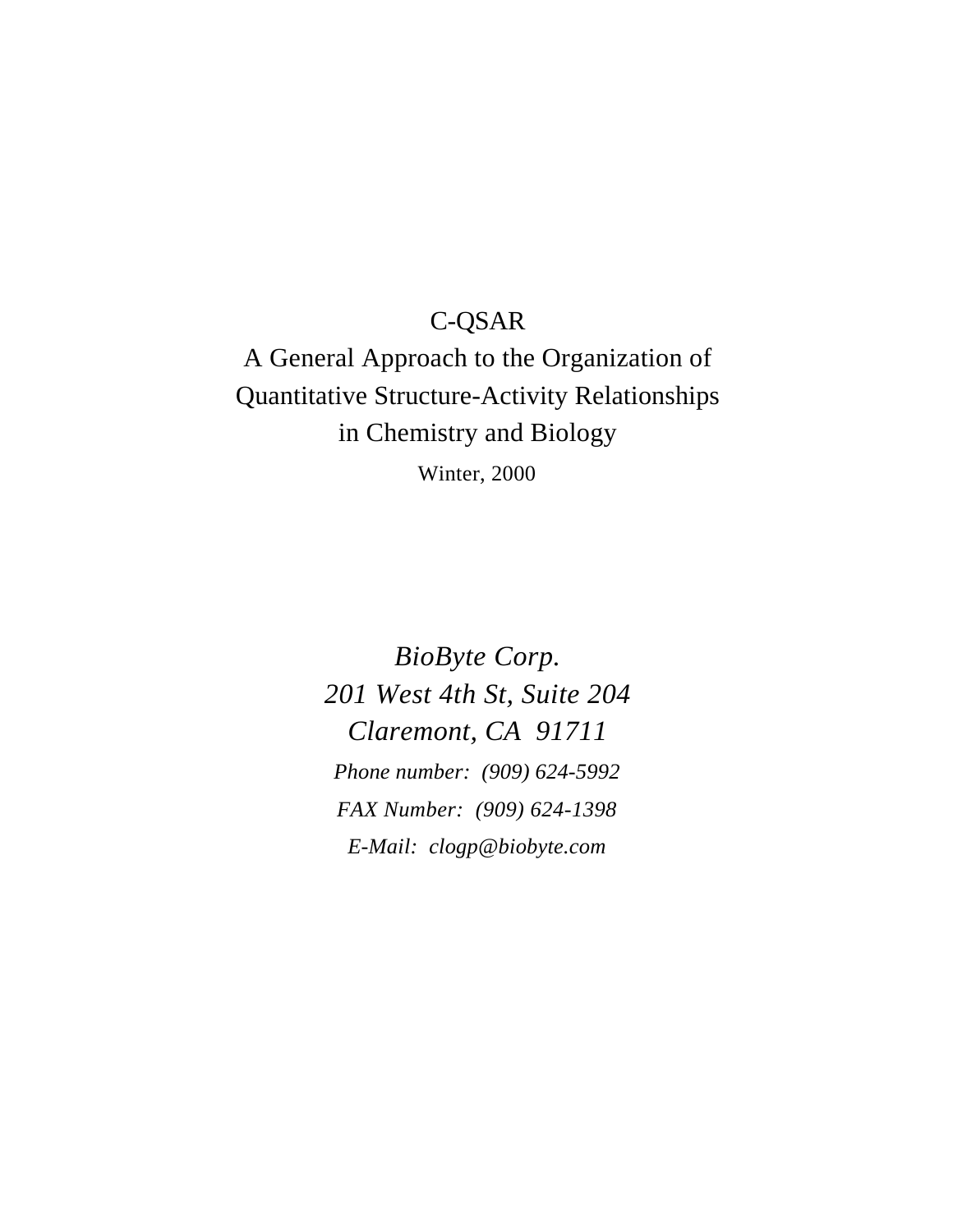# **Preface to the 4th Edition of C-QSAR**

The C-QSAR database is growing nicely. Soon we will have three full-time researchers entering data instead of two and the pace will increase to the point where we should be able to keep up with the current rate of publication. We now have over 14,000 QSAR. The biggest change in this edition is in section VI: Searching For New Leads.

CH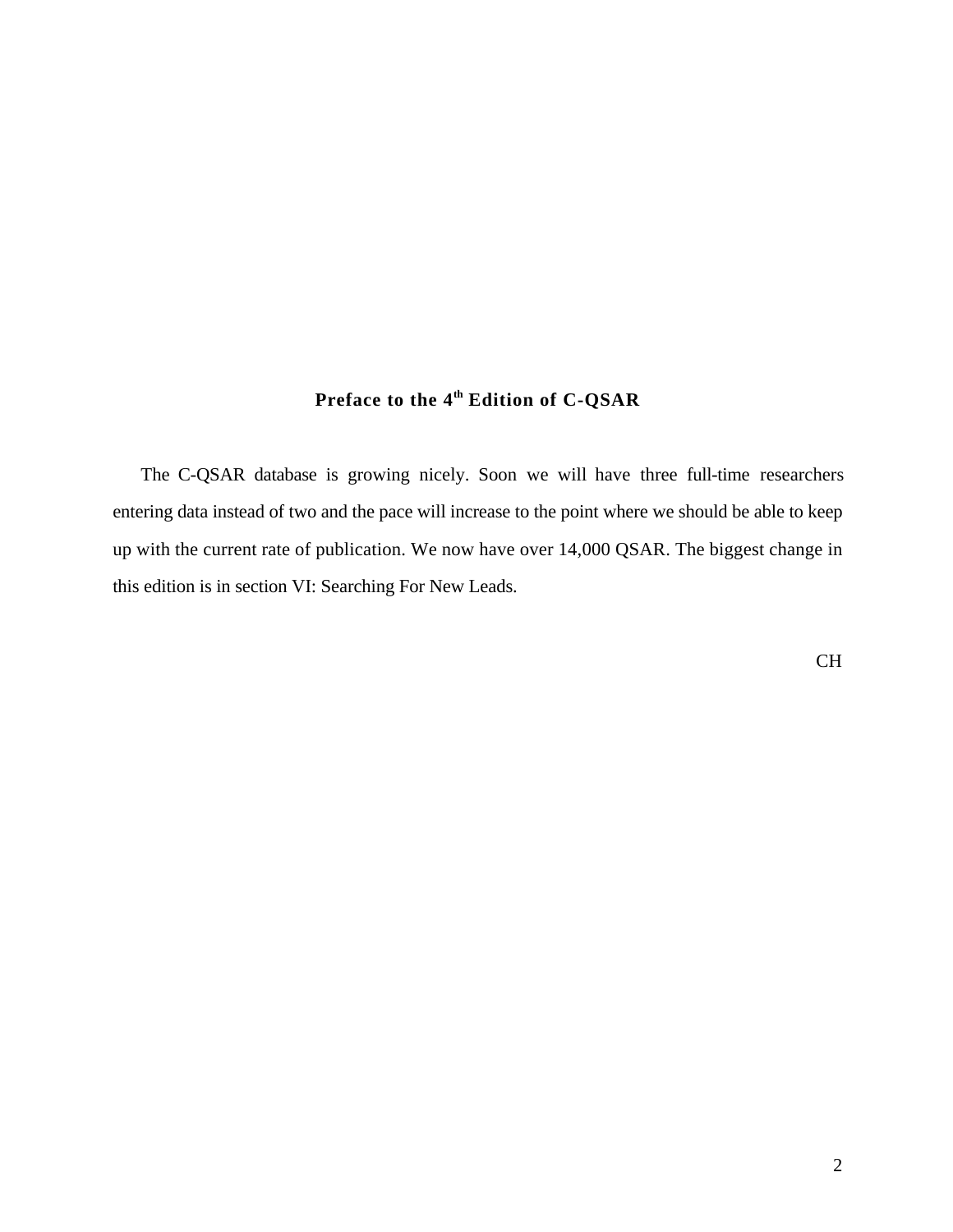# Table of Contents

| I.   |    |  |  |
|------|----|--|--|
| II.  |    |  |  |
| III. |    |  |  |
|      |    |  |  |
|      |    |  |  |
|      |    |  |  |
|      |    |  |  |
|      |    |  |  |
|      |    |  |  |
|      |    |  |  |
|      |    |  |  |
|      | 6. |  |  |
|      |    |  |  |
|      |    |  |  |
|      |    |  |  |
|      |    |  |  |
|      |    |  |  |
|      |    |  |  |
|      |    |  |  |
|      |    |  |  |
|      |    |  |  |
|      |    |  |  |
| V.   |    |  |  |
|      |    |  |  |
|      |    |  |  |
|      |    |  |  |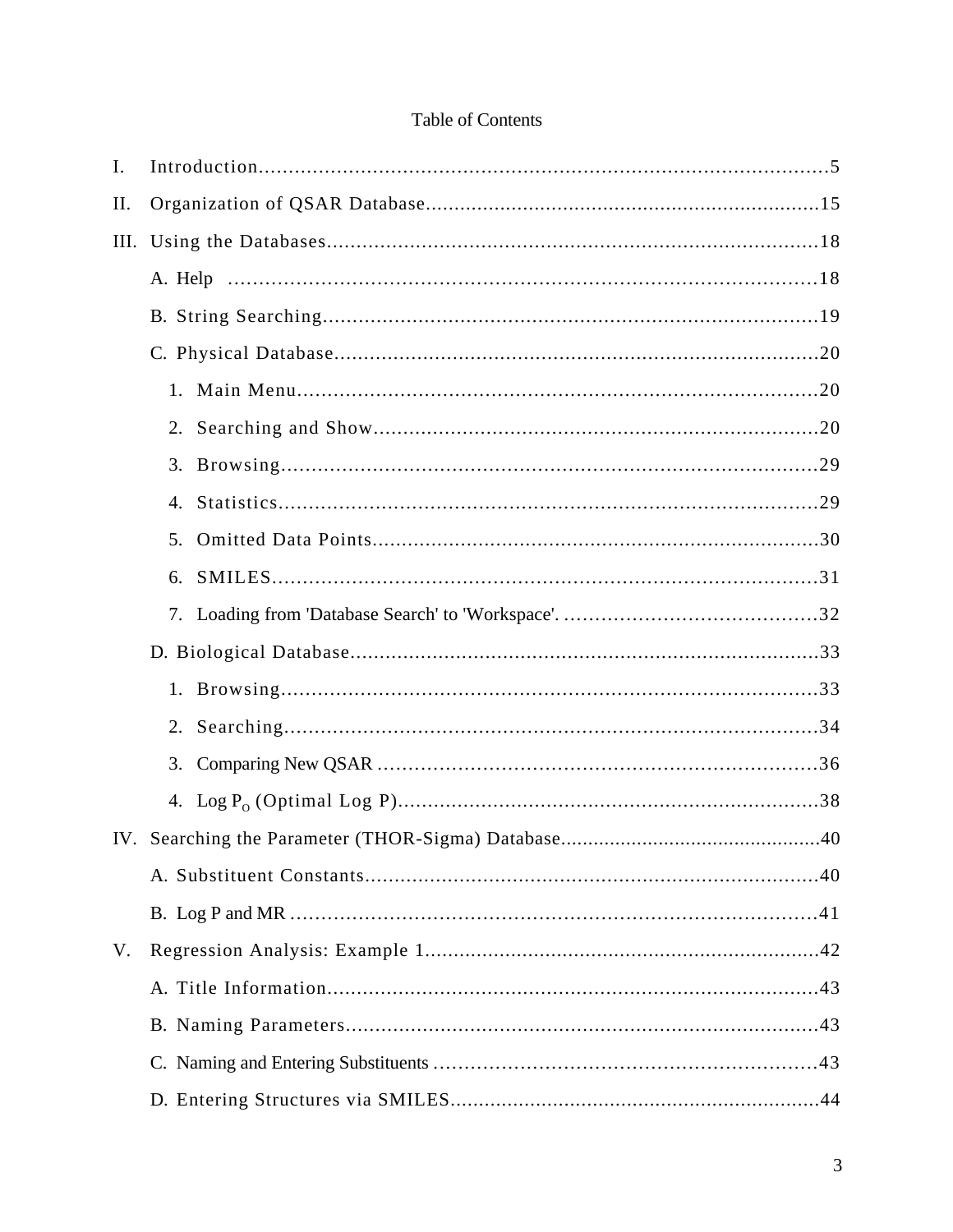| VI. |  |
|-----|--|
|     |  |
|     |  |
| IX. |  |
| X.  |  |
| XI. |  |
|     |  |
|     |  |
|     |  |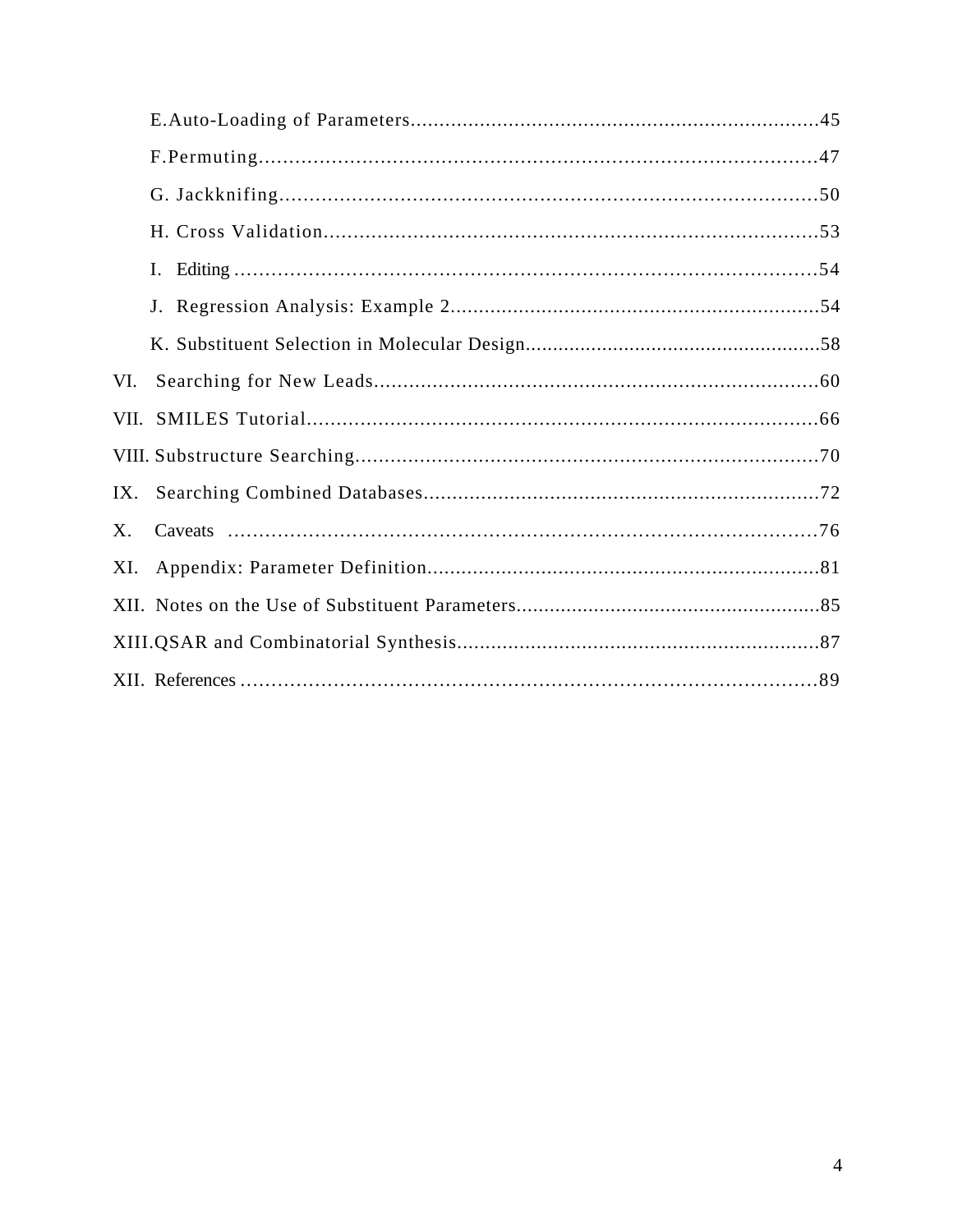#### I. Introduction

The reader is cautioned that the subject embraced by this manual is not something to leaf through on a rainy Sunday afternoon. Over 60 years ago, one of the authors was told by his chemistry professor that organic chemistry was too complex for the human mind. It has become vastly more complex since then! Of course, it is quite simple compared to biology. We are taking some beginning steps to mechanistically merge the two subjects. Anyone who licenses the system will be given several days free instruction in Claremont plus assistance later via telephone.

Structure-activity relationships have been at the heart of chemistry since the work of Mendeleyev in the 19th century. However, it was the work of Hammett in the mid 1930's that opened the way for QSAR in organic and eventually in biological chemistry. Since that time an enormous amount of work has been done. Our current system contains over 14,000 sets of data and the corresponding QSAR. Of these 6,300 are biological QSAR and 7,700 are from physical organic chemistry. These come from the many, many different sub-disciplines of physical organic and biological chemistries. An important purpose of this system is to facilitate comparative QSAR from as many points of view as possible. $1-10$ 

The purpose of our dynamic, integrated electronic system is much more than a compilation of QSAR from all areas of chemistry and chemical biology. We view it as laying the foundation for a science of chemical-biological interactions; that is, a science which undertakes to understand how any (or all) chemicals affect all living systems or parts thereof (see Table 1). Obviously, such a science will be decades in maturing, but we have reached the point where the subject can be taken seriously. In so far as possible we are relating the QSAR of classes in Table 2 to those of Table 3. That is, by *science* we mean mathematical relationships that can be compared with each other in many ways. Obviously qualitative knowledge has been accumulating for some time.

The field of QSAR has become so large that it is no longer possible to write a review of say, 14,000 equations plus the attendant chemical structures and data. To make matters worse, the results of quantitative chemical and biological studies appear in an incredible number of journals.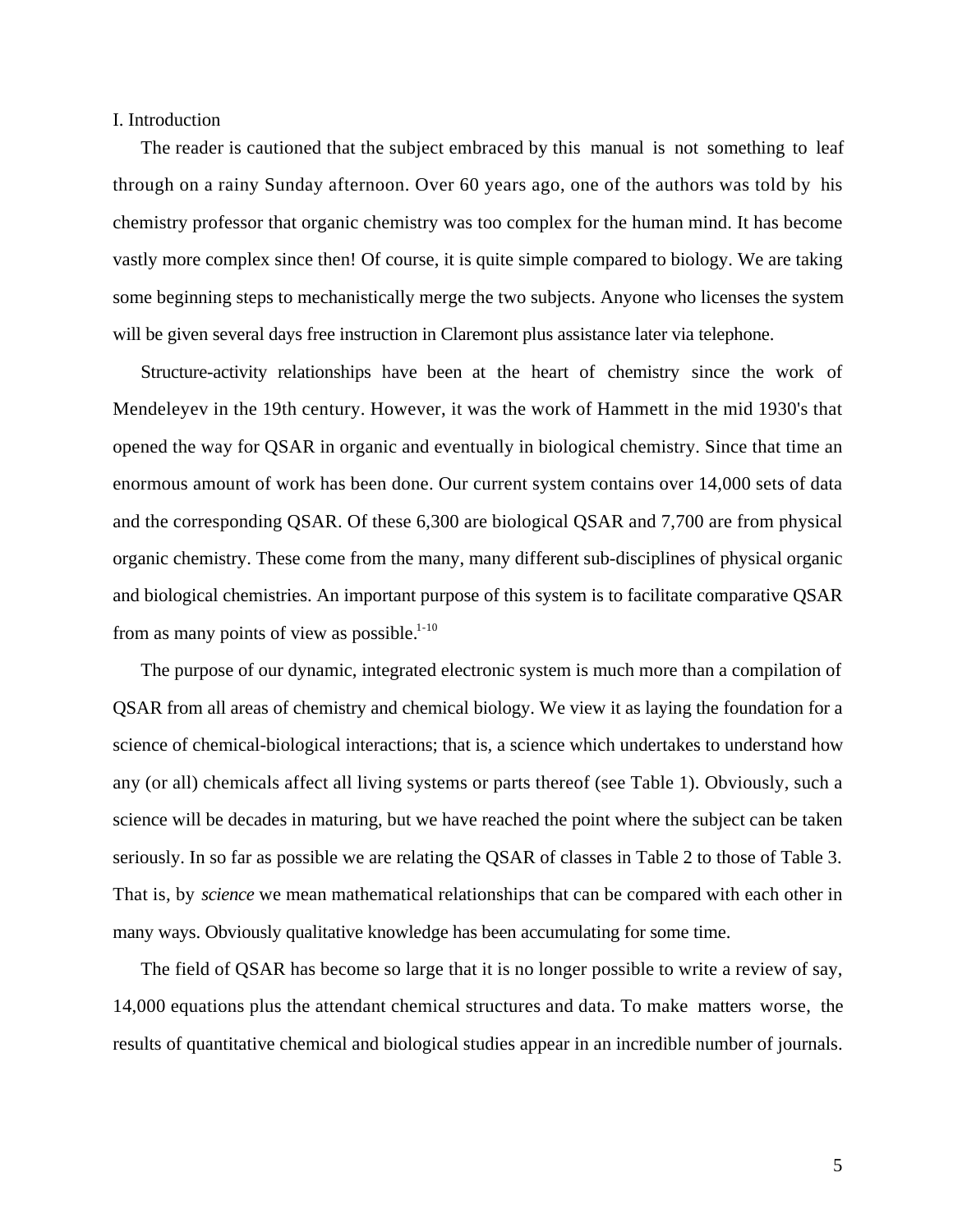These studies are very poorly indexed by Chemical Abstracts. Without a continually updated electronic system, it is impossible to profit from past experience.

A truly major problem in advancing the science of QSAR is the split between those hoping to formulate QSAR (by whatever method) and those synthesizing variations in a lead compound. Unless *good* variation in the major properties (steric, electronic, hydrophobic) is achieved, it is of course impossible to establish the importance (or lack of it) for any given property. It is clear from the perusal of the *Journal of Medicinal Chemistry,* for example, that most papers give little or no thought to this important problem. Along with this is the matter of collinearity. If, in a set of derivatives, two parameters are almost parallel no decision can be made as to which is most important. The above problems need to be considered early on in a synthetic program. An important feature that has been recently added to our system is that of substituent selection (section V-K). Here it is shown how to select a set of substituents for the early phases of lead modification that will have all of the common parameters for all members of the set with the widest choice of substituent properties. Also at the start of the study collinearity can be minimized.

We started to seriously collect data about 1965. In 1970, David Elkins wrote our first program for searching the data, but it was cumbersome to use since structures were encoded in the Wisswesser Line Notation and the need to use IBM cards made it slow and inconvenient. Thus the current C-QSAR program is the outgrowth of over 35 years of research. It was designed and written by David Hoekman, and it employs the widely-used SMILES notation (invented by David Weininger) for structure entry. It also uses his Merlin searching program. Table 1 outlines the general organization of the system and tables 2 and 3 show the areas from which the QSAR come.

As of the present, QSAR development is booming with so many new ideas, often based on complex calculations, that it is virtually impossible for anyone to make critical evaluations of their relative merits. An important aspect of our data is that it provides many examples from all sorts of biological and mechanistic organic chemistry that can be employed for comparative purposes. Moreover, the QSAR are formed from traditional parameters whose intended meaning is easily understood.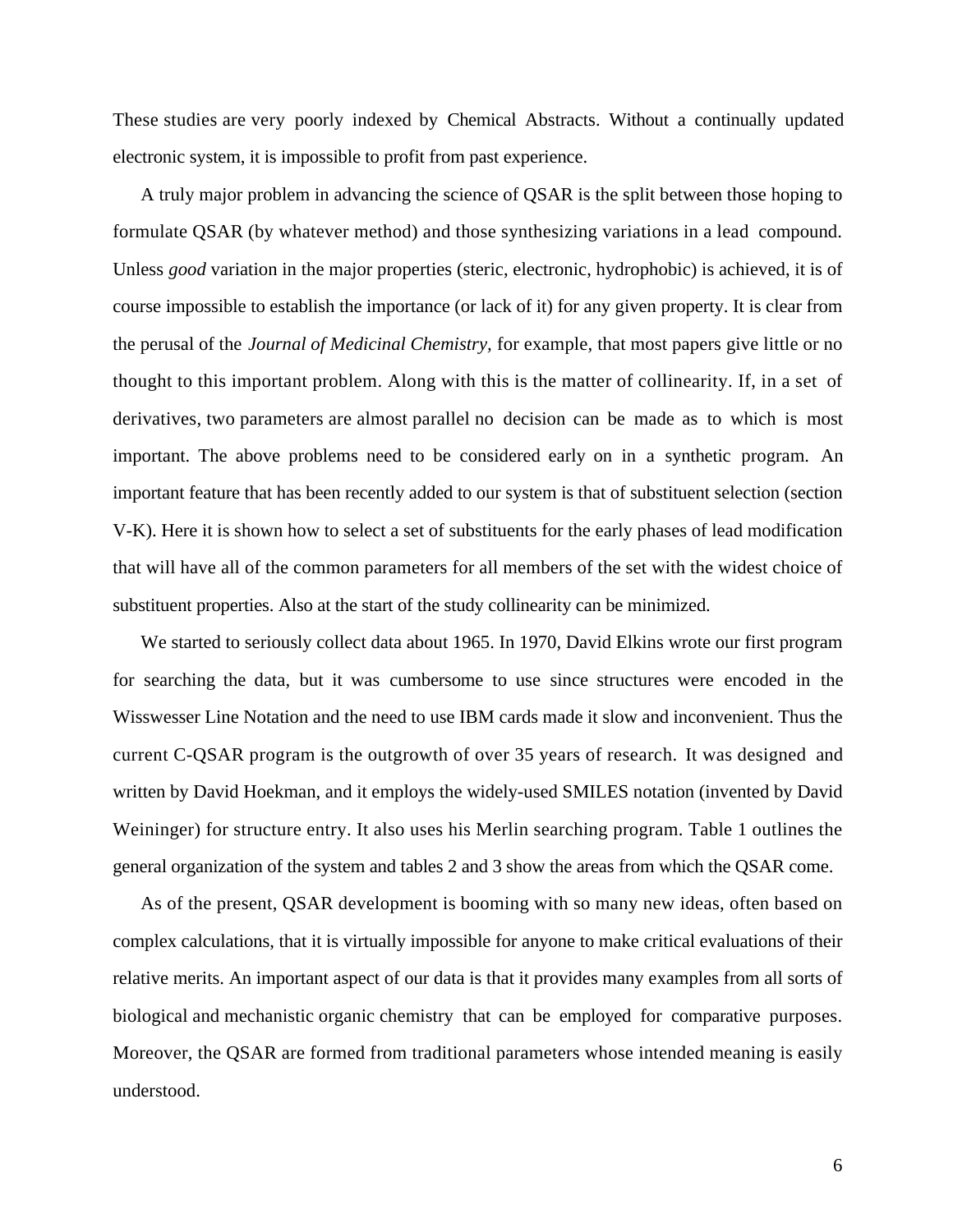C-QSAR does have merit for lead generation (section VI). The majority of Bio QSAR in our current system are from articles where the authors made no attempt to derive a QSAR of any sort. No doubt in many instances activities could be increased by means of QSAR. Possibly the best example of this approach is Koga's demonstration that the rather mediocre drug, nalidixic acid, could be transformed with the help of QSAR to what has become the fabulous quinolone carboxylates.<sup>11</sup> Other examples of QSAR success in the development of products of industrial importance, have been discussed by Fujita. $12, 13$  Another way of searching for leads is to look for sets with large log 1/C values. C is the molar concentration producing a standard biological effect. At the moment, we have 704 sets that contain compounds with  $log 1/C > 8$  (*i.e.*, 10<sup>-8</sup> molar) and 1,327 with  $log 1/C > 7$ .

At present there is nothing comparable to our large and growing database to guide the development of the science of chemical-biological interactions. Single isolated QSAR standing alone must be accepted with caution. It is only as they can be laterally related in a variety of ways to other QSAR that we can begin to place some confidence in their informational content. The subject will have to develop the way organic chemistry did. Someone discovers a new reaction and then many chemists working over the years define the limits of the reaction.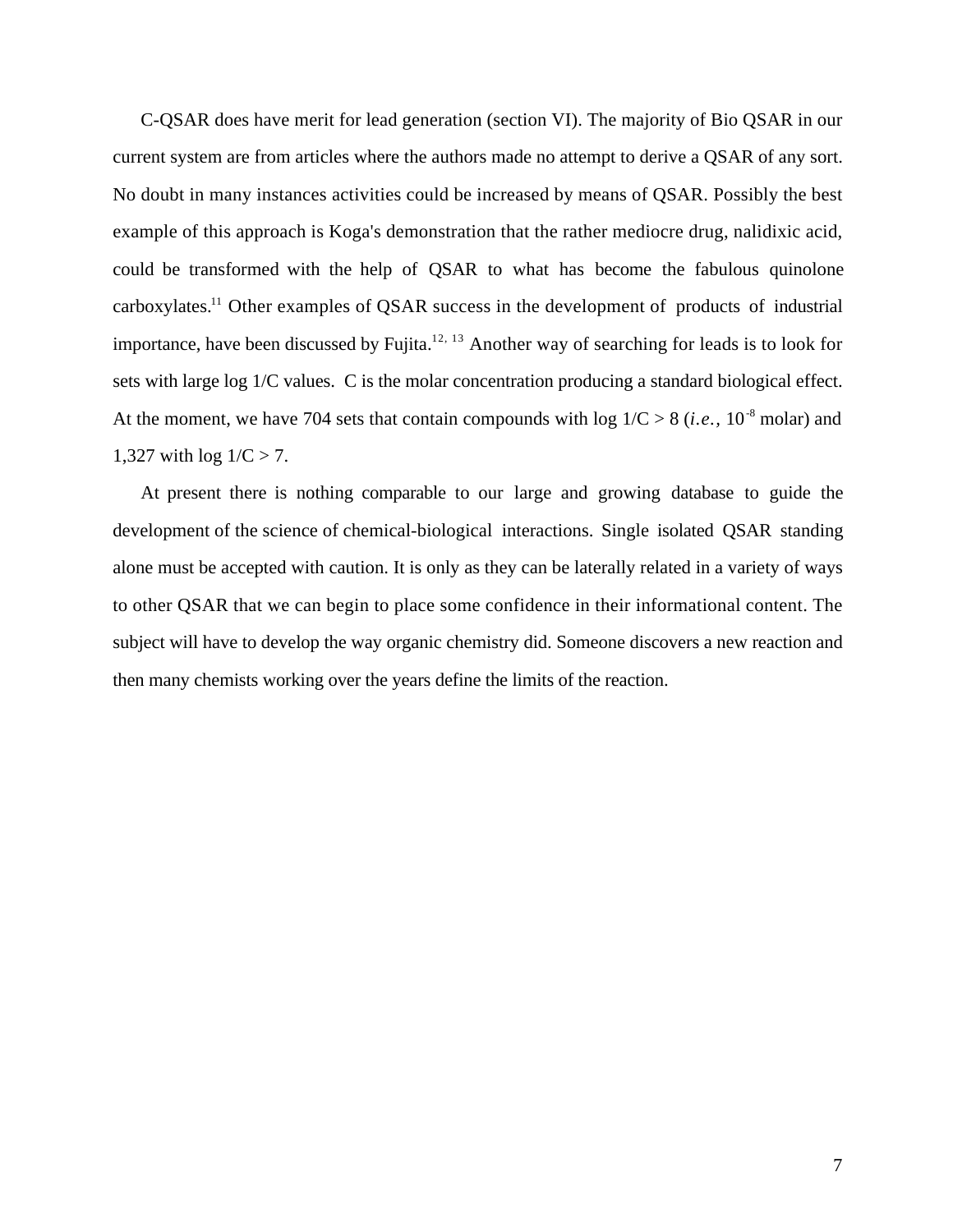#### Table 1 Organization of Sets

| $\parallel$ Fi | m.     |                 |  |  |
|----------------|--------|-----------------|--|--|
| ield           | 1 itie | ption<br>`VJVI. |  |  |

## *input data*

|                  | <b>SYSTEM</b>       | biological or physical system                    |
|------------------|---------------------|--------------------------------------------------|
| 2.               | <b>CLASS</b>        | Pomona classification of system (tables 2 and 3) |
| $\overline{3}$ . | <b>COMPOUND</b>     | parent compound (if any)                         |
| 4.               | <b>ACTION</b>       | measured action or activity                      |
| 5.               | <b>REFERENCE</b>    | journal reference or other source of data set    |
| 6.               | <b>SOURCE</b>       | person who entered data set                      |
|                  | <b>CHECK</b>        | person who checked data set                      |
| 8.               | <b>NOTE</b>         | additional information about data set            |
| $\overline{9}$ . | <b>DATE</b>         | date on which set was saved into database        |
| 10.              | <b>PARAMETERS</b>   | list of parameters*                              |
| 11.              | <b>SUBSTITUENTS</b> | labels of substituents                           |
| 12.              | <b>SMILES</b>       | topological description of compounds             |
| 13.              | <b>DATA</b>         | table of parameter values                        |
| 14.              | PRM MAX/MIN         | maximum and minimum of each parameter            |

# *Output data (equation:)*

|                   | <b>TERMS IN EQN</b> | parameters in regression equation               |
|-------------------|---------------------|-------------------------------------------------|
| $\overline{16}$ . | <b>EOUATION</b>     | regression coefficients for each parameter      |
| $\sqrt{17}$       | IDEAL               | ideal (or optimal) log P, and confidence limits |
| 18.               | <b>STATISTICS</b>   | n, df, r, s, etc.                               |
| $\overline{19}$ . | <b>RESIDUALS</b>    | deviations between y-predicted and observed     |
| 20.               | <b>PREDICTED</b>    | predicted values of dependent parameter         |

\* examined, even if not used in final equation.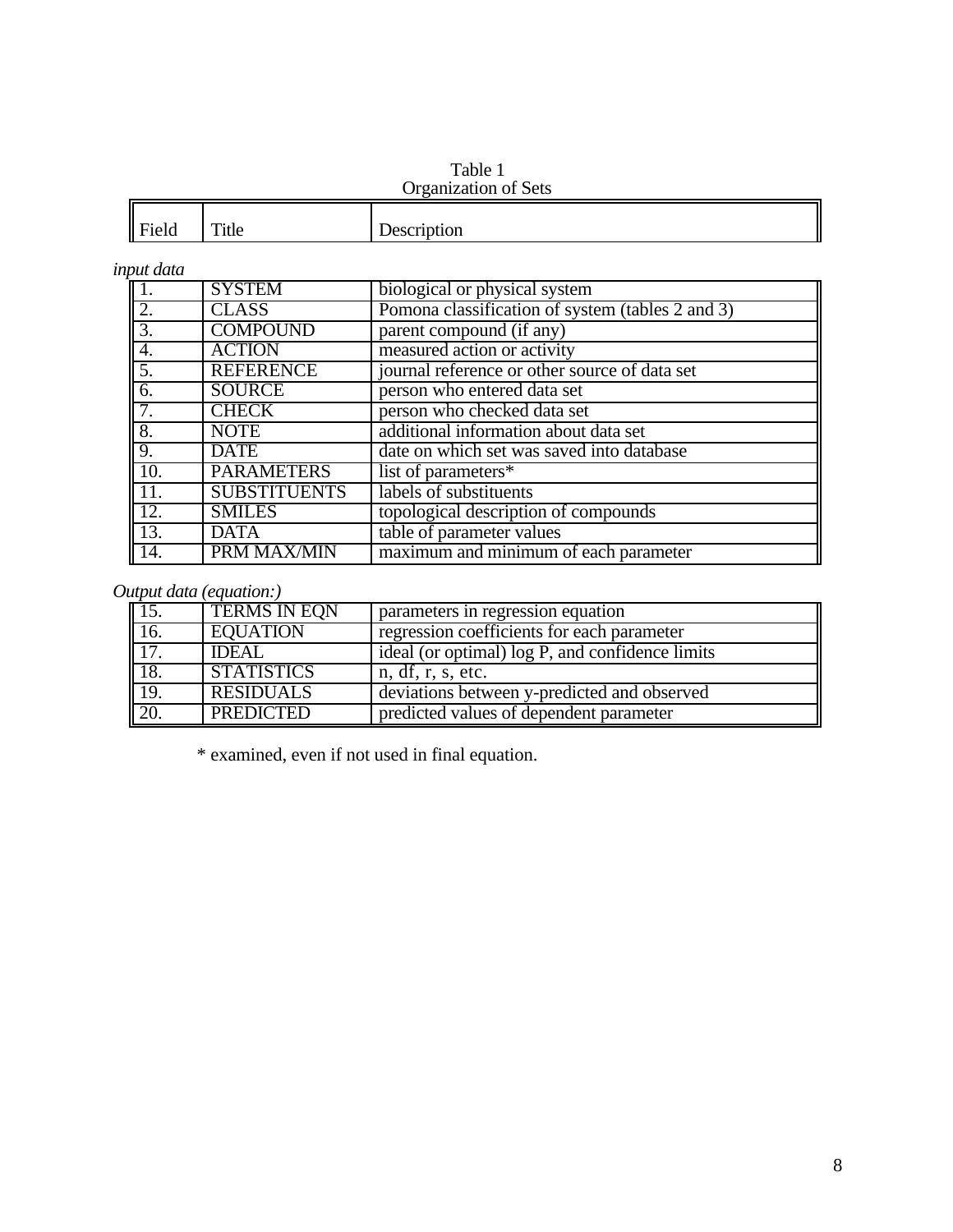| Table 2                                 |
|-----------------------------------------|
| <b>Class Codes--Biological Database</b> |
| {Number of sets in parentheses}*        |

| <b>BO</b>        | Unknown                         | B <sub>4</sub>   | <b>Single-Celled Organisms</b>     |
|------------------|---------------------------------|------------------|------------------------------------|
|                  |                                 | B4A              | Algae $(37)$                       |
| B1               | Nonenzymatic Macromolecules     | B4B              | Bacteria (668)                     |
|                  | (DNA, Fibrin, Hemoglobin, Soil, | B <sub>4</sub> C | Cells in culture (568)             |
|                  | Albumin, etc.) (220)            | B <sub>4</sub> E | Erythrocytes (80)                  |
|                  |                                 | B4F              | Fungi, Molds (240)                 |
|                  |                                 | B4P              | Protozoa (93)                      |
| $\overline{B2}$  | <b>Enzymes</b>                  | B4V              | Viruses $(145)$                    |
| B2A              | Oxidoreductases (639)           | B4Y              | $\sqrt{\text{Feasts} (47)}$        |
| B2B              | Transferases (155)              |                  |                                    |
| B <sub>2</sub> C | Hydrolases (588)                | $\overline{B5}$  | <b>Organs/Tissues</b>              |
| B <sub>2</sub> D | Lyases $(36)$                   | B5C              | Cancer (90)                        |
| B2E              | Isomerases $(11)$               | B5G              | Gastro-intestinal tract (67)       |
| B2F              | Ligases $(3)$                   | B5H              | Heart $(83)$                       |
| B2G              | Receptors (884)                 | B5I              | Internal/soft organs (62)          |
|                  |                                 | B5N              | Nerves, Brain, Muscles (326)       |
| $\overline{B3}$  | <b>Organelles</b>               | B5S              | Skin $(50)$                        |
| B3A              | Mitochondria (87)               | B5L              | Liver $(17)$                       |
| B <sub>3</sub> B | Microsomes (97)                 |                  |                                    |
| B <sub>3</sub> C | Chloroplasts (82)               | <b>B6</b>        | <b>Multi-Cellular Organisms</b>    |
| B <sub>3</sub> M | Membranes (92)                  | B6A              | Animal (vertebrates) (646)         |
| B <sub>3</sub> R | Ribosomes(0)                    | B <sub>6</sub> B | Insects $(168)$                    |
| B <sub>3</sub> S | Synaptosomes (22)               | B <sub>6F</sub>  | Fish $(150)$                       |
|                  |                                 | B6H              | Human $(37)$                       |
|                  |                                 | B6I              | Invertebrates (non-insect) $(101)$ |
|                  |                                 | B <sub>6</sub> P | Plants $(118)$                     |

\* These numbers are constantly changing as new data are added daily.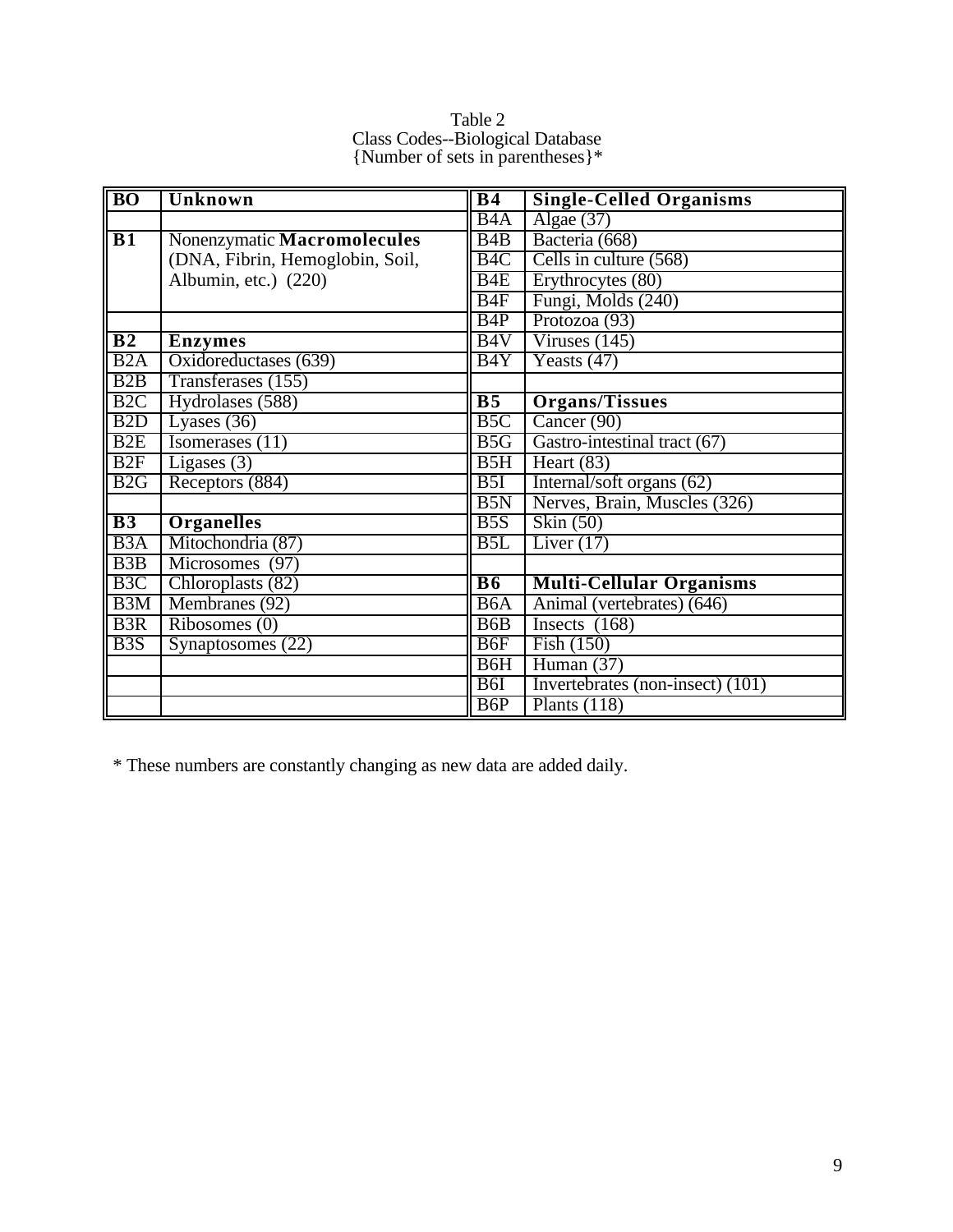| $\overline{\text{PT}}$ | Theoretical (28)                     | P7                | <b>Addition</b>                |
|------------------------|--------------------------------------|-------------------|--------------------------------|
|                        |                                      | P <sub>7</sub> D  | Dimerization $(10)$            |
| <b>PO</b>              | Unknown                              | P7E               | Electrophilic Addition (149)   |
|                        |                                      | P7N               | Nucleophilic Addition (215)    |
| P1                     | Ionization (1502)                    | P7P               | Polymerization (12)            |
| P <sub>1</sub> P       | Ionization Potential (29)            |                   |                                |
| P1X                    | Proton Exchange (67)                 | P <sub>8</sub>    | Elimination $(147)$            |
|                        |                                      | $\overline{P9}$   | <b>Rearrangement</b> (182)     |
| P <sub>2</sub>         | Hydrolysis (773)                     | $\overline{P10}$  | <b>Oxidation</b> (420)         |
|                        |                                      | <b>P12</b>        | <b>Radical Reactions (556)</b> |
| P3                     | Solvolysis (613)                     | P <sub>13</sub>   | <b>Complex Formation (100)</b> |
|                        |                                      |                   |                                |
| P <sub>4</sub>         | <b>Spectra</b>                       | P <sub>14</sub>   | Partitioning (131)             |
| P4I                    | Ionization Spectra (61)              | P <sub>14</sub> C | Chromatography (21)            |
| P <sub>4</sub> E       | ESR Spectra $(2)$                    |                   |                                |
| P <sub>4</sub> M       | Mass Spectra (12)                    | <b>P15</b>        | Pyrolysis (88)                 |
| P <sub>4</sub> N       | NMR Spectra (175)                    | <b>P16</b>        | $H-Bonding(26)$                |
| P <sub>4</sub> R       | IR Spectra $(9)$                     | P <sub>17</sub>   | Electrochemical (226)          |
| P <sub>4U</sub>        | UV Spectra $(23)$                    | P <sub>18</sub>   | Brønsted (119)                 |
|                        |                                      | P <sub>19</sub>   | Esterification $(232)$         |
| P <sub>5</sub>         | <b>Miscellaneous Reactions (418)</b> | P <sub>20</sub>   | Photochemical (39)             |
|                        |                                      | P <sub>21</sub>   | <b>Hydrogenation</b> (16)      |
| P6                     | <b>Substitution</b>                  | P <sub>22</sub>   | <b>Isokinetic</b> $(3)$        |
| P <sub>6</sub> E       | Electrophilic Substitution (238)     | P <sub>23</sub>   | <b>Reduction (81)</b>          |
| P <sub>6</sub> N       | Nucleophilic Substitution (1047)     |                   |                                |

Table 3 Class Codes--Physical Database {Number of sets in parentheses}\*

\* These numbers are constantly changing as new data are added daily.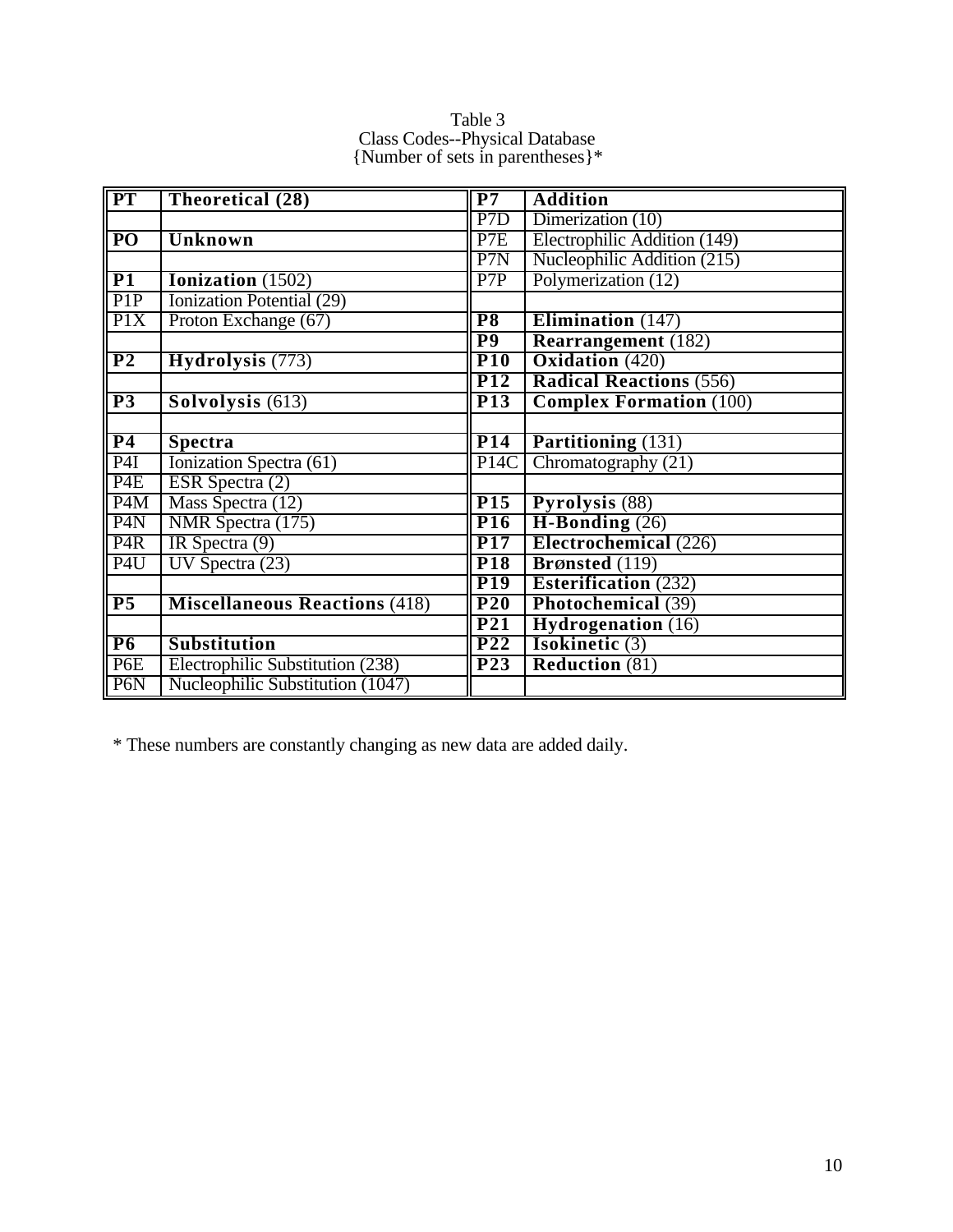In compiling the physical database from mechanistic physical organic chemistry we have concentrated on chemical reactions in solution. Although there are some examples (275) based on spectra and gas phase reactions, no attempt was made to be complete in these areas. The same applies to the Brønsted reaction (108 examples).

Many papers report results from runs at a variety of temperatures. Generally we have reported only 1 example at the temperature nearest to 25°. In cases where a reaction has been run in various mixtures of solvents (*e.g.,* ethanol and water) we have reported representative examples. For lack of time, we have not attempted to standardize the dependent variables as we have in biological reactions. That is, intercepts cannot be compared. Publication of Hammett type equations has occurred at such a rapid rate and in such diverse areas that it was impossible to organize the results before modern interactive computing. Finally, after considerable effort, we feel that we have acquired a large percentage of the data and devised the means to view it from many perspectives.

Biological QSAR has been in an even more confused state. The major areas--biochemistry, medicinal and pesticide chemistry and the various toxicologies--all have a large number of subspecialties *e.g.,* enzymology, anesthesiology, cancer, mutagenesis, metabolism, cardiology, pyschobiology, bacteriology, plant physiology, urology, etc. It is apparent from Table 2 that, beyond the few key words listed, we have not as yet attempted to include them in a systematic way. Yet they do provide significant help to the researcher. A further complicating factor is that reports on these studies, that are appearing at an ever increasing rate, are published in hundreds of extremely diverse and sometimes obscure journals and hence are difficult to find. Our database shows that partition coefficients (at the moment we have over 20,000 experimentally measured octanol/water log P values of which over 10,000 are unique and considered to be reliable), from which hydrophobic parameters are derived, have appeared in over 500 different journals. This does not include the many reports on various types of chromatography carried out for the same purpose. We believe the time has come to integrate these results. Since a *variety* of approaches are currently being studied for the formulation of QSAR, one might question whether this is the time to push this project. However, the experimental data reported and organized will be of value for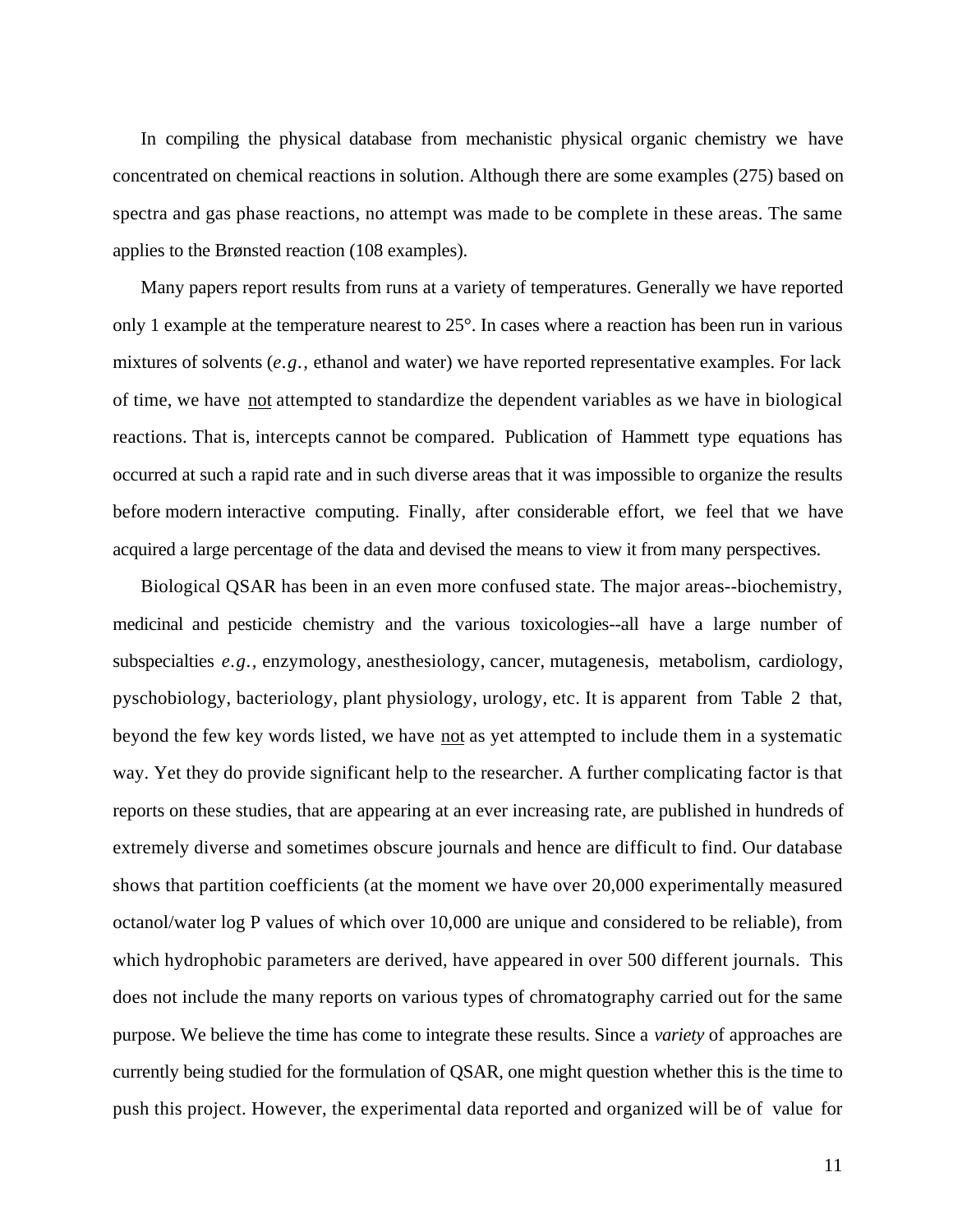decades to come regardless of how the methodologies evolve. In fact our system will provide the testing ground for the various new approaches stemming from quantum chemistry and molecular dynamics.

This applies to many of the QSAR in our current system. Many sets have been poorly designed. The QSAR for these have low  $r^2$  values and outliers and sometimes have two few datapoints/variable. Nevertheless we have found such first attempts to be helpful in supporting each other and suggesting the next steps. When one attempts to rationalize in numerical terms the results from treating even something as simple as a cell culture (let alone mice) with say 30 or 40 'congeners' the problems are awesome. Nevertheless, the enormous drug industry constantly faces these problems. The DNA codes for 50 to 100 thousand proteins that account for the many enzymes and components of the variety of cellular membranes and those of the organelles. All sorts of biochemical processes are open to perturbation. Thus, it is not yet clear what quality (in terms of  $r^2$ ) one can expect with the complex Bio systems. However, a rational and statistically based analysis is far better than intuition.

Our current premise is that the major interaction forces to consider in a set of congeners acting on a biological system are electronic, steric and hydrophobic. Less important factors are hydrogen bonding and dipole moments. Hydrogen bonding can be important. However, as yet there is no general way to deal with it, in the way that one can use Pi ( ), for example, to account for the hydrophobicity of a substituent. The orientation and distance between an OH on the substrate or inhibitor and the bonding site on the receptor is so critical that a general method for parameterization appears impossible. In this case, indicator variables can be helpful.

Before considering the details of how the total system operates, it is instructive to point out a few practical uses. For example, under P1 (table 3) there are 1,502 examples of QSAR based on the ionization of all sorts of acids and bases. Of these, 1,301 are in terms of pKa. By moving to the show mode (see below) one can by calling for system (1) and compound (3), scroll through all 1,300 sets for the ionization of acids and bases in less than one hour noting those set numbers of interest. These can then be loaded for detailed study. Of course, a similar approach can be used for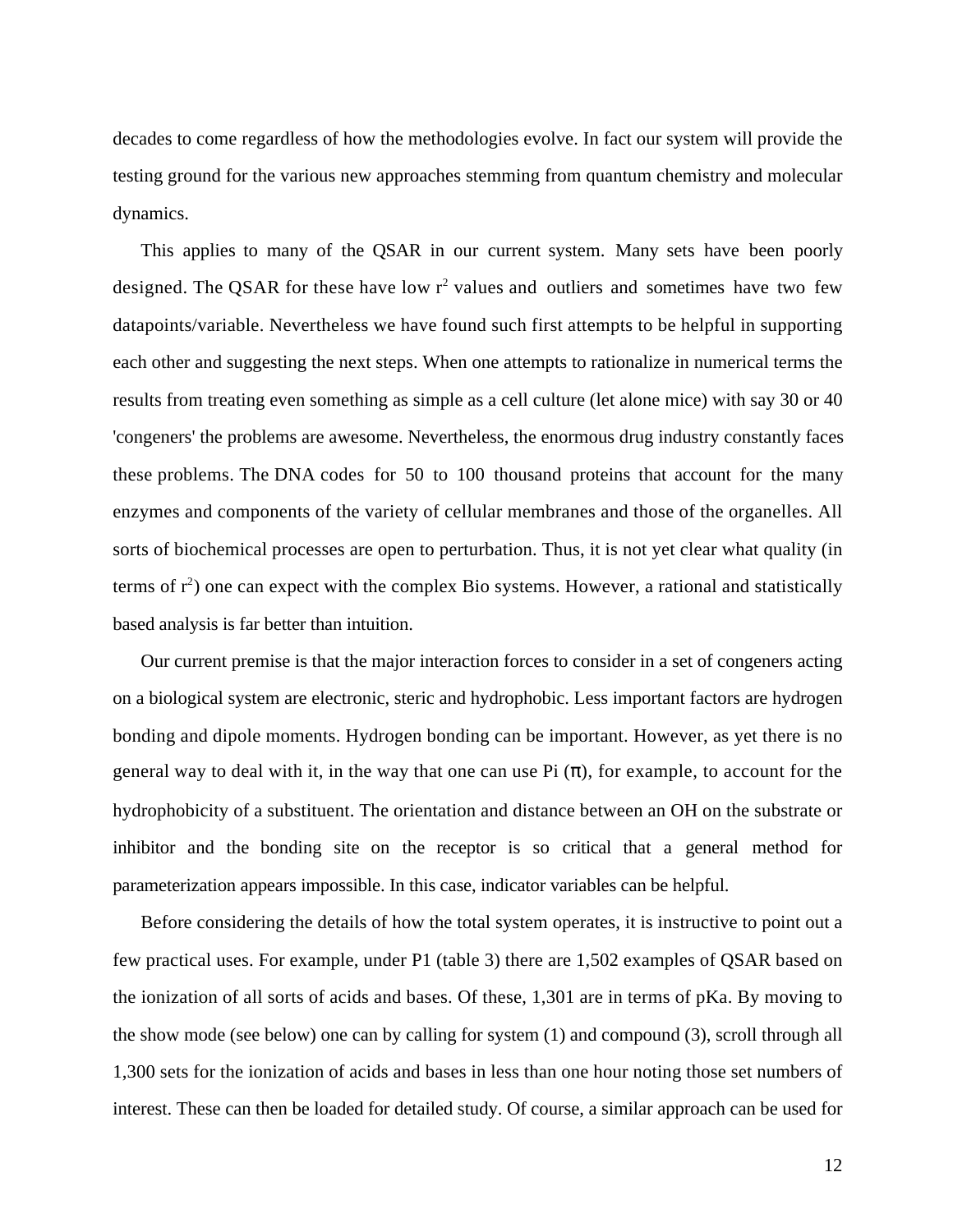any of the much smaller classes in tables 2 and 3. One could load all of the summaries for ionization including the QSAR and page through them in a couple of hours. This approach provides mini reviews of massive amounts of research. By isolating all of those containing a term in either  $\,$ ,  $\,$ , or  $\,$  + we obtain 6,471 equations restricted to aromatic systems. Eliminating those based on  $\overline{\phantom{a}}$  or  $\overline{\phantom{a}}$  + we obtain 3,867 based on . There are now 1,113 different substituents that have measured values of both  $_{p}$  and  $_{m}$  (*i.e.*, 2,226 values). (There are 1,999  $_{p}$  values, including calculated values). Thus we can calculate ionization constants for  $2,226 \times 3,867$ (8,607,942) monosubstituted acids or bases assuming that there are two positions free for substitution. This figure is high since in some instances there is more than one QSAR for a given acid (*e.g.*, benzoic) in different solvents. Fujita<sup>13</sup> has shown how the effect of ortho substituents on ionization can be taken into account so that these too can be considered as well as multiple substitution. The possibilities can be extended to acids of the type X-Ar-Y-Q where Q is an acidic or basic group. A method is now available  $3$  for calculating the attenuating effect on Q of many examples of the linking group, Y (e.g., -OCH<sub>2</sub>-, -CH=CH-CH=CH-, -SO<sub>2</sub>CH=CH-, etc.).

The ionization of aromatic amines and phenols generally depends on -. There are 375 substituents with measured  $p^{-1}$  values<sup>14</sup> which along with the corresponding  $m$  provide many possibilities for calculating these ionization constants (it is generally found that  $m = m^- = m^+$ ). There are 879 Taft-type<sup>2</sup>  $*$  for use with aliphatic reactions where the field/inductive effect is important. Thus for the 110 QSAR of aliphatic acids and amines many new ionization constants can be calculated.

The sterimol steric parameters exist for 1,078 different substituents.2 With the huge variety of substituent parameters, and the ability of our current regression program to automatically load these and over 14,000 QSAR for study, we believe that comparative QSAR has been sufficiently organized so that it can do much to extend our understanding of chemical and biological reaction mechanisms. As will be discussed later, all sorts of evaluations of substituents and parameters can be made. For instance, we are finding the sterimol parameters  $B1^{15}$  to often be more effective in the correlation of intramolecular steric effects than Taft's classic E<sub>s</sub> parameter. At present in the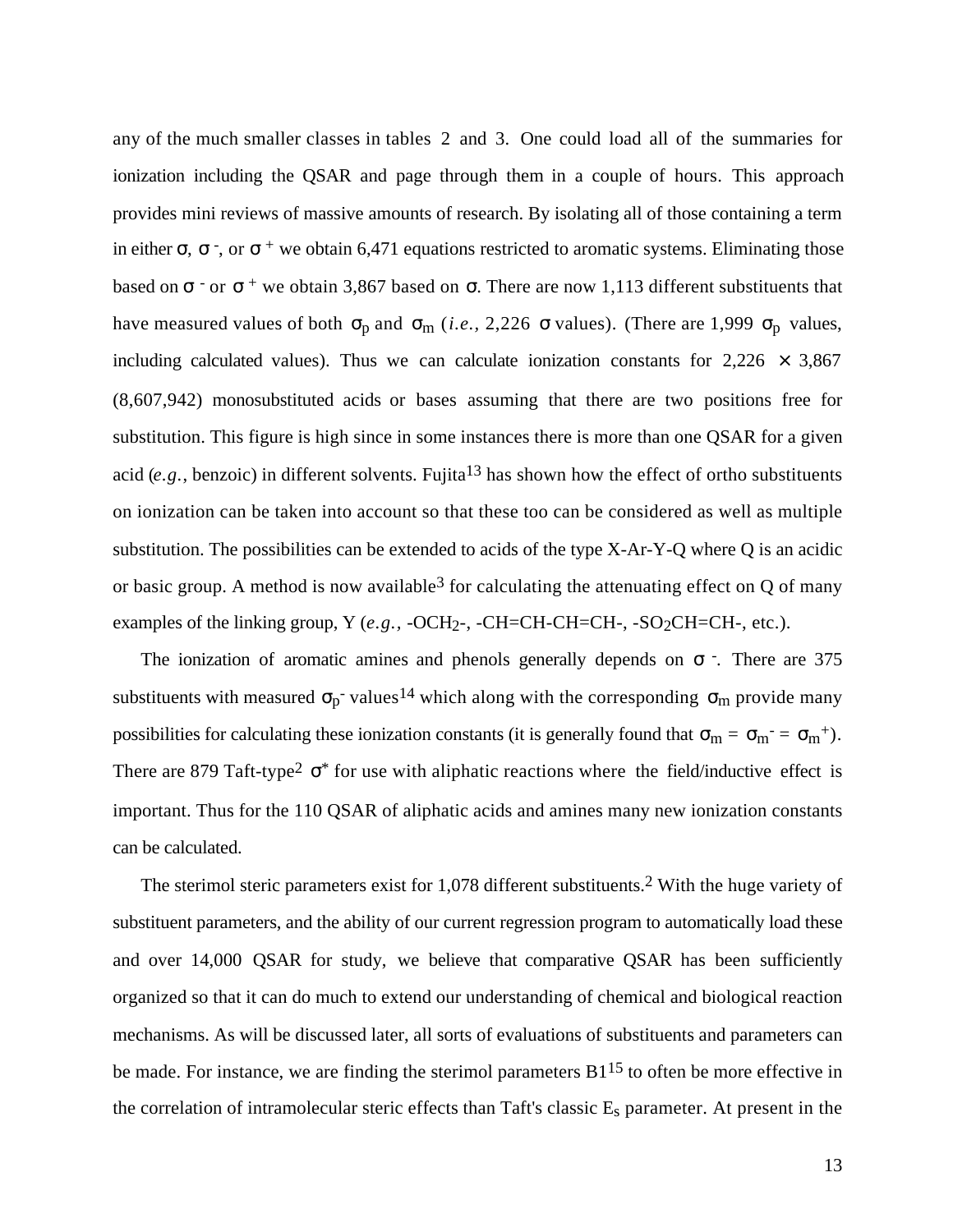physical database there are 296 examples where B1 appears in QSAR and only 224 for  $E_S$  or  $E_S^C$ . We have not yet checked many of the early entries when only  $E_s$  was available. We suspect that sterimol parameters will do as well or better in many instances. Since sterimol parameters are calculated, rather than measured like Es , many more can be readily obtained.

All outliers in the database are labeled. Searching the physical base we find 2,806 QSAR have one or more outliers. This figure is somewhat unreal. In entering the early work, ortho substituents were often entered, but not used in deriving the equation. Thanks to the work of Fujita and Nishioka13 we can now cope with such steric problems. We can study the 2,806 outliers to see which substituents have caused problems.

The bank can be searched to find examples where a particular substituent has been used. For example in the physical base,  $CF_3$  appears in 921 equations, OCF<sub>3</sub> in 31, SCF<sub>3</sub> in 14 and SF<sub>5</sub> in only 9. In Table 2 the numbers in parenthesis add up to more than the total for the database. The reason for this is that in some instances more than one label is attached to a single equation. A reaction might be labeled as P10 and P12 (radical and oxidation) or it might be tagged as B4B and B6A for drugs attacking *E. coli* in mice.

The major difference between the biological and physical database equations is the importance of hydrophobic terms, logP, and , in the former. Out of 6,300 Bio-QSAR 4,367 contain such a term (69%). Considering the five major categories the following disposition is found:

|                 | <b>QSAR</b> with Hydro- | <b>Total QSAR</b> |    |
|-----------------|-------------------------|-------------------|----|
|                 | phobic terms            | in class          | %  |
| Enzymes         | 1291                    | 2400              | 54 |
| Organelles      | 300                     | 395               |    |
| Cells           | 1386                    | 1829              | 76 |
| Organs          | 527                     | 741               |    |
| Whole organisms | 1014                    | 1218              | 83 |
| Receptors       | 379                     | 881               |    |

Table 4

As might be expected hydrophobic terms show up least frequently in enzymes and receptors and of course, show up most often in QSAR for whole organisms.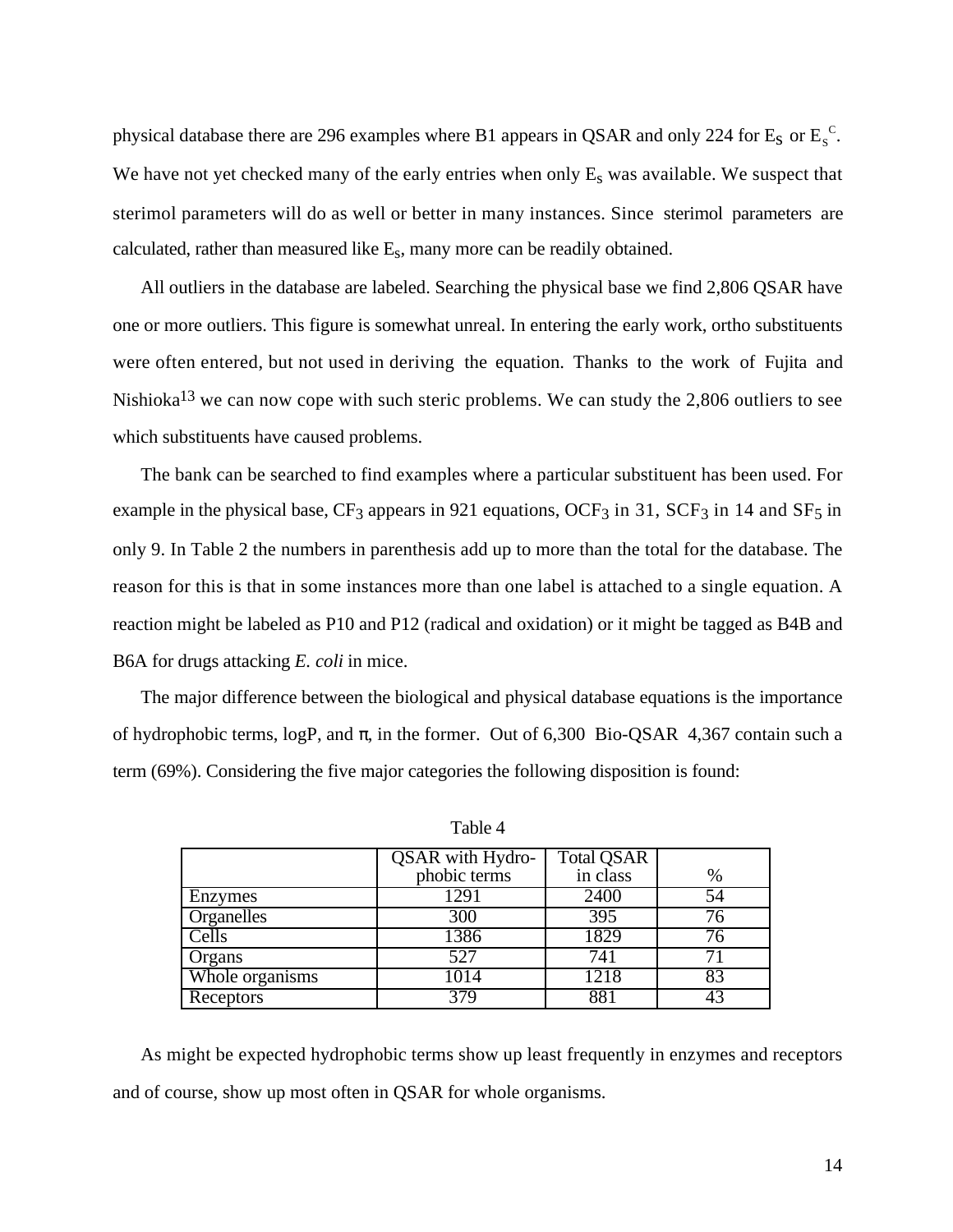There is much still to be learned about the role of hydrophobicity in the design of greater selectivity in bioactive compounds and less toxicity in industrial chemicals. The principle of minimal hydrophobicity in drug design is obviously important for bio availability,  $16,17$  and one must always be alert for the presence or absence of hydrophobic interactions. Sometimes compounds participating in electrophilic reactions with cells or whole organisms do not display a hydrophobic effect,<sup>18</sup> but the reason for this is not always clear at present.

The environmental toxicity of chemicals is constantly under review. Three widely studied test organisms: fathead minnow, tetrahymena and daphnia, are represented by 40, 53 and 47 sets respectively. Results with these toxicity studies can be compared with those from other organisms, cells, etc. For instance, pentachlorophenol occurs in 140 sets, atrazine in 10, and methoxychlor in 21.

The present report outlines the current state of our efforts to organize the QSAR literature to make it readily accessible for a virtually unlimited variety of comparative analyses. This will not be the last such effort and we hope that our ideas will be of value to others considering the next steps in comparative structure-activity analysis. Biological QSAR has become big business and large amounts of money are being invested in its development. We are only in the early stages of a field that computers have made intensely exciting.

#### **II. Organization of QSAR Database**

The database has been organized in two major areas of chemistry: Biological (table 2) and physical-organic (table 3). Table 1 shows that the datasets in each of these areas is subdivided into input information and equation information (output). Class Codes in Tables 2 and 3 simplify searching. Normally the user is interested in either the physical or biological section. Splitting them saves searching time, but more important, it makes the evaluation of the results of the search easier. A major objective of our system is to obtain the desired data in a precise, quickly-scanable form.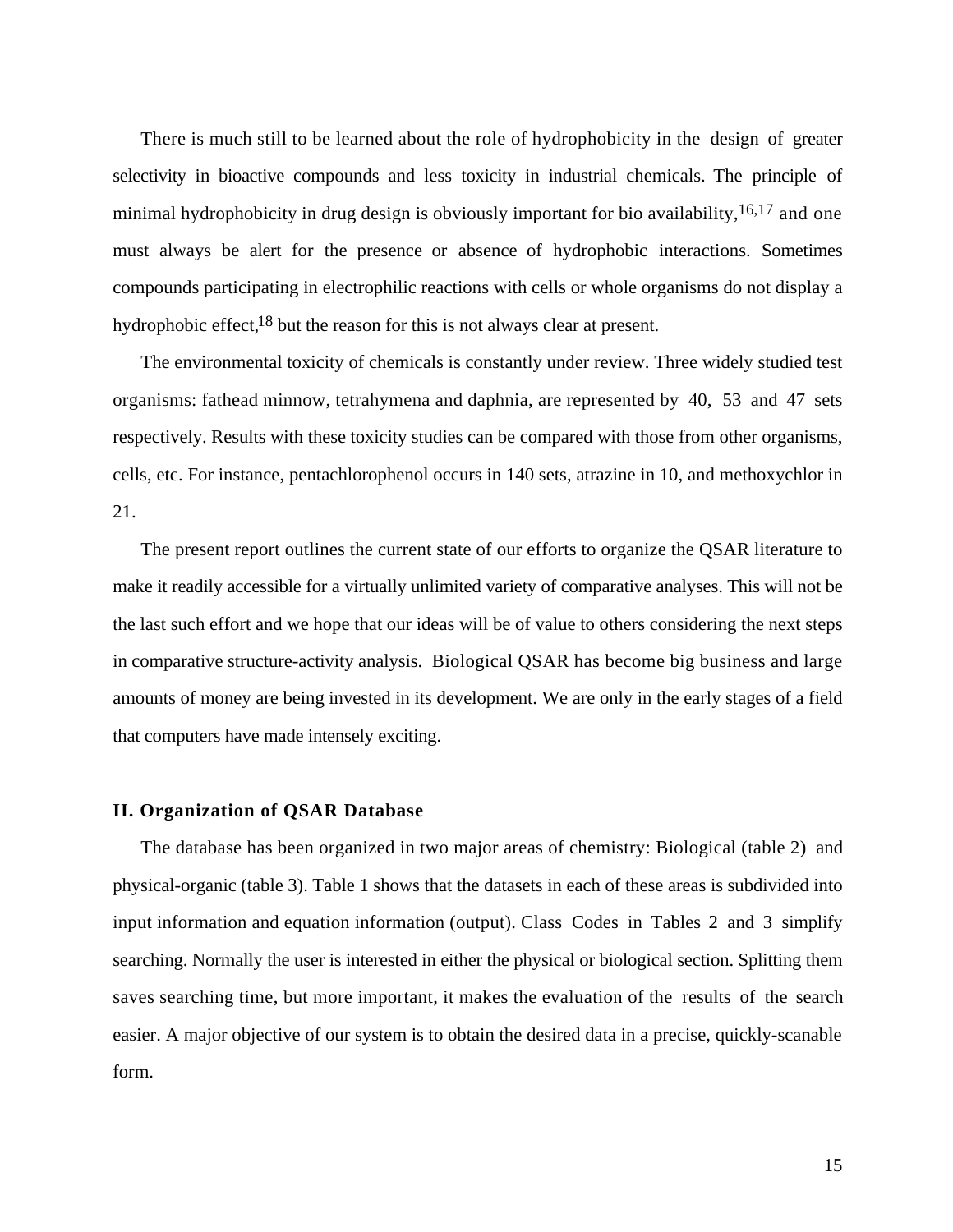Originally the 'systems' under study were entered and are accessible only by name. For example, there might be a QSAR study on mice with acute  $LD_{50}$  as the reported activity. But if 'mice' were the system entry used in searching, one might miss comparisons where the QSAR was entered under the system 'mouse' or 'murine'. When there is ambivalence about names, enter both. Searching under mouse find 311 while searching with both mouse and mice finds 412. One might also want to expand the comparison to include certain vertebrates (such as rats or guinea pigs) but exclude others (such as fish). To make both entry and access more specific, yet keeping it simple, we have added a classification code as the second input data item in Table 1. It is apparent from table 2 that the code numbers increase with increasing complexity of the biological system. In all cases the 'class' is the broadest category and is narrowed by the 'system name'. Searching with **2 B6A** isolates all vertebrates (646), then string searching with **rat** finds 197 sets.

A major problem in searching either database for parameters of a desired type is knowing what label to use. As indicated below, we have developed standard labels for the most often used parameters, but any parameter can be used if it is defined in the note section. Of course finding sets containing such unusual parameters is difficult unless one knows the symbol. The following symbols define the major parameters. One can use the browsing mode to look for unusual labels.

 Electronic Terms . S, S-, S+, S., SI, and S' are the English alphabetical representation of the Hammett type constants:  $\cdot$ ,  $\cdot$ ,  $\cdot$ ,  $\cdot$ ,  $\cdot$ ,  $\cdot$ ,  $\cdot$ ,  $\cdot$ ,  $\cdot$ ,  $\cdot$ ,  $\cdot$ ,  $\cdot$ ,  $\cdot$ ,  $\cdot$ ,  $\cdot$ ,  $\cdot$ ,  $\cdot$ ,  $\cdot$ ,  $\cdot$ ,  $\cdot$ ,  $\cdot$ ,  $\cdot$ ,  $\cdot$ ,  $\cdot$ ,  $\cdot$ ,  $\cdot$ ,  $\cdot$ ,  $\cdot$ ,  $\cdot$ ,  $\cdot$ ,  $\cdot$ ,  $\cdot$ ,  $\cdot$ , their use) Note that for the radical parameter (sigma dot) a period is used, and the prime symbol is used instead of the asterisk to denote Taft's sigma star, since the asterisk has another programming role. S' is *not* sigma prime ( ').

At present the database contains a few QSAR based on molecular orbital calculations. The labels employed are: HOMO, LUMO and  $Q_{\rm i}$  . In some instances LUMO-HOMO has been used to define the HOMO-LUMO gap.  $E\frac{1}{2}$  is the potentiometric oxidation or reduction value, and U represents dipole moment. BDE stands for bond dissociation energy.

Hydrophobic Terms. Log P, Mlog P and Clog P parameters are based on octanol/water partition coefficients for the neutral form of the compound. Mlog P (M= measured) values can be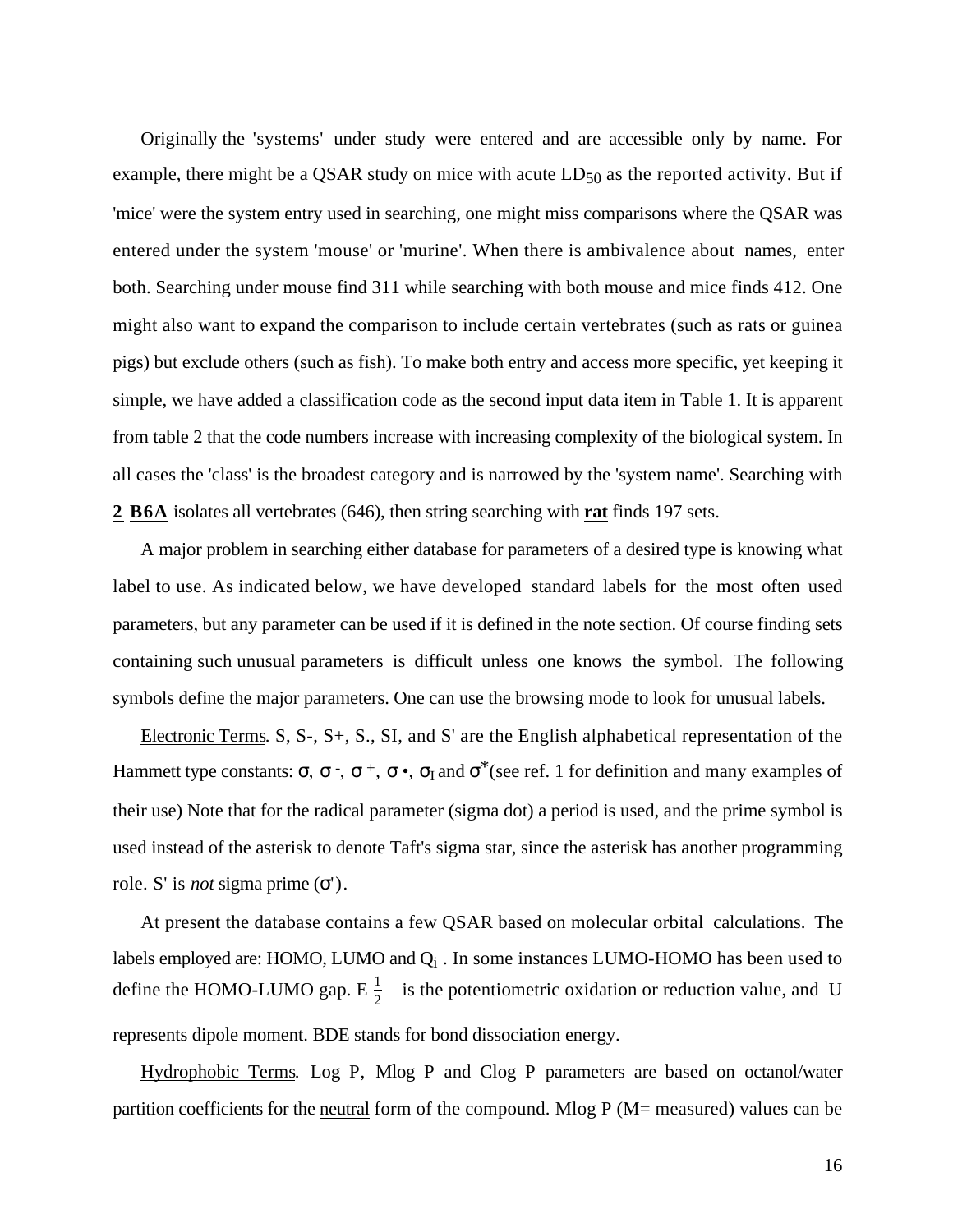automatically loaded from our preferred list of over 10,000 experimental values while Clog P values are calculated from structure by a fragmental method<sup>19</sup> and are now calculated and automatically loaded for regression analysis. Recently, Leo has modified the method of calculating Clog P so that one no longer faces the missing fragment problem. In early work log P values were loaded by hand and may contain values calculated manually. Log P' represents something other than the standard octanol/water value for a neutral compound. It may come from another system (*e.g.,* chloroform/water) or it may be from buffered octanol/water when ionizable compounds are under consideration. It should be defined in the notes. Hydrophobic parameters have sometimes been obtained by chromatography, and these are termed RM. PI represents , the hydrophobic constant for aromatic substituents. For automatic loading the PI value for the normal benzene system is chosen--not the value as seen on nitrobenzene, pyridine or aniline.

Steric Terms. ES is the classical Taft parameter<sup>20</sup> and ESC is the form of  $E_s$  corrected by Hancock for hyperconjugation.<sup>20</sup> B1, B5 and L are the sterimol parameters proposed by Verloop, Hoogenstraaten and Tipker<sup>15</sup>. MR represents the molar refractivity of a substituent while CMR is the molar refractivity which is automatically calculated for the whole molecule. Both are scaled by 0.1 and can be automatically loaded . MV represents molar volume that may have been obtained by a variety of means. MGVOL is the McGowan<sup>21</sup> molar volume for the whole molecule that can be automatically calculated and loaded for regression analysis. Values for most of these can be found in the Parameter database (THOR Sigma).

Very often substituent effects (and hence parameters) are position dependent. This is indicated by a suffix following a comma: S,M or PI,4 or B1-3; where M(eta),4 and 3 represent the ring positions where the substituent is attached. Multiple positions on a parent structure given in Field 3 in the input data are indicated by, for example, PI,X,Y or PI-SUM.

 Ad Hoc Parameters . All sorts of special parameters have been used by different authors. Usually these are defined in the notes, but sometimes the original paper must be consulted. Most prominent are the indicator variables (1 or 0) used for the definition of many different kinds of structural variations. When they are not defined in the notes, their meaning is easily deduced from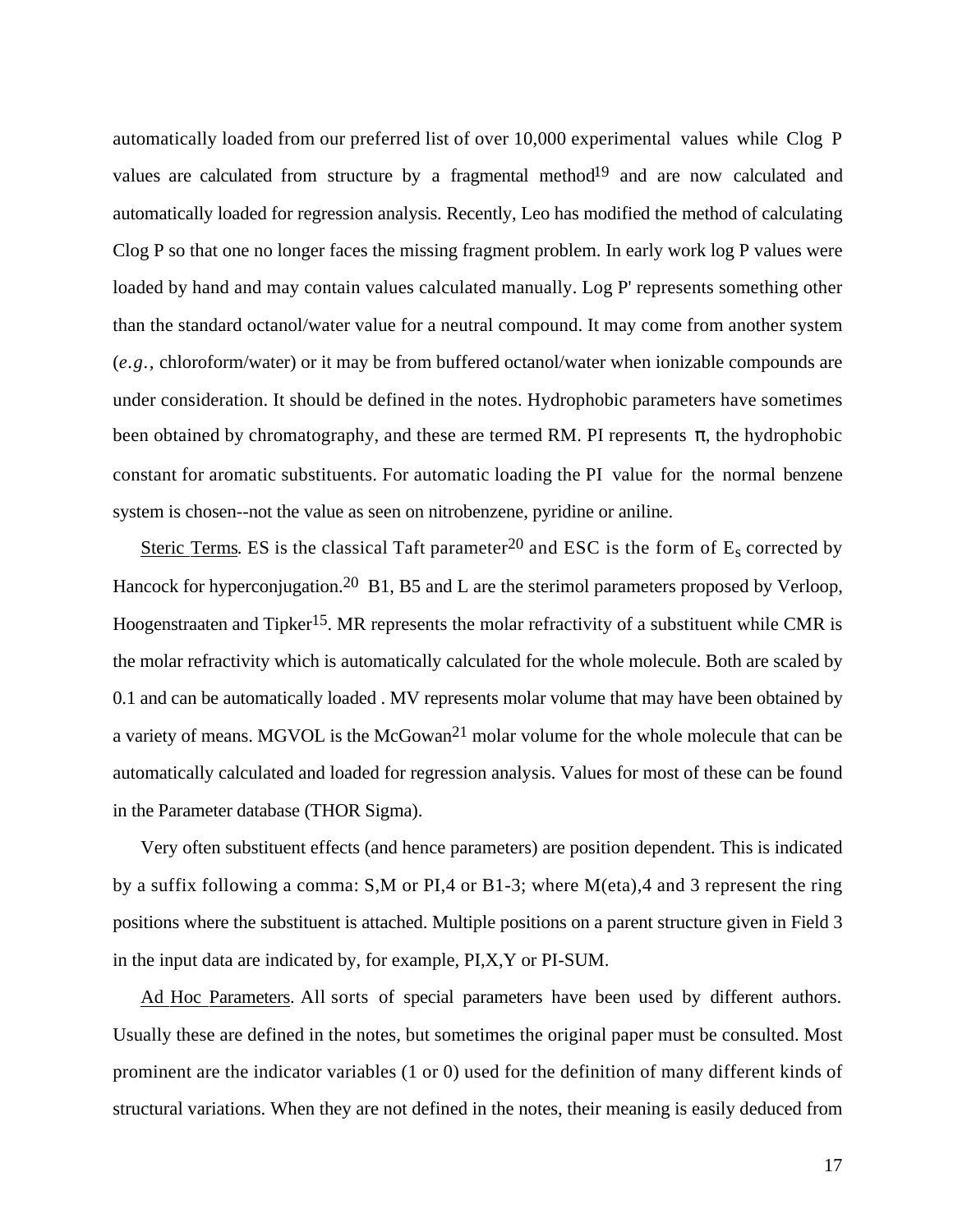an inspection of the columns of parameters. Recently solvatochromic parameters, and β, have been defined as measures of H-bond donating and accepting capability respectively. These are labeled 'alpha' or 'beta'.

 Dependent Variables. In the physical database the dependent variable is most often a rate or equilibrium constant represented by K or KREL. The latter symbol generally means relative to H. In the biological database the most common dependent variable is  $log 1/C$  where C is the molar concentration of chemical (moles/liter or moles/kg) used to produce a standard response. When the time is fixed this can be shown to be a rate constant. Sometimes RBR is used where RBR represents a relative biological response. When log 1/C is used intercepts of the QSAR can often be compared with others. Of course this is not true for RBR. At present log 1/C is used in 3,947 sets. For enzymic reactions KM, KCAT and VMAX represent  $K_m$ ,  $k_{cat}$ ,  $k_{cat}/K_m$  and  $V_{max}$ .

Integrated with the QSAR database is a model-building regression program (Section IV ) into which any particular existing data set can be loaded and re-studied with new or additional parameters and structures.

Several other databases and calculation algorithms complete the suite of software in the C-QSAR™ 'package'. The MASTERFILE database contains over 45,000 log P values measured in over 300 solvent systems, with octanol/water dominating. It also lists pKa's and activity types for about 11,000 structures.

#### **III. Using the Databases**

Note: In the following sections the commands to be typed in are in boldface and underlined, and a break in the underlining indicates a space is required, but case is not important.

**A. Help:** The user is encouraged to use the 'Help' function at just about any point in this exercise. Entering **?** ( or **help** ) delivers a brief help message, and choosing any of the functions listed preceded by ?? will give detailed help. For example, while in the regression mode, **?** will return a list of functions , and if one were interested in 'eigenvalues', entering **?? eigenvalue** will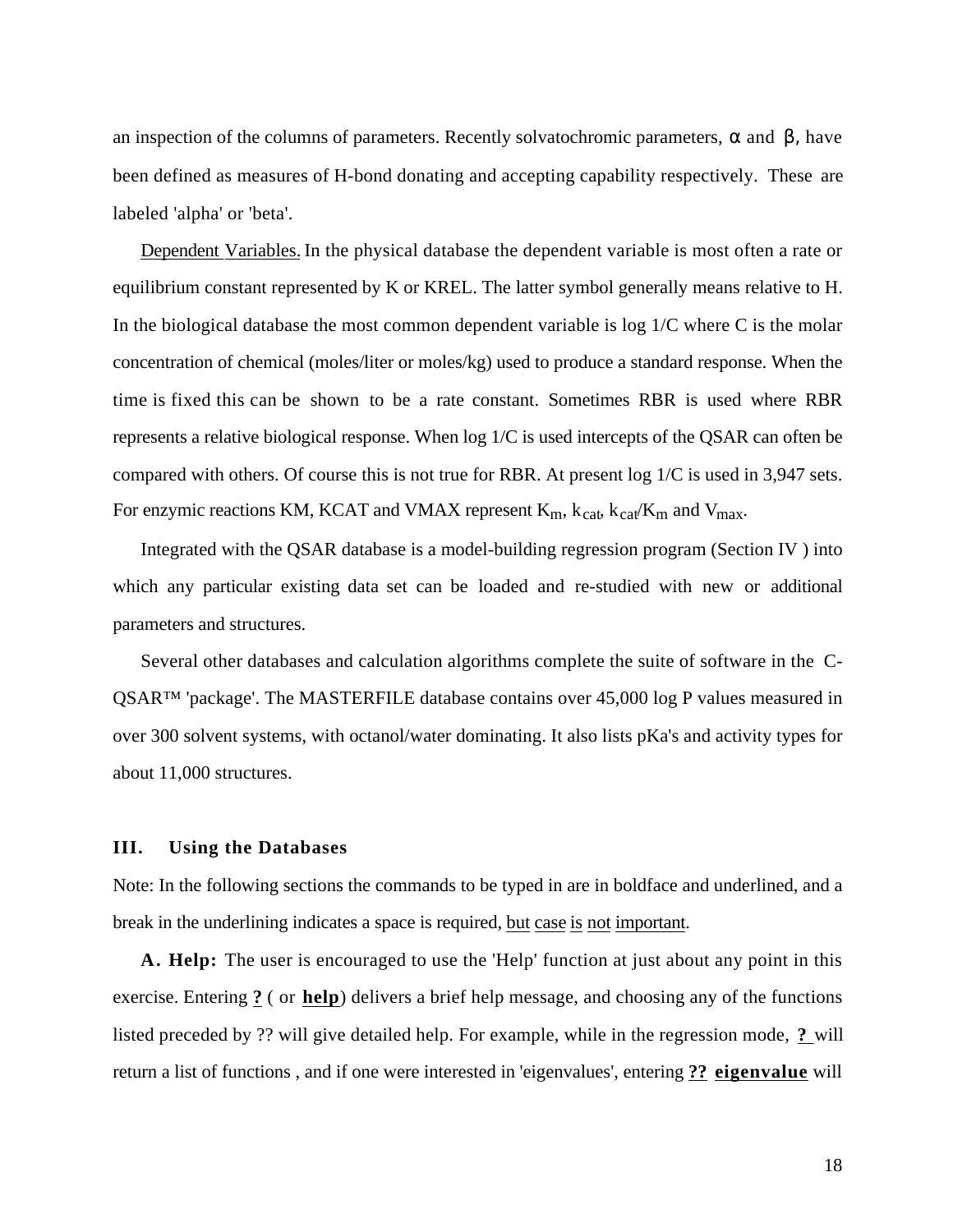tell how to calculate them for a set of parameters. **?? Pred** shows the various way results from a calculation can be displayed.

**B. String Searching**: Grammar plays a very important role in this system, and the 'grammar' involved, while simple, must always be kept in mind or else spurious results will be obtained. The grammar for string searching can be illustrated with the word 'in'. It can stand alone (as a preposition) or be part of another word. The following examples show four distinct contents in which it can appear.

| E.coli in mouse   | a word        | (both leading and trailing blanks) " in "   |
|-------------------|---------------|---------------------------------------------|
| <b>in</b> fluenza | start of word | (leading blank, but no trailing blank) " in |
| brain             | end of word   | (trailing blank, but no leading blank) in " |
| pyridine, guinea  | inside a word | (neither leading nor trailing blanks) in    |

To match only strings occurring at the start or end of a word the string must be 'extended' to include a leading or trailing blank. This is done by starting/ending the query with a quote and blank. A quote and blank before the set of searching letters restricts matches to the beginning of the letter string, while a blank and quote after the string of letters restricts matches to the end of words. To match only whole words, leading and trailing blanks must be present. Some further examples may make this clearer.

#### **"HEM"** or **HEM** matches **HEM** OGLOBIN, but not C **HEM** OTHERAPY.

**"ASE "** matches LY **ASE** , but not L. C **ASE** I.

If you 'quote' a string, but do not include either a leading or trailing blank, the query is no different than if you had not included the quotes at all. It is not required that quotes be matched up before and after a word. The two examples above could be stated:

#### **" HEM** matches **HEM**OGLOBIN, but not C**HEM**OTHERAPY

#### **ASE "** matches LY**ASE**, but not L.C**ASE**I

Any character search can be negated by prefacing it with **NOT**. This causes the result to be the reverse (logical complement) of what it would otherwise be.

#### **NOT CAT** *does not* match **CAT, CATCH, CATTAIL**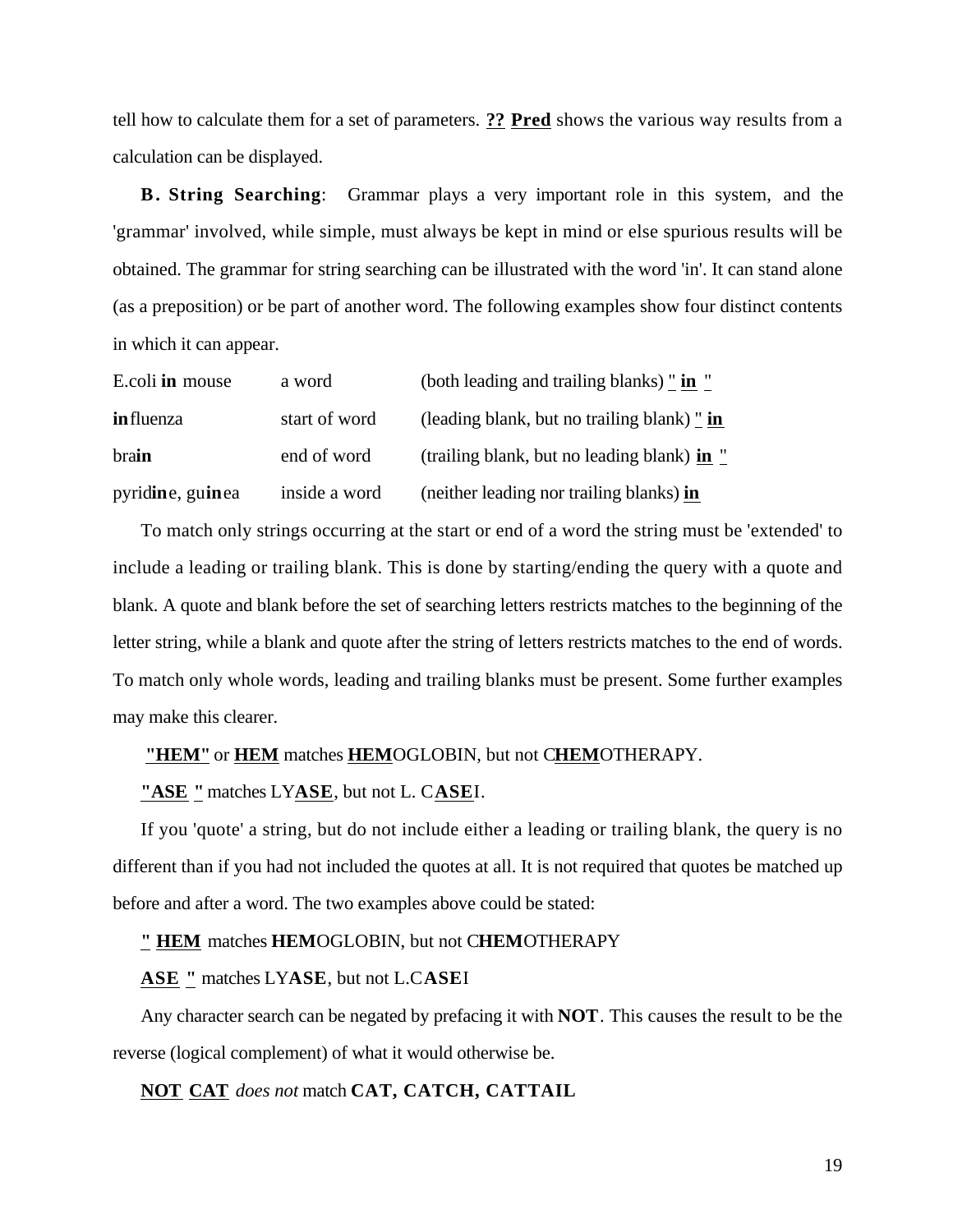#### **NOT ASE "** *does not* match **LYASE,** but does match **L.CASEI**

In combining 'strings' it is important to note that a space denotes 'or' and expands the search, while a comma denotes 'and' and restricts it. Examples will follow which will demonstrate the power of string searching both databases. While learning to use the system, one should inspect the results from searches to be sure that one has found only the desired information.

#### **C. Physical Database:**

After logging on, enter **QSAR** at the system prompt (usually the \$ sign), and follow it by **data physical.** A prompt then asks for a password. For read only access press RETURN and the main menu is displayed (table 5).

| тиант тисни          |              |  |  |  |
|----------------------|--------------|--|--|--|
| Summary              | <b>DIR</b>   |  |  |  |
| Show                 | <b>HELP</b>  |  |  |  |
| Search               | <b>PRINT</b> |  |  |  |
| <b>Browse</b>        | QUIT         |  |  |  |
| MedChem              | <b>READ</b>  |  |  |  |
| Manager              | <b>REG</b>   |  |  |  |
| <b>Save Database</b> | <b>VMS</b>   |  |  |  |
|                      | <b>WRITE</b> |  |  |  |

Table 5 Main Menu

**1 . Main Menu.** Entering **1** gives a summary of the number of sets, compounds and SMILES (see section VI). This table applies to both databases. The biological database has 113,750 data points (compounds). The physical base contains 76,111. Calling for 'help' will instruct you how to exit from any mode and call another as well as reinforce the explanations in this Manual.

**2. Searching and Show** is accomplished in two steps: first one enters the **search** mode from the main menu (3), then one enters the command and presses return to start the search. After the search is completed, use the **sh**ow mode to display the hits. The Search Menu is shown in table 6.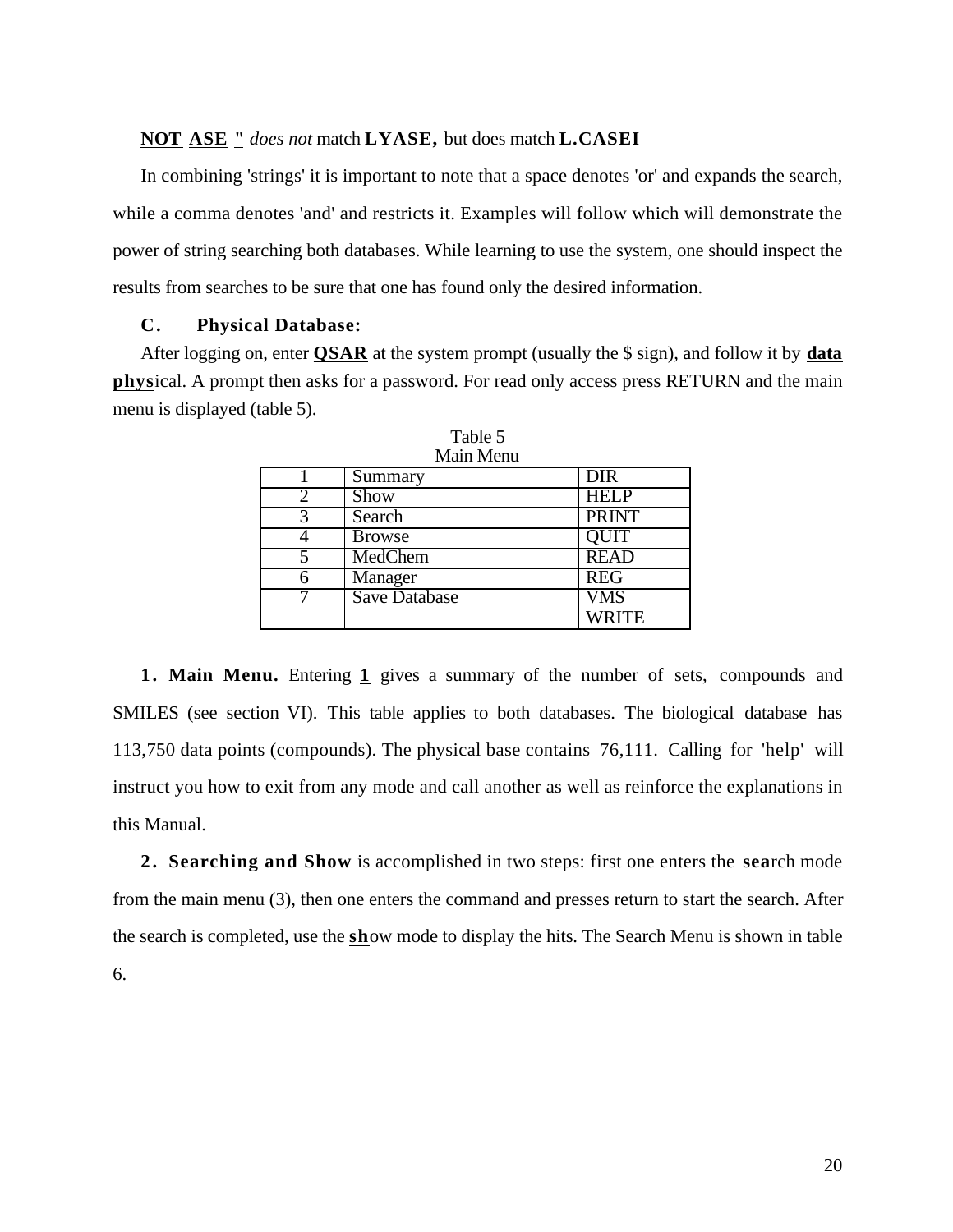## Table 6 Search Menu

| <b>SEARCH</b> | 0 Equations         | 8 Note           | 15 Terms in eq.  | DIR          |
|---------------|---------------------|------------------|------------------|--------------|
| <b>BACKUP</b> | 1 System            | 9 Date           | 16 Coefs. in eq. | <b>HELP</b>  |
| <b>BLANK</b>  | 2 Class             | 10 Parameters    | 17 Ideal/logB    | <b>PRINT</b> |
| <b>NOT</b>    | 3 Compound          | 11 Substituents  | 18 Statistics    | <b>QUIT</b>  |
| <b>LIST</b>   | 4 Action            | <b>12 SMILES</b> | 19 Residuals     | <b>READ</b>  |
|               | 5 Reference         | <b>13 MERLIN</b> | 20 Predicted     | <b>REG</b>   |
|               | 6 Source<br>7 Check | 14 Prm           |                  | <b>VMS</b>   |
|               |                     | max/min          |                  | WRITE        |

The Show Menu differs from the Search Menu only in the left hand column which illustrates the sorting option.

As noted above, the grammar of string searching must be carefully followed or else one can get more than the expected result. For instance, one might search the physical base with the command **2 P1** where **2** refers to the 'class' as listed in table 1 and **1** is thought to refer to the code for 'Ionization' as listed in table 3. However with this entry one would recover 3,414 sets, which is far too many for ionization alone. As entered, the command locates all sets with classes P1, P10, P12...etc. and finds 'oxidation', radical reactions' etc. The correct entry has leading and trailing spaces **2 " P1 "** and finds only 1,493. Entering **SH** OW takes one to the show mode where the results can be inspected.

The value of string searching can be illustrated with a search of the action field while in the 'Search Menu'. Entering **4 bromin** returns the Search Menu with a status check showing the search will be performed on the entire physical database of 7,700 sets and the search requested is 'Action....BROMIN'. To perform the search, enter **sea** rch, and 167 hits are found. To peruse the 'catch', enter **sh** and then **4** and one finds bromination, brominolysis, photobromination, dehydrobromination, etc. If you were interested only in equations where bromine is involved in an addition reaction, which is classed as P7 in table 3, enter **sea** rch to return to that Menu, and enter **2**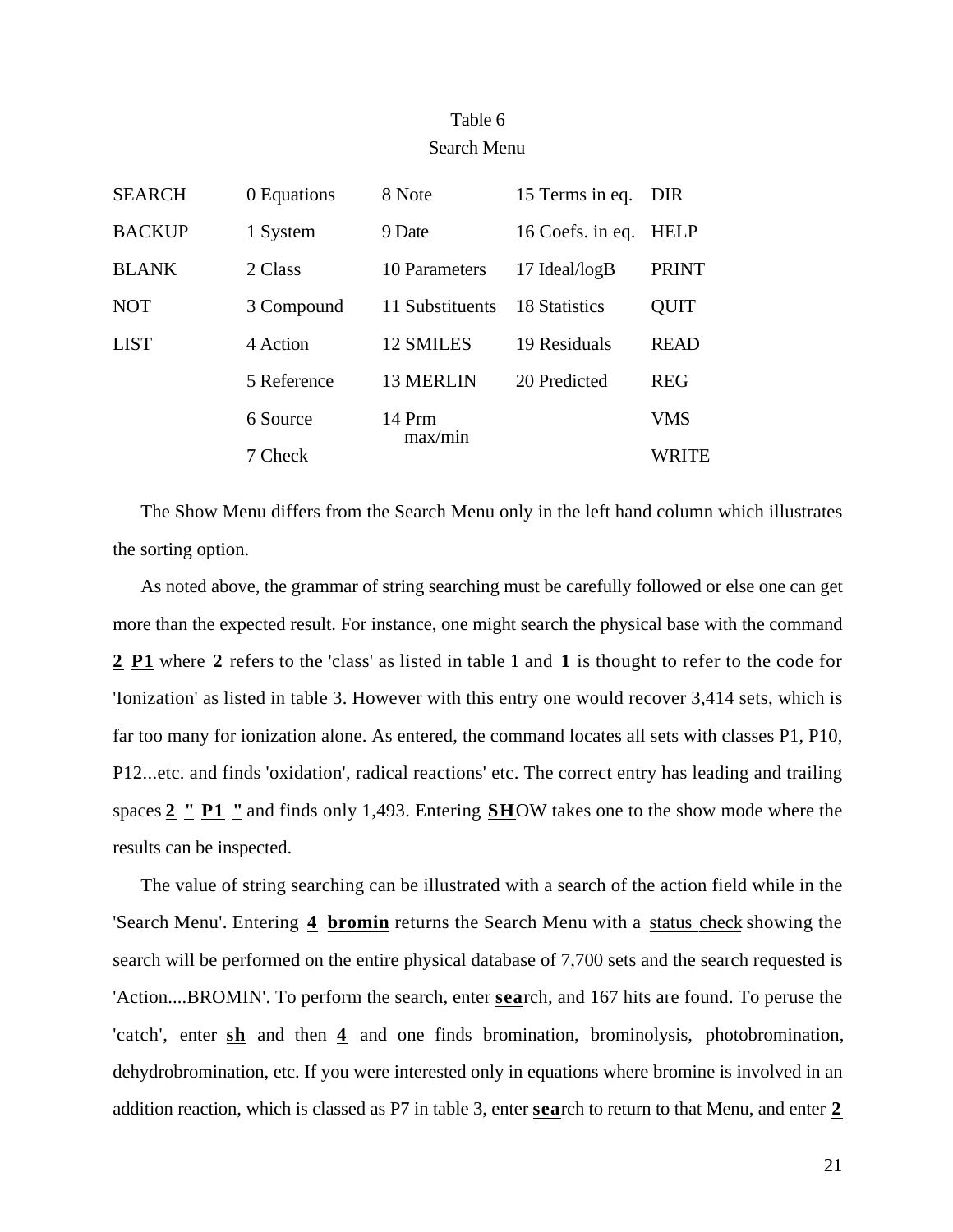**P7** and then press return, which shows the status check indicating that the search will be made on the 155 hits made previously. Enter **sea** rch, which finds 54 sets of bromine addition reactions. If you want to see bromine in radical reactions, you need to return to the original 155 hits. This can be done by blanking out the last search with the entry **bl 2** . Then enter **2 P12** and after approving the status check, enter **sea** rch. This returns the Menu showing 54 hits. One might want to view these sets showing 'system', 'action' and 'terms', and would enter **sh 1 4 15** . To return from any Menu to the Main Menu, enter q. To illustrate another way to search the bio database from the search mode enter **1 HIV** to find 128 QSAR associated with the AIDS virus.

**Important Note:** In combined commands used in the 'show ' mode, the grammar differs somewhat from that used in string searching. A space specifies 'and' (not 'or'), and a comma specifies 'through'; *e.g.,* **1 4** means 'one and four' but **1,4** means 'one through four'. This will become more apparent in further exercises.

**More complex Searching Examples:** (The novice can skip to section III to become familiar with other basic operations before returning to this section, if desired.)

Category 1 in Table 1 is SYSTEM, and for the physical database it refers to the solvent in which the reaction was run. In searching this field the **NOT** command is very helpful. Often mixed solvents were used as the reaction medium and the % sign is always used in their identification. The importance of this feature can be illustrated if we wish to search for reactions run in aqueous solution. ('aqueous' is always used, not 'water'). Searching with **1 aqueous** would make 3,441 hits. Adding to the search **1 not** <sup>*n*</sup> eliminates mixed solvents and would reduce this to 1,398. Searching with  $2 \nightharpoonup P1$  " finds 533 QSAR for ionization in water.

Remember that results from all previous searches can be removed by entering **blank**. Alternatively, one or the other can be removed by **bl 1** or **bl 2** . To find which of the 7,700 sets are based on mixtures of ethanol and water enter, **1 aqueous, " ethanol "**. Note that several commands can be entered on one line by the use of commas which denote 'and', but the status report shows them on two lines. This search finds 698 sets based on ethanol-water mixtures. To see if certain steric parameters are significant in the QSAR of these sets, enter **15 MR ES B1**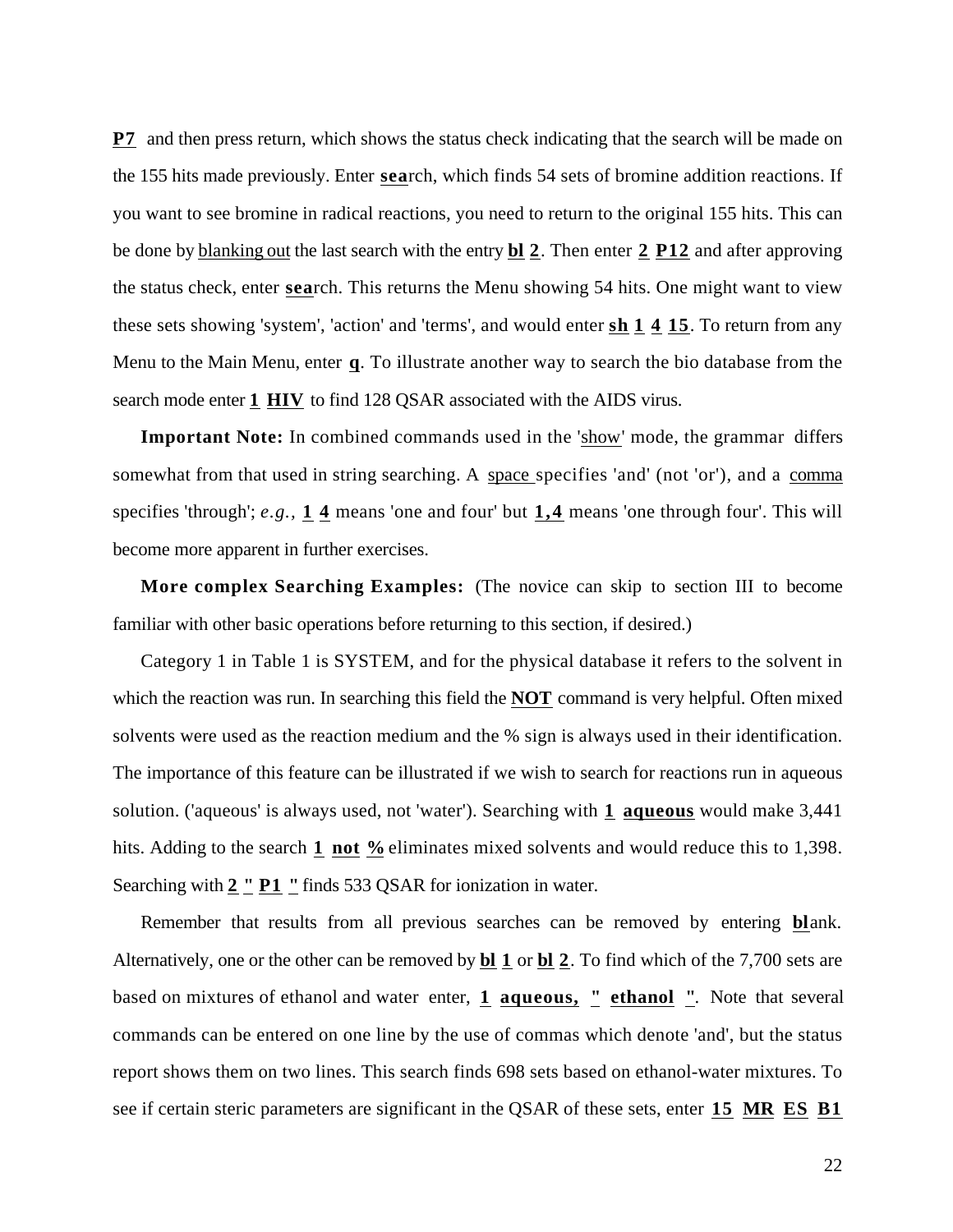**B5**. There are 49 hits. Entering **show** and then **15** displays the variables used in each set, with the dependent variable first (15 refers to terms in the equation, Table 1).

Any number of codes can be used simultaneously. Entering  $2 \overline{P3} \overline{P2}$  " in the search mode, collects all examples of hydrolysis and solvolysis (1,383). The quotes on P2 are required by string searching grammar so that P20, P21, etc. would not be included.

Collecting studies based on the various Hammett-Taft sigma constants requires some thought. Besides S,  $S^+$ , S and S' (computer-compatible letters for the Greek symbols ,  $\rightarrow$  and  $\rightarrow$ various positional suffixes have been attached to sigma. Most common are S,X and S,Y where the sigma parameter may be of a different type at the two positions; *e.g.*, S,X and S<sup>+</sup>,Y. Also, it must be remembered that in string searching one must use a leading blank as in **" S** or sets with ES will be included. If you wish to find all occurrences of 'ordinary' sigma (S), including those at specified positions but excluding the 'special' sigmas (S+, S-, etc.), the following steps should be followed. Entering **15 " S** finds 7,111 sets including both positional and 'special' sigmas. To remove the latter, enter **15 not S- S+ SI S' S .** and 3,859 remain. Notice that the 'not' command is not necessary in searching for the 'special' sigmas. For example, **15 " S-** finds all QSAR based on sigma-minus parameters (980), including those at specified positions.

In the above examples we have focused on S alone, but the QSAR collected might contain other terms. These could be eliminated as follows:

|    | 15 | " S " |       |           | 3,618 hits |
|----|----|-------|-------|-----------|------------|
| 2. | 15 | not   | MR    |           | 3,612 hits |
| 3. | 15 | not   | Β1    | <b>B5</b> | 3,490 hits |
| 4. | 15 | not   | ES    |           | 3,435 hits |
| 5. | 15 | not   | logP  | PI        | 3,423 hits |
| 6. | 15 | not   | $**7$ | bilin     | 3,385 hits |

The symbol \*\*2 represents squared terms such as  $S^2$  or  $PI^2$  and bilin represents bilinear equations. Note that the NOTS must be listed as a separate entry.

Moving to show and entering 15 we see that except for a very few examples, all QSAR are based on the single term S. The search could be changed by the command **bl** ank **2 4** which removes these two commands leaving: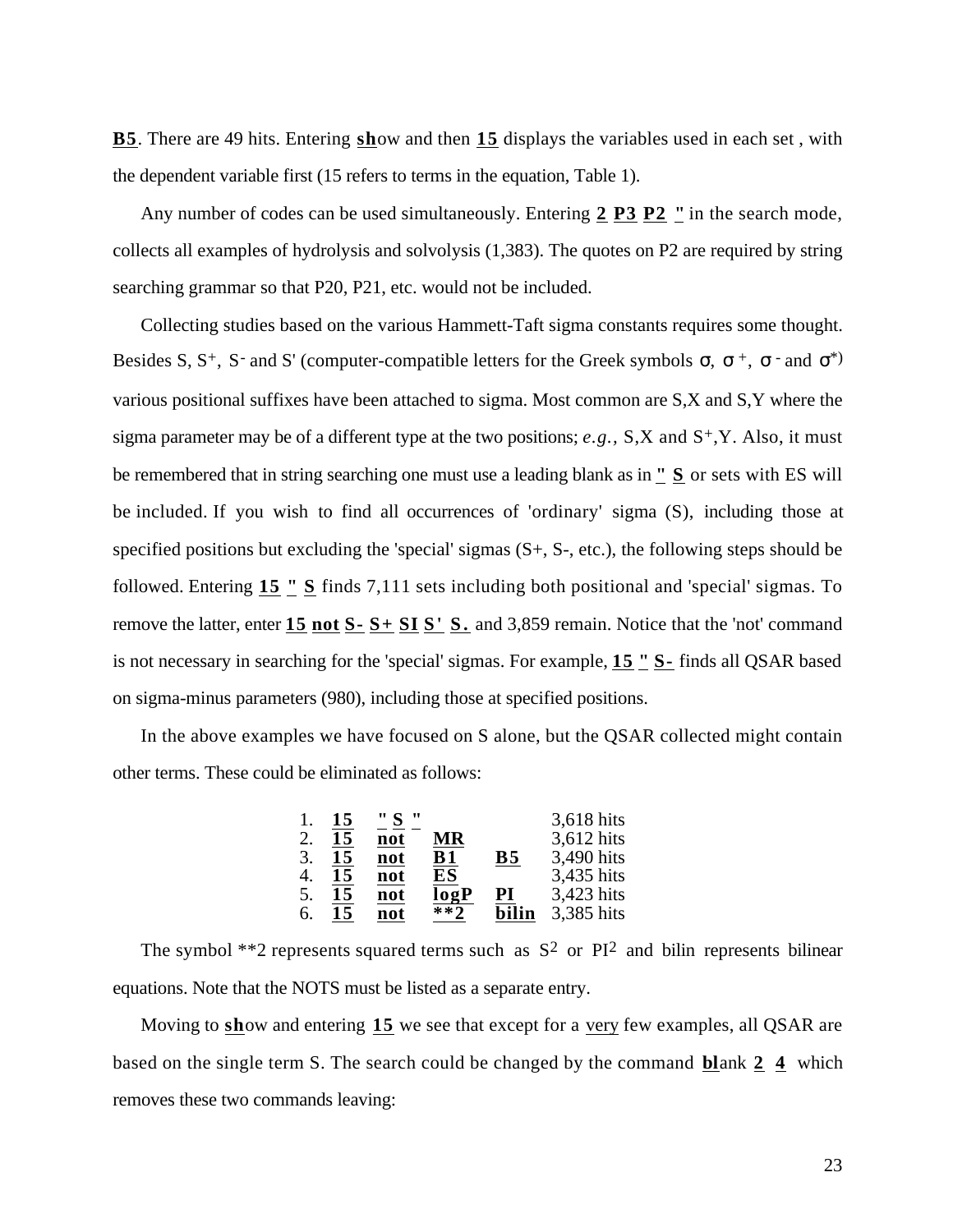| 1. $\frac{15}{15}$ | $\frac{''}{15}$ | $\frac{8}{15}$ | $\frac{1}{15}$ | $\frac{1}{15}$ | $\frac{1}{15}$ | $\frac{1}{15}$ | $\frac{1}{15}$ | $\frac{1}{15}$ | $\frac{1}{15}$ | $\frac{1}{15}$ | $\frac{1}{15}$ | $\frac{1}{15}$ | $\frac{1}{15}$ | $\frac{1}{15}$ | $\frac{1}{15}$ | $\frac{1}{15}$ | $\frac{1}{15}$ | $\frac{1}{15}$ | $\frac{1}{15}$ | $\frac{1}{15}$ | $\frac{1}{15}$ | $\frac{1}{15}$ | $\frac{1}{15}$ | $\frac{1}{15}$ | $\frac{1}{15}$ | $\frac{1}{15}$ | $\frac{1}{15}$ | $\frac{1}{15}$ | $\frac{1}{15}$ | $\frac{1}{15}$ | $\frac{1}{15}$ | $\frac{1}{15}$ | $\frac{1}{15}$ | $\frac{1}{15}$ | $\frac{1}{15}$ | $\frac{1}{15}$ | $\frac{1}{15}$ | $\frac{1}{15}$ | $\frac{1}{15}$ | $\frac{1}{15}$ | $\frac{1}{15}$ | $\frac{1}{15}$ | $\frac{1}{15}$ | $\frac{1}{15}$ | $\frac{1}{15}$ | $\frac{1}{15}$ |
|--------------------|-----------------|----------------|----------------|----------------|----------------|----------------|----------------|----------------|----------------|----------------|----------------|----------------|----------------|----------------|----------------|----------------|----------------|----------------|----------------|----------------|----------------|----------------|----------------|----------------|----------------|----------------|----------------|----------------|----------------|----------------|----------------|----------------|----------------|----------------|----------------|----------------|----------------|----------------|----------------|----------------|----------------|----------------|----------------|----------------|----------------|----------------|
|--------------------|-----------------|----------------|----------------|----------------|----------------|----------------|----------------|----------------|----------------|----------------|----------------|----------------|----------------|----------------|----------------|----------------|----------------|----------------|----------------|----------------|----------------|----------------|----------------|----------------|----------------|----------------|----------------|----------------|----------------|----------------|----------------|----------------|----------------|----------------|----------------|----------------|----------------|----------------|----------------|----------------|----------------|----------------|----------------|----------------|----------------|----------------|

 Non linear QSAR . Over the years nonlinear QSAR have been found, and a variety of approaches have been devised to deal with them. Most of these involve using more than one variable. Because of the lack of general agreement on how to correlate such data we have normally used a single parameter and either a parabolic equation ( $a + b$   $2$ ) or a bilinear equation. These can be searched for as follows:

| $15 S+**2$ | finds 114 eq. parabolic in $+$            |
|------------|-------------------------------------------|
| 15 bilin   | locates 31 sets bilinear in any parameter |

Range Searching. As noted above, searching the physical database with **15** " S " finds 3,618 sets. It does not include electronic parameters such as S, X, etc. Normally, this is too large a list to scroll through. If one wanted to see only those equations with a modest electronic dependence, one could enter  $\underline{16}$  -.8< "  $\underline{S}$  " <1. This locates those equations where the coefficient with sigma () lies between -0.8 and +1. (1,139 examples). In the Search Menu, 16 is the code for the coefficient which, in the present case, is that for S. We might now check these sets to see how many examples of radical reactions have a term in S, with such slopes, by entering **2 P12** (The Search Menu shows '2' as representing 'class', and table 3 shows 'P12' representing Radical Reactions.). We find 73. This more modest list of equations can now be viewed, logically ordered by increasing sigma coefficient. First enter **show**. The Show Menu lists all the items that can be displayed with each equation. At first we may only want to see the essentials, and so we enter  $\sqrt{\text{sort}} = 16$  1 3 4 15, 18. (As noted previously, in the grammar in the Show Mode a space means 'and' and a comma means 'through'.) The program then asks which coefficient to order the display on, and one enters **"**  $S$  **"** . The information specified by 1 3 4 15, 18 of the Show Menu is displayed and the sets are ordered in terms of increasing values of the coefficient, r from -0.798 to + 0.982. Since **16** delivers the equations with coefficients and terms, it might seem redundant to specify **15** also, but it is so often useful to spot the significant parameters at a glance.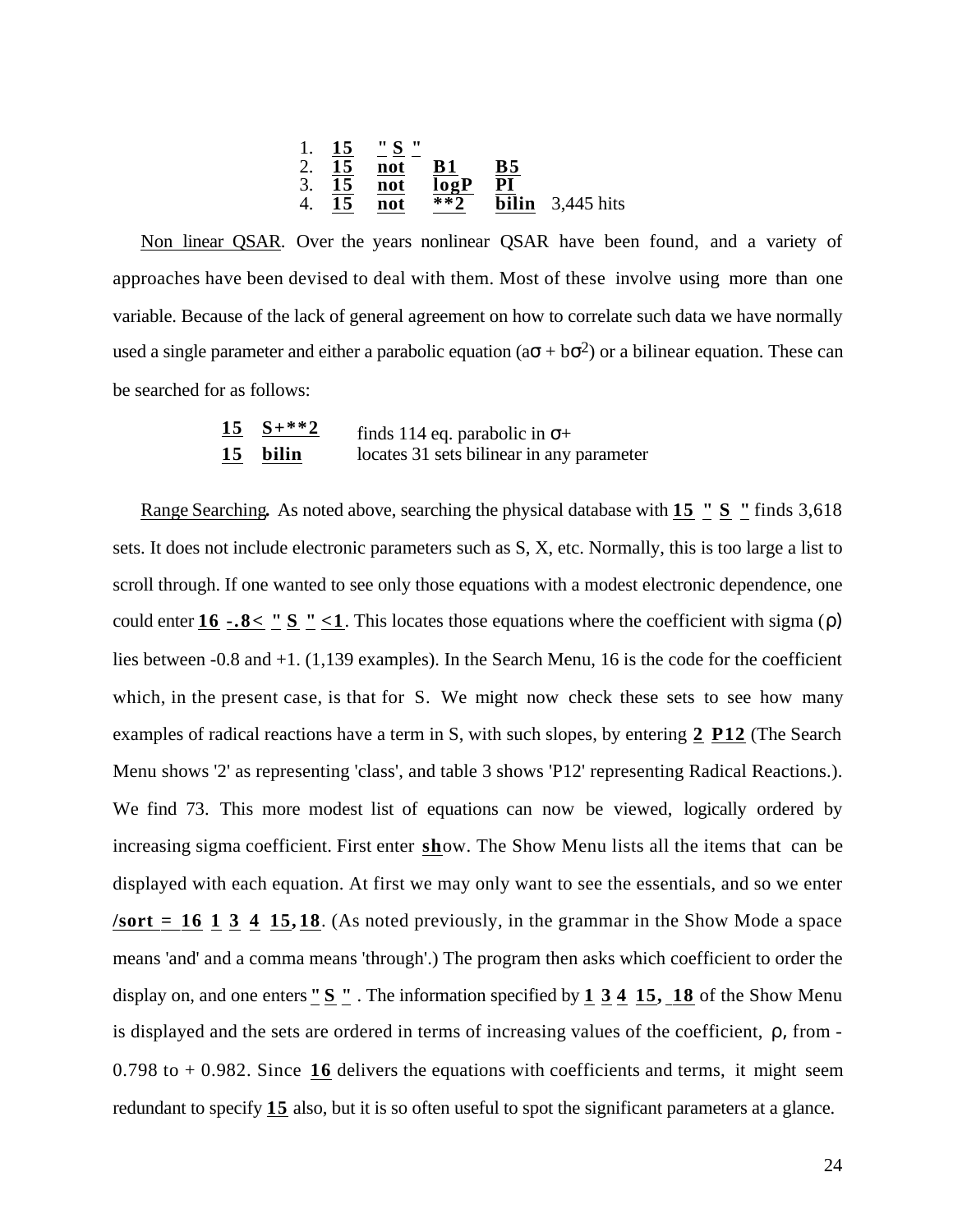Compound. Searching for specific compounds by their 'names' cannot be made effective. In Section 3 of Table 1, entries such as phenols,  $X-C<sub>6</sub>H<sub>4</sub>-COOH$  or benzodiazepines have been used. Compounds can more effectively be found by using the SMILES notation or by substructure searching using MERLIN as shown below. However, searching category (**3**) for generalized structures can be instructive, if preceded by a search by Class. For example, one might want to see what types of chemicals have been studied in radical reactions. In the Search mode enter **2 P12**  followed by **sea**rch. This locates 556 sets. For a quick overview of the compounds studied, enter **show** and then **3**. Scrolling through these examples takes less than ten minutes (imagine how long it would take to locate these in the library) and set numbers for those of interest can be noted. These can be examined in detail by switching to the regression mode (**reg** ) which will be covered in Section III-7. Not surprisingly, it is seen that toluenes are a favorite subject for radical study. Returning to **sea** rch and entering **3 C6H4CH3 C6H4Me Toluene** (note string searching is being called for) finds 73 cases where various derivatives of toluene have been the subject of investigation. This gives a quick, but probably incomplete, answer. A more systematic method which yields 111 hits is discussed later.

 Action . (4 in Search Menu) Since uniform nomenclature for entry of this type of data has not been developed as yet , one can not be sure that a search will find all that one is interested in. Since searching is so rapid, a viable strategy is to start with a broad search and narrow it as you see what it finds. For example, enter **4 chemical** which sequesters 183 examples where this word was employed. Perusing the hits in the **sh**ow mode (4), we find words such as photochemical, electrochemical and chemical shift. Repeating the search entering **4 chemical, shift** uncovers 141 NMR studies. Searching with **2 P4N** locates 175 NMR studies which includes those based on coupling and splitting constants in addition to chemical shifts. We have made very little effort to include QSAR on spectra or the BrØnsted reaction.

References. (5 in Search Menu) Searching the reference category can often be of interest. One can often recall the name of a person who made a certain study, but cannot remember where or when. For instance, searching **5** Bordwell locates 103 sets. These can be narrowed by checking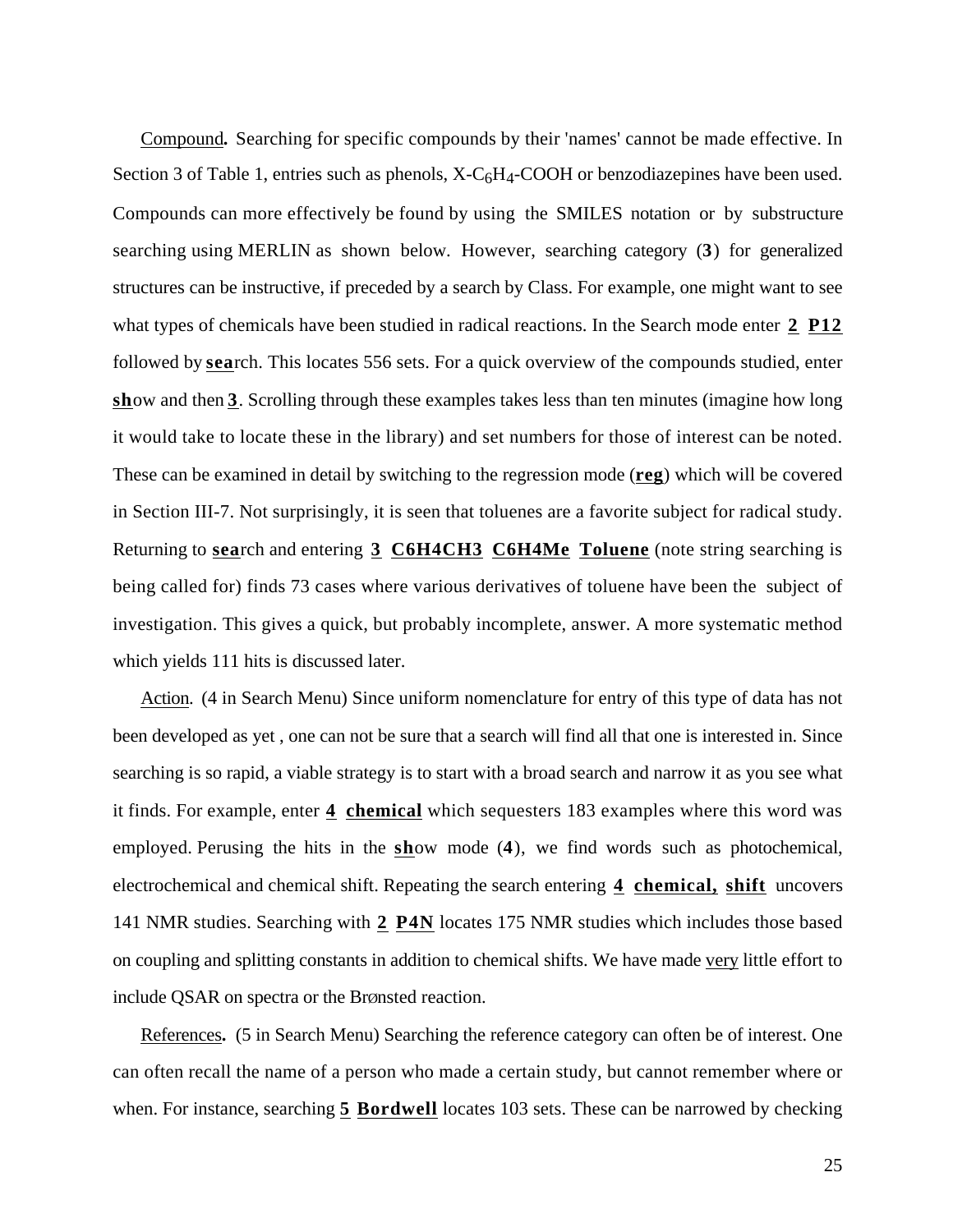certain years; *e.g.,* **5 (1997) (1998)** . Eight QSAR came from recent papers published in these two years. Entering **bl 2** to begin again with 103 hits and entering **5 Cheng** isolates 19 QSAR by Bordwell and Cheng.

It might be of interest to see the trend in publications of QSAR in physical organic chemistry. The following searches could be made: **5 (1950) (1951) (1952)** ; 149 hits. **5 (1970) (1971) (1972)** ; 898 hits. **5 (1990) (1991) (1992)** ; 352 hits. It is necessary to put parentheses around the year to distinguish it from page numbers. There are 114 QSAR from 1998. Remember that these are equations not individual papers. Several QSAR may come from one article. Although remaining strong, interest in the Hammett type equations in the 90's seems to be subsiding. Publications in particular journals can be checked. **5 J.Am.Chem.Soc.** finds 1,619. Note that one should not leave spaces between the words in the title, but case is not important. From another point of view we can see where most publications occur by entering the following three searches in sequence:

#### **5 not J.Chem.Soc. 5 not J.Org.Chem. 5 not J.Am.Chem.Soc.**

The hits decline as: 6279, 5268, and 3652. Thus out of 7,700 sets only about half have been published outside of these three journals. Entering **sh** ow followed by **5** one can scan the list of the less 'popular' journals where publications have appeared. Note that no space has been left between the abbreviations.

 Searching for Similar QSAR **.** One of the most important uses of the C-QSAR program comes *after* a new QSAR has been derived. The database can then be searched for comparable equations that may help validate the new one. For example, suppose that you have formulated a new QSAR for an aromatic nucleophilic substitution using the  $(S-)$  parameter and the resulting coefficient  $\overline{\phantom{a}}$  = 2.7 Table 3 gives the Class for this type of reaction as P6N, and so you can search for similar equations by entering:

**2 P6N** which delivers 1047 hits for nucleophilic substitutions, and then:

**16 2.6 < S- < 2.97** which narrows the sets of interest to 9.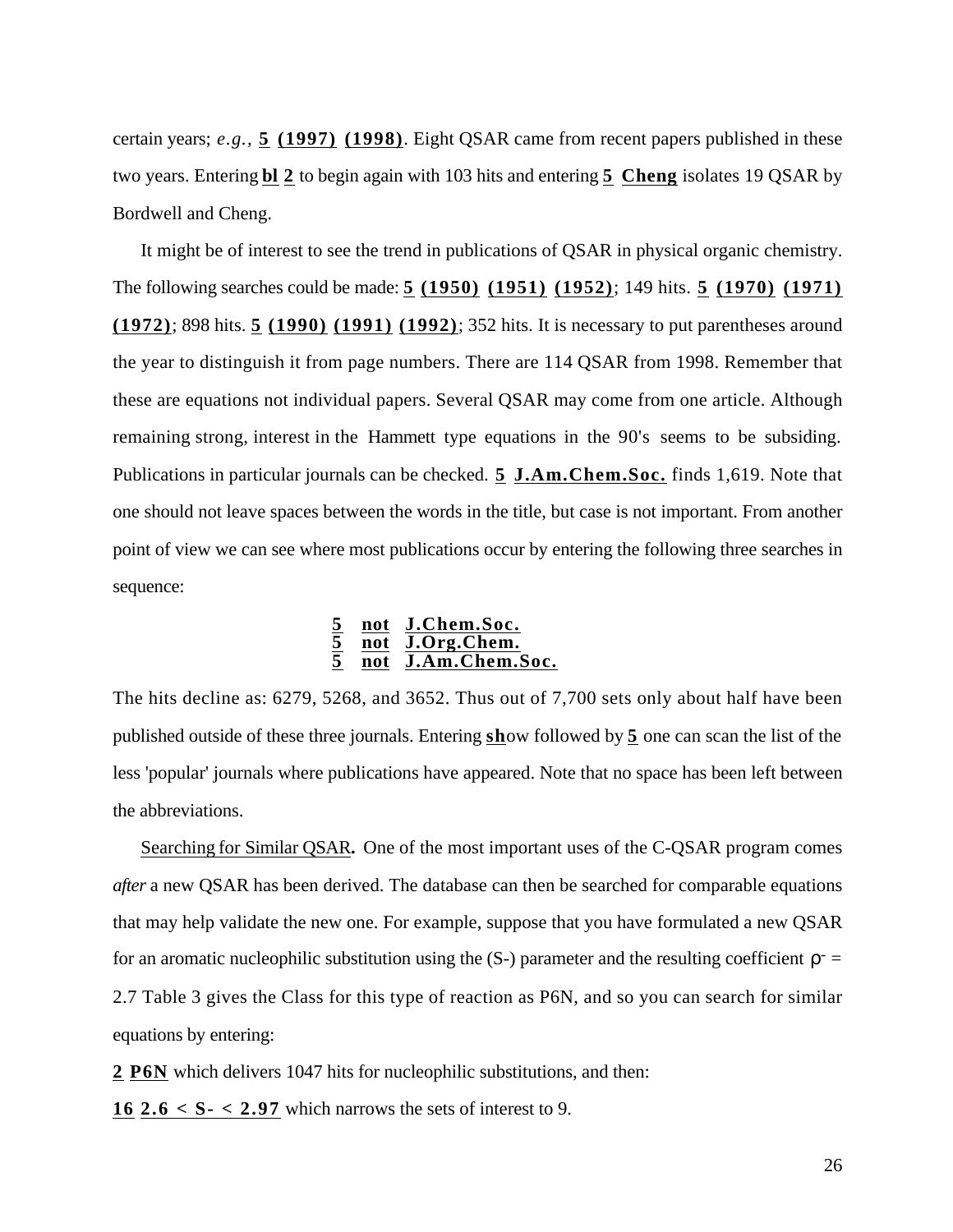The first command isolates all nucleophilic substitution reactions. The second finds those with - in the range 2.6 to 2.97. The following are representative examples. Going to **Sh** and listing with /sort = **16 1 3 4 15 16 18** followed by **S-** yields:

|    | System                | Compound                                           | Reagent            |      |
|----|-----------------------|----------------------------------------------------|--------------------|------|
|    | $20^{\circ}$ Aqueous  | $X-C6H4OCO(CH2)3NMe2$                              | Internal           | 2.60 |
| 2. | $20^{\circ}$ Methanol | 2-p-nitrophenoxy-3-NO <sub>2</sub> -5-S-thiophenes | piperidine         | 2.61 |
| 3. | $20^\circ$ Aqueous    | $X-C6H4OCO(CH2)4NMe2$                              | Internal           | 2.65 |
| 4. | $75^\circ$ Benzene    | $6-X-2-NO_2-C_6H_3Cl$                              | piperidine         | 2.72 |
| 5. | $20^{\circ}$ Benzene  | 2-phenoxy-3- $NO2$ -5-X-Thiophenes                 | $C_6H_5CH_2NH_2$   | 2.75 |
| 6. | $50^\circ$ Methanol   | 4-X-1-I-2-nitroiodobenzene                         | $N_3$ <sup>-</sup> | 2.90 |
| 7. | $20^{\circ}$ Methanol | $2-Br-3-NO2-5-X-thiophenes$                        | piperidine         | 2.96 |

Two examples omitted.

It is sometimes desirable in comparative QSAR to focus on equations with a specific number of terms with a limited number of variables. This can be illustrated with a search for all QSAR containing only 3 terms, all of which are variations of .

|    | 18 | $2$ <terms 196="" 4="" <="" hits<="" th=""><th></th><th></th></terms> |                                                 |  |
|----|----|-----------------------------------------------------------------------|-------------------------------------------------|--|
| 2. | 15 | $\degree$ S 186 hits                                                  |                                                 |  |
|    |    |                                                                       | 3. 15 not ES I MR D F B1 B5 $**2$ bilin 22 hits |  |

The first search isolates all QSAR containing 3 terms. The second ensures that occurs at least once and the third that all QSAR which contain a term other than or nonlinear terms are eliminated. These generally are reactions involving two molecules in both of which substituents have been varied. It should be noted that until one obtains experience it is good practice to inspect search results at each step to see if ones expectations are being met. A good example of such a three term equation is the following: (set #4405)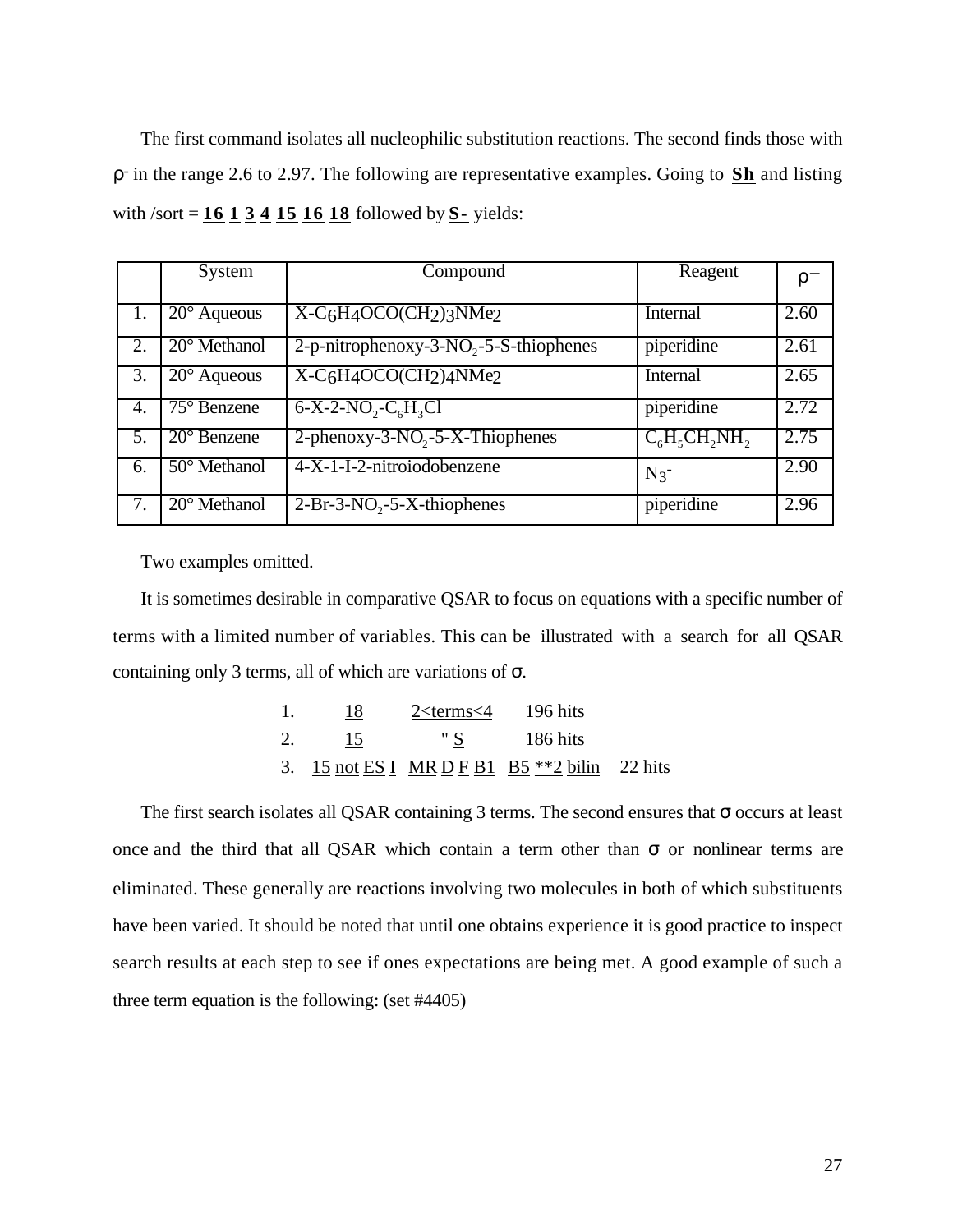$X-C_6H_4NH_2 + Y-C_6H_4CH_2CH_2OSO_2C_6H_4-Z$   $Y-C_6H_4(CH_2)_2NHC_6H_4-X + Z-C_6H_4SO_3$ Log k<sub>2</sub> = -1.32( $\pm$ .05) ,x – 0.13( $\pm$ .01) <sup>+</sup>,y + 1.08( $\pm$ .03) ,z – 3.93( $\pm$ .01)  $n = 80$ ,  $r^2 = 0.992$ ,  $s = 0.042$ ,  $q^2 = 0.991$ 

Another way of looking at QSAR with a definite number of terms is the following from the Bio QSAR database:

| 1. | 18 | 3 < T < 5 | 361 hits |
|----|----|-----------|----------|
| 2. | 18 | n > 20    | 274 hits |
| 3. | 18 | r > 0.90  | 213 hits |

This finds all QSAR that have four terms, a minimum of 5 data points/variable and a fair quality of correlation.

Continuing with the bio database:

Source. This compartment contains the name of the person who actually entered the data, not the paper from which it came. Entering **6 Gao** uncovers 1,445 data sets entered by Hua Gao.

Check. The name of the person who checked the entry is contained here. If it has not been checked 'unknown' is entered. Entering **7 not unknown** finds 2562 have at present been checked by someone other than the person deriving the QSAR.

Note, data and parameters. There is little or no value in searching these fields.

Substituents. This field can be of value for finding QSAR that contain a particular substituent if it has a generally accepted form. Searching the bio data shows the following. The methyl group might be entered as CH3, Me, or methyl. Searching **11 CH3** locates 949 sets; **11 Me,** 4,590 sets and **11 methyl**, 497 sets. All of these could be sequestered by one command; **11 CH3 Me methyl** . Searching substituents can be of value in locating unusual functions. **11 SO2C6H5**  makes 44 hits. The location and type of aromatic substituents can be studied as follows **11 " 2- NH2 " "O-NH2 "** isolates 81 examples. Note that string searching is involved so that quote space notation is necessary. **11 " 3,4,5-Cl " " 3,4,5-Cl3 "** finds 26 examples. **" 2-NO2 ,4- NH2** " locates 4 examples. **11** " **2,6-Cl** " " **2,6-Cl2** " uncovers 83 sets in which both ortho positions are substituted.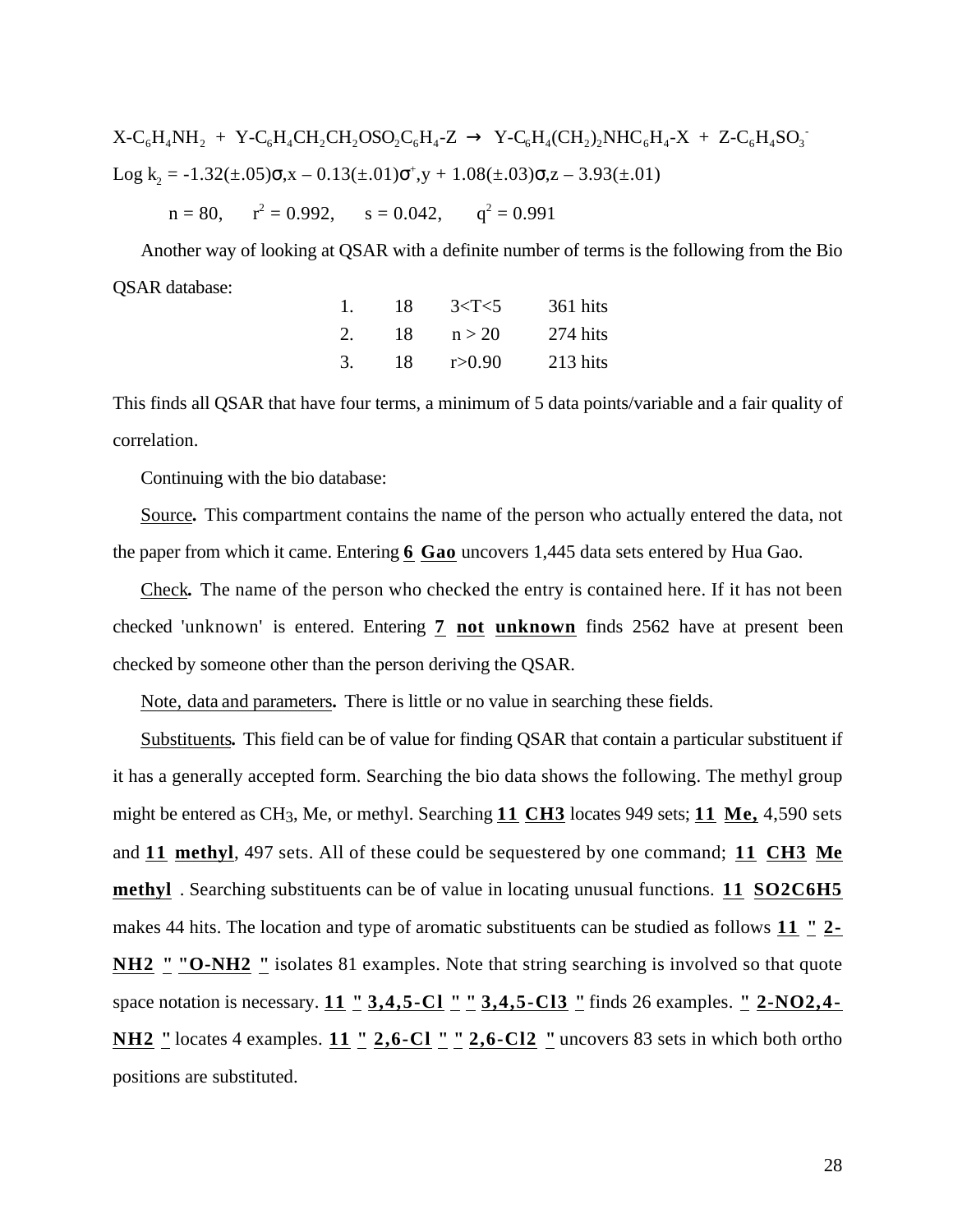**3 . Browsing.** From the Main Menu, entering **4** returns the following table.

| 1. System    | 7. Check                       |
|--------------|--------------------------------|
| 2. Class     | 8. Note                        |
| 3. Compound  |                                |
| 4. Action    | 10. Parameters                 |
| 5. Reference | $\overline{11}$ . Substituents |
| 6. Source    | 12. Smiles                     |

Table 6 Browse Menu

By entering any of these code numbers all of the examples in the system will be listed exactly as they have been entered without (as yet) any kind of organization. It still can be useful for the beginner to become familiar with the terms that have been used, especially in the biological database. Ordinarily only categories 1, 3, 4 and possibly 5 are of interest to browse.

**4 . Statistics.** With each QSAR the following statistics are given:

| $\mathbb{N}$            | Number of datapoints                                        |
|-------------------------|-------------------------------------------------------------|
| DF                      | Degrees of freedom                                          |
| $\overline{R}$          | <b>Correlation coefficient</b>                              |
| R2                      | Squared correlation coefficient                             |
| S                       | <b>Standard Deviation</b>                                   |
| SS1                     | Sum of squares about the mean of the dependent variable     |
| $\overline{\text{SS2}}$ | Sum of squares from the deviations from the regression line |
| $D+$                    | Number of positive deviations from the QSAR                 |
| $D-$                    | Number of negative deviations from the QSAR                 |
|                         | Omit   Number of datapoints omitted in deriving the QSAR    |
| Q <sub>2</sub>          | Indication of the quality of fit of the data                |

Any of these fields can be searched, but only a few are normally of value. They are accessed by 18 of the Search Menu (same in table 1). Checking the Phys data illustrates the useful searches. The command **18 n>20** in the search mode finds only 447 out of 7,700 QSAR that are based on 21 or more data points. **18 n>10** hits 1,882 sets and **18 n>4** locates 6,651 based on 5 or more compounds. **18 n<4** locates 123 based on 3 data points. Of course, three data points is not enough to properly define a QSAR, however, if it is very sharp with a good spread in the data points it is better than nothing. There are no equations based on 2 data points. Physical organic chemists have mostly been interested in establishing a value of for a reaction with a minimum of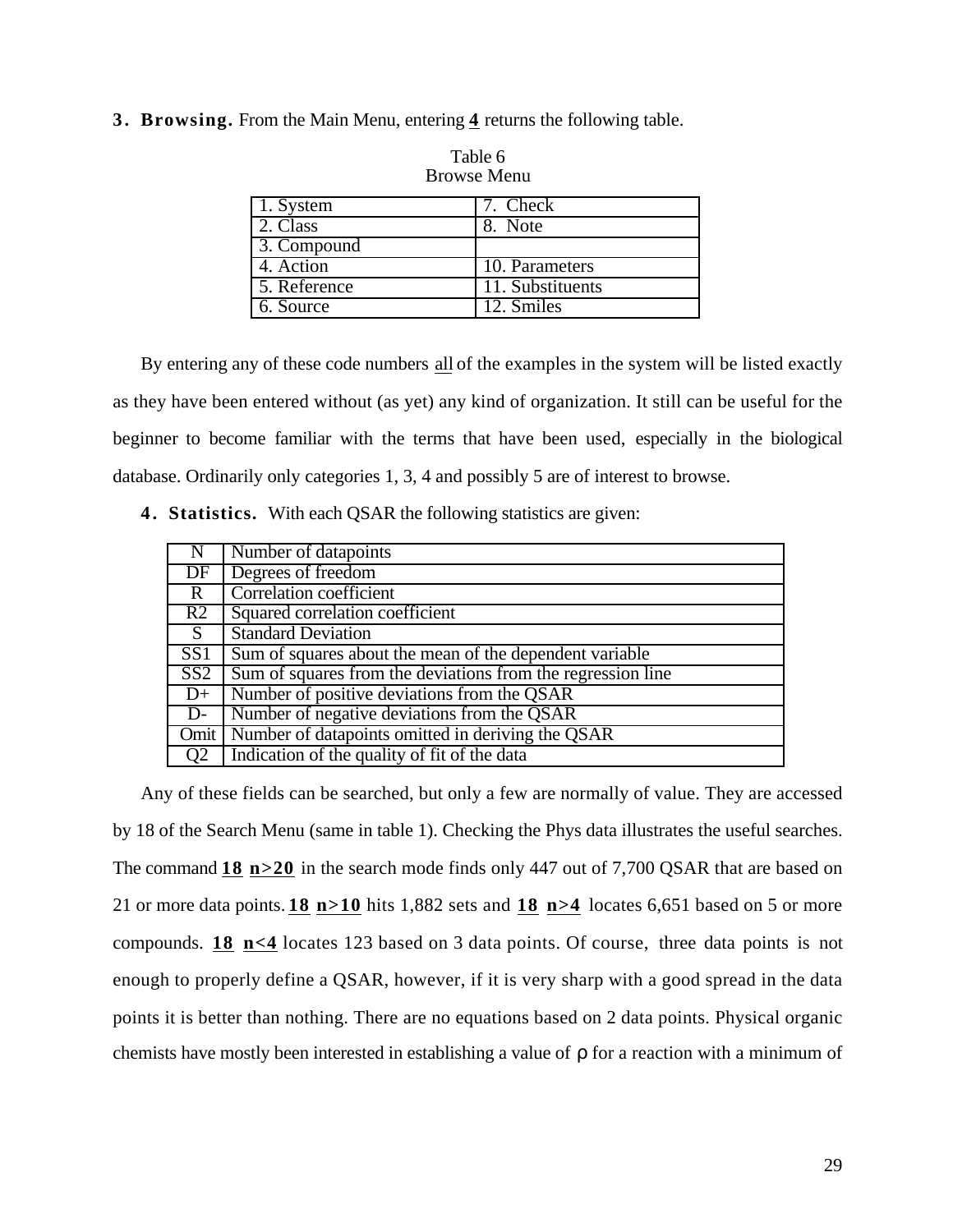effort and hence often have not studied as many derivatives as those interested in Bio QSAR do. Normally one needs a minimum of 5 data points/variable with well spread parameter values.

The quality of the correlations can be evaluated by means of the correlation coefficient r. Entering 18  $r > 0.90$  shows that 7,552 sets have correlation coefficients greater than 0.90. 18 **r > .95** yields 6,856 QSAR and **18 r >.99** finds 3,209. Quality can also be checked with respect to the standard deviation S. **18 S< .10** hits 3,973 QSAR with standard deviations less than 0.1 while **18 S< .20** makes 6,129 hits. Quality can also be analyzed in terms of the deviation of individual data points (Residuals, 19). A search with  $19 - 05 <$ dev $< 0.05$  hits only 1,075 examples where no calculated value in the set deviates by more than  $\pm .05$  from the experimental value. This is a very stringent standard. Relaxing the standard to **±.2** finds 3,842 examples.

**5 . Omitted Data Points.** In developing a QSAR the question is often raised as to when, if ever, one should withhold data points. We believe that there are several good reasons for doing so. Outliers may be pointing to a failure in the mathematical model; or they might result from an error in the method of calculation of the dependent variable; they can be the result of an experimental error or they can result from a side reaction. Whatever their source, it is extremely important that omitted points not be forgotten.

In our system, to omit a point it must be marked by an asterisk (starred) which is held with the data point so that it will not be forgotten. Moreover it becomes possible to make generalized studies of outliers. For example, entering from the Phys search mode **2 P12** collects all examples of radical reactions (556). Now entering **18 omit>0** isolates all QSAR with one or more starred data points (214). Moving to **sh** ow and entering **11** lists all substituents for each data set.

Using the above approach any set of data can be rapidly surveyed to obtain an overview of the QSAR. For instance entering from the search mode **2 P5** isolates all miscellaneous reactions, at present 418 examples. Some of these can be re-classified. Moving to show and entering 1 3 4 11 **15 16 18** one can look over all that has been done without loading each individual set to examine the results. One can scroll through the output in half an hour. Note that beside each substituent, is the residual, that is, the difference between the observed and experimental value for the current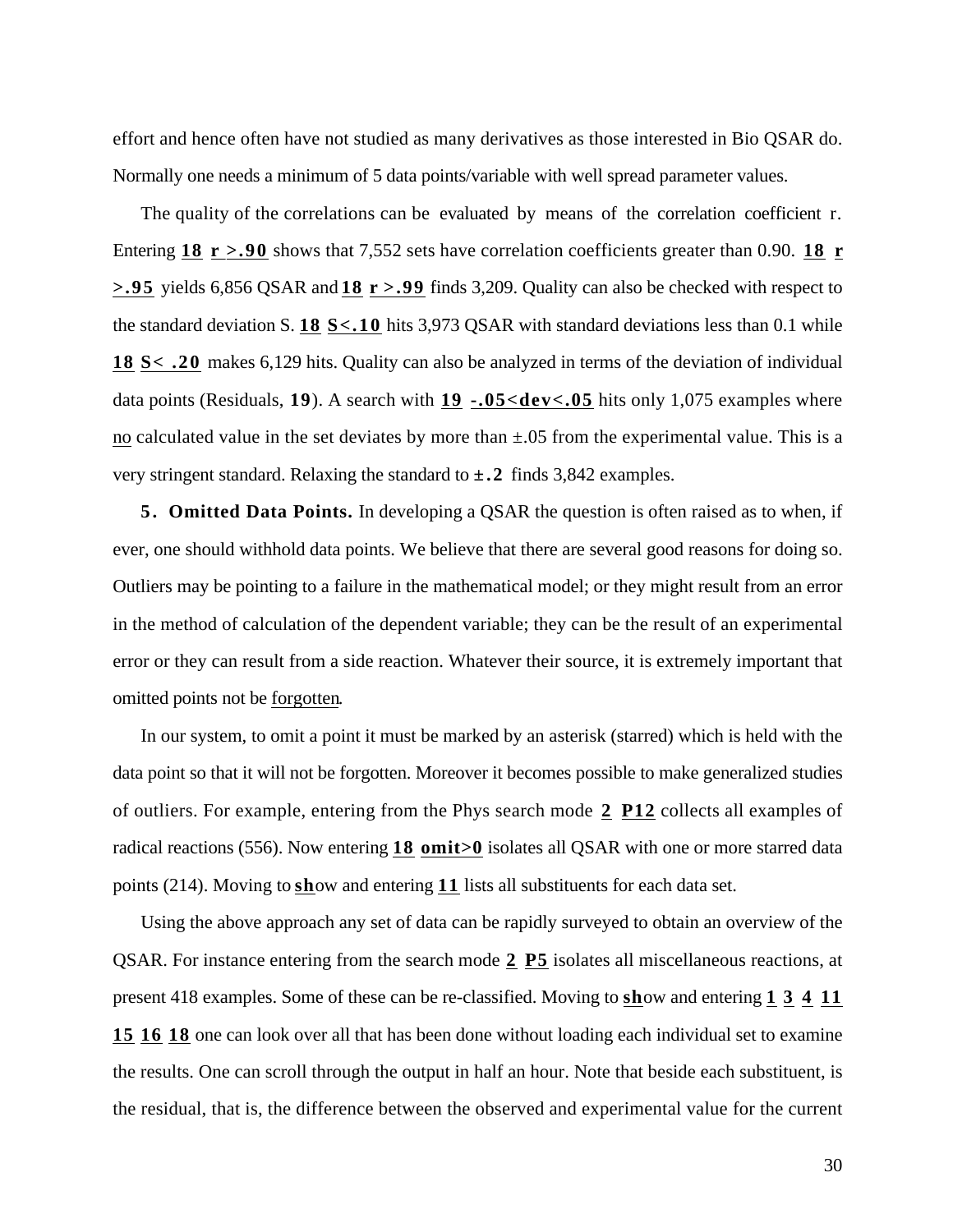stored equation. In this manner, the poorly behaved substituents for any type of reaction could be determined.

Example 1 shows how exemplars for any type of parameter could be selected and example 2 illustrates how good examples of a particular type of reaction (in this case nucleophilic substitution) can be found.

| <b>Example 1</b>     |             | <b>Example 2</b>  |
|----------------------|-------------|-------------------|
|                      | $.653$ hits | P6N               |
| 18<br>n > 10         | 335 hits    | n>10              |
| 18<br>r > .98        | 161 hits    | r > .98           |
| 19<br>$-.1 <$ dev<.1 | 17 hits     | $\text{omit} < 1$ |
|                      |             | $-.1 <$ dev<.1    |

| <b>Example 1</b> |                   |           | <b>Example 2</b> |                  |          |
|------------------|-------------------|-----------|------------------|------------------|----------|
| 15               |                   | ,653 hits |                  | P <sub>6</sub> N | hits     |
| 18               | n > 10            | 335 hits  |                  | n>10             | 276 hits |
| 18               | r > .98           | 161 hits  |                  | r > .98          |          |
| 19               | $-1 <$ dev $<$ .1 | hits      |                  | $\text{omit}$ <1 |          |
|                  |                   |           |                  | $-.1 <$ dev<.1   |          |

These sets could be used to test for calculation of electronic effects of substituents by newly developed methods.

Of course one might want to find poorly fit data to test methods to improve it.

| 15 | $S+$    | 1653 hits |
|----|---------|-----------|
| 18 | n > 15  | 142 hits  |
| 18 | r < .90 | 2 hits    |

**6 . SMILES.** Almost all structures in the databases are entered in the SMILES notation (section VII) so that any compound can be located via its SMILES or a common name. For example, to find QSAR which contain phenol, go to the search mode in the Phys bank (enter **data phys** and then **12** ) . This returns a panel where one can enter either the SMILES (**clccccclO** ) or **phenol**. Pressing **return** shows the structure of phenol. If it is correct press **n** if not press **y** for editing. Pressing **n** returns the program to the searching mode. Entering **sea** finds 285 sets that contain phenol. Normally this locates a set of phenols; however, sometimes phenol may be one of a miscellaneous set of compounds. Going to **sh**ow and entering 3 one sees a variety of examples other than all-phenol sets. For more discussion of SMILES, see section III-C, 6 and ref. 25.

To find more specific information on the phenol sets isolated now enter, for example, **2 P6E**  to collect examples where phenol is involved in electrophilic substitution. **Searching finds** 12 examples. Moving to  $\frac{\text{sh}}{\text{ow}}$  and entering 15 it is seen that 6 QSAR are based on  $\pm$  and 6 on. Entering **4** (action) shows that 7 examples involve bromination, 4 iodination and 1 on nitrosation.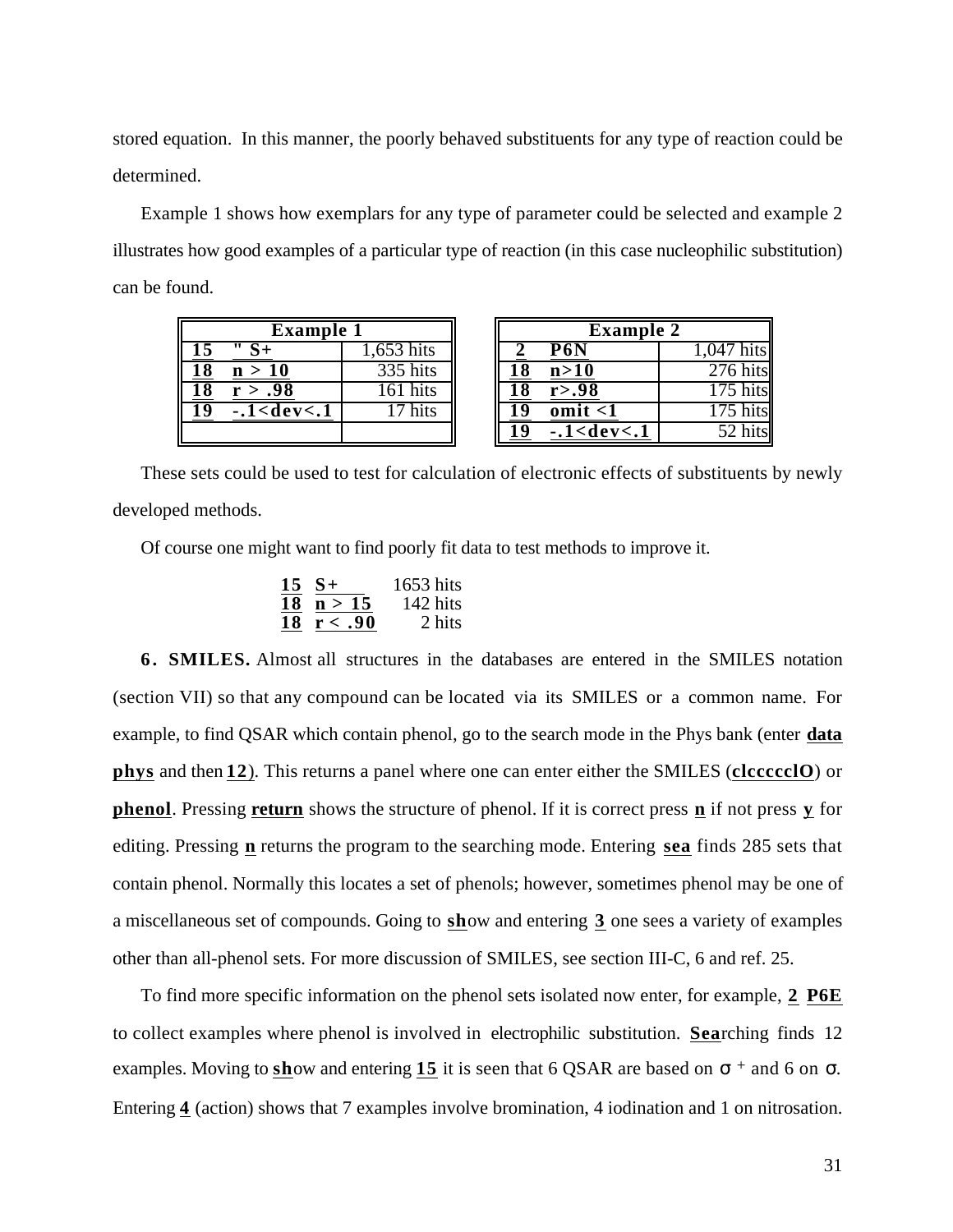Substructure searching is another approach to isolating specific types of compounds (Section VIII).

Obtaining the SMILES structure by entering the name has serious shortcomings. For instance, entering p-chlorophenol yields the SMILES, but entering 4-chlorophenol fails. Using the name is very helpful with complex drugs or natural products where the SMILES takes time to write and where there is a standard name. Entering **Quinine** to get the SMILES and then searching, one set of data is found in the physical database that contains quinine.

**7 . Loading from 'Database Search' to 'Workspace'.** After a data set of interest has been found by means of the 'search' and 'show' modes, it can be examined in greater detail if transferred via its set number to the regression mode. (Modifying an old set or preparing a new one for actual regression analysis will be described later.) This is done by entering **reg**ression from either the Bio or Phys database, and for this and the following exercises, transfer to the biological database with the entry **data bio** followed by **reg** . The screen prompt becomes **qsar**>. Entering **load /d 1890** (set number) transfers the set to the workspace. Any data set can be viewed in the following ways by entering the indicated commands:

| <b>Summary</b>       | Lists key items of dataset.                                                                                         |
|----------------------|---------------------------------------------------------------------------------------------------------------------|
| System:              | Canine gastric mucosa H <sup>+</sup> , K <sup>+</sup> -ATPase                                                       |
| Class:               | <b>B2C</b> Hydrolases                                                                                               |
| Compound:            | 4-X-phenyl-2-NR-Guaindinothiazoles                                                                                  |
| Action:              | <b>I50</b>                                                                                                          |
| Reference:           | Ojha, T.N. et.al. Ind. J. Biochem. Biophys. 30, 239 (1993)                                                          |
| Source:              | Hansch                                                                                                              |
| Check:               | L. Zhang                                                                                                            |
| Note:                | I=1 for NCH <sub>2</sub> C <sub>6</sub> H <sub>5</sub> , I-2=1 for 3,4-di-OH                                        |
|                      | Parameters: Y Pred Dev $\log 1/\tilde{C} I S^+ I - 2$                                                               |
| Eq(run)              | $log 1/C = 0.62(\pm .18)I - 0.15(\pm .15)^{+} + 1.25(\pm .29)I - 2 + 4.49(\pm .11)$                                 |
|                      | $n = 23$ , $r^2 = 0.901$ , $s = 0.185$ , $q^2 = 0.863$                                                              |
| Seedata              | Displays table of parameters and their values together with predicted<br>values and their deviations from the QSAR. |
| <b>Seeequation</b>   | Displays the last derived equation.                                                                                 |
| $eq$ /run            | Shows stored equation for comparison with any newly derived equation.                                               |
| <b>Seeparameters</b> | Lists parameter labels with their numbers. For example:                                                             |
|                      |                                                                                                                     |

| Ypred | Dev | log1/C | S+ | $1-2$ |
|-------|-----|--------|----|-------|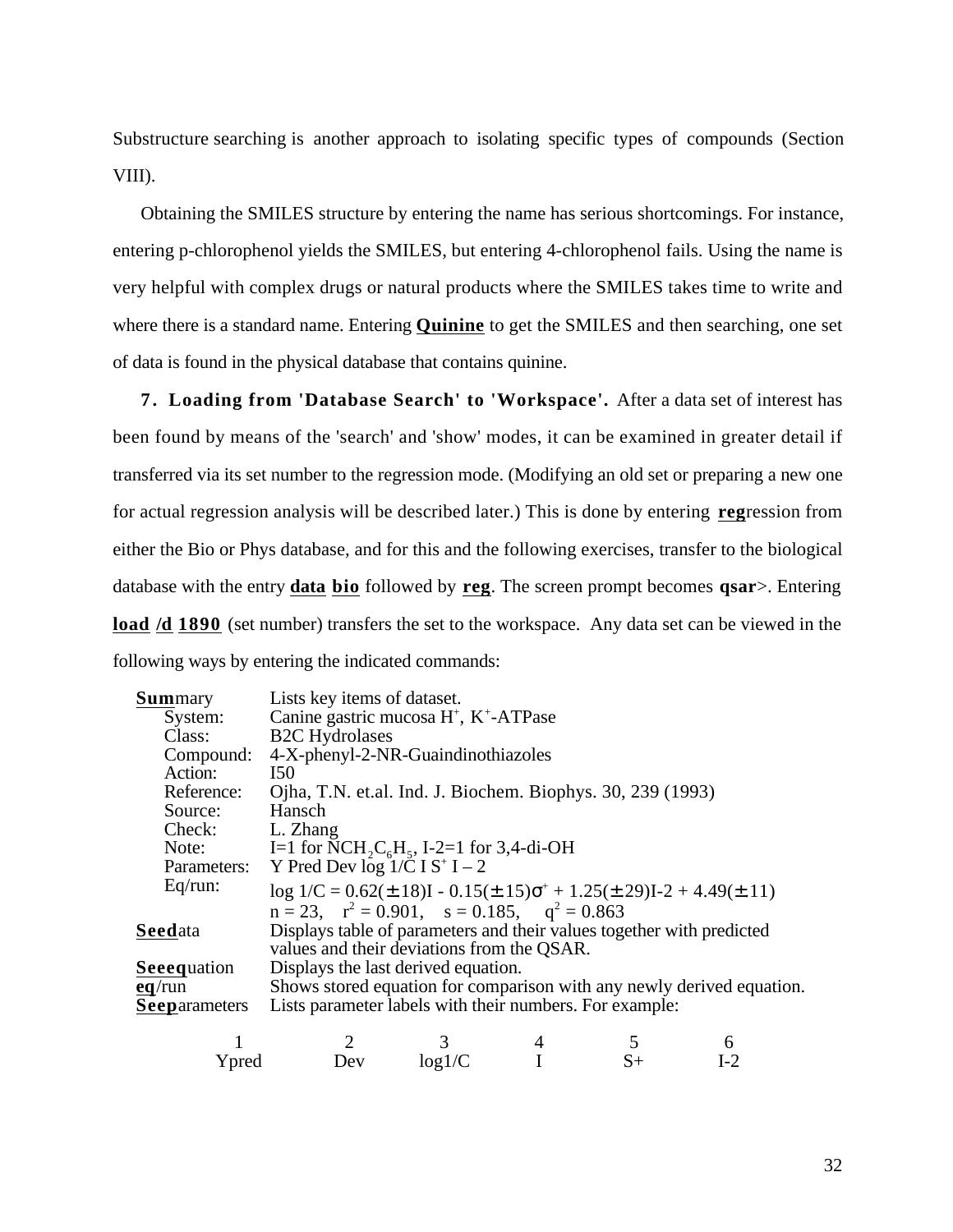'Ypred' is the predicted value from the latest stored equation. 'Dev' is the difference between this figure and the observed value (item 3). The dependent variable is usually entered in position 3.

To see the SMILES generated structures for the compounds of a data set enter **depict 1 ,**  which depicts sequentially all of the compound structures as one presses **return** after each panel of 4 structures. The process can be stopped at any point by entering **q** . This can be very important in dealing with a large data set, say > 100 compounds. To view any particular structure enter **depict #** (number of compound in set). To check all structures following compound 16 enter **depict 16,**  To view all structures up to 16 enter **depict ,16** . To see those between 16 and 20 enter **depict 16,20** .

#### **D. Biological Database**

Our database of 6,300 Bio QSAR can now be used as the starting point for developing a science of chemical-biological interactions. We believe that as it grows, it will help to minimize redundant research and provide new leads via the study of familiar chemicals.

To access the Bio database from the \$ prompt, enter **QSAR** then **data bio** and on request for password press **return** . As in case of the physical database the Main Menu is displayed.

**1. Browsing.** The inexperienced user can use the 'Browse' feature in the biological database to even better advantage than in the physical database to become acquainted with its contents. In the Main Menu, entering **4** displays the Browse Menu. As an example, in browsing the 'system' you might find 'cat' as an item of interest. The items in 'system' have not been alphabetized, and there might be several studies of cats that may be of interest. One can search by entering  $1 \cdot \frac{1}{2}$  cat  $\frac{1}{2}$ , which returns the display:

| cat               | muscle tibialis cat          | aortic ring of cat                   |
|-------------------|------------------------------|--------------------------------------|
| gut cat           | cat intestine                | phosphodiesterase III from cat heart |
| liver extract cat | muscle tibialis anterior cat |                                      |

At this point it might be advisable to review the grammar used in 'string searching' as given in Section III.B.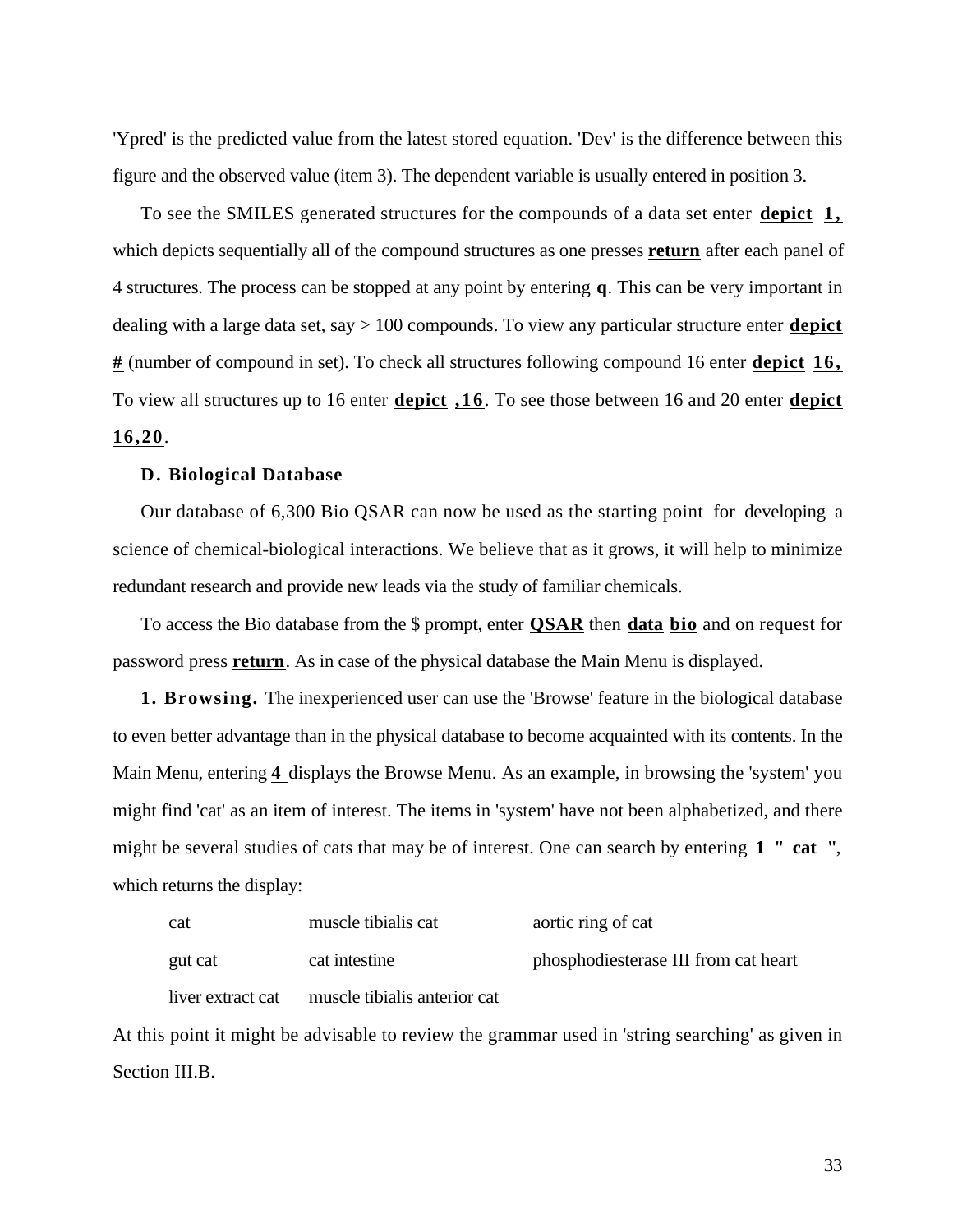**2 . Searching.** String searching the 'system' field (1) in this database can be of more value than it was for the physical database. Field 1 does not have standardized information, but use of 'Class' (2) can increase its utility. For instance, entering **2 B4B** yields 669 sets relating to bacteria. Moving to the **sh**ow mode, one can quickly page through these sets by entering 1 to survey just what kind of microorganisms have been studied. Or entering **3** gives the types of compounds that can also be quickly scanned. Such a survey of all of the work on bacteria can be made in less than 5 minutes. It would take days in the library. Returning to **search** and entering 1 **aureus** makes 107 hits all of which are for *S. aureus*, except 3 for *M. aureus* and 2 for *P. aureus*. Now entering **15 not logP PI RM** eliminates all QSAR with hydrophobic terms, leaving only 8 examples. These are of special interest since hydrophobicity is so often a factor in Bio QSAR. Entering **bl** 2 removes the last command. Now entering 15 " S locates 35 QSAR with various sigma terms. Going to  $\frac{\text{show}}{\text{show}}$  and entering **/sort=16** 1 3 4 15,18 and **"**  $\frac{\text{Sum}}{\text{Sum}}$  **S** on the prompt displays the QSAR in order of increasing value of .

Using a combination of 'system' and 'class' in searching can be effective in other ways. Searching with  $1 \cdot \text{rat}$   $\text{rat}$  results in 797 hits but includes studies on, for example, 'oxidase monamine liver rat'. If only whole animal studies are of interest, this can be narrowed by entering 2 B6A, which reduces the hits to 144. Reversing the order in this last search gives the same result. Sometimes the purpose of a search is to look for similarities that cross 'class boundaries' and the search is broadened rather than narrowed. For example, one might want to look for similarities in equations dealing with the enzyme oxidoreductase, the organelle microsome, and whole animals. This search would combine: **B2A B3B** and **B6A** to yield 1,357. Now we could isolate QSAR containing a  $+$  term for comparative analysis by  $15 S+$  to find 102 cases. Next move to show and enter **/sort=16 1 3 4 15 16 18** and follow this with  $S<sup>+</sup>$  on the prompt.

Searching on biological activity presents problems, because there are innumerable ways in which biological activities have been defined. We have not yet attempted to systematically define searchable terms. Still, searching this field can be helpful. For example, using **4 metab** finds 24 examples where the authors referred to their work as metabolism. Of course, there are hundreds of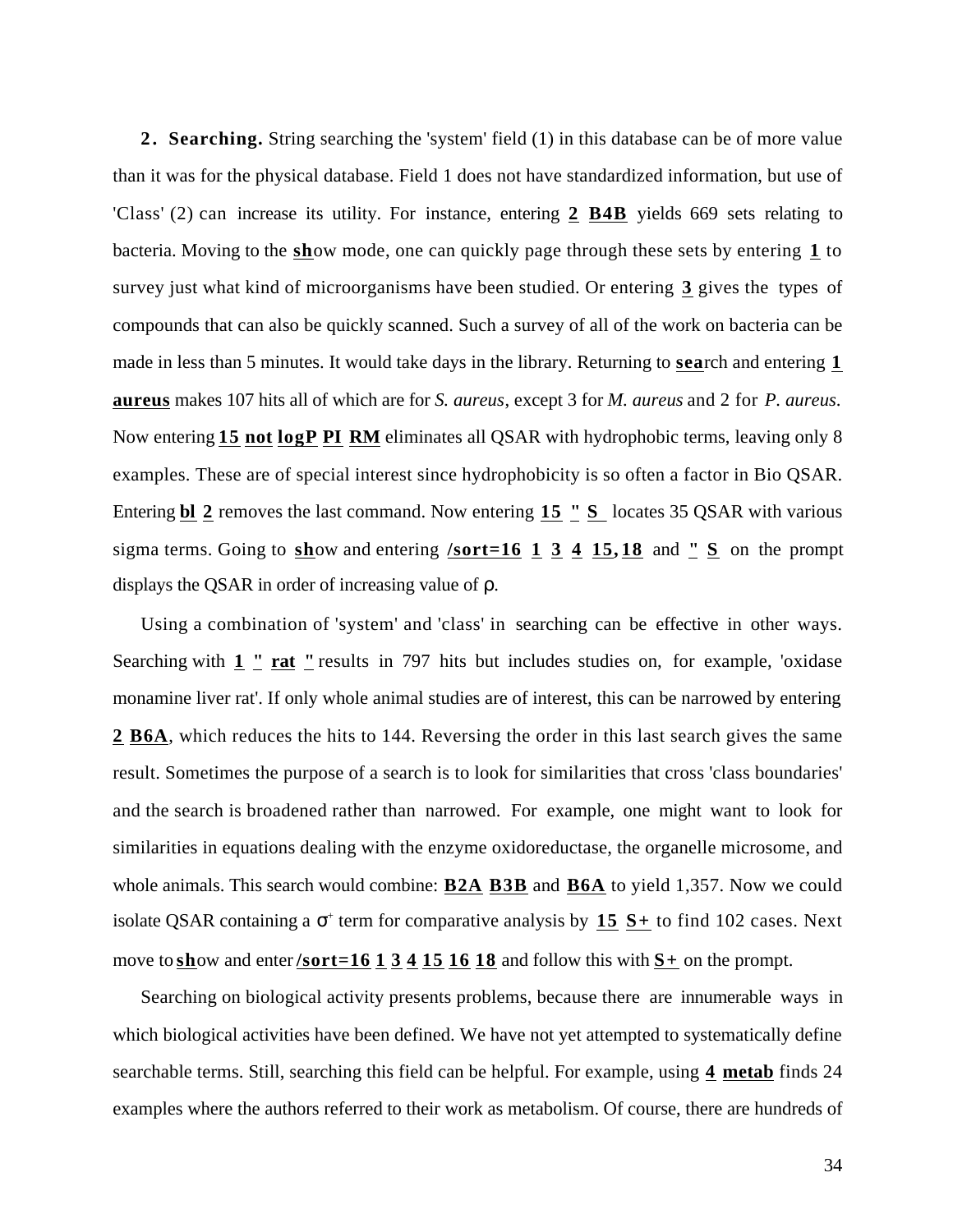examples of such studies that have been referred to in other ways: dealkylation, hydroxylation, hydrolysis, etc. Some examples are:

| 4 | bind         | 781 hits for binding of chemicals to various bio materials |
|---|--------------|------------------------------------------------------------|
| 4 | uncoup       | 42 hits for uncoupling of oxidative phosphoralation        |
| 4 | Biocon.      | 21 hits for bioconcentration in various ways               |
| 4 | Glutath      | 17 hits in which glutathione was employed                  |
|   | Glutath      | 28 hits including glutathione transferase                  |
| 4 | Inflam       | 13 hits on anti-inflammatory agents                        |
|   | Cycloox      | 29 hits on cyclooxygenase 1 and 2                          |
|   | <b>HIV</b>   | 128 hits on human immunodeficiency virus                   |
| 4 | <b>Mutag</b> | 34 hits on mutagenesis                                     |
|   | LD           | 227 hits mostly on LD or MLD plus a few outliers           |

Combined searches of the 'parameter' category can be fruitful. The following set of commands can be used to look for patterns in electronic and hydrophobic effects in various biological systems:

|             | 1. $15 \quad \log P$                  |                                | 3,600 hits   |
|-------------|---------------------------------------|--------------------------------|--------------|
| 2. $15$ not |                                       | $\log P'$ **2 bilin 2,443 hits |              |
| 3. $15 "S$  |                                       |                                | 2,048 hits   |
|             | 4. $15$ not $S + S - SI S' S$ . ES MR |                                | $1,623$ hits |

The second command removes sets based on log P from systems other than octanol or instances where P' is the distribution coefficient for sets of partially ionized compounds. It also removes QSAR nonlinear in log P which makes for easier first time comparisons. Now moving to show, two types of comparisons can be made. These are mostly QSAR linear in log P. First, ordering on (S) we find a group of antitumor agents of the aniline mustard type (X-C6H4N(CH<sub>2</sub>CH<sub>2</sub>Y)<sub>2</sub> with of about -1.5 to -2. and a small generally negative slope (h) with log P. The crucial factor for reactivity of these agents with DNA is the electron density on  $N^6$ . Set 1780 for the enzymatic acylation of  $X-C<sub>6</sub>H<sub>4</sub>-NH<sub>2</sub>$  which is also dependent on the electron density on N has a of  $-2$ . At  $\sim 0.3$  to 0.5 we find examples of uncoupling of oxidative phosphorylation in mitochondria. Other examples of uncoupling occur at  $\sim$  2. The dependence of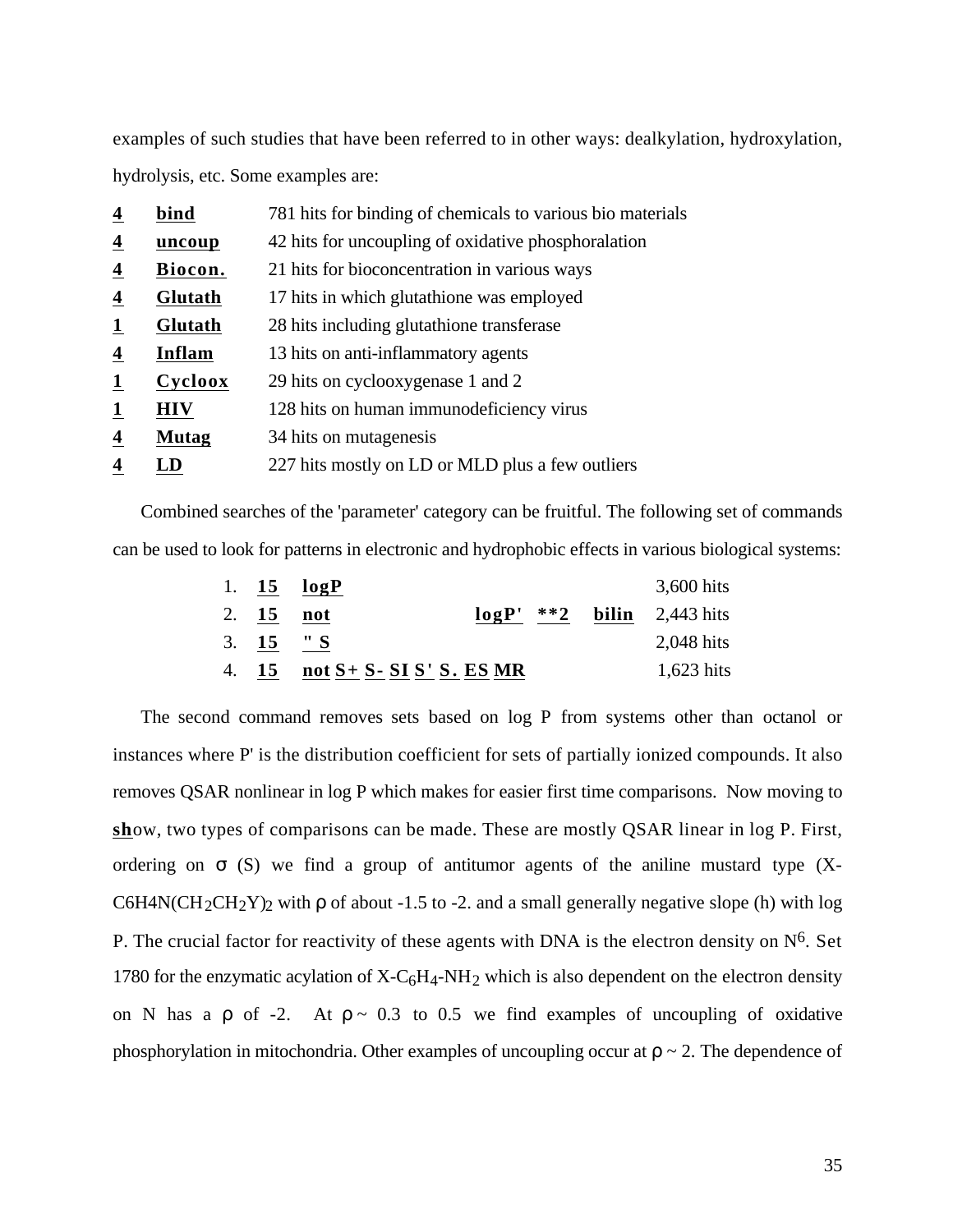biological activity on and comparison with examples from physical organic chemistry has been recently reviewed.3 Ordering on log P yields a more complex picture.

Another example might be to check the bio system for possible oxidation of anilines that would likely be associated with  $+$  as follows:

|    | 1. 12        | aniline         | 137 hits |
|----|--------------|-----------------|----------|
|    | 2. 15        | $S+$            | 14 hits  |
|    | 3.16         | $-10 < S + < 0$ | 11 hits  |
| 4. | <sup>2</sup> | B2A             | 7 hits   |

Most of the eleven examples involve oxidoreductases with, possibly, radical mechanisms.<sup>8</sup>

**3 . Comparing New QSAR.** One of the most important uses of the searching capabilities of C-QSAR, one which will become of increasing value as the database grows, is that of finding QSAR that might be similar to one from current research. Range searching is useful in saving time inspecting the findings; however, it must be used with care since one does not normally know just how close two coefficients or intercepts (const) must be before one might consider the underlying mechanisms to be the same. To start with a simple example, assume we have just formulated a new equation linear in log P with no other terms except the intercept (const). If the slope of our equation were 0.8 and the intercept 1.7 we might select a comparative group of QSAR as follows:

|  | 1. $15 \quad logP$             | 3,600 hits |
|--|--------------------------------|------------|
|  | 2. 15 $"log1/C$ <sup>"</sup>   | 2,341 hits |
|  | 3. $15$ not $log P'$ **2 bilin | 573 hits   |
|  | 4. $16 \quad .7 < logP < .9$   | 348 hits   |
|  | 5. $16 \quad 1.5 < const < 2$  | 55 hits    |

Command 2 assures us that all sets have the same dependent variable where C is the molar concentration of chemical producing a standard end point. Under this condition we can compare intercepts if the slopes are essentially the same.

One might expect to find a rather uniform set of compounds and actions for the 52 QSAR. But, moving to show and perusing the catch with 1 3 4 reveals a variety of chemicals engaged in a variety of actions. We would term these nonspecific because of the low value of the intercept. An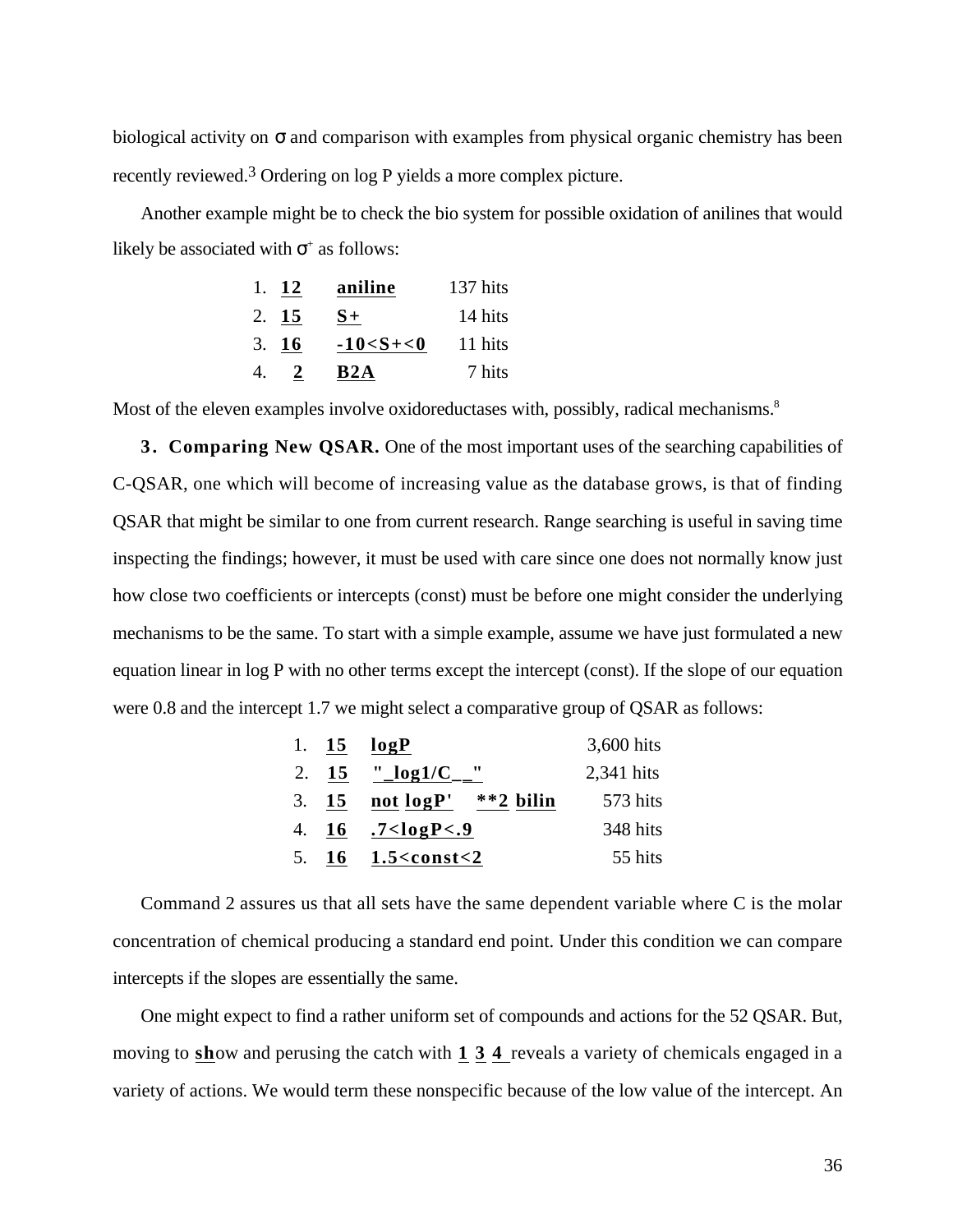intercept of 2 says that when  $P = 1$  (log  $P = 0$ ) a 10<sup>-2</sup> molar concentration of chemical produces the standard response. For comparison isopropanol has a log P of 0.05. Returning to **sea** rch and **blanking command 5, then replacing it with <b>16 4<const<10** and **searching finds** only 37 examples with intercepts above 4. These are for rather complex chemicals (compared to alcohols) and the activity would not be considered nonspecific. Studies with quaternary alkylammonium salts are exceptions. These charged molecules appear to disorganize membranes by a rather nonspecific mechanism. Their very low log P and high potency results in the high intercept.

Searching for similarities in more complex QSAR is illustrated as follows:

|            | 1. 15 $"log1/C"$              | 3,895 hits |
|------------|-------------------------------|------------|
| 2. $15$    | - PI                          | 485 hits   |
| 3. $15 "S$ |                               | 140 hits   |
| 4. 15      | not $S + S - SI S' S$ . ES MR | 58 hits    |

Quotes have been placed on the first example since there are instances where C is not molar and these have been noted by log 1/C'. Quotes have not been placed on PI since the parameter is often position dependent and one might want to consider this information. Adding the stipulation that a term in must be present reduces the catch to a small number of QSAR that can easily be viewed in show, without ordering the QSAR on the slopes of PI or  $\mu$ , by the entry 1,3,4 16.

Molar refractivity has often been used as a measure of substituent bulk. It is presumed that the steric effect of substituent bulk should reduce activity, but sometimes bulk has a positive effect. Care must be taken in developing equations to see that MR is reasonably orthogonal with respect to hydrophobic parameters. The following search illustrates how such examples can be isolated for study. The whole biological database can be searched with the following commands:

|            | 1. $16$ .15 < MR < .36                 | 95 hits |
|------------|----------------------------------------|---------|
|            | 2. $15$ not **2 bilin                  | 71 hits |
| 3. $15 "S$ |                                        | 19 hits |
|            | 4. $15$ not $S + S - S'$ SI S. 12 hits |         |

Command 1 sequesters QSAR with modest positive MR terms (note that MR has been scaled by 0.1 in C-QSAR). The second instruction eliminates the more complex QSAR and finally we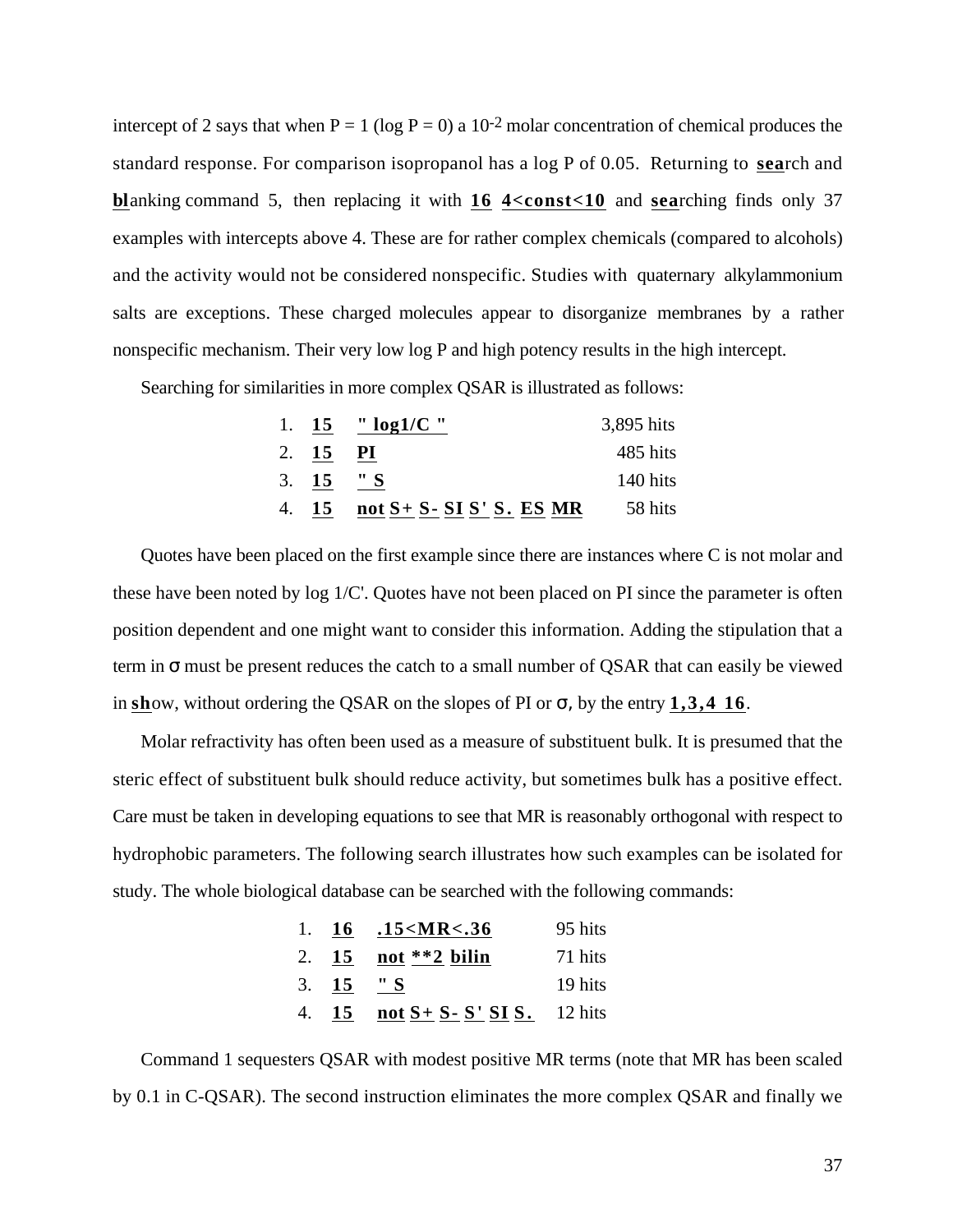isolate those equations that also contain terms in From the  $\frac{\text{sh}}{\text{ow}}$  mode, entering  $1\overline{3}$   $4\overline{11}$ , we find that our catch consists mostly of a variety of hydrolases operating on aromatic substrates having substituents (mostly) in the para position that appear to be promoting reactivity by helping to properly position the substrates on the enzymes.

**4 . Log Po (Optimal Log P).** Up to this point we have avoided consideration of QSAR with nonlinear terms. These often may be of primary interest. They appear in two forms: parabolic (*e.g.,* alog P - b(log P)2) or the bilinear model in which activity normally increases linearly to an optimum and then begins to decrease linearly or level off. Neither set of terms is an ideal solution. The parabola is a symmetrical relationship and it is often apparent that the relationships are not perfectly symmetrical. The most unsatisfactory aspect of the parabola in terms of comparative QSAR is that the slopes are not comparable with linear QSAR. In principle the bilinear form is ideal in that the initial (upward) slopes can be compared with linear QSAR. Moreover, it is often found that an increase in hydrophobicity increases activity only up to a certain point and then becomes flat. This is especially true for enzymes where hydrophobic space may be limited. A serious problem with the bilinear terms is that unless there is a good spread in values of the dependent variable, the slopes have completely unrealistic values. Generally, this is easy to spot for someone who has had considerable experience in the QSAR field. For instance, it is known that slopes of log P and in simple linear equations rarely exceed  $\pm$  1.2.<sup>3</sup> Despite the unrealistic slopes, the estimates of the optimum value are usually good when they can be compared with that obtained via the parabolic QSAR. Searching with **15 logP\*\*2 PI\*\*2** finds 430 examples. This is a small fraction of 6,300 and shows that most researchers have not covered hydrophobic space with their QSAR. This overlooks  $\log P'$ <sup>\*\*</sup>2 and  $PI-X$ <sup>\*\*</sup>2 cases. Replacing the command with **15 \*\*2** locates 713 QSAR with any parabolic terms (including MR, etc.), while the command **15 bilin** finds 864. Many of the QSAR entered as parabolic equations in the early stages of building the database have not yet been examined to see if they can be improved as bilinear equations. In QSAR where the dependence on hydrophobicity is non linear (parabolic or bilinear) the optimum value for log P or is indicated by the subscript o (log  $P_0$ ). This information is very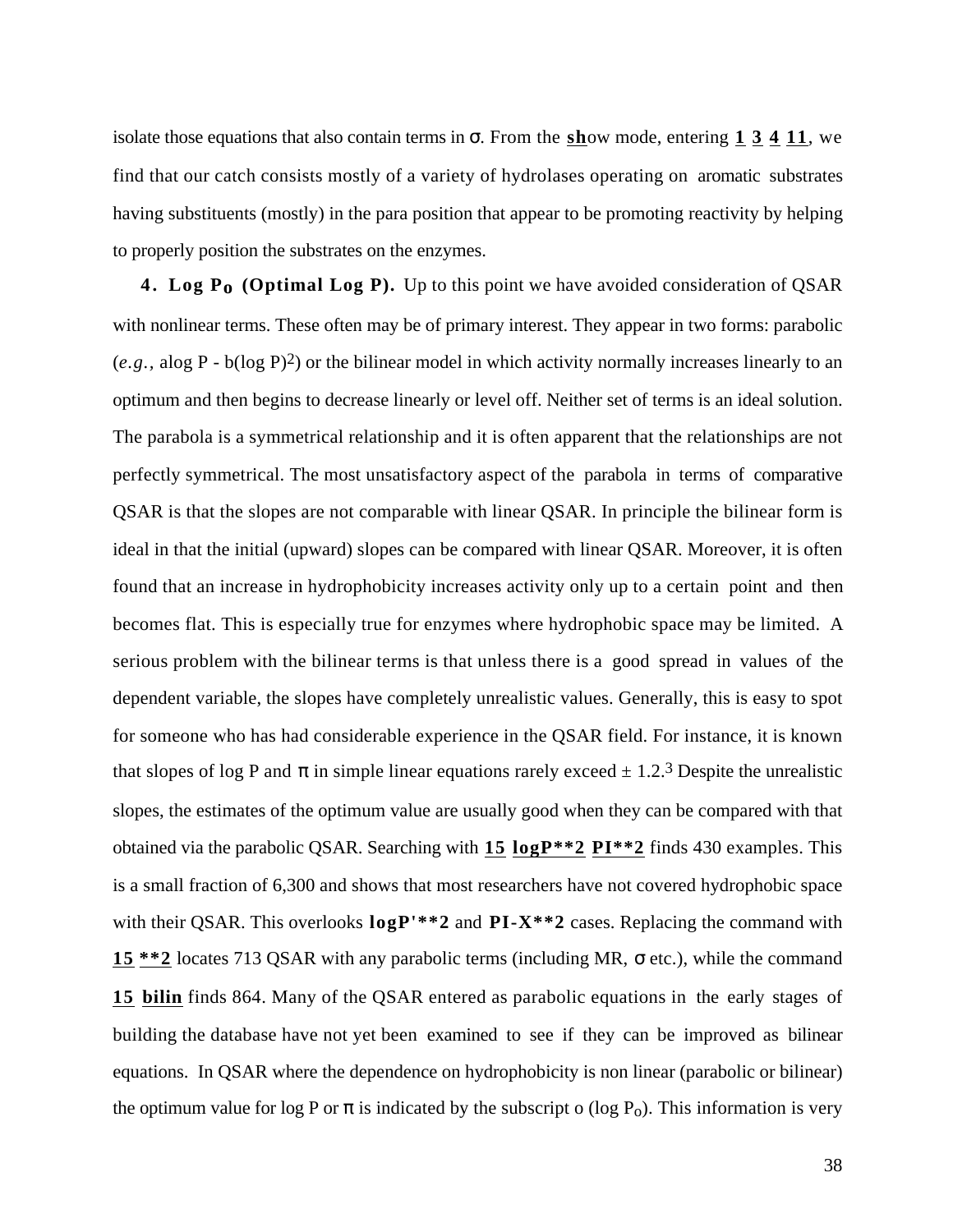important in the design or rationalization of activity of bioactive compounds, and it is instructive to see how this parameter varies with the biological system. The hydrophobic effect is complex and it is determined by at least 3 major factors: first the ease of penetration into simple cells or the 'random walk' inside more complex organisms; second, the interaction with the final receptor; and third, metabolism of the compound, especially by the P450 set of enzymes. For example, while increasing log P may increase the potency of a compound acting on an isolated enzyme, it also may experience metabolic degradation, leaving less material available to reach the active site in the whole organism.

To search the database for compounds having  $log P_0$ , use the following commands:

|  | 1. $15 \quad \log P$                                  | 3,600 hits |
|--|-------------------------------------------------------|------------|
|  | 2. $15 \log P^{*2}$ bilin(logP) bilin(ClogP) 965 hits |            |
|  | 3. $17 \quad 1.5 < logP < 2.5$                        | -88 hits   |

Command 3 narrows the catch to  $log P_0$  values between 1.5 and 2.5. To inspect the results, move to  $\frac{\sinh(\theta)}{\sinh(\theta)}$  and enter 17. For parabolic equations, log  $P_0$  is displayed with its confidence limits, when it is possible to calculate them. For the bilinear, log B is given as well as the optimal log P. The confidence limits are found by jackknifing (Section V-G).

One of the advantages of the parabolic model is that an estimate of  $\log P_0$  can be obtained without having data points on the down side of the curve which is necessary to derive the bilinear model. Further information on these QSAR can be obtained using the usual codes. **1 3 4 17**  displays system, compound, action and  $log P_0$ . It is instructive to compare  $log P_0$  for QSAR on cells with that on whole animals. Entering **2 B4** finds 1,832 QSAR on all types of cells. Then **14 logP**\*\* **bilin(logP) bilin(ClogP)** isolates QSAR where log P<sub>o</sub> is found (271). Moving to **sh**ow and entering 3 17 and surveying the results we find that charged compounds (quaternary ammonium and guanidinium analogs) have distinctly lower log  $P_0$ . When these and those without confidence limits and partially ionized acids and bases are omitted, the remaining sets have an average optimum log P<sub>o</sub> of about 4.3. Repeating the process for vertebrates by entering  $2 \underline{B6A}$ finds 174 sets where the mean  $log P_0$  value is about 2.8. This is significantly less than that for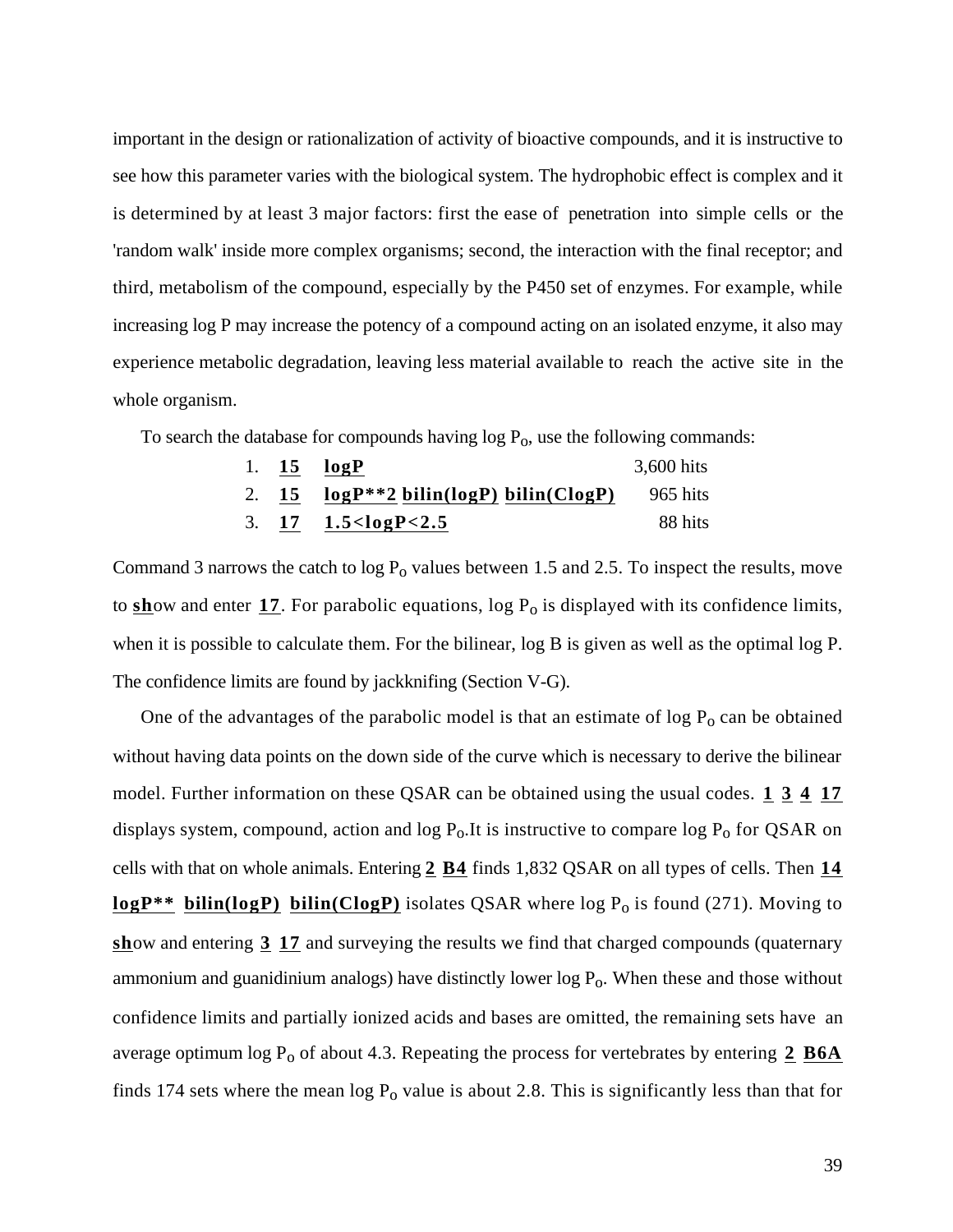cells. We believe that the difference is largely due to the random walk process and metabolism. That is, log  $P_0$  is an important measure of Bio availability. However, log  $P_0$  of about 2 is often, but not always, ideal for penetration of the CNS, which may or not be desirable.<sup>16, 17</sup>

This was one of the earliest generalizations of the QSAR paradigm, stemming from the discovery that 16 examples of CNS agents (barbituates, t-alcohols carbamates) acting on a variety of animals had a mean  $log P_0$  value of 1.98. This figure is close to the above finding of 2.8 for a variety of biological end points. That is, log P of about 2 seems to be about ideal for general Bio availability. This figure could be shifted up or down depending on the nature of the receptor and any special metabolic liability. It does not hold for charged or partically ionized compounds. However, it is our belief that one wants to make drugs as hydrophilic as possible commensurate with efficacy.<sup>16, 17</sup> Of course, ascertaining exactly what efficacy is in humans is by no means simple. Short term use of a drug is one thing, but long term use is another. Increased hydrophobicity allows drugs to penetrate into hydrophobic compartments and disrupt a wider variety of processes.

The trend to do screening of potential drugs on cells, rather than animals, makes the selection of rather few compounds for trial in animals difficult. One may be mislead to select compounds that are too hydrophobic for ideal results in animals.

#### **IV. Searching the Parameter (THOR-Sigma) Database**

#### **A. Substituent Constants**

The 'preferred' substituent constants (*i.e.*, the most reliable , , MR, etc.) can be automatically loaded into regression format as a QSAR is being developed, as will be explained in a later section. However, one often wants to check parameter values of one kind or another for a given substituent, especially to see how other methods of determination might have led to values different from those chosen as 'preferred'.

To look up substituent parameter values one accesses the Parameter (THOR-Sigma) database from the \$ prompt by entering **thor** . Respond to the query for database name by entering **sigma** .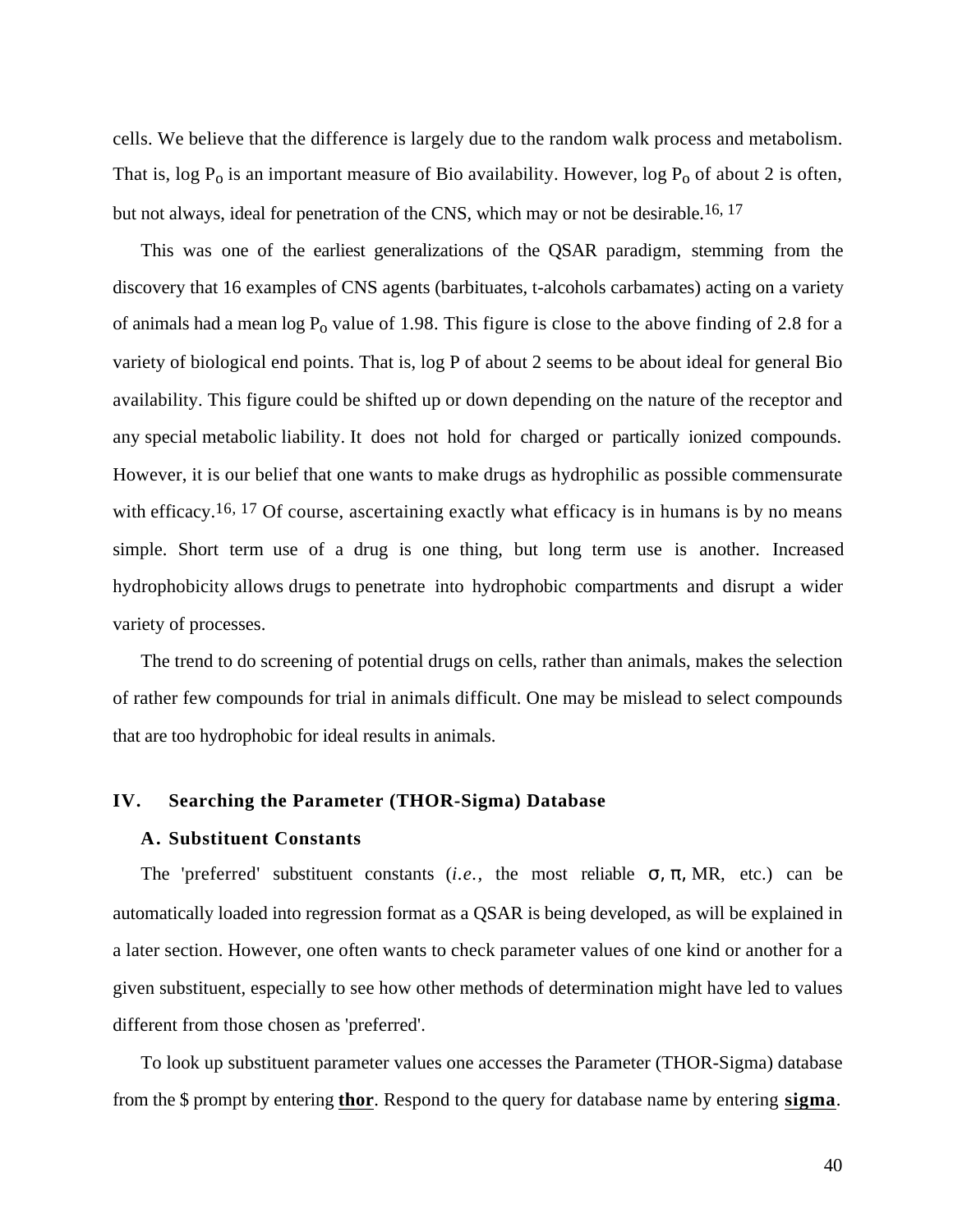For read-only password, press return, and the prompt becomes THOR:sigma>. If, for example, one wanted to scan the parameters for the trifluoroacetamido substituent, -NHCOCF3, one enters **find smi \*NC(=O)C(F)(F)F**, where \* indicates the attachment bond (See Section VII for SMILES tutorial.) This returns the statement: 'found record 20 data items'. These can be displayed, under the headings: 'Item' 'Value' 'Label' 'Reference' 'Sel' 'Footnotes', with the command 'type table values' entered as: **t t v** . An asterisk(\*) in the 'Sel' column indicates a preferred value. These are the ones that will be automatically loaded in constructing a new dataset as described in a following section. To save space the Reference and Footnote entries are truncated, but usually they give sufficient information for initial selection. To see the full entry on any item use the 'type item number' command as: **t i 7** , which in this example returns the following:

| <b>SMILES</b><br><b>TIMESTAMP</b> | $N(C=0)C(F)(F)F$<br>1990 Jul 13 08:52:52                                                                                                                                             |
|-----------------------------------|--------------------------------------------------------------------------------------------------------------------------------------------------------------------------------------|
| <b>VALUE</b>                      | 0.30                                                                                                                                                                                 |
| LABEL                             | S.META                                                                                                                                                                               |
| <b>SEL</b>                        | ж                                                                                                                                                                                    |
| <b>FOOTNOTE</b><br>$\overline{2}$ | REFERENCE Exner, O. & Lakomy, J., Coll. Czech. Chem. Comm., (1970) 35, 1371<br>Apparent pKa of substituted acids (50% Aq.-EtOH or Water @ 25 Deg.)<br>80% Me-Cellosolve and 50% EtOH |

To return to the VMS prompt \$ enter quit.

**B. Log P and MR:** In the THOR Sigma search described in the previous section, it can be seen that the hydrophobic substituent parameter, PI, and the substituent molar refractivity parameter, MR are listed as Item 5 and 9, respectively. Often it is preferable to have these parameters apply to the entire molecule rather than just the substituent. The calculations and any measurements are both conveniently available through UDRIVE.

From the regression mode, enter **udrive**. The panel that returns on the screen lists a number of helpful suggestions, but the default in the command line is 'S', a prompt for a SMILES entry. (Section VII). Pressing return puts the cursor on the SMILES entry line and if, for example, aspirin is desired, a proper entry, if one elected to begin at the carboxyl group, would be:

# **OC(=O) clccccclOC(=O)C**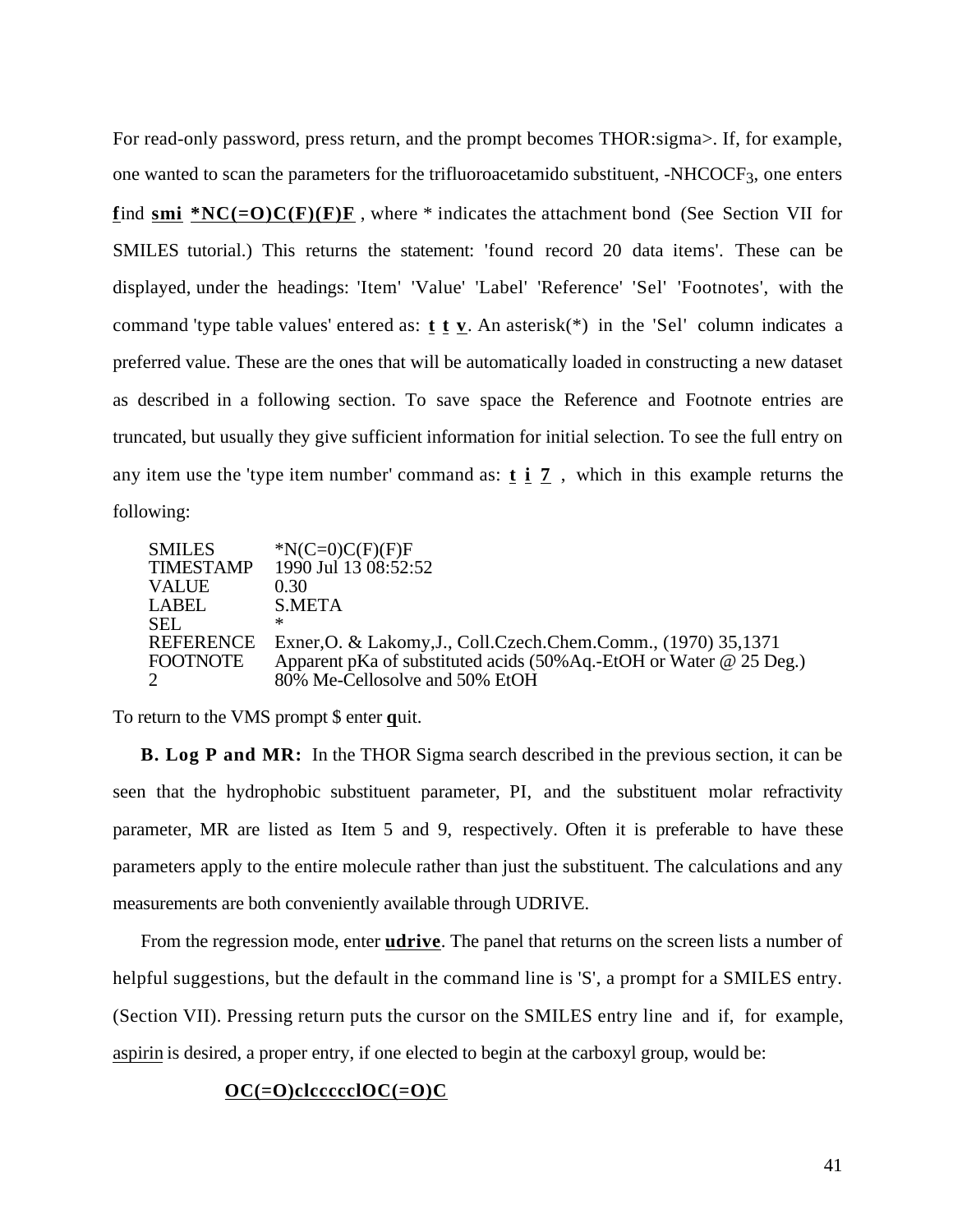This delivers a panel with the 2-D structure displayed by entering **DEPICT** . Entry via name is often easier, and to do this the 'help' screen directs one to enter: **F** followed by **2** . The upper line then calls for "name" whereupon **aspirin** can be entered. Entry via 'name' is even more desirable for very complex structures, such as strychnine. Occasionally entry via CAS number is the preferred route, when SMILES is long and the correct nomenclature doubtful, as might be the case with PCB analogs. In the panel's lower section is a summary of: (1) Preferred Measured log P (if available); (2) Estimated Log P; (3) a statement of Error Level; and (4) the CMR (calculated molar refractivity). In the right hand panel is a summary of MASTERFILE data that can be accessed. Entering **T** (in caps) at the command line returns a prompt showing that log P data is going to be shown by default. (One could enter **pka** or **activity** here if desired). The table displays 25 log P values for aspirin measured in 9 solvent systems and at a variety of temperatures and pHs. Entering **t** returns the entire THOR page with all the data. Entering quit at any time or **return** at the 'nomore' prompt returns to the main panel, which now has lost the depiction. (One gets it back by entering **p**). Calculation details can be viewed at moderate length by entering **c**, or in 'verbose' form by entering **C** . Details of the Molar Refractivity calculation are seen by entering **M** .

#### **V. Regression Analysis: Example 1**

For several reasons it is best to begin the regression program while in the proper area, either database bio or database phys. Searching for similar equations can then be carried out directly, and if the developed equation(s) is worthwhile, it is much easier to save it in the proper space.

First enter **reg** ression followed by **clear** to be sure your workspace is empty. Next assign a name for storage and retrieval; *e.g.,* **name Smith-1** . Next enter the title information as in the following example: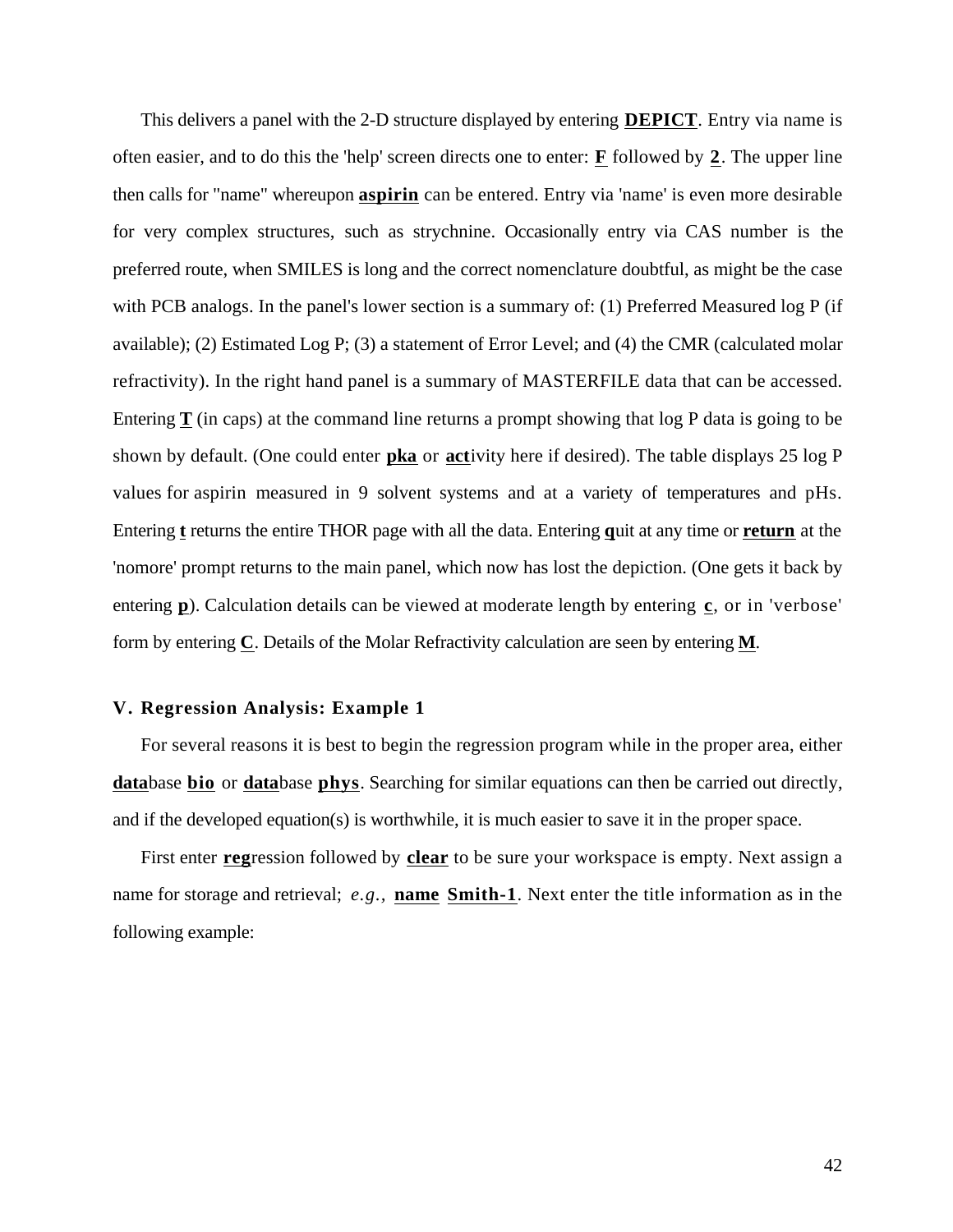# **A. Title Information**

 **T** /**s ys** tem **mouse embryo fibroblast cells T** /**comp** ound **X-C6H4-NH2 T/act** ion **I50 Growth T/ ref** erence **Harada,A** , **Hanazawa,M** , **Saito,J** , **Hashimoto,K** .  **Environ. Toxicol . Chem. 11,973(1992) T/source Name of person entering data T/class B4C** 

Now check by entering **sum** mary

# **B.Naming Parameters**

The next step in data entry is to name the parameters which one plans to use. Automatic loading will be demonstrated in this example, and so only the dependent variable need be entered. Enter **getp**. The program asks for a label for parameter 3. (As noted previously, parameter 1 is reserved for predicted values and 2 is used for deviation). In the present instance **log1/C** is entered. The prompt is then for parameter 4, but since automatic loading is to be used, just enter **end** at this point. If parameters other than those in THOR-sigma are being used, such as M.O. parameters or pKa, they would be entered at this point. Often data is not in logrithmic form. They can be entered as such and then converted to  $log P$  form by using **gettran**.

## **C. Naming and Entering Substituents**

Now enter **newsub**. This prompts one to enter each substituent label. (In data sets of miscellaneous structures, the whole name, such as ethanol would be entered at this point.) In the present example entering the first label, **H** , then pressing return, returns a prompt to enter a value for parameter 3:

Label for substituent 1: **H**  parameter value 3: **2.73**  Next it prompts for substituent label 2, etc. Label for substituent 2: **2-NO2**  parameter value 3: **3.28**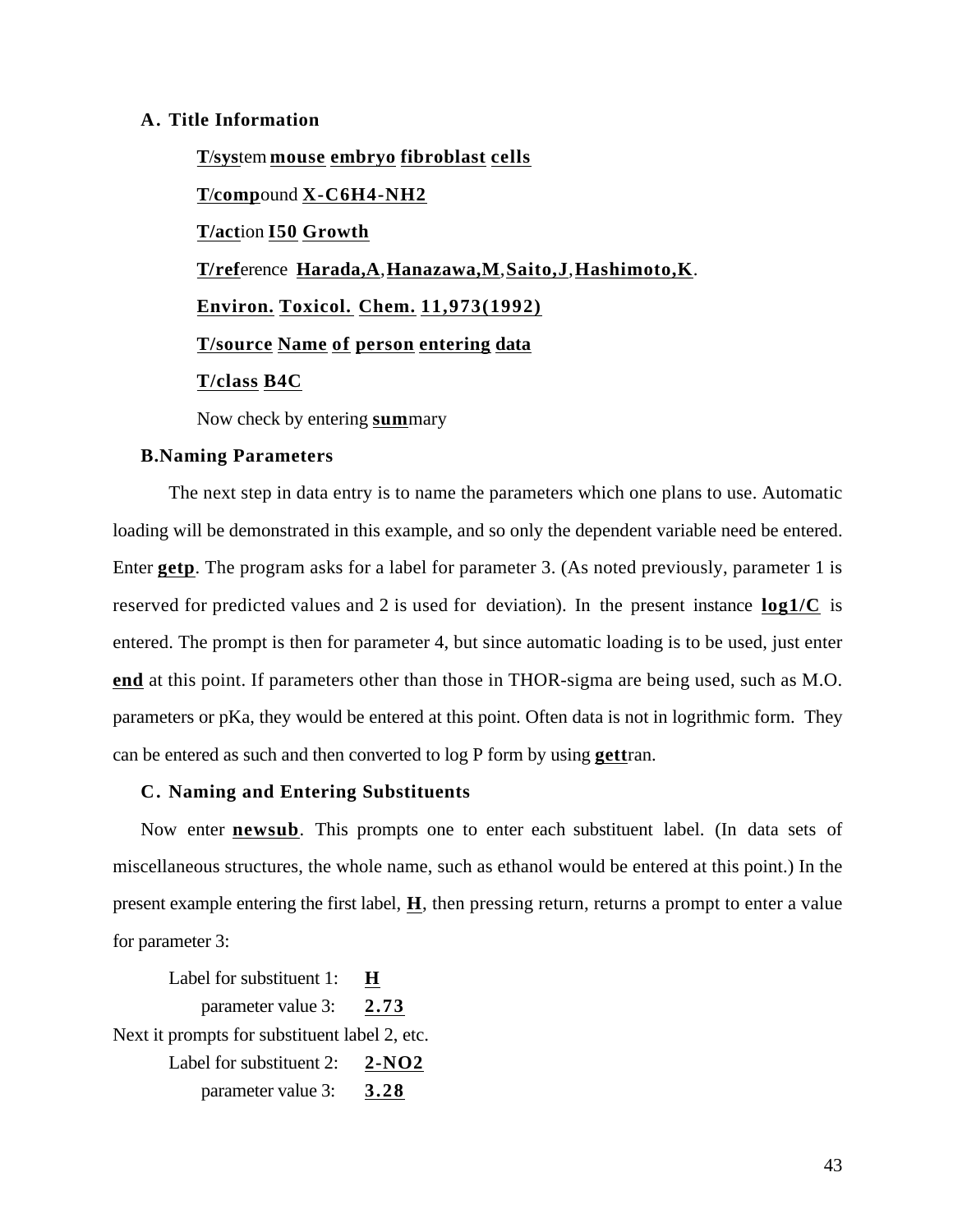It is important to note that there must be *no spaces* within the label. *i.e.,* 2,4-di-CL not 2 4 diCl. After all of the labels and parameter 3 values are entered, enter **end.** 

X

| No.               | Substituent               | log 1/C           |
|-------------------|---------------------------|-------------------|
| $\overline{1}$ .  | $\overline{\mathrm{H}}$   | 2.73              |
| $\overline{2}$ .  | $2-NO2$                   | 3.28              |
| $\overline{3}$ .  | $3-NO2$                   | 3.44              |
| 4.                | $\overline{4-NO_2}$       | 3.49              |
| 5.                | $2-NH_2$                  | $\overline{4.85}$ |
| 6.                | $3-NH2$                   | 3.92              |
| 7.                | $4-NH2$                   | 4.68              |
| 8.                | $2-Me$                    | 3.83              |
| 9.                | $3-Me$                    | 3.72              |
| 10.               | $4-Me$                    | $\overline{3.70}$ |
| 11.               | $2$ -OMe                  | 4.13              |
| 12.               | 3-OMe                     | 3.52              |
| $\overline{13}$ . | $\overline{4\text{-}OMe}$ | $\overline{4.55}$ |
| 14.               | $2-C1$                    | 3.68              |
| $\overline{15}$ . | $3-C1$                    | 3.41              |
| $\overline{16}$ . | $4-C1$                    | 3.89              |
| 17.               | $2-OH$                    | 4.82              |
| 18.               | $3-OH$                    | 4.08              |
| 19.               | $4-OH$                    | 4.70              |
| 20.               | $4-C2H5$                  | 3.64              |
| 21.               | $4-C_3H_7$                | $\overline{3.46}$ |

It is advisable to save data entry frequently by entering **save** . To view Title information, enter **sum** mary. To view parameter data entry, enter **seed** ata. If entry errors need to be corrected, one can enter **editsub** or **editdat** . Additional details on editing are found in Section I which follows.

Often some of the variation of activity with structure is sensed as one enters the data, and hopefully, some idea of the possibly significant parameters can be obtained. In the present example we have well-known electron releasing substituents ortho and para to the amino group which are seen to increase toxicity. Note that the two most hydrophobic analogs, 20 and 21, are not especially potent.

## **D. Entering Structures via SMILES (Section VII)**

If the data set is not based on a parent structure, then the SMILES for each structure must be entered one at a time and auto-loading of parameters is not possible. In that case, entering **getsmi**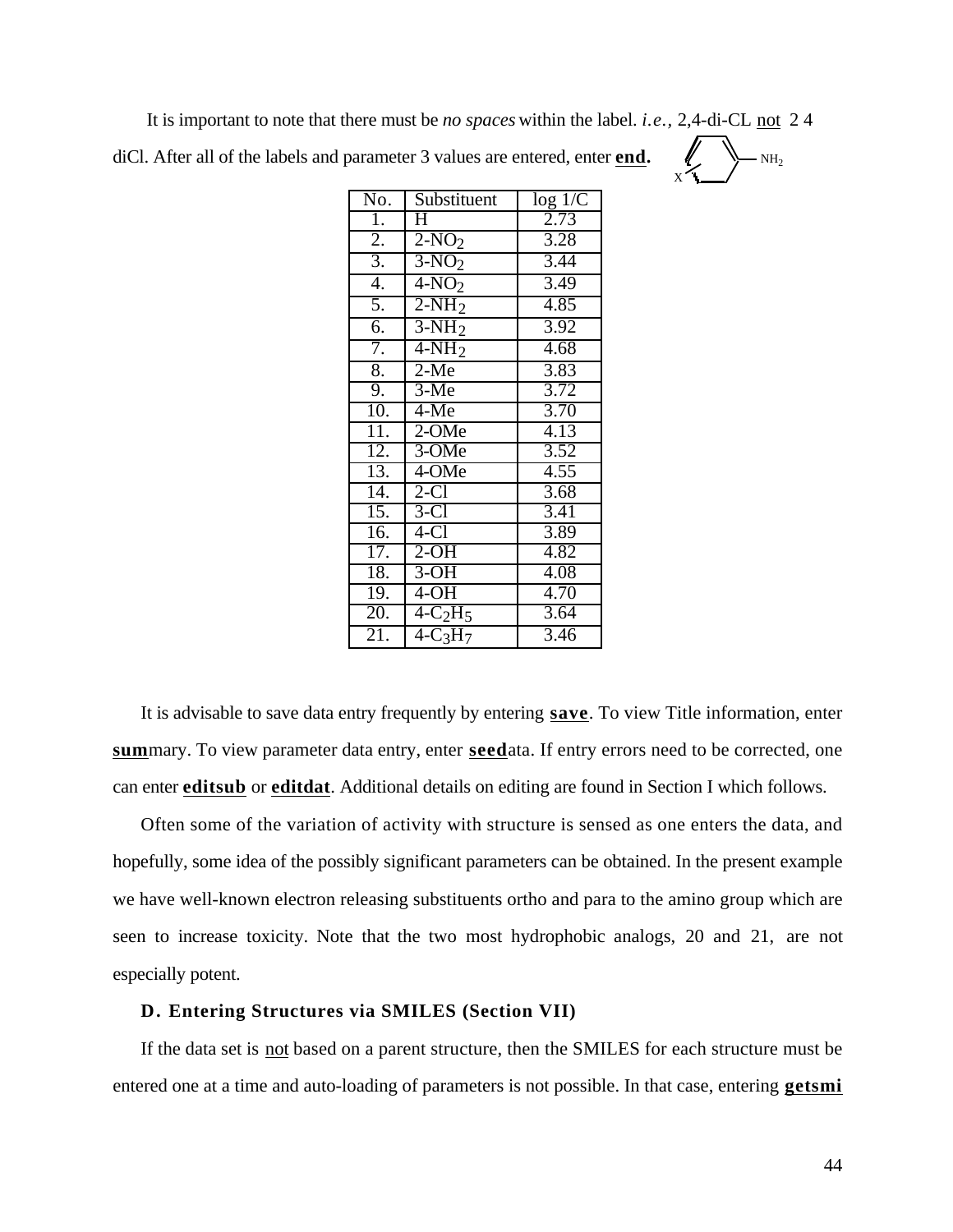provides a panel with a prompt for structure 1. After the SMILES is entered, '**return** ' displays the 2-D structure. If the structure needs editing, enter **y** , if not, enter **n** and the prompt for the second SMILES appears. Since there are a large number of SMILES stored in the database together with name(s), the name can be entered at this point and the SMILES will be picked up from the database. The name of the compound must be entered exactly as at least one of the stored synonyms, but the program helps one search for 'near-misses'. Common names have been used, *i.e.,* acetic acid not enthanoic acid; use p-chlorophenol not 4-chlorophenol. This can be a very time saving procedure for complex structures such as strychnine. When all of the SMILES have been added enter **end** or **quit.** 

#### **E. Auto-Loading of Parameters**

With the present set of anilines, automatic loading is to be used, and the parent structure is entered via **getsmi /p** arent. A panel is displayed into which one enters the SMILES with an \* for each substituent position. In the present example substituents are at the 2, 3 and 4 positions, and a proper SMILES for the parent is: **Nc1c(\*)c(\*)c(\*)ccl** or **cl(\*)c(\*)c(\*)ccclN.**

Note that the asterisks are placed in parentheses which is how SMILES denotes branching from the main pathway. Pressing return should then display:



If the structure is not correct, enter **y** for editing. Deletions and additions can be made to take place just left of the cursor. When the structure is correct, enter **n** and the prompt returns to qsar. Next enter **getsmi** and the panel returns for entry of the first compound. Enter  $*H *H *H$  and **'return'** to see the unsubstituted aniline. If editing is not needed, then in the panel asking for the second structure enter  $N(=0)=0$  \*H \*H for 2-nitroaniline. 3,4-dichloroaniline would be entered as  $*H *Cl * Cl$ . (Note: If a substituent contains a ring, [e.g., OCH<sub>2</sub>C<sub>6</sub>H<sub>4</sub>-4-Me =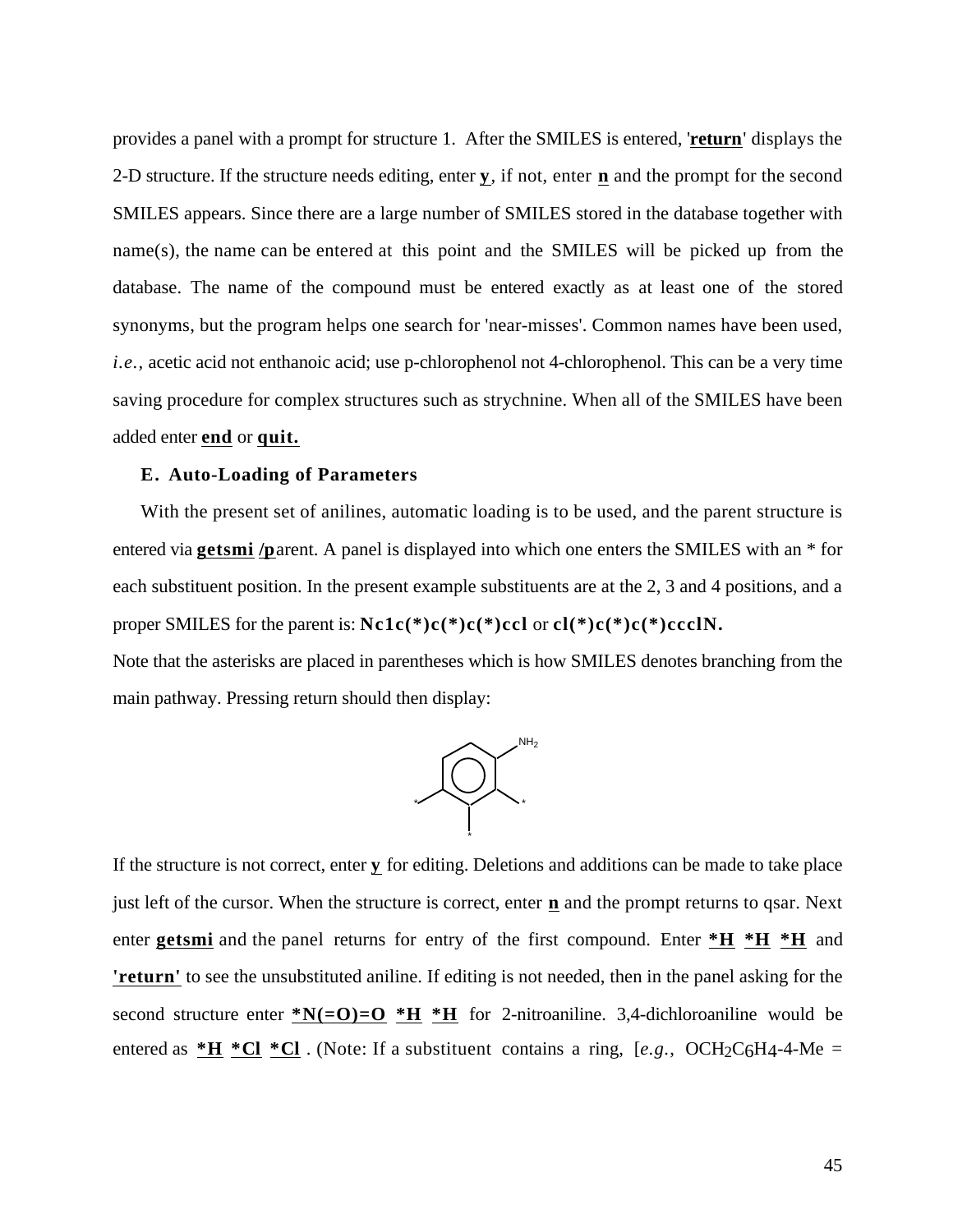\*OCc2ccc(C)cc2] denote it with a higher number for ring closure than any used in the parent.) After entering all structures enter **end** (or **quit**) which returns to the qsar prompt.

It is good practice at this point to enter **depict ,** which will display all structures for a final check to be sure that the name assigned matches the structure displayed.

Occasionally, it is not possible to enter a SMILES. The structure may not be known for a member of the set. Entering \*\* is necessary to account for the presence of the compound in the set.

For automatic loading of parameters enter **f**etch which then shows: Nclc(\*)c(\*)c(\*)ccl where 1, 1 2 3 2 and 3 refer to the ortho, meta and para positions of aniline.

Enter **1** to load parameters for ortho substituents. A list of labels for all possible substituents is displayed. Since it is not known what kind of electronic effect to expect, we will begin with 'normal' S, S+ and S-, accepting the approximation that, in terms of resonance effects, ortho is much like para. Therefore we enter **15 16 17** to load d <sup>+</sup> and <sup>-</sup> for ortho substituents. The program returns a report of what it has done. Next enter **f** etch followed by **2** . Now enter **18** for  $<sub>m</sub>$  for substituents in the meta position, with the good assumption that for the meta position  $<sub>m</sub>$  =</sub></sub>  $m =$ m. For para substituents use **f** and enter **3** and then **15 16 17** . Now view the data matrix with **seed** ata. It is obvious that for each of the parameter types we really need the summation of all the positions, ortho, meta and para, and this is done by the command **gettransformation.** With this program, parameters can be transformed in many ways as indicated

or an exponential term such as  $(\log P)^3$ . Following the instructions in this panel all sorts of transformation can be accomplished. In the present instance we want to combine positional sigma constants. First enter the new label **S** and press **return** . A panel for the transformation appears into which is typed from the upper left column: **S-P-1** + **S-M-2** + **S-P-3** a space must be present on each side of the +. Enter **seed** ata and the new parameters that cover all 3 positions are shown. (Note that it will be parameter 11 and on following 'screen'.) Next the process can be repeated using **gett** for the other two types of sigmas:  $S-P+-1 + S-M-2 + S-P+-3$ . and  $S-P--1 +$ **S-M-2 + S-P--3** . Now the no longer needed precursors can be removed. Enter **seed** and note

by the panel after entering **gett** rans. For example we might want to test a cross product term as •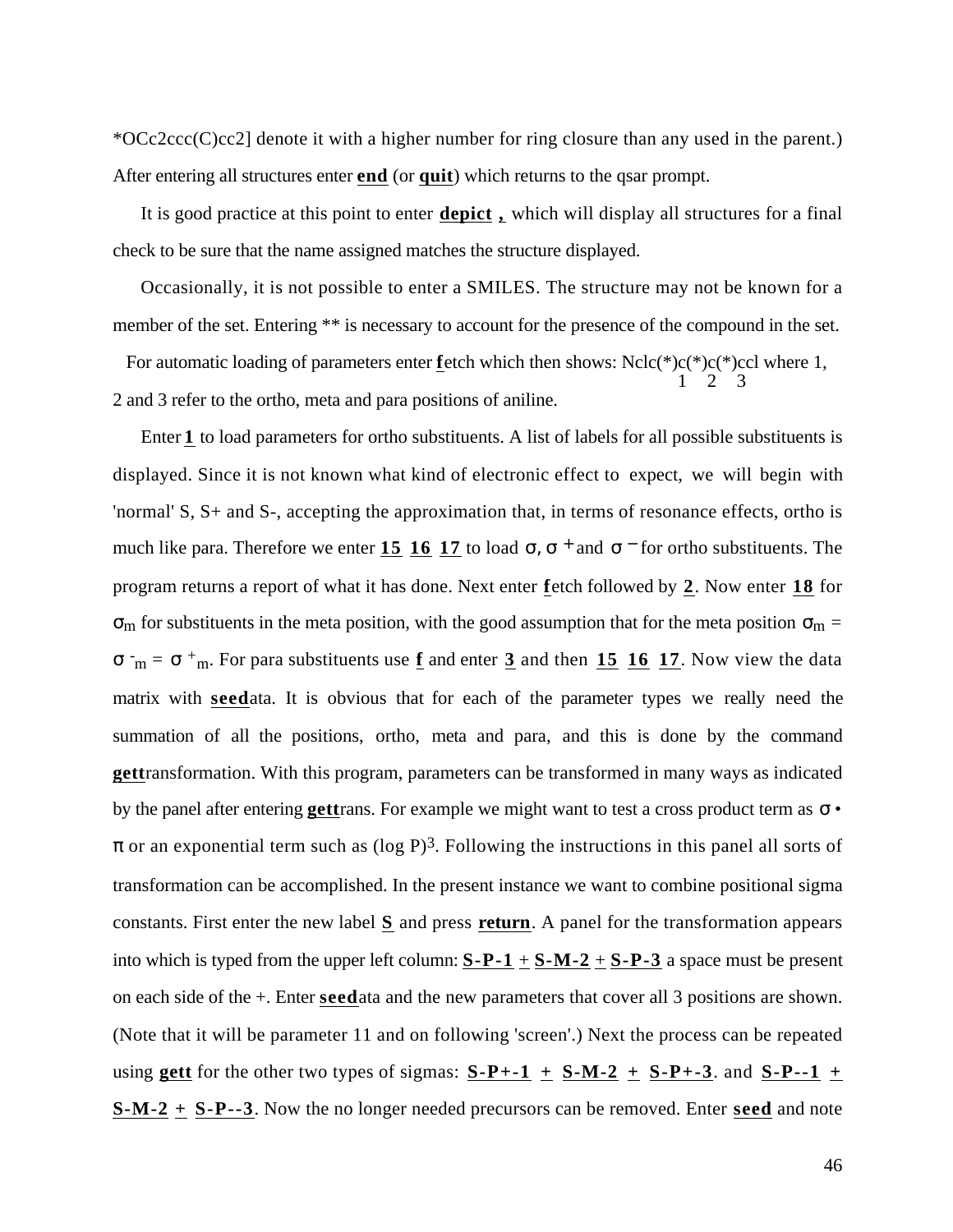the parameter numbers of **S-P-1, S-M-2, S-P-3, S-P+1** etc. The use of the delete command solves the problem: **del /para** followed by the parameter numbers to be deleted (**4 5 6 7 8 9 10**). Parameters cannot be deleted if there is a stored equation. **del /eq** removes it and the parameters can now be deleted.

Hydrophobic parameters must be considered from two points of view: global (log P) and local position dependent ( ). There are two options for automatic loading of the global log P once the SMILES have been entered. Entering **add mlogp** loads all experimentally determined values from a carefully evaluated list of over 10,000. Of course this is relatively *very small* compared to all possible organic compounds, but sometimes for common chemicals (such as phenols or alcohols) all desired values can be obtained. Generally the command **add clogp** is used and the values are calculated.19 It is extremely important to remember that both add MlogP and add ClogP supply log P for the **NEUTRAL** form of the compound. Also it must be remembered that PI ( ) values are from benzene. These will not be very accurate when the substituents are near a group with a strong electronic effect (*e.g.*, a NO<sub>2</sub> group or a N or O atom in a heterocycle). It can be of value to add both MlogP and ClogP for comparison to see how well ClogP works for a particular class of compound.

Although ClogP is calculated for the neutral form of the solute, these values are often satisfactory for a set of partially ionized compounds if there is not a great range in the degree of ionization. Of course even if one obtains a reasonable QSAR, the intercept would differ from that where the apparent  $log P$  ( $log D$ ) was used instead and  $log P_0$  would need correction. Also using a sigma constant can correct for the degree of ionization.

Now entering in order, **f**, then **1**, followed by **7 11 12 13**, parameters to check on possible steric effects of ortho substituents. The data set should now be saved by entering **save** . It can be reloaded by entering **load Smith-1** .

## **F. Permuting**

At this point the permutation routine is valuable for uncovering the most important variables. Enter **seep** to view parameters: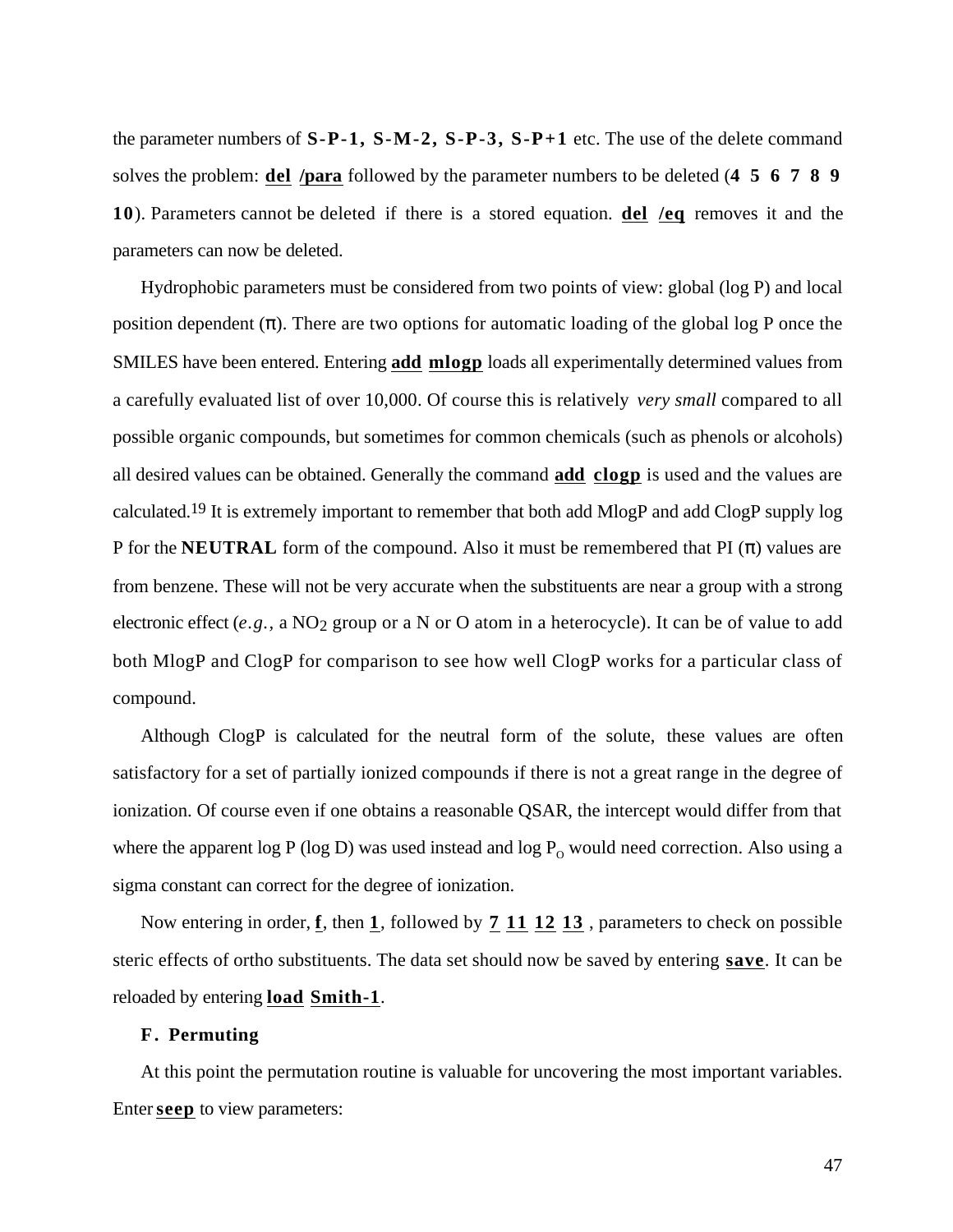|  |  |  |  | 1 2 3 4 5 6 7 8 9 10 11                                         |  |
|--|--|--|--|-----------------------------------------------------------------|--|
|  |  |  |  | YPRED DEV LOG1/C S $S+$ S- MLOGP ES-1 L-STM-1 B1-STM-1 B5-STM-1 |  |

All of the steric parameters are labeled 1 when in fact, they are for ortho substituents. These should be edited to ES,2, L-2, B1-2 and B5-2. One must use the dash and not a comma for the sterimol parameters (not B1,2) a comma is used with ES; otherwise string searching finds S-. To edit enter **editpara 8**. The label is displayed and the 1 is deleted and replaced by 2. The same process can be used for parameters 9, 10 and 11.

Entering **3 perm 4 5 6 7 8 9 10** derives equations for all possible linear combinations of the eight parameters and then displays the results in tabular form . One could also explore the parabolic and bilinear forms of log P by using P7 or B7 (case is important).

| S.D.  | <b>MLOGP</b> | $S+$   | S      | $S-$   | $ES-1$ | $L-STM-1$ |     | $BI-STM-1$ B5-STM-1 | <b>CONST</b> |
|-------|--------------|--------|--------|--------|--------|-----------|-----|---------------------|--------------|
| 1.344 |              | $-.73$ |        |        |        |           |     |                     | 3.73         |
| 2.417 |              |        | $-.95$ |        |        |           |     |                     | 3.88         |
| 3.447 | $-.44$       |        |        |        |        |           |     |                     | 3.91         |
| 4.459 |              |        |        | $-.65$ |        |           |     |                     | 4.37         |
| 5.571 |              |        |        |        |        |           |     | .17                 | 3.65         |
| 6.578 |              |        |        |        |        | 0.9       |     |                     | 3.66         |
| 7.579 |              |        |        |        | 0.7    |           |     |                     | 3.90         |
| 8.580 |              |        |        |        |        |           | .11 |                     | 3.76         |

## 1 TERM REGRESSIONS

#### 2 TERM REGRESSIONS

| S.D.   | <b>MLOGP</b> | $S+$    | S       | $S-$ | $ES-1$ | $L-STM-1$ |     | $B1-STM-1$ B5-STM-1 | <b>CONST</b> |
|--------|--------------|---------|---------|------|--------|-----------|-----|---------------------|--------------|
| 1.298  |              | $-1.83$ | 1.72    |      |        |           |     |                     | 3.51         |
| 2.316  |              | $-1.03$ |         | .74  |        |           |     |                     | 3.58         |
| 3.331  | $-.18$       | $-.61$  |         |      |        |           |     |                     | 3.95         |
| 4.352  |              | $-.73$  |         |      |        |           | .14 |                     | 3.57         |
| 5.352  |              | $-.74$  |         |      | $-.06$ |           |     |                     | 3.71         |
| 6.353  |              | $-.73$  |         |      |        |           |     | .04                 | 3.68         |
| 7.353  |              | $-.73$  |         |      |        | .03       |     |                     | 3.67         |
| 8.394  | $-.24$       |         | $-.71$  |      |        |           |     |                     | 4.14         |
| 9.411  | $-.28$       |         |         | .48  |        |           |     |                     | 4.12         |
| 10.412 |              |         | $-2.12$ | .95  |        |           |     |                     | 3.83         |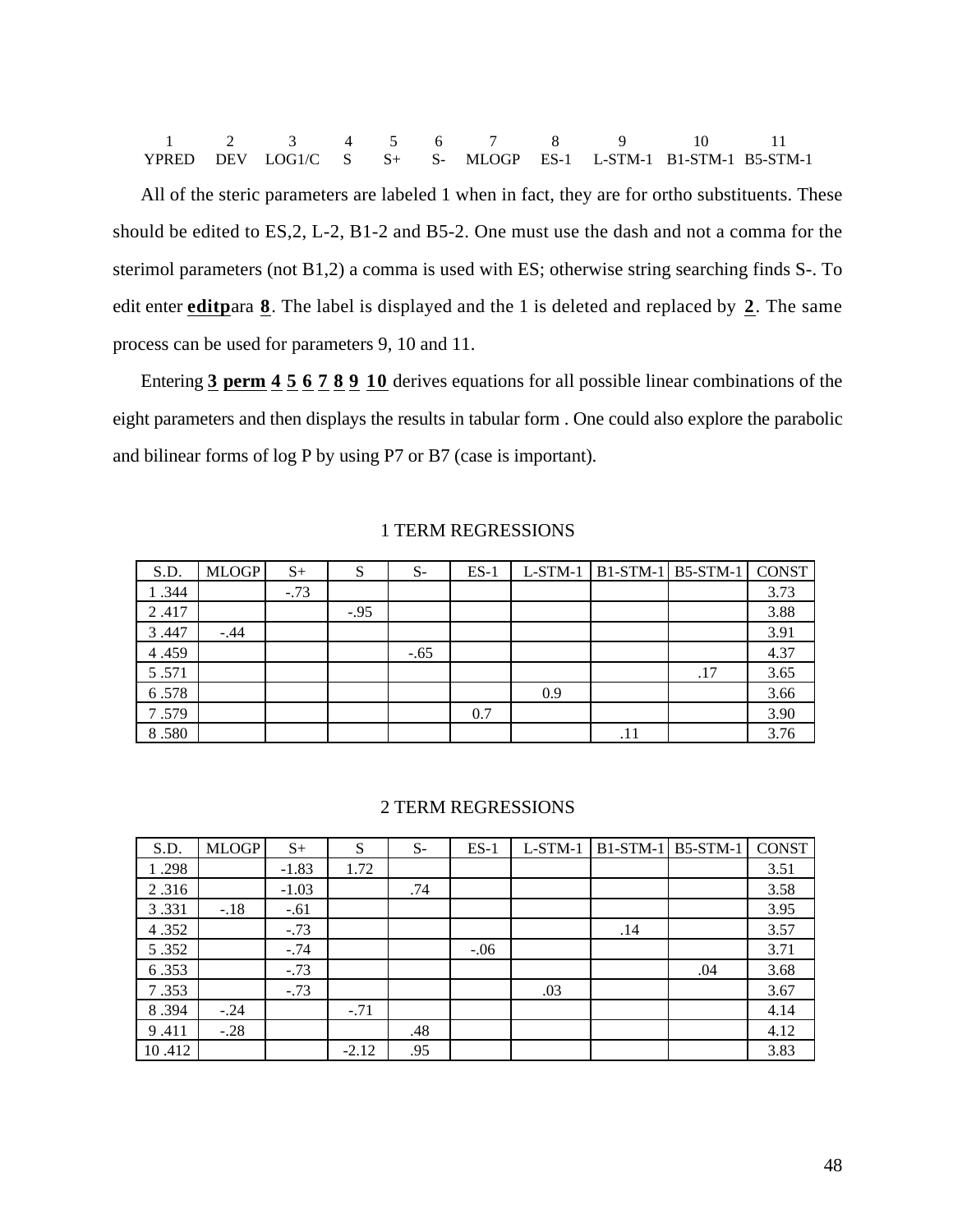| S.D.   | <b>MLOGP</b> | $S+$     | S     | $S-$    | $ES-1$ | $L-2$   | $B1-2$  | $B5-2$  | <b>CONST</b> |
|--------|--------------|----------|-------|---------|--------|---------|---------|---------|--------------|
| 1.271  | $-.200$      | $-1.753$ | 1.803 |         |        |         |         |         | 3.751        |
| 2.300  | $-.175$      | $-1.174$ |       | .731    |        |         |         |         | 3.803        |
| 3.300  |              | $-1.979$ | 1.930 |         |        | $-.102$ |         |         | 3.730        |
| 4.301  |              | $-1.978$ | 1.916 |         |        |         |         | $-.092$ | 3.609        |
| 5.305  |              | $-1.877$ | 1.795 |         | .042   |         |         |         | 3.518        |
| 6.306  |              | $-1.869$ | 1.772 |         |        |         | $-.076$ |         | 3.594        |
| 7.306  |              | $-1.857$ | 1.853 | $-.084$ |        |         |         |         | 3.513        |
| 8.321  |              | $-1.397$ |       | .847    |        |         |         | $-.084$ | 3.672        |
| 9.322  |              | $-1.377$ |       | .831    |        | $-.080$ |         |         | 3.756        |
| 10.322 |              | $-1.376$ |       | .855    | .077   |         |         |         | 3.587        |

#### 3 TERM REGRESSIONS

The clue to the relative value of the various parameters is the standard deviation (S.D.). From this it is seen from the 1 term regressions, that  $+$  is the single most important parameter. The coefficient with this term is -0.73 and the constant for the equation is 3.73. Now considering the 2 term regression, S is the next most important parameter. However, note that the coefficient with + has changed greatly ( and  $\rightarrow$  are not independent of each other). The most solid parameter is + which occurs in 7 of the 10 equations. The other parameters show no consistent pattern. Considering the 3 term regressions, MlogP is the next most important parameter. All of the coefficients with the steric parameters are very small and there is no pattern in their entry into the equations. Looking at the set of 4 term regressions (not shown) we see that there has been no reduction in the size of the standard deviation, hence no improvement in the correlation.

We can now check for collinearity of the parameters by entering **corr 4 5 6 7 8 9 10 11** to obtain the correlation matrix values of r between the various parameters.

|              | <b>MLOGP</b> | $S+$ | S    | $S-$ | $ES-1$  | $L-2$   | $B1-2$  | $B5-2$  |
|--------------|--------------|------|------|------|---------|---------|---------|---------|
| <b>MLOGP</b> |              | .540 | .537 | .490 | $-.218$ | .164    | .200    | .078    |
| $S+$         | 21           |      | .967 | .921 | $-.168$ | $-.085$ | .019    | $-.177$ |
| S            | 21           | 21   |      | .975 | $-.243$ | .013    | .096    | $-.075$ |
| $S-$         | 21           | 21   | 21   |      | $-.337$ | .068    | .151    | $-.001$ |
| $ES-1$       | 21           | 21   | 21   | 21   |         | $-.758$ | $-.884$ | $-.751$ |
| $L-2$        | 21           | 21   | 21   | 21   | 21      |         | .885    | .956    |
| $B1-2$       | 21           | 21   | 21   | 21   | 21      | 21      |         | .807    |
| $B5-2$       | 21           | 21   | 21   | 21   | 21      | 21      | 21      |         |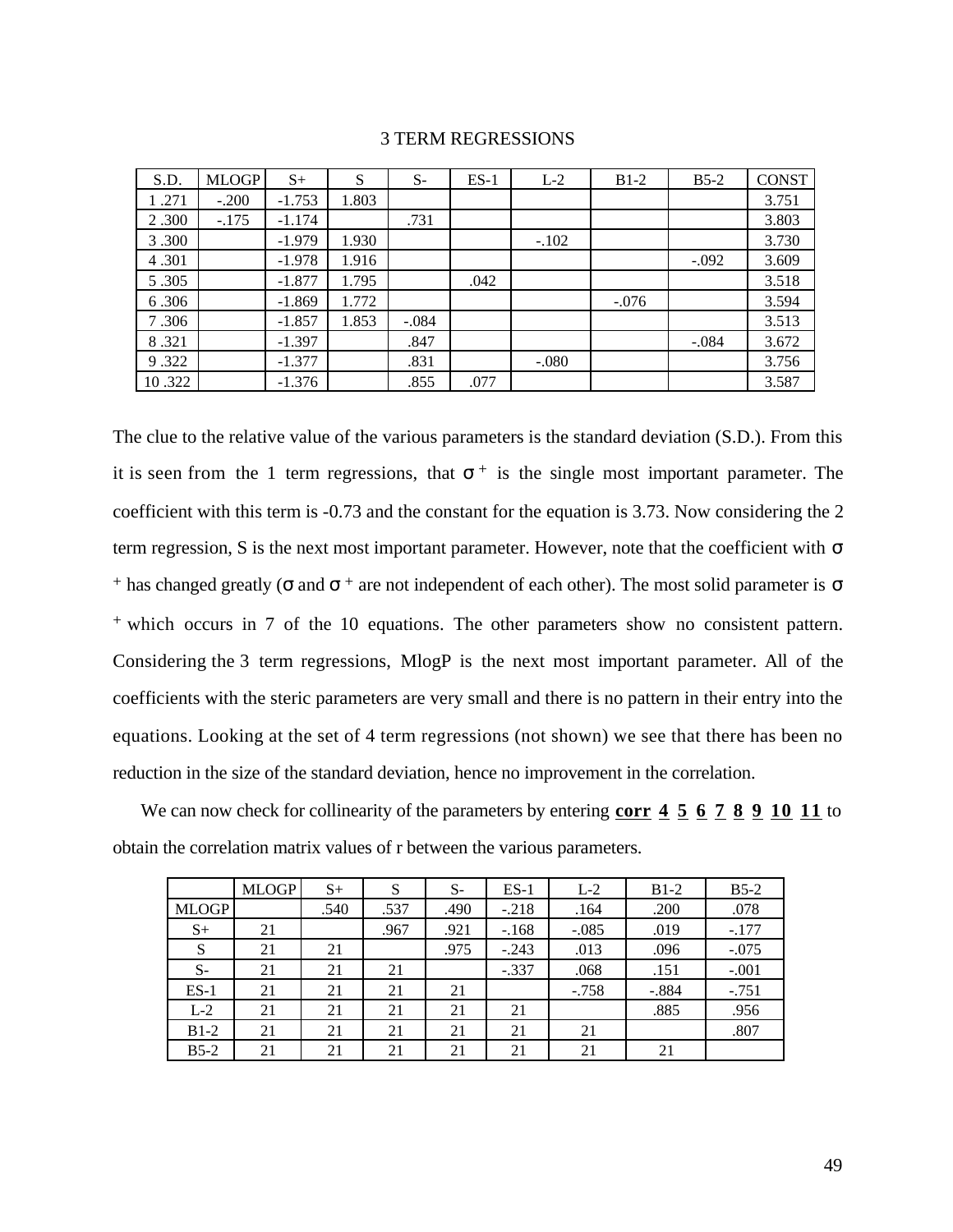The upper portion of the matrix gives the correlation coefficient r for the correlation between each of the various parameters, while the lower portion indicates how many data points the comparisons are based on. Note that the correlation between the three parameters is very high. To avoid this problem care must be taken in the design of the congener set before starting the project (Section V-K) or at least to correct it as the project proceeds. At this point it would be a mistake to use two terms. Using  $+$  and the next best parameter MlogP, enter  $3 \text{ reg } 4 5$  to obtain:

$$
\log 1/C = -0.18 \ (\pm .24) \ \text{Mlog} \ \text{P} - 0.61 \ (\pm .30) \ + + 3.95 \ (\pm .33)
$$

$$
n = 21
$$
,  $r^2 = 0.693$ ,  $q^2 = 0.615s = 0.331$ 

This is not a very good equation; it accounts for only 69.3% of the variance in the data  $(100 \times r)$ .

## **G. Jackknifing**

At this point it would be good to know if there are any outliers among the data points. These might be due to the inadequacy of the model, an error in entering data (if it was done manually) or an experimental error in determining the activity of one of the analogs. Another major cause of outliers that is very difficult to understand are side reactions yielding a different kind of biological response. In some instances, it has been possible to resolve those problems.9, 23 To carry out 'jackknifing' one enters: **3 j 4 5** . In this operation 21 regression equations are derived dropping in each instance a different data point. The best equation is the one with the highest  $r^2$  after the dropping of one point. From this operation we obtain:

| Omitted  | $R^2$ | S     |
|----------|-------|-------|
| none     | 0.693 | 0.331 |
| 1 H      | 0.849 | 0.211 |
| 16 4-Cl  | 0.713 | 0.329 |
| 18 3-OH  | 0.702 | 0.334 |
| $63-NH2$ | 0.701 | 0.336 |
| $44-NO2$ | 0.699 | 0.337 |
|          |       |       |

Under omitted, none means all 21 data points were included and with the two variable equation,  $r^2$  $= 0.693$  as shown above is found. Dropping the parent compound, aniline, yields a QSAR with  $r^2$  $= 0.849$  and S.D.  $= 0.211$ .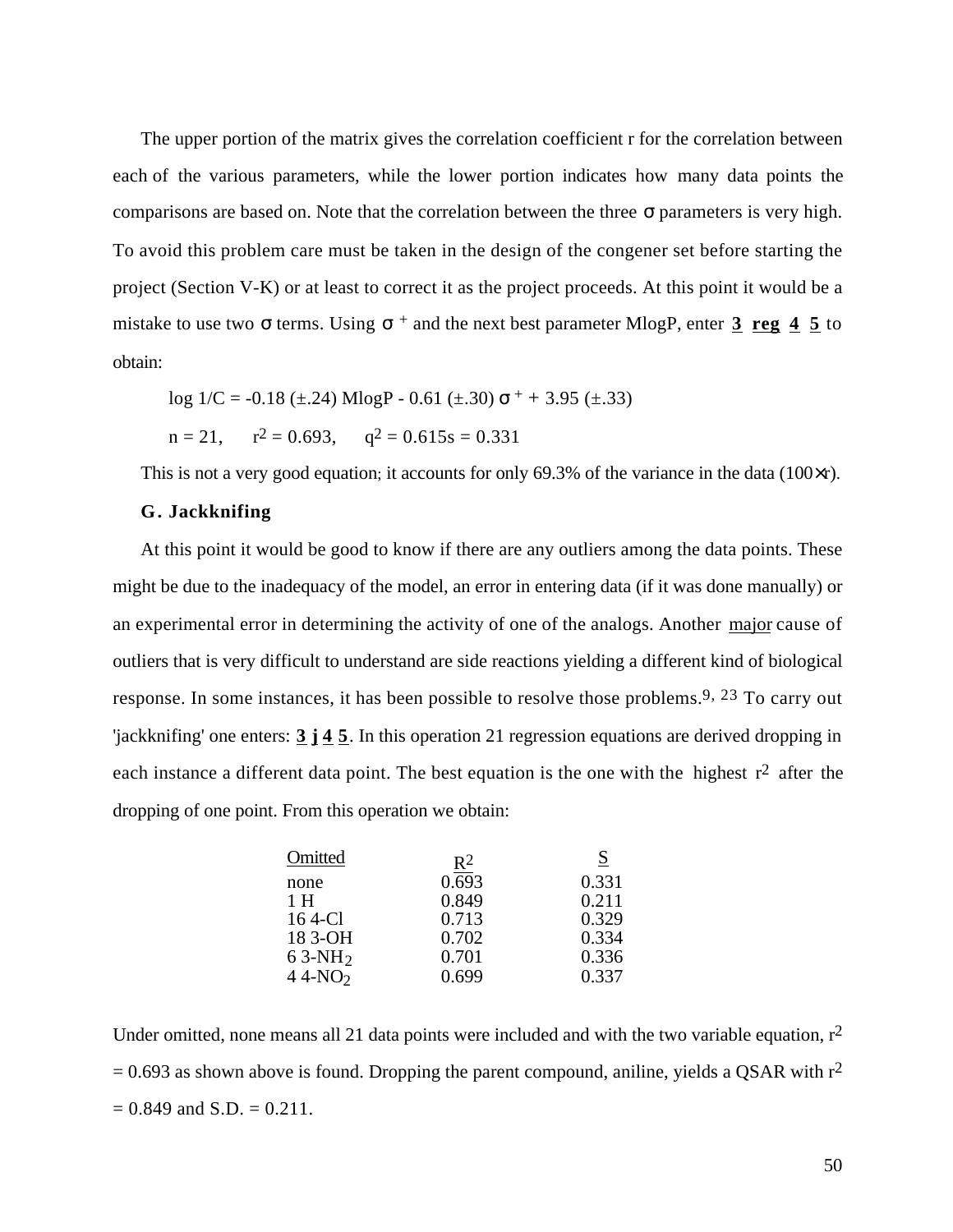To delete data point 1 use the command **star /a** dd **1** . This places an asterisk on 1 and it is not used in deriving equations. Any number of points can be withheld in this fashion. **star /a 1 5,10 18** would withhold points 1, 5 to 10 and 18. **star /d** elete can be used to remove all asterisks in the reverse manner. Or **star /d 5** could restore data point 5 (remember that case is *not* important in entering commands).

Starring 1 yields the following QSAR:

 $log 1/C = -0.22 (\pm .15) MlogP - 0.55 (\pm .19)$  + + 4.07 ( $\pm .22$ )  $n = 20$ ,  $r^2 = 0.849$ ,  $q^2 = 0.783$ ,  $s = 0.211$ 

We can explore the possibility that a three variable equation might be worthwhile. Enter **3** reg **4 5 7** which yields:

log 
$$
1/C = -0.23 \ (\pm .12)
$$
 MlogP - 1.36 ( $\pm .51$ )  $+$  + 1.26 ( $\pm .77$ ) + 3.91 ( $\pm .20$ )  
n = 20, r<sup>2</sup> = 0.914, q<sup>2</sup> = 0.868, s = 0.211

Although this equation has a significantly better  $r^2$ , we would not recommend accepting it until some kind of support for such a model can be found from physical organic chemistry. The object of the game is not to get the highest  $r^2$ , but to get understanding.

One might suspect from the opposite signs of the two terms that log 1/C depends parabolically on the electronic effect of substituents. This can be checked by performing the regression **3 reg 4 p5** which yields a correlation with  $r^2 = 0.886$  or **3 reg 4 p6** which gives  $r^2 =$ 0.781. Placing a P before any parameter number derives an equation with this term in parabolic form while placing a b (*e.g.,* b5) yields a result with the parameter in bilinear form (ref 1, page 195).

Further insight can be gained by plotting the data. Any two parameters can be plotted against each other by the command **a graph b** where a and b are the parameter numbers. Entering **3 graph 5** it is seen that the 2-, 3- and 4- nitro points fall off the straight line. Deleting these points by **star /a 2 3 4** and then comparing the results shows that **3 reg 4 5** gives just as good an r2 as **3 reg 4 P5** . More work is needed with strong electron withdrawing substituents, such as CN, to see if the problem is electronic or if the  $NO<sub>2</sub>$  might be undergoing reduction in the cells. It is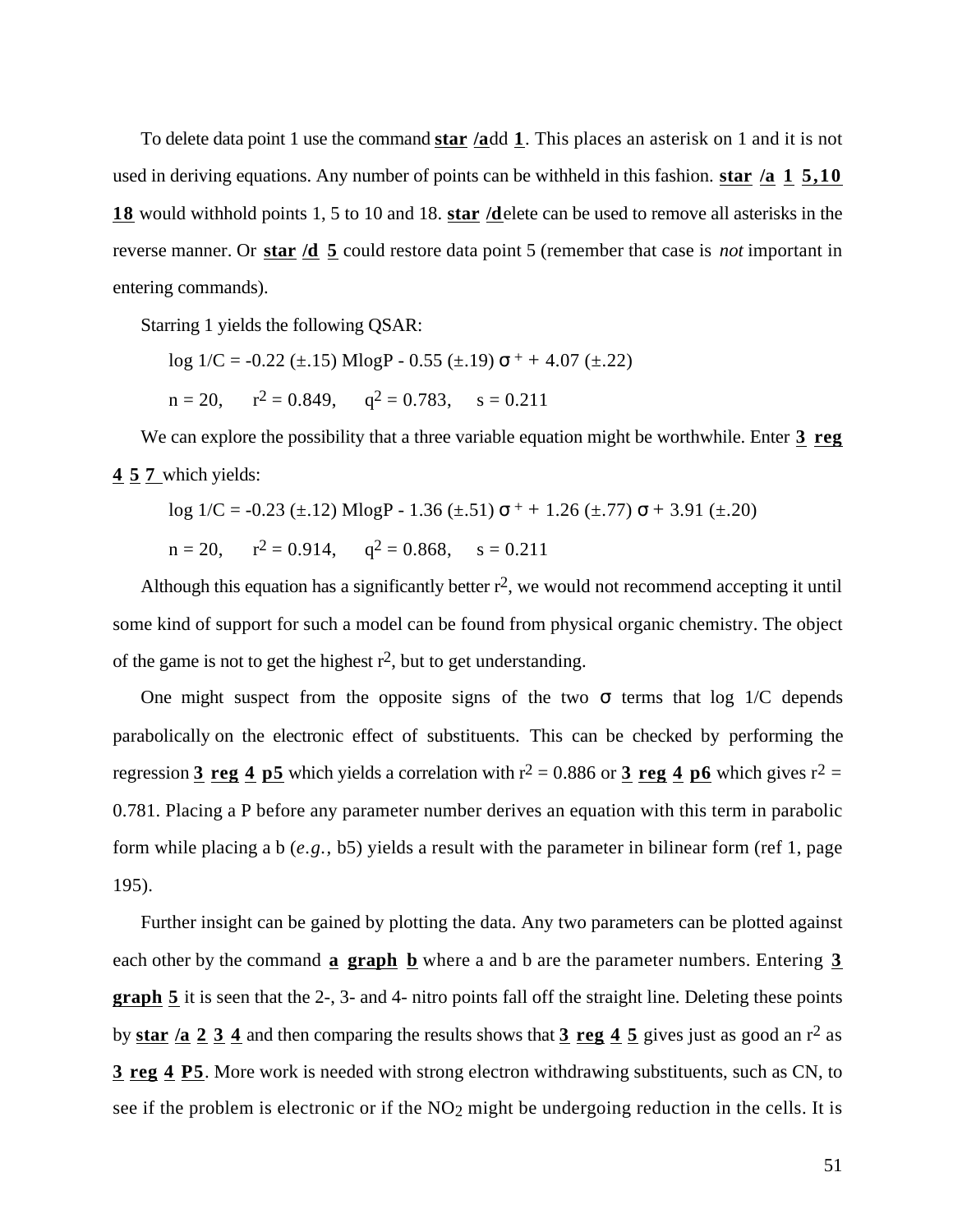readily reduced to the toxic nitrenium group. We have also found in possible radical reactions of phenols that strong electron withdrawing substituents block the reaction.22

At this point we need to look for support from other QSAR. Enter **data** base **Bio** or **Phys** and then **sea** to get the search program. To find other comparable Bio QSAR enter **15 S+** and **sea** . Nar rowin g the sea rch to equ ation s hav ing coe ffici ents nea r our s by sea rchin g on  $16 - 75 < S<sub>+</sub>$ **<.45** reduces the list to 59 having values of (slope) bracketing that found in our 2-variable equation. Enter **sh**ow and 15 to inspect the results. So doing we find a number of QSAR having parabolic or bilinear terms in S+. These can be deleted by returning to **sea**rch and entering **not**  $S^{***2}$  bilin  $(S^{+})$  leaving 54 with linear  $S^{+}$  terms. Moving to show and entering **/sort=16 1 3 4 15 16 18** and then S+ on the prompt gives a list ordered on increasing values of .

Equations of interest are found for developmental effects of phenols to rat embryos in culture, phenol toxicity to *P. aeruginosa,* phenol toxicity to *P. posphoreum,* phenol complexing with NAD and phenols inhibiting Listeria. These QSAR contain only a term in  $+$  for which the values are: -0.56, -0.58 and -0.65. Thus we find the developmental (toxic) effect of the phenols to depend on + in a parallel manner to the toxicity of the anilines to mouse embryo cells. A fourth QSAR is found for phenols, the endpoint measured as a 10g weight loss in rats. Weight loss in pregnant rats shows parabolic dependence on logP and contains a  $+$  term with  $= -0.61$ . Adding log P +  $(logP)^2$  to the rat embryo equations also makes a slight improvement, but with only 11 data points, one hesitates to rely on such an equation. More data (20) were available for the weight loss correlation. Of course, the above results do not *prove* that anilines and phenols operate by similar mechanisms, but they are suggestive.

We can now turn to the physical database for further insight. Enter **reg** to go to qsar and then **data phys** when asked for the password press **return** . This returns the main menu. Enter **sea** for the search mode. We now repeat the routine used for the Bio search. Entering **15 S+** locates 1,656 sets. **15 not S** $+$   $*$   $*$  **2 bilin** (S $+$ ) removes the non linear equations, leaving 1,579 examples. By searching on  $16 - 75 < S + < -0.45$  this is reduced to 136 sets. These can be perused in the **sh** mode by the entry **/sort=16 1 3 4 15, 18** . However, since we suspect a radical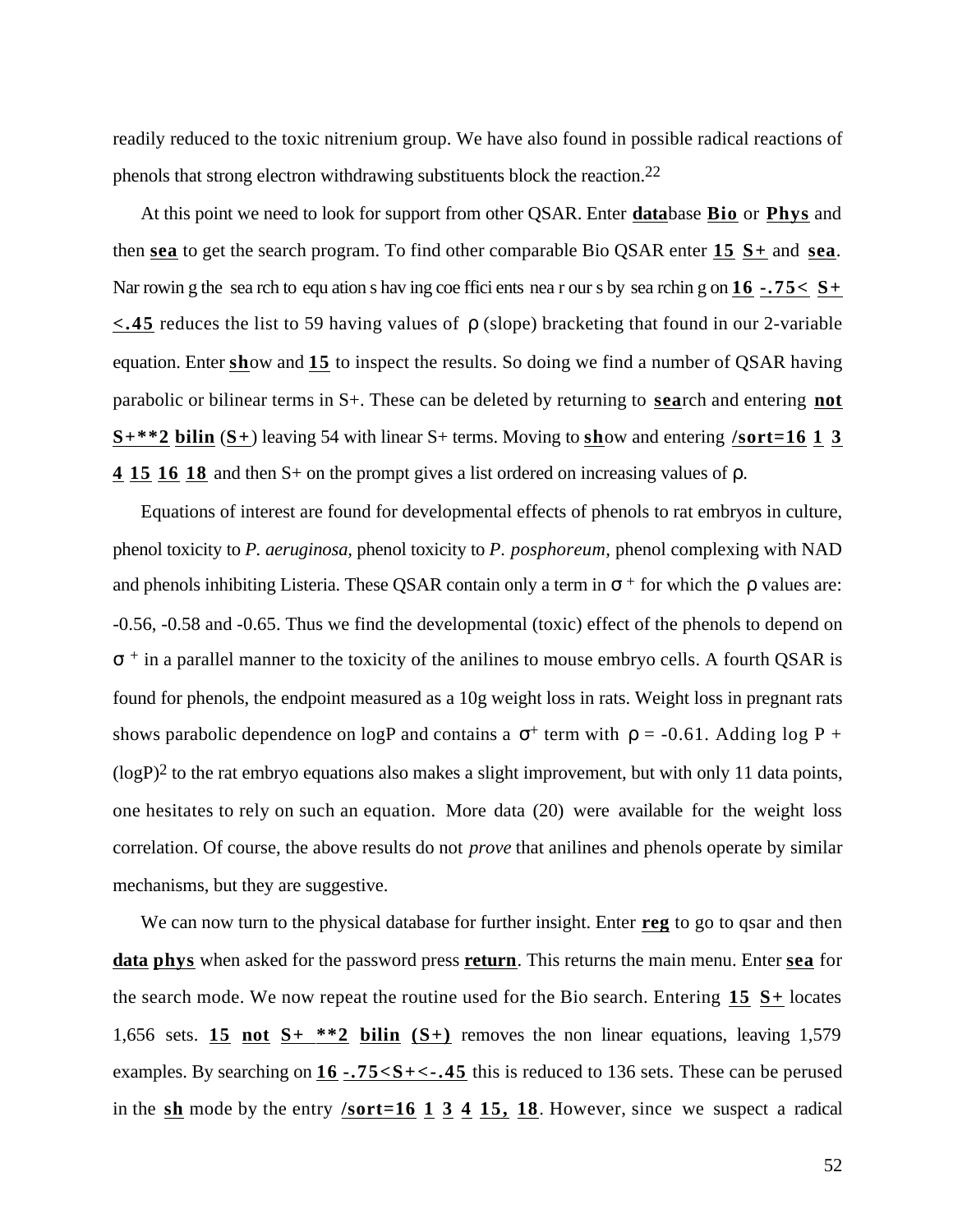reaction the 136 hits can be further reduced by **2 P12** which yields 50 cases. Viewing these we find one of special interest: radical abstraction of  $\bullet$ H from phenols (X-C<sub>6</sub>H<sub>4</sub>OH + (CH<sub>3</sub>)<sub>3</sub>CO $\bullet$  $X-C_6H_4O \bullet + (CH_3)_3(OH)$  with a term of -0.71 <sup>+</sup>. In fact, there are many examples of H abstraction by radicals which are correlated by  $+$  of which the following are representative for C-H bonds.

| Compound          | Reagent              |         |
|-------------------|----------------------|---------|
| $X-C6H4CH2CH=CH2$ | Br•                  | $-0.75$ |
| $X-C6H4CH3$       | $\bigcap$            | $-0.73$ |
| $X-C6H4CH2CCH3)3$ | Br <sub>•</sub>      | $-0.72$ |
| $X-C6H4CH2C6H5$   | $\operatorname{Rre}$ | $-0.62$ |

#### **H. Cross Validation**

The value of cross validation in avoiding poor quality or meaningless QSAR has been discussed by Cramer et al. 24 We have included two ways of viewing the problem. The program automatically calculates a cross validated  $r^2$  (Q2) and prints this out with each equation. One wants to see the normal  $r^2$  and Q2 in 'reasonable' agreement, but exactly what amounts to reasonable is a matter of judgment. If they are not close (say  $r^2 = .90$ , Q2 = .7) then jackknifing to remove one or more points may be worthwhile.

 $Q^2$  is basically a kind of warning that the QSAR may not be as good as implied by  $r^2$ . In some fashion the data are not well fit. If this is due to an outlier or two, jackknifing can be used to find the deviant point(s). More complex problems, such as nonlinearities in the model may be hard to find.

In another approach one can set one's own standard. For example, in the above case of the anilines using the command **3 cross 4 5** randomly drops 10% of the data points in 10 trials and displays the QSAR. In these examples  $r^2$  ranges from 0.807 to 0.896.

One can also set an arbitrary percentage drop: **3 cross /omit=30% 4 5** which yields 6 QSAR with  $r^2$  from 0.803 to 0.896. In this example, 30% of the data points were randomly dropped. Any percentage can be selected by inserting the proper number along with %.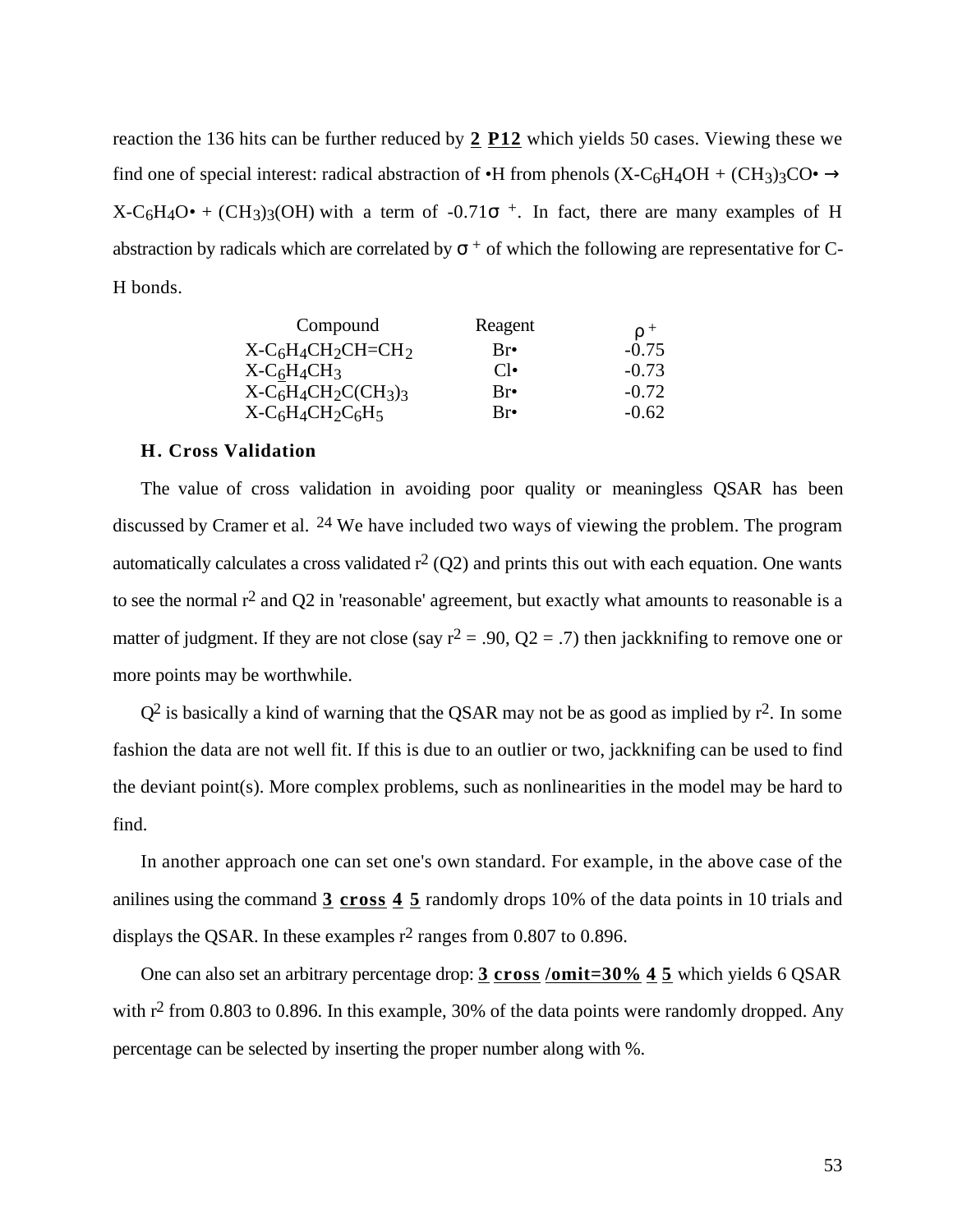In the above examples it is found that the coefficients with MlogP and <sup>+</sup> vary but little from our first QSAR with only one point omitted.

# **I. Editing**

There is always the need to change data values or correct errors, and the most general way to do this is by entering **editset** . This displays all the data and puts one into a general edit mode allowing: (1) movement of the cursor by the arrow keys, (2) the use of the delete key to erase the character to the left of the cursor, and (3) the insertion of new characters at that spot. Of course a completely new variable could also be added by first assigning it a symbol and then entering the values. When finished, one must exit this edit mode, using **control Z**. When making minor changes a quicker mode is available. Entering **editdata** prompts for the substituent number. Entering that number then prompts for the parameter number, whence the current value is displayed. When this is edited, a box for the new parameter value is displayed. After editing is compete, the command **seed** ata enables one to check the results. Other editing choices are shown after entry of **edit** .

After experimenting with a wide variety of parameters including squared and bilinear ones which have been added to the data matrix, it is convenient to use the delete command to clean up the set before saving it. However parameters cannot be deleted if an equation has been saved. To check for saved equations, enter **eq /run** . All equations can be deleted by **del /eq #** . Now entering **seep** arameter the parameter numbers are displayed. The command **del /para 4 8 16**  would remove these parameters. Sometimes it may be necessary to delete a data point and the information associated with it including the SMILES. The command **del /sub #** removes the substituent and its SMILES with that number.

#### **J. Regression Analysis: Example 2**

We now consider a data set (Bio #1557) based on a study of benzanilides (X- $C_6H_4COMHC_6H_4-R$ ) inhibiting mitochondria by G. A. White. The set can be loaded for study when in the Bio mode by entering **load /d 1557** . Entering **sum** mary gives a view of the set including the parameters that were studied in the derivation of the equation. Entering **eq /run**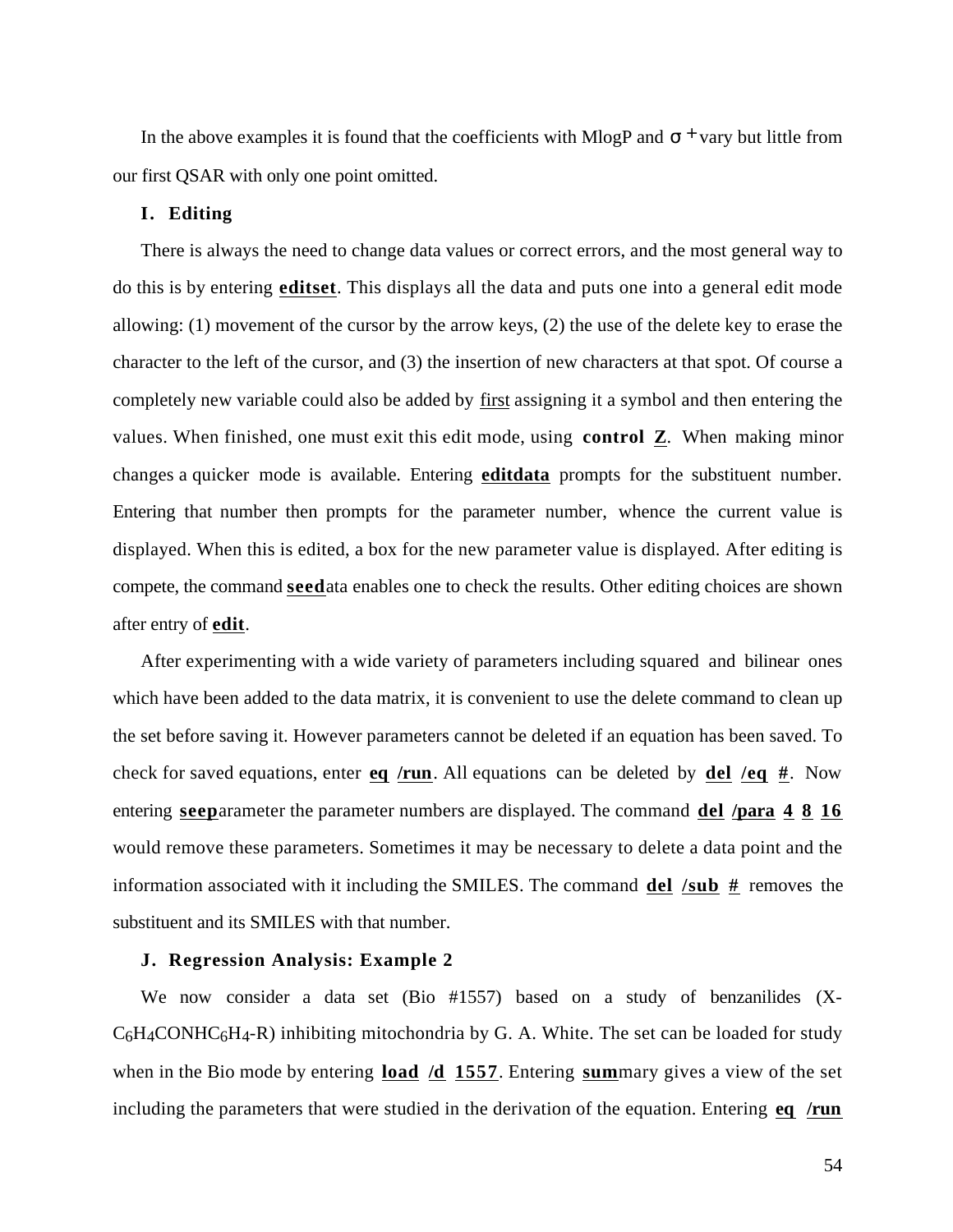displays the stored equation. Entering **pre** dict shows the parameters used to derive the equation, substituents and calculated values. In the summary under compound it is indicated that substitution has been made on both rings; one labeled X and the other R. **Depict**, pictures the 2-D structures which can be paged through by pressing **return**. A particular structure or set of structures can be viewed by **depict #** or **depict 1 3,10** ; for example.

Describing how to go about formulating a QSAR is rather like giving directions for solving a jigsaw puzzle. There are many ways to go about it and they depend on clues one gets from inspecting the scene. In the case of the QSAR one does not usually have all of the pieces to unambiguously picture the roles of steric, electronic and hydrophobic properties of all positions on a parent molecule.

A good first move is to check for a role for hydrophobic effects since 50 to 80% of the Bio QSAR depend on log P or on at some position on the parent. In the present case entering **3 graph 4** one sees not only a strong nonlinear relationship, but evidence for a bilinear effect. By starring various points one can check up on the behavior of subsets of the data. For example we might compare each of the two rings independently. First enter **star /d** to free all data points. Then entering **3 reg B4** yields the bilinear relationship:

log  $1/C = 0.99 \ (\pm .34) \text{ ClogP} - 1.73 \ (\pm .74) \text{ bilin} (\text{ClogP}) + 1.41 \ (\pm 1.2)$  $n = 34$ ,  $r^2 = 0.542$ ,  $s = 0.682$  $\text{optimum} = 5.62, \quad = -5.49$ 

Activity initially increases with increase in log P with slope (h) of 0.99 and then falls off linearly with slope of -0.74 (0.99 - 1.73). The optimum ( $log P_0$ ) listed above is actually rapidly calculated from the parabolic equation. To get the exact value enter **3 j B4** . The optimum shown here is 5.19.

The above bilinear term actually represents:  $-1.73(\pm .74) \log(-10^{\text{ClogP}} + 1)$  where = -5.49. Generally researchers use the form  $log(-P+1)$ . Since many of our parameters are on a log basis (, , E<sub>s</sub>, MlogP) or are calculated as such ClogP, it is simpler to use log ( $\cdot 10^{x} + 1$ ) where X is in logarithmic form.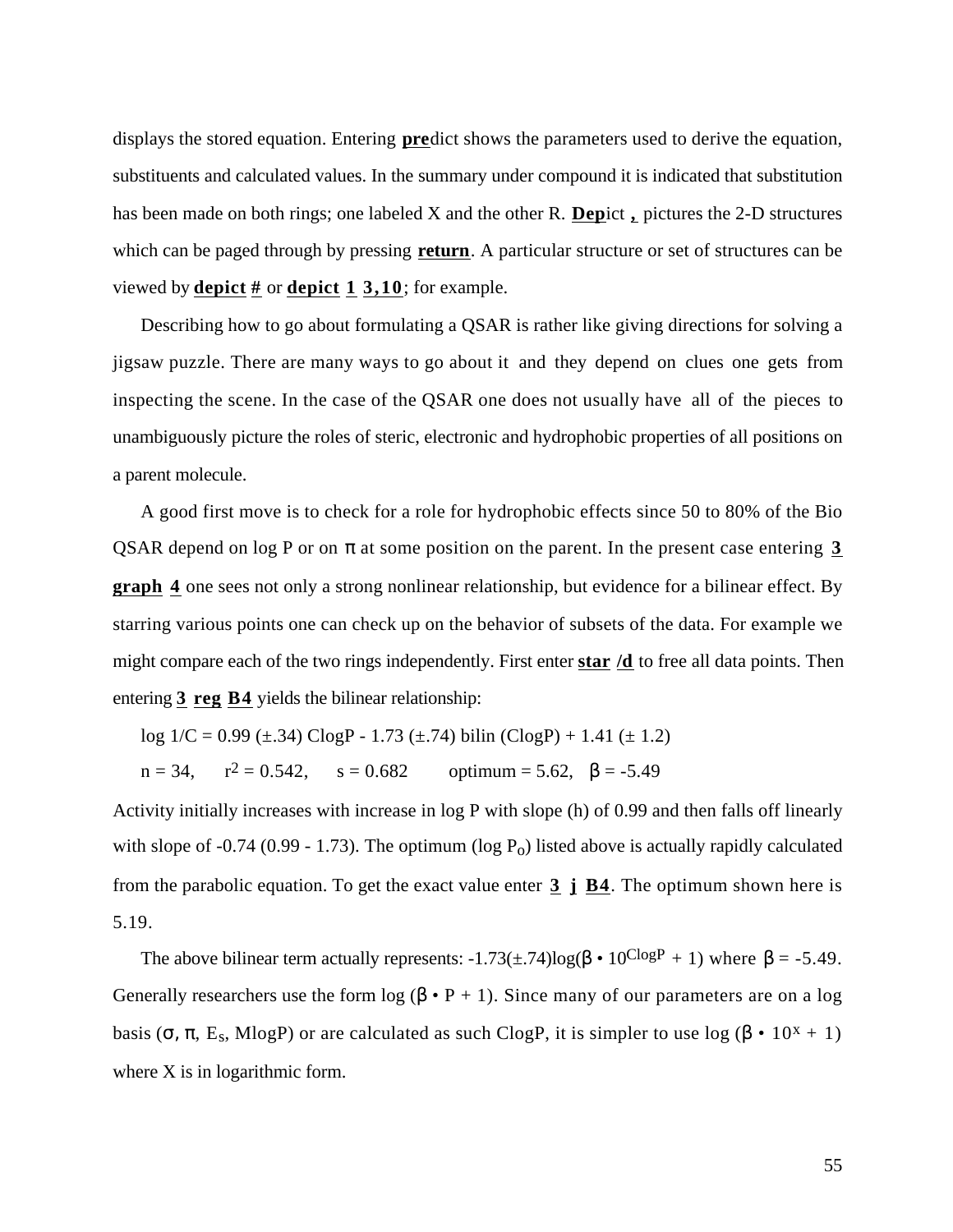Note that the Dev + and Dev - which represent the number of points below and above the regression line are not badly out of balance. Also the 95% confidence limits on the coefficients are not unreasonable. Although the correlation is not high in terms of  $r^2$ , it seems promising. Next we need to see the effect of adding the steric and electronic terms. Inspecting the substituents we see only one example (#15) that contains a strong electron withdrawing via resonance substituent. Hence it is not surprising to see the QSAR does not contain a <sup>-</sup> term. It is of interest to see that there is no electronic term for X-substituents. It is quite possible that the person entering this set or any other of the sets in the database may have overlooked something. The best way to consider this point is to study X substituents alone. Enter star /a  $\frac{8}{10}$ , which stars all substituents above 7. Now enter  $\frac{3}{2}$  perm  $\frac{4}{5}$   $\frac{5}{2}$   $\frac{7}{14}$   $\frac{15}{15}$   $\frac{16}{16}$ . The most important variable is Es -  $X_2$  followed by Clog P. A very small lowering of the standard deviation occurs on the addition of B1-X, but a 3 parameter equation is not justified by 7 data points. The two variable equation is:

log  $1/C = 0.73$  (±.47) ClogP -  $1.24$ (±.32) Es-X<sub>2</sub> + 0.97 (±1.4)  $n = 7$ .  $2 = 0.973$ ,  $s = 0.113$   $q^2 = 0.923$ 

At this point recall that all substituent values of Es are negative, that is, the Es term implies that bulky substituents are good! Note also that all of the log P values for this subset are much below  $log P<sub>o</sub>$  of 5, so that linear dependence on ClogP is expected. Deriving single parameter equations in ClogP and  $ES-X<sub>2</sub>$  one finds that the latter is more important. The coefficients are in reasonable agreement with the stored QSAR.

Since there is significant variation in the properties of X, the fact that useful electronic terms are not found might be due to a collinearity problem. Enter **corr 4 5 6 7 14 15 16** which provides the correlation matrix of r values between the various substituents. The correlation (r) between ES-X2 and the electronic parameters is not high. Entering **3 reg 4 14** shows that, indeed, electronic effects do not appear to be significant. The substituents studied in this position are rather small. Our results suggest that using larger hydrophobic substituents would yield more potent compounds as long as we do not exceed log  $P_0$  of 5 for the whole molecule. It would be interesting to study the isopropyl and t-butyl groups.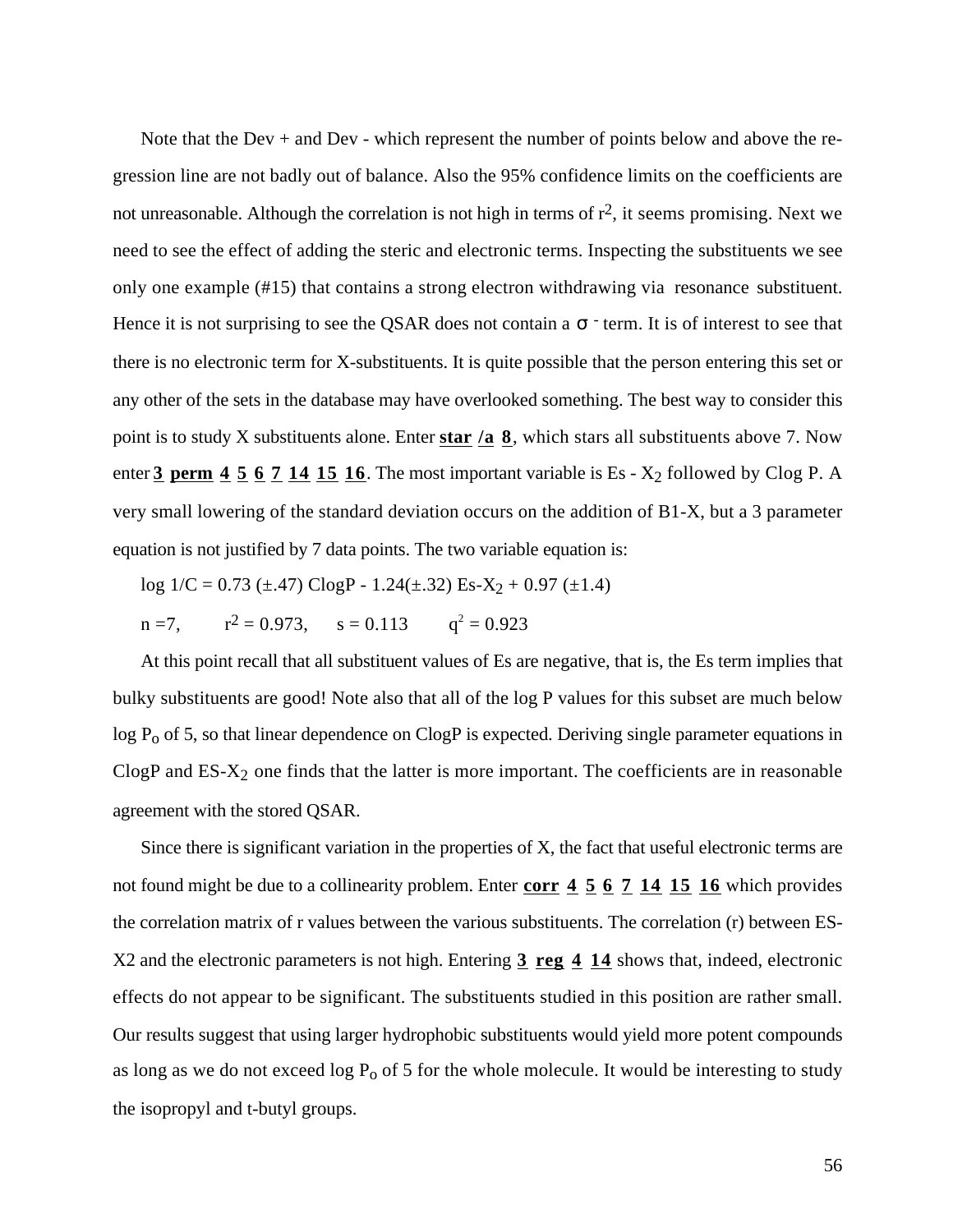Caution must always be used when working with the bilinear terms. Unless there is a good range in the values of the dependent variable unreasonable coefficients may be found for these terms. Sometimes the numbers are so large the problem is obvious. In the case of log P or a large amount of experience teaches that the coefficient (h) is rarely outside of the range of  $\pm 1.2$ .<sup>3</sup> Large negative slopes (more negative than -1.2) are sometimes due to steric effects of large substituents when log P and steric terms are collinear. The big advantage of the bilinear model is that one can compare the slopes, especially the initial slope, with other QSAR which are only linear in log P, for example.

Now to consider the other ring enter **star /d** followed by **star /a 1,8 32,** this provides a set in which all substituents on the X-ring are constant having only a 2-methyl group. Entering **3 perm B4 8 13 17 18** finds only the parameters of the stored equation to be significant and entering **3 reg B4 5 8 13** yields a very similar equation to that stored, but with a lower r2. Destarring all data points and then removing two by the jackknifing procedure produces the stored equation.

Considering this equation what should the next move be? Obviously the negative sign with B1- R2 shows that ortho substituents in this ring are bad. Surprisingly no para substituents were tested. The negative coefficient with  $(S,R)$  shows that electron releasing substituents are beneficial. One of the best would be  $4-NH_2$  ( = -0.66) or  $4-OH$  ( = -0.37).

If further testing showed that the 2-isopropyl or 2-t-butyl groups on the X-ring increased potency, then one of these could be combined with the 4-NH<sub>2</sub> in the R ring. In addition, it would be necessary to add alkyl or alkoxy groups in the 3-position of the R ring to obtain a log P value near 5 for maximum potency.

To gain experience, the beginner can enter any dataset by **load /d #** where # is the set number. Unfortunately parent SMILES have only been provided for the more recent entries. We plan to correct this deficiency (above #3500 in physical databank and above #3000 in the Bio databank). Once the set has been loaded one can explore it as we have done with the above example.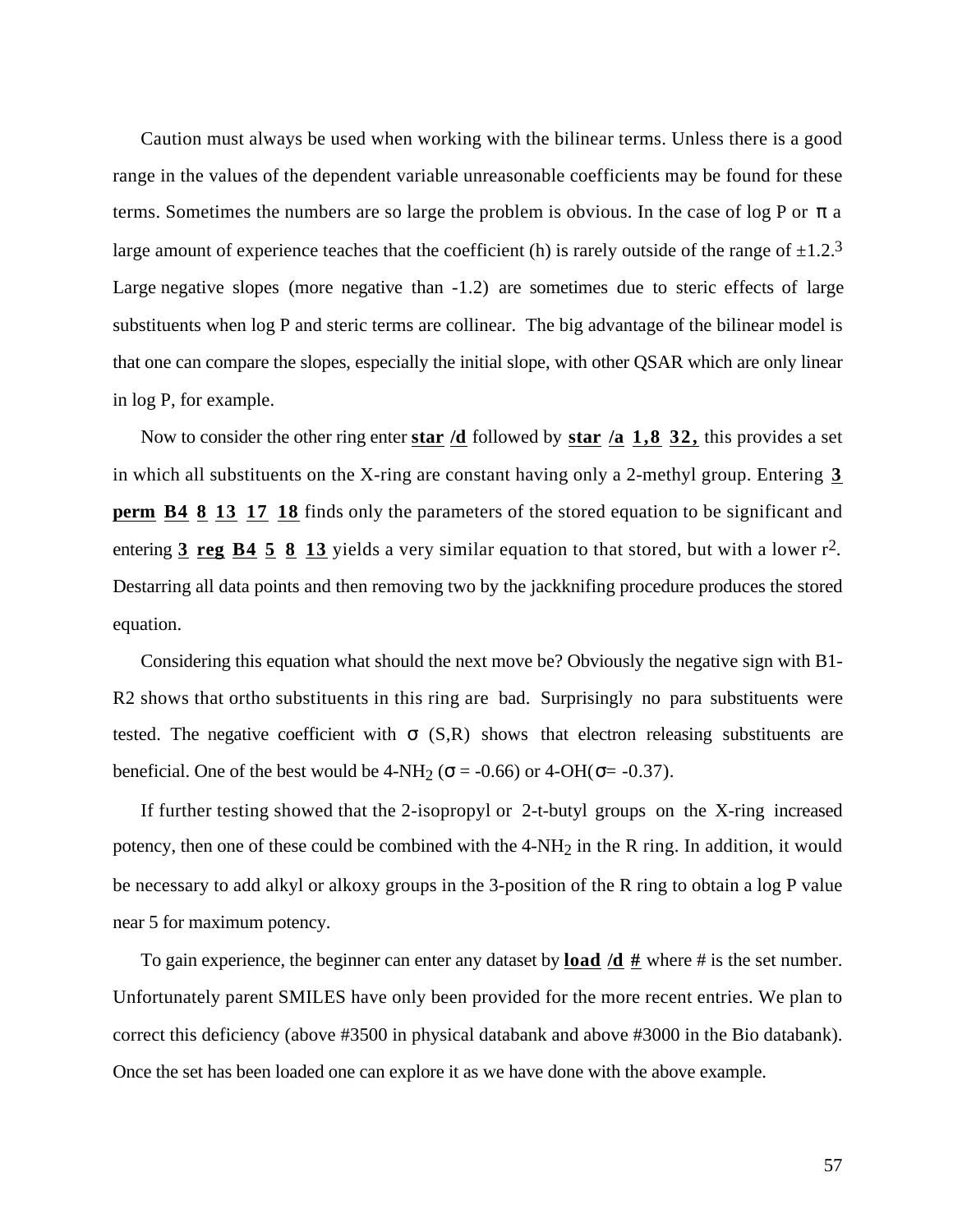#### **K. Substituent Selection in Molecular Design**

A critical problem in undertaking a program to modify a parent compound in a structure-activity study is the selection of suitable substituents.<sup>1</sup> Not only does one need convenient access to the widest possible variety of substituents, but it is time saving to be sure if a particular substituent is selected that it has a range of known substituent constants  $(\rho_{\rm p} - \rho_{\rm p}^+)$ , MR, etc.). At the start of such a process it is generally not possible to anticipate which parameters will be significant in the final QSAR. To utilize this feature of the C-QSAR program there are two commands that can be entered from the regression mode: **para** meter, **parameter** /**nolimit**. Entering **para** meter produces a table of labels (same as the **f** etch command). Any group can be selected. For example, entering **15 16 17**  $\left($ ,  $\frac{+}{2}$ ,  $\frac{+}{2}$  the prompt asks for the minimum and maximum to set a range for each parameter. We might enter  $\underline{0}$   $\underline{1}$   $\underline{0}$   $\underline{1}$   $\underline{0}$   $\underline{1}$  to define the range for each of the three parameters. After the data have been collected, enter **seed** and we find that only 21 substituents fall in this range.

In selecting a set of substituents for combinatorial synthesis it can be very important to limit the range of or possibly other parameters. Thus for , one might set limits such as -1 to 3 for and let values for the others fall where they may by simply pressing return to pass the options by. If one had pressed return at each prompt so that no limit had been set and then entered **seed** , 79 substituents are found. Notice that when entering more than one parameter, the data are ordered on the first parameter called for. One can stop the listing at any point by entering **q** .

Entering **para** meter **/nolimit** asks for no limits. This saves time in specifying limits when many parameters are requested. Entering **seed** shows the same 79 substituents. One can stop the listing at any point by entering **q**.

Entering **para** meter **/nolimit** and then selecting **1 2 12 15 18** followed by **seed** produces a set of 256 substituents ordered on increasing values of (first parameter selected) all of which have , MR, B1,  $_p$  and  $_m$  values. Since this operation is in the regression mode these substituents are loaded for regression. Enter **seep** and we find the parameter labels. Entering **3**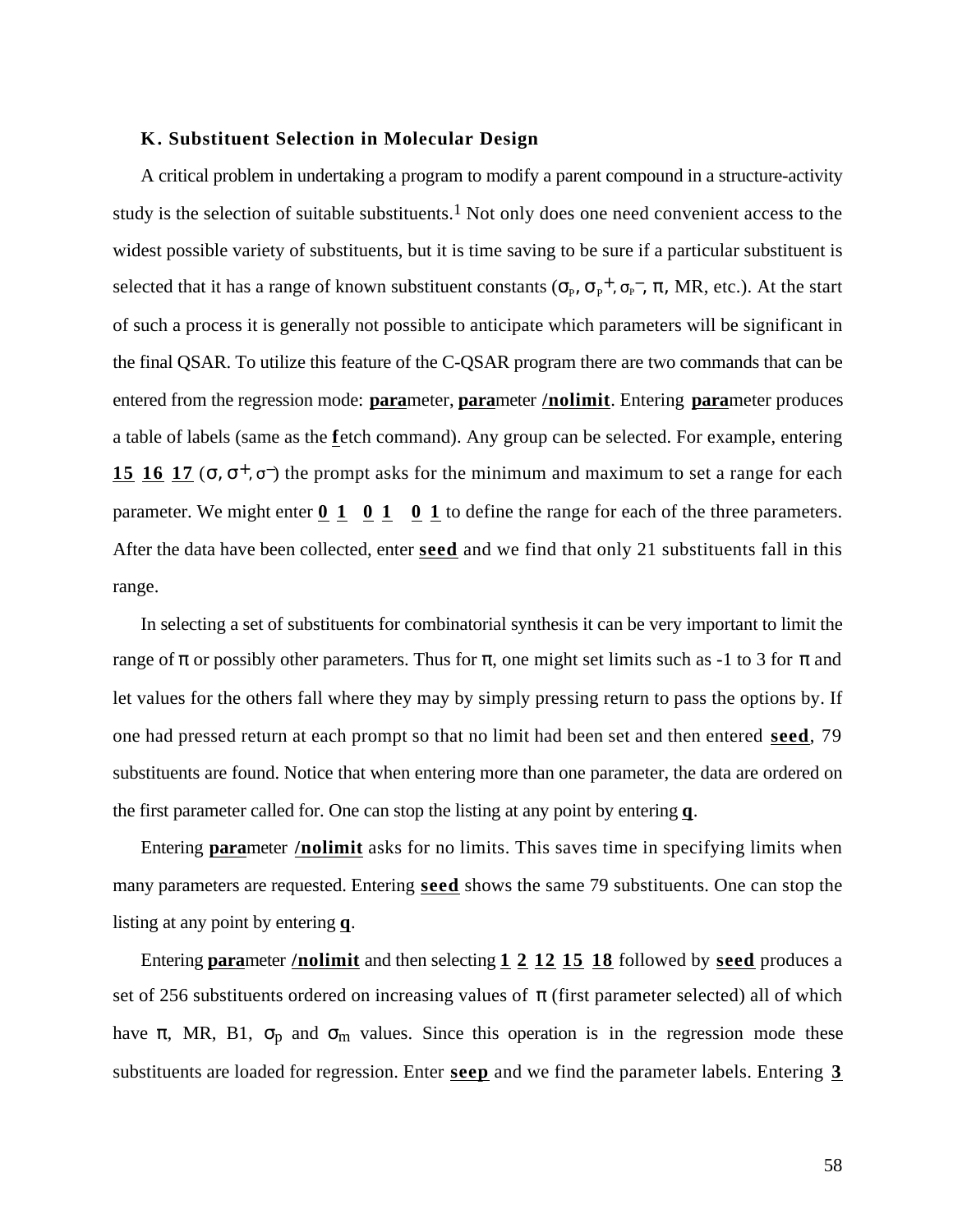**reg 4** we find  $r^2$  for the correlation between and MR ( $r^2 = 0.127$ ). Entering **corr 3 4 5 6 7** we obtain the following correlation matrix for the set of 5 parameters in terms of r.

|     | D١ | <b>MR</b> | B1   | $S-P$   | S-M     |
|-----|----|-----------|------|---------|---------|
| P1  |    | .357      | .161 | $-.225$ | $-.275$ |
| MR  |    |           | .292 | $-.052$ | $-.106$ |
|     |    |           |      | .343    | .250    |
| S-P |    |           |      |         | .918    |

The above approach may be sufficient, but especially in Combinatorial Synthesis one wants to be sure that data space is well explored and collinearity minimized. To deal with this problem enter **parameter /E /P** (E denotes euclidian space and P stands for pick). From the displayed table select parameters of interest and all substituents having all of these parameters will be sequestered. In the present instance enter  $1 \t11 \t12 \t13 \t15 \t18$  for , B1, B5, L, <sub>P</sub>. These are entered in regression mode. Enter **seep** this shows euclid P1, B1, B5, L, Sp with their numbers. Entering **Corr 4 5 6 7 8** yields the correlation matrix. Entering **seed** lists the substituents in order of increasing distance from H. The collinearity between any two substituents can be checked. **seep**  provides the parameter numbers and  $\frac{4}{9}$  reg  $\frac{8}{9}$  shows that the collinearity between and  $\mu$  is almost 0 for 294 substituents. Next, enter **star /A** which stars all substituents. Now use **seed** to peruse substituents picking the numbers of those of interest in terms of their ease of synthesis and distance in euclidean space. Then enter **star 1d** followed by the number of the selected substituents. Now enter **corr 4 5 6 7 8** or any combination of these to explore the collinearity among the selected substituents.

Another way to select the most effective substituents to break collinearity enter **para** meter **/ nolimit** . Next, select **15** and **16** from the table of parameters. Since you are now in regression mode, **3 reg 4** yields the correlation equation for two terms and also informs one as to the number of substituents having both and <sup>+</sup> (199). Next, use **gett** and enter **S+-S** for the name of the new variable. This then is defined on the prompt by entering  $S-P+ S-P$ . This becomes new parameter 5. The command **sort /null /abs /des** and then **5** on the prompt orders the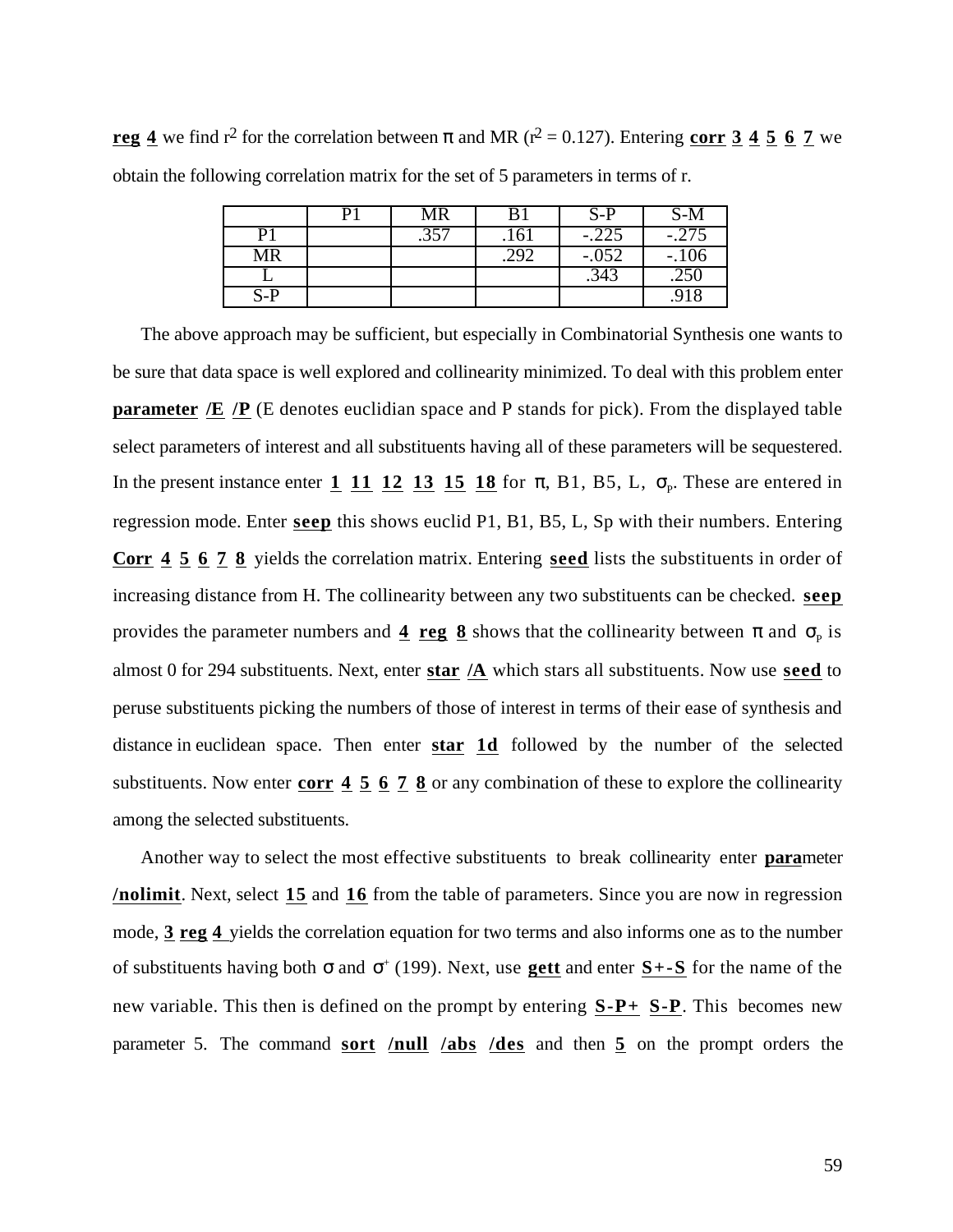substituents in decreasing size of difference. Of course one could treat any number of parameters in this fashion.

The default approach can be had by the command **parameter /nolimit /E**. This selects automatically , MR, L, B1, B5,  $_{P}$ ,  $_{P}^{+}$ ,  $_{P}^{-}$ . **seed** lists only 61 substituents having all of these parameters. The reason for this is that there are relatively few values for  $+$  and  $-$ . However, these electronic parameters are very valuable in providing mechanistic insight via  $\text{QSAR}^3$ ,  $8$ ,  $9$ ,  $47$ and should be studied separately. There is a high degree of collinearity among them. In a way this is helpful as it means that  $_{P}$  can detect the presence of electronic effects that later can be explored with the other two parameters.

#### **VI. Searching for New Leads**

The most difficult and important aspect of medicinal chemistry is finding new lead compounds for drug development. Strange to say, they are all around us, and yet almost impossible to recognize. A good example is the conversion of nalidixic acid, a mediocre antibiotic, into a quinolone carboxylate. QSAR played an important role in this process.11 The old estrogenic sedative thalidomide now looks promising for treatment of leprosy and multiple myeloma. Improved "me too" drugs are always coming into the market. The great excitement at present is combinatorial synthesis. Of course with our present C-QSAR system, one can select any subject and study it for possible clues to increase potency or decrease toxicity. Since the vast majority of the bio QSAR in our system were developed by us from data published by others in which no attempt to formulate a QSAR was made, it is highly unlikely that the most active congeners were discovered. A selective approach is to find QSAR that cover highly active compounds. The dependent variable log  $1/C$  has been entered in molar terms whenever possible, hence log  $1/C = 9$ means activity at 10-9 molar concentration.

A selective approach is to consider QSAR that cover highly active compounds. Two search modes are possible: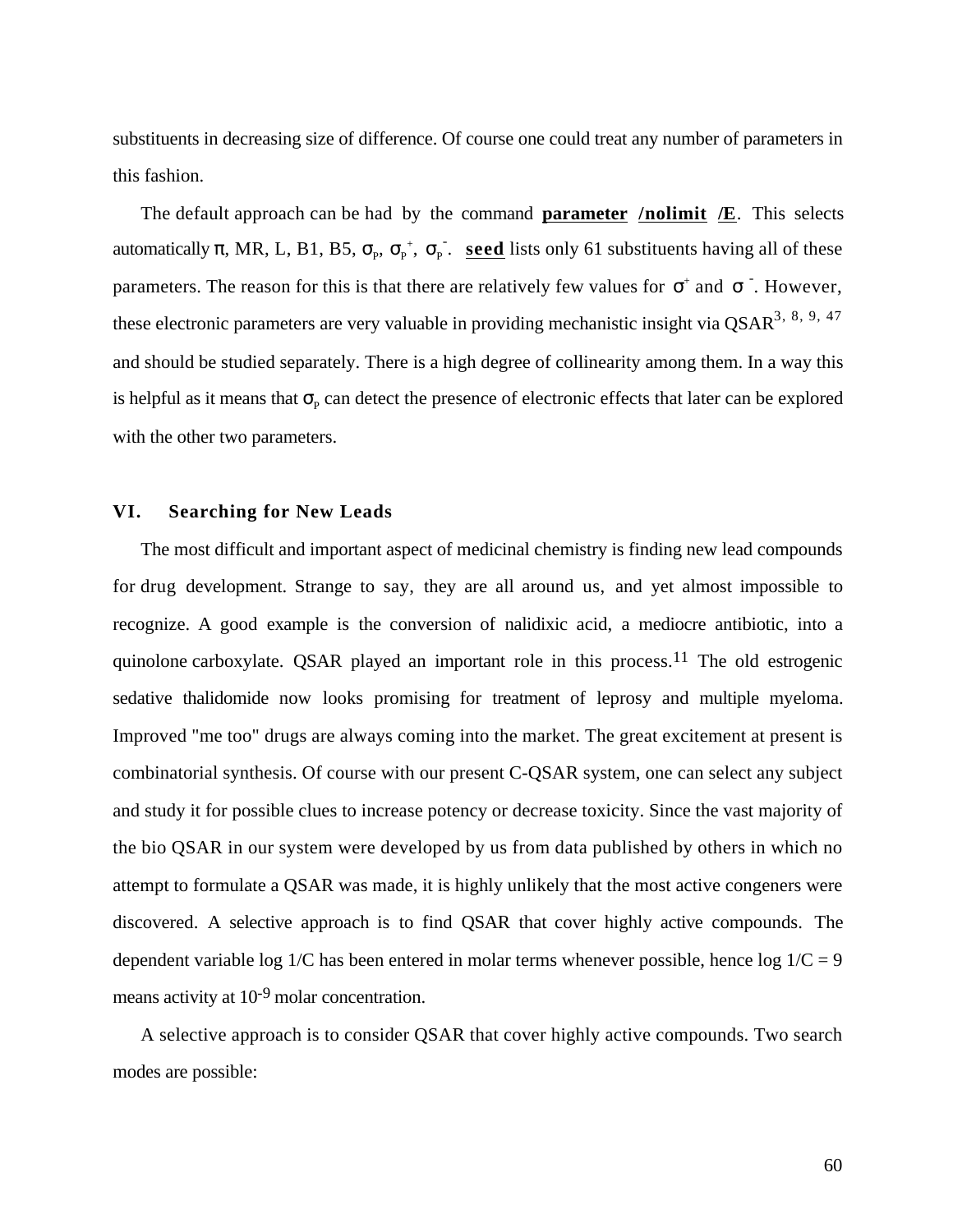- 1. **14 log1/C>9** makes 2 hits. In these instances, all members of the set have log 1/C values  $> 9.$
- 2. **14 log1/C@max>9** finds 243 data sets. In this case, any set having a congener with log 1/C greater than 9 is selected. Lowering the standard to 8, we find 17 and 708 sets respectively for the two searching modes. At log 1/C of 7, we find 118 and 1,334 sets. Searching the entire bank with **15 " log1/C "** 3,906 sets are characterized by molar log 1/C terms.

These approaches can be generalized in the following ways:

|    | 3. 14 $log1/C < 2$             | 866 hits   |
|----|--------------------------------|------------|
|    | 4. $14 \frac{2 < log1}{C < 4}$ | 212 hits   |
|    | 5. 14 $logP>6$                 | 24 hits    |
|    | 6. $14 \log P@max>6$           | 986 hits   |
|    | 7. 15 not $logP^{**}2$         | 5,940 hits |
|    | 15 not bilin( $log P$ )        | 5,760 hits |
|    | 15 not bilin( $ClogP$ )        | 5,414 hits |
|    | 15 not logP'                   | 5,232 hits |
| 8. | 14 logP@max>6                  | 986 hits   |
|    | 14 $6 < logP < 8$              | 1 hit      |

The above table lists the number of different examples and the range of some of the more common classes of substituents that provide all sorts of opportunities for modification and testing of a known QSAR.

As the database increases, it becomes more arduous to find exactly what one wants to study. There are several ways to make searching more selective. Besides setting a high level of activity one can limit the search to biological areas of interest. For instance, we might search on organelles and cells by entering **2 B3 B4** . This makes 2,232 hits, about 1/3 of the database. Next, selecting the cutoff at log  $1/C = 7$  by **14 log1/C@max>7** reduces the catch to 584 sets. Going to **sh**ow, we see that these are listed in order of increasing size of set number. To peruse recent work, search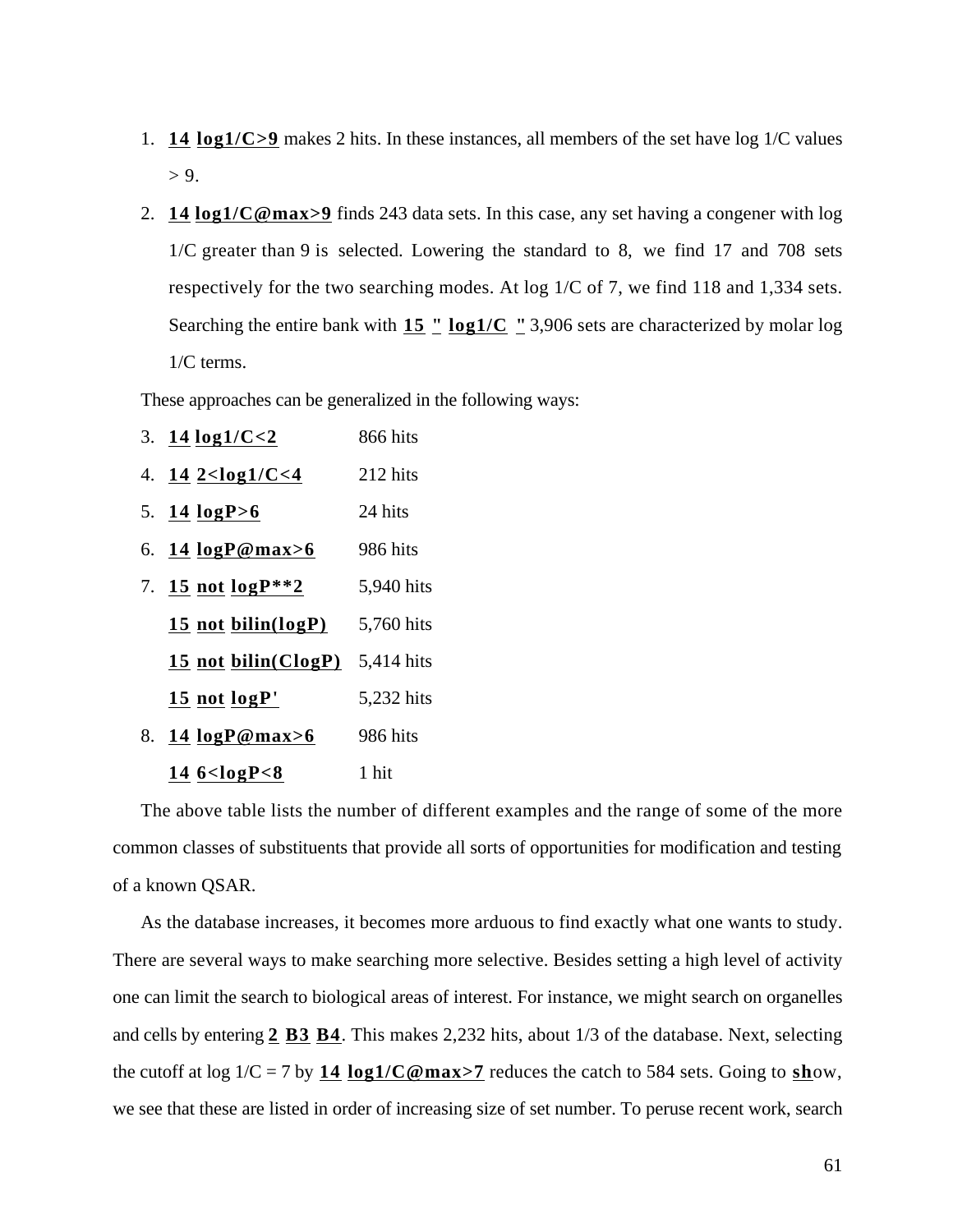employed. Going to **sea** and entering  $\overline{13}$  and then on the prompt entering the SMILES for  $\overline{\mathbb{I}}$ N and then searching, locates 172 sets that contain one or more compounds having this moiety. with **5** (1990) (1991) (1992) (1993) (1994) (1995). This reduces the number to 211. A quick check of the catch finds many sets for HIV. To eliminate these enter **1 not HIV** . This cuts the number to 158. Once a compound of interest has been found, the MERLIN search can be Moving to **sh** and entering **1 3 4** the main features of activity can be scanned in a few minutes. Some sample hits are as follows:



I<sub>50</sub> C- RAF<br>Protein Kinase



Antagonistic activity<br>
50 VS. Synaptosomes<br>
50 VS. Synaptosomes<br>
50 VS. Synaptosomes



vs. synaptosomes cyclohexyladenosine<br>
Rat cerebral cortex<br>
From rat cortex recent from rat cortex receptor

 $CH<sub>2</sub>$ 

HC N Y

X

N

 $CH<sub>2</sub>$ 

**HN** 

S

C



Mic vs. *Helicobacteria Pylori* 



 $I_{50}$  Thymidine Kinase

 $\mathsf{CH}_3$  $_{50}$  to protect MT-4 cells from HIV

Searching on the following structures finds the indicated number of hits for sets that contain one or more compounds having the indicated feature.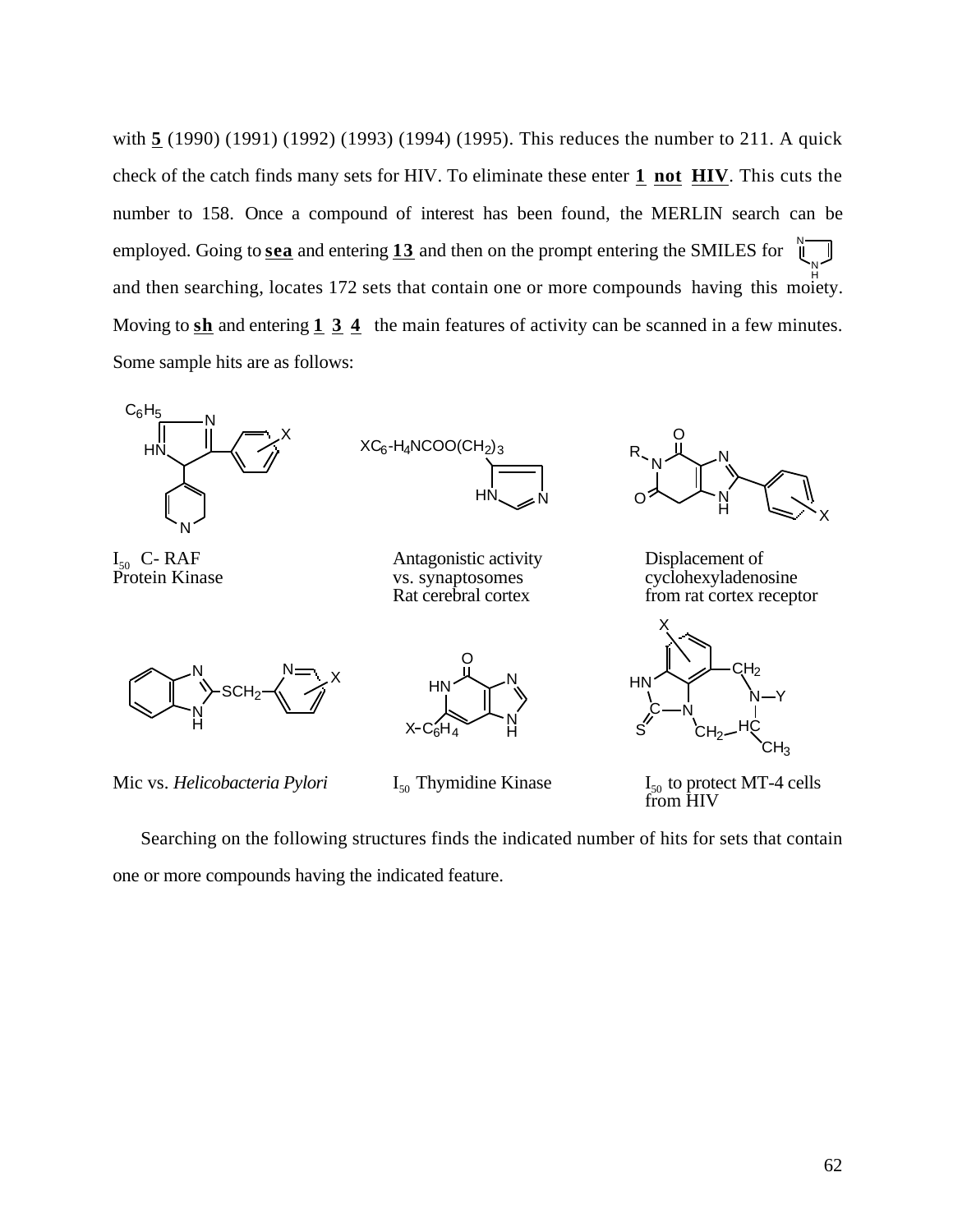

Searching can be made much more specific as illustrated in the following examples. After sequestering 821 pyridines, we can narrow the search to more specific points of interest. Using **2 B2** finds 356 QSAR on enzymes and receptors. Finally, **15** S<sub>+</sub> narrows this to 6 that contain <sup>+</sup> terms.

|                | range             | number of substituents |
|----------------|-------------------|------------------------|
|                | $-5.96$ to 10.3   | 1088                   |
| 0.1MR          | 0.09 to 12.3      | 1536                   |
| p              | $-1.58$ to 2.42   | 1999                   |
| $\mathbf m$    | $-0.53$ to 2.18   | 1234                   |
| $^{+}$<br>p    | $-7.2$ to 1.88    | 397                    |
| $\! +$<br>m    | $-1.15$ to 3.20   | 75                     |
| p              | $-0.82$ to 5.40   | 375                    |
| m              | $-0.33$ to 2.25   | 92                     |
| $\ast$         | $-5.40$ to 7.6    | 887                    |
| I              | $-0.96$ to 1.53   | 998                    |
| $\bullet$<br>p | $-0.08$ to $0.90$ | 26                     |
| m              | $-0.12$ to $0.03$ | 13                     |
| $E_{S}$        | $-8.68$ to 0      | 249                    |
| B1             | 1 to 4.65         | 1078                   |
| B <sub>5</sub> | 1 to 12.17        | 1077                   |
| L              | 2.06 to 17.2      | 1083                   |

# **Table 7**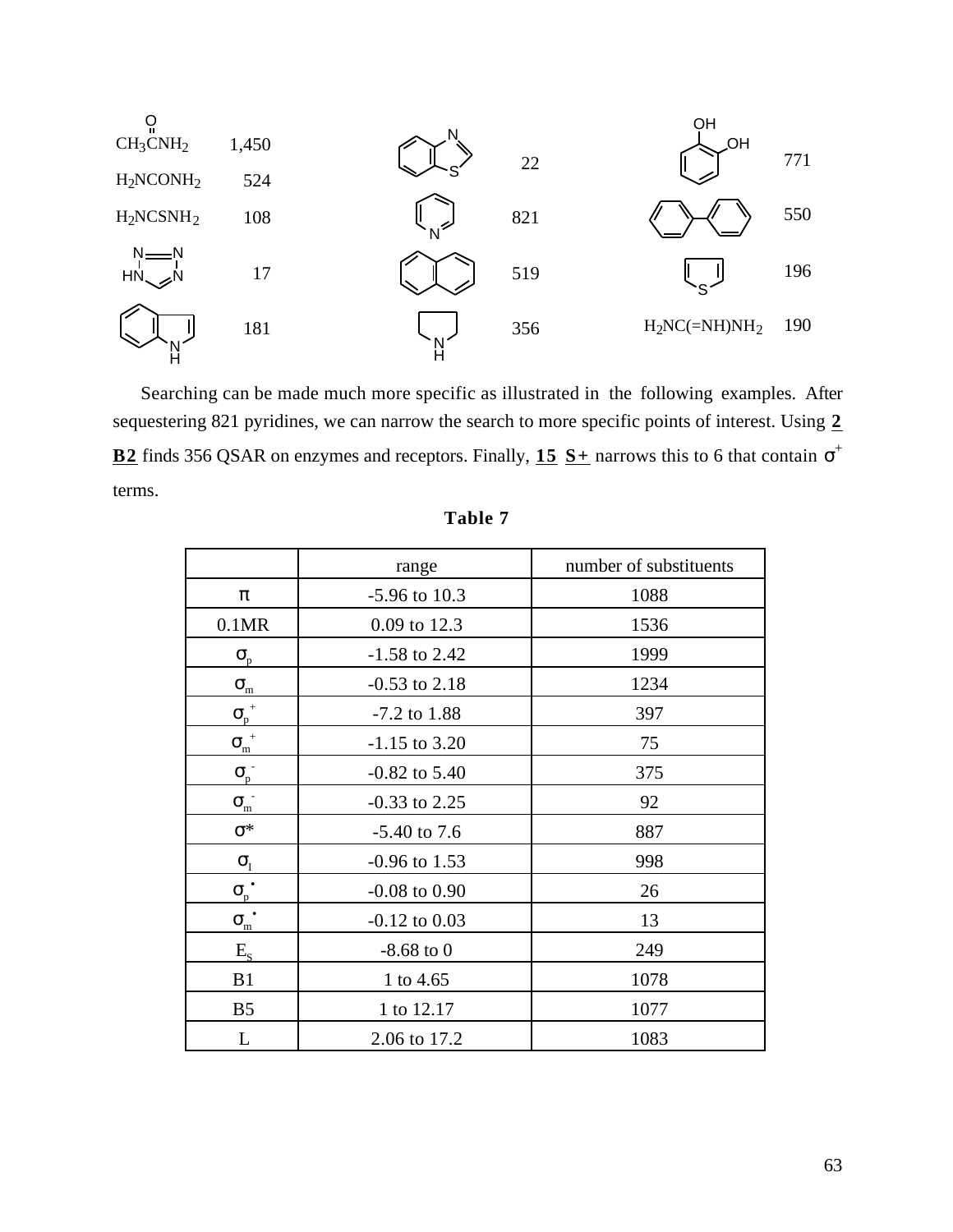Because of the relatively few examples of  $m^+$  and  $m^-$  we have normally made the assumption that  $_m = m^+ = m^-$ . We can now obtain some idea of how valid this is. Using **para**meter **<u>/nolimit</u>** and entering  $\frac{18}{19}$  via seed, finds 45 instances where values for both  $\frac{18}{19}$  m and  $\frac{14}{19}$ substituents are known. Enter seep to get parameter number. Next  $3 \text{ reg } 4$  shows that  $r^2 =$ 0.796. Using  $\frac{3}{4}$  **4** and starring the bad points we can eliminate three outliers: O<sup>-</sup>, N<sup>+</sup>(Me)<sub>3</sub>, 3thienyl. Correlation of the remaining 42 finds  $r^2 = 0.915$ ; s = 0.113. Note that by using the regression 'ploy' one can quickly ascertain the number of substituents that have values for any pair of parameters (in this case n = 45). If one had used **seed** and retrieved several hundred, it would require scrolling through to find matching pairs.

Repeating the process for  $m$  and  $m<sup>-</sup>$  it is found that 76 substituents have both parameters and the correlation between them has  $r^2 = 0.930$ . Omitting  $\begin{bmatrix} 1 \ 1 \end{bmatrix}$  and NH<sub>3</sub><sup>+</sup> the remaining 75 examples correlate with  $r^2 = 0.962$ , s = 0.084.

At present there are 366 substituents for which both  $*$  and I are known. Removing the four most poorly correlated substituents  $(-CH<sub>2</sub>)<sub>3</sub>P(=O)(OEt)<sub>2</sub>$ , SO<sub>2</sub>CH=CH<sub>2</sub>, 9-carbazolyl and  $B(OH)$ <sub>2</sub> we find  $r^2 = 0.911$ , s = 0.073.

The most useful • or  $E_R$  values for radical reactions are • for Creary and  $E_R$ , simply because more of these are available. Values are also given for **•** determined by Arnold and by Jiang.

Sterimol parameters (B1, B5 and L) are known for a number of substituents that have cis and trans forms. At present, for technical reasons, we can not enter values for both, hence we have only given values for the trans forms. The cis values can be found in ref. 2.

We have greatly enlarged the number of  $\int_{p}$  and  $\int_{m}$  values in our system by means of the following correlation equations obtained from experimental values for  $-C_6H_4$ -4-X and  $-C_6H_4$ -3-X.

$$
(-C_6H_4 - 4 - X) = 0.310(\hat{O}0.023)_{p} + 0.026(\hat{O}0.009)
$$
  
n = 35, r<sup>2</sup> = 0.956, s = 0.026  
(-C\_6H\_4 - 3 - X) = 0.238(\hat{O}0.020)\_{m} + 0.012(\hat{O}0.006)  
n = 23, r<sup>2</sup> = 0.968, s = 0.012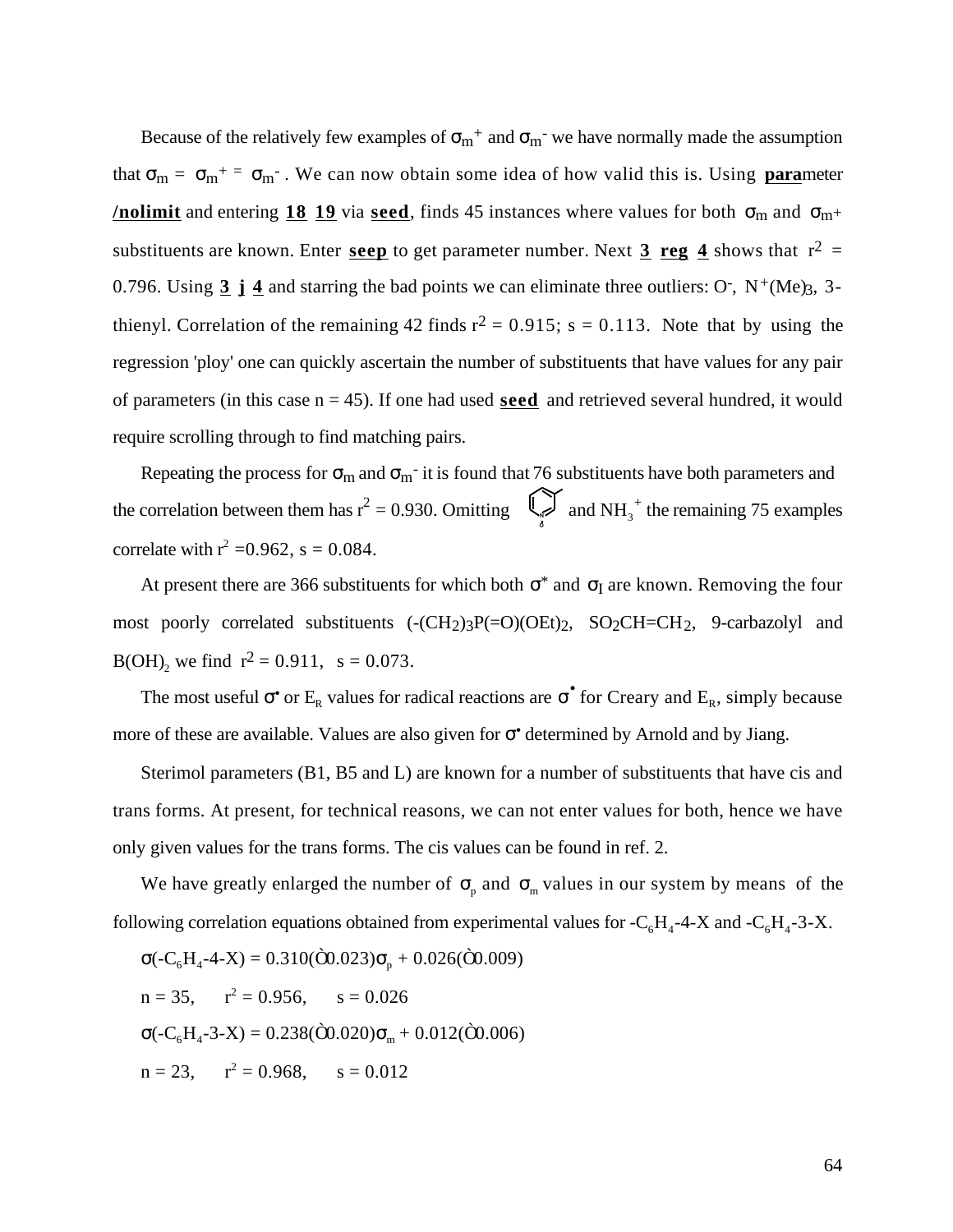Inserting any  $p_{\text{p}}$  or  $p_{\text{m}}$  value into these expressions yields a value for the substituted phenyl moiety. To study the development of any QSAR in the system that has the parent SMILES entry one loads it to **reg** by set number. If the set does not have parent SMILES (check by entering fetch) then all SMILES must be deleted and the parent entered. Next, check for the relative importance of the various parameters. Naturally if the parameters are nonlinear then one has the most to gain by maximizing them. The equation should be printed out along with the numbered parameters (**seep** ). Delete the current parameters after deleting the stored equation (**del /eq** ). Now enter **newsub** and receive the prompt for the first new substituent. Enter the symbol and on the prompt for the parameter value, enter a period (**.** ) (this is to be calculated). After all new substituents of interest have been entered, enter **end** . Now the SMILES for the new derivatives must be added via **getsmi**. This provides the prompt for adding the first new substituent to the parent SMILES. When all the new substituents have been added, enter **end** or **quit** . At this point, it is good practice to enter **depict ,** to check all entries to see that no errors in entry have occurred. Now one must enter a new set of parameters for those that were deleted via the fetch command. (Section V-E).

Of course, one is searching for the limits of known substituent constants to maximize activity. At the same time, care must be taken to minimize collinearity. The approach in Section V-K. can be most helpful. For illustration, consider the example of a QSAR with the following independent variables: log P, log P<sup>2</sup>,  $_{p}$ ,  $_{m}$ , B1. Of course, log P values can be calculated from the SMILES, but in selecting substituents, the need is to select those that have values which, when added to parent log P, do not yield a log P much beyond log  $P_0$  or at least the upper confidence limit on log P<sub>o</sub>. For parameter selection assume is most important to consider (we already know the limit on log P). We need to consider both  $_{p}$  and  $_{m}$  so that the two can be summed to get the overall. After entering **para**meter we see the list to select from. Selection will be ordered on the first parameter entered that would be  $_{p}$ . Select  $\underline{15}$   $\underline{18}$   $\underline{1}$   $\underline{12}$ . On the prompt for limits assume we have tested  $_{\text{p}}$  up to 0.5. Hence, enter .5 and 3. Any large number can be selected for the upper limit simply to insure that all substituents with large values will be covered. We can use the same limits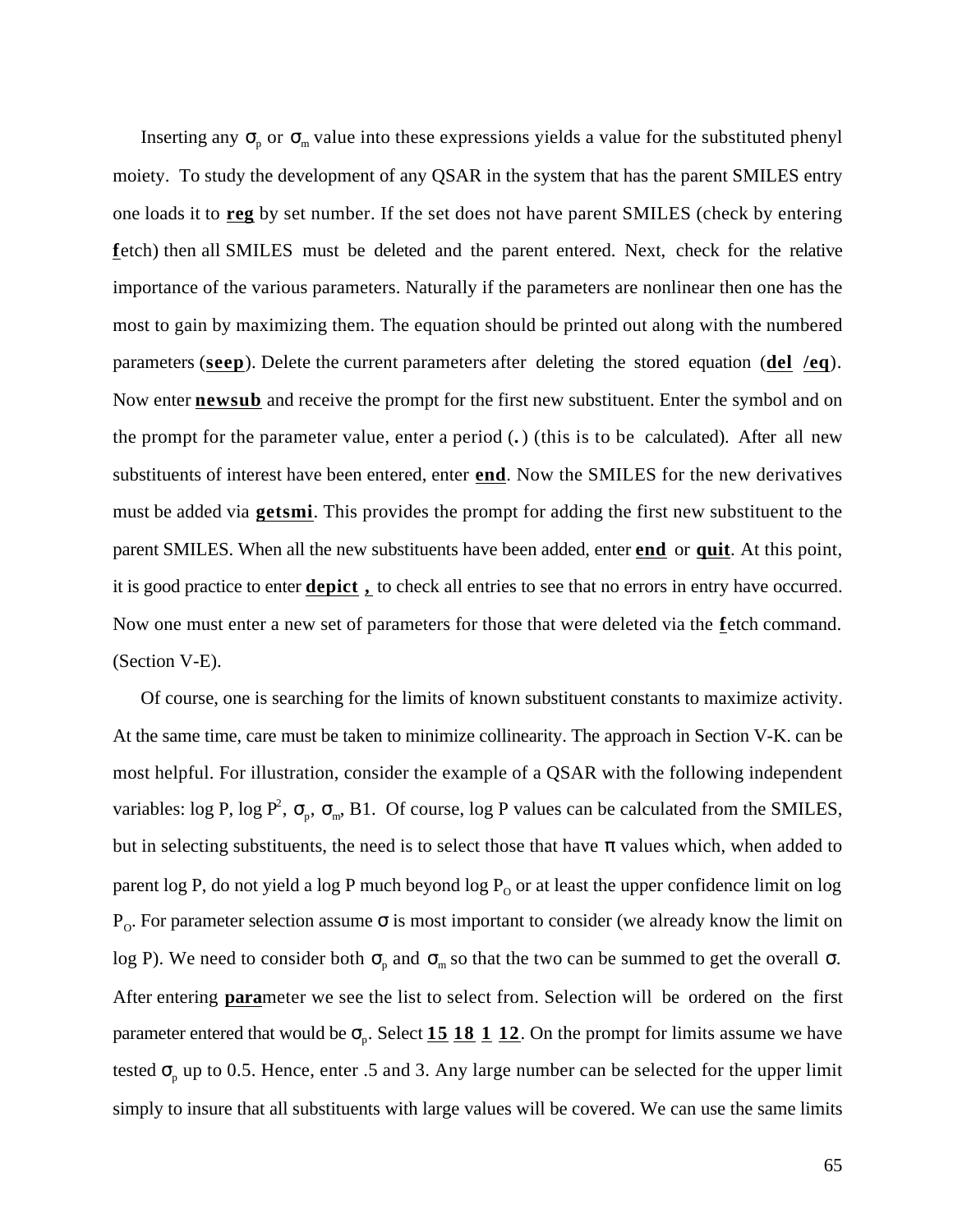for  $\mathbb{R}^m$ . For the decision will have to be made after one calculates what the ideal value of should be. For the present, we might set -.4 and 3 and then 1 and 3 for B1. One must set some kind of real limit for each parameter. For example, setting 0.5 and 4 for B1 the search fails, as the smallest value for B1 is 1 for H. Entering **seed** we find a catch of 19 substituents. The most interesting might be  $SO_2CF_3$  with  $p$  of 0.96. That is, if B1 has a positive coefficient in the QSAR and its of 0.55 is not too high. Of course, two substituents  $e.g., 3,5$ -di-SO<sub>2</sub>CF<sub>3</sub> might be used if the synthetic chemists did not object too strongly!

To check for collinearity, enter **corr** 3 4 5 6. From the correlation matrix, it is apparent that only  $\mu$  and  $\mu$  are highly collinear. In the present case, this makes little difference since our interest is in getting the highest sum of  $\int_{p}$  and  $\int_{m}$  possible. This could be very important if one were trying to establish the importance of  $\overline{\phantom{a}}$  or  $\overline{\phantom{a}}$  for mechanistic perspective.

To further be sure that we are not facing a collinearity problem at a lower level in selecting  $SO_2CF_3$  we can use the regression program since parameter has placed us in that mode. The following regressions can be run: **3 reg 5** ; **3 reg 6** ; **5 reg 6** . In each case, using **pred** allows us to see the correlations between individual substituents. For more complicated problems, **pred / des /abs** can be used to find the most noncollinear examples from an inspection of the deviations.

#### **VII. SMILES Tutorial**

Inventing the SMILES language for linear entry of complex structures of organic chemicals into computers was a major achievement by David Weininger.<sup>25a,b</sup> Simplified Molecular Input Line Entry System has four basic rules that cover 98% of all structure notation. These can be learned in a few minutes, but of course it will take some practice to become proficient. One can practice by entering **udrive** from either regression mode. It is a bit more convenient to enter from the **search** mode by entering **12** . In the displayed panel one can either enter the common name **ascorbic acid** or the SMILES to see the 2-D structure. If the common name was used entering **n** goes to the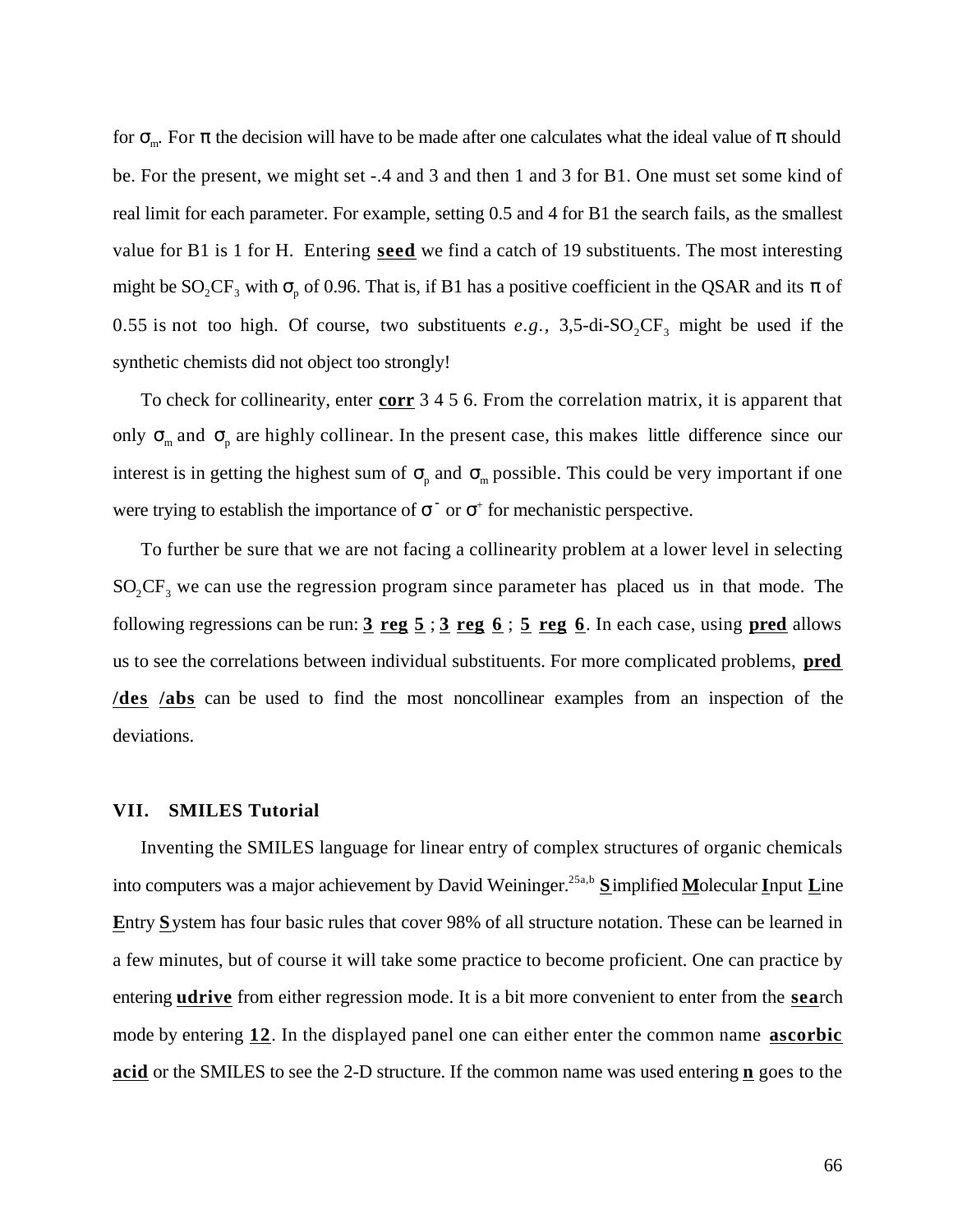search mode and pictures the SMILES. Entering **sea** completes the search. The following examples illustrate the four basic rules.

- 1. Use ordinary atomic symbols.
	- a. B, C, N, O, P, S, F, Cl, Br, I.
	- b. Suppress hydrogen except on pyrrole nitrogen and derivatives such as indole carbazole etc. In these instances [nH] is used. The small n represents aromatic nitrogen.
	- c. Other atoms and any charges are placed in brackets; *e.g.,* [Si]; [N+]. Also use H to fill the valences of non-ordinaries; *e.g.,* dichlorosilane: Cl[SiH2]Cl.
	- d. Use upper case letters for aliphatic atoms and lower for aromatic, but the second letter of any symbol is always lower case; *e.g.,* [Sn] for aliphatic tin; [se] for aromatic selenium.
	- e. For non-linear structures, branches are enclosed in parentheses.

Examples:

|                | a. $CH3CH2OH$       | CCO                                                                                |
|----------------|---------------------|------------------------------------------------------------------------------------|
|                | b. $CH_3CH_2NHCH_3$ | <b>CCNC</b>                                                                        |
| $\mathbf{c}$ . |                     | n1cccc1 1 is to connect n and c to form aromatic ring                              |
|                | $d.$ ()             | C1CCCCC1                                                                           |
|                | e. $\mathbb{L}_{N}$ | clc[nH]cc1                                                                         |
|                | f. $Pb[Cl]_4$       | $[Pb]$ $(Cl)$ $(Cl)$ $Cl$ $Cl$ $Cl$                                                |
| g.             |                     | $DCCl_3$ (deutero chloroform) [2H]C(Cl)(Cl)Cl (Isotopic mass number precedes atom) |

- 2. Bonds need not be specified except:
	- a. Equal sign  $(=)$  for double bond.
	- b. Pound sign (#) for triple bond.
	- c. A period separates disconnected structures; *e.g.,* ions, complexes, or reactions between two compounds. An asterisk represents the bond of a substituent to its parent.

Examples:

| $CH3C$ N              | CC#N                |
|-----------------------|---------------------|
| $CH3CH2COO- Na+$      | $CCC(=O)[O-].[Na+]$ |
| $HC$ $CNO2$           | $C#CN(=O)=O$        |
| $-SO2NH2$ substituent | $^*S(=O)(=O)N$      |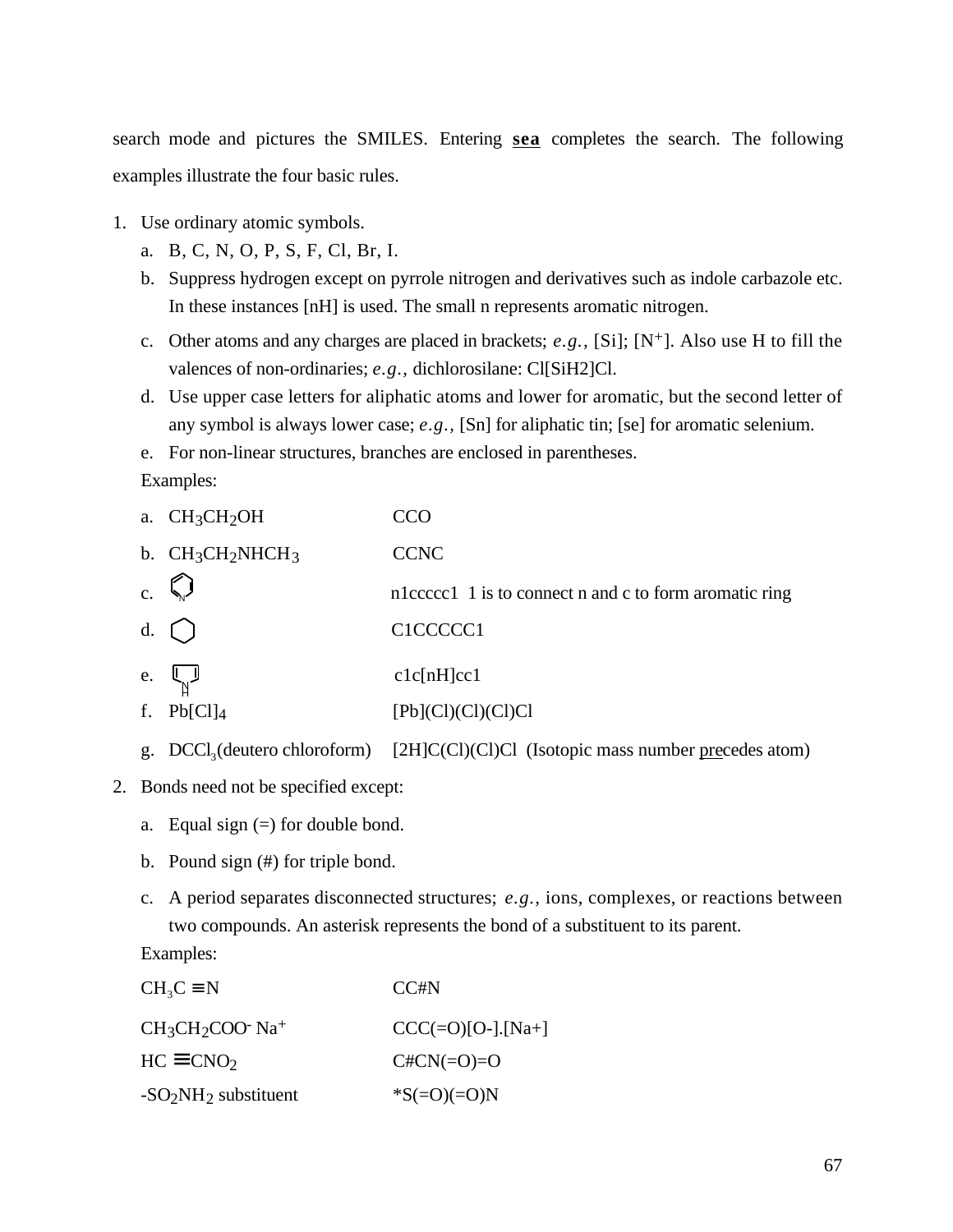$NH<sub>2</sub>$ C. \*  $C<sub>1</sub>$ <sup>O</sup> Azido substituent  $*N=[N+]=[N-]$ Ammonium substituent \*[N+H3] Reaction between 4X-Benzoyl Chloride + 4X-Aniline  $clec(*)ccclC(=O)Cl. clec(*)ccclN$  (see p. 27).

- 3. A branched group is placed in parentheses.
	- a. Branches can be nested if desired.
	- b. Can follow any path desired; will be made unique for storage.

Examples:



\*

- 4. To make a ring pathway linear one bond must be 'broken' for each ring.
	- a. One numbers the atoms on each side of the break with the same number.
	- b. Any number can be reused after that ring is closed.

Examples:

NO2  $NH<sub>2</sub>$  $CH<sub>3</sub>$ Benzene clcccccl 2-amine, 4-nitrotoluene  $Cc1C(N)cc(N=O)=O)cc1$ Note that N is either trivalent or pentavalent (NO<sub>2</sub> is written as N(=O)=O);  $(CH_3)_3N$  as  $CN(C)C$ ;  $(CH_3)_3N-O \cong N_{O}^{CH_3}$  as  $C=N(=O)C$ . (start with one of the substituents)



c1ccc2ccccc12 or clc2ccccc2ccc1



 $CC(O)$ clccc $2c(C=O)$ N $)$ cc $c$ (cl2)[O-]. [Na+]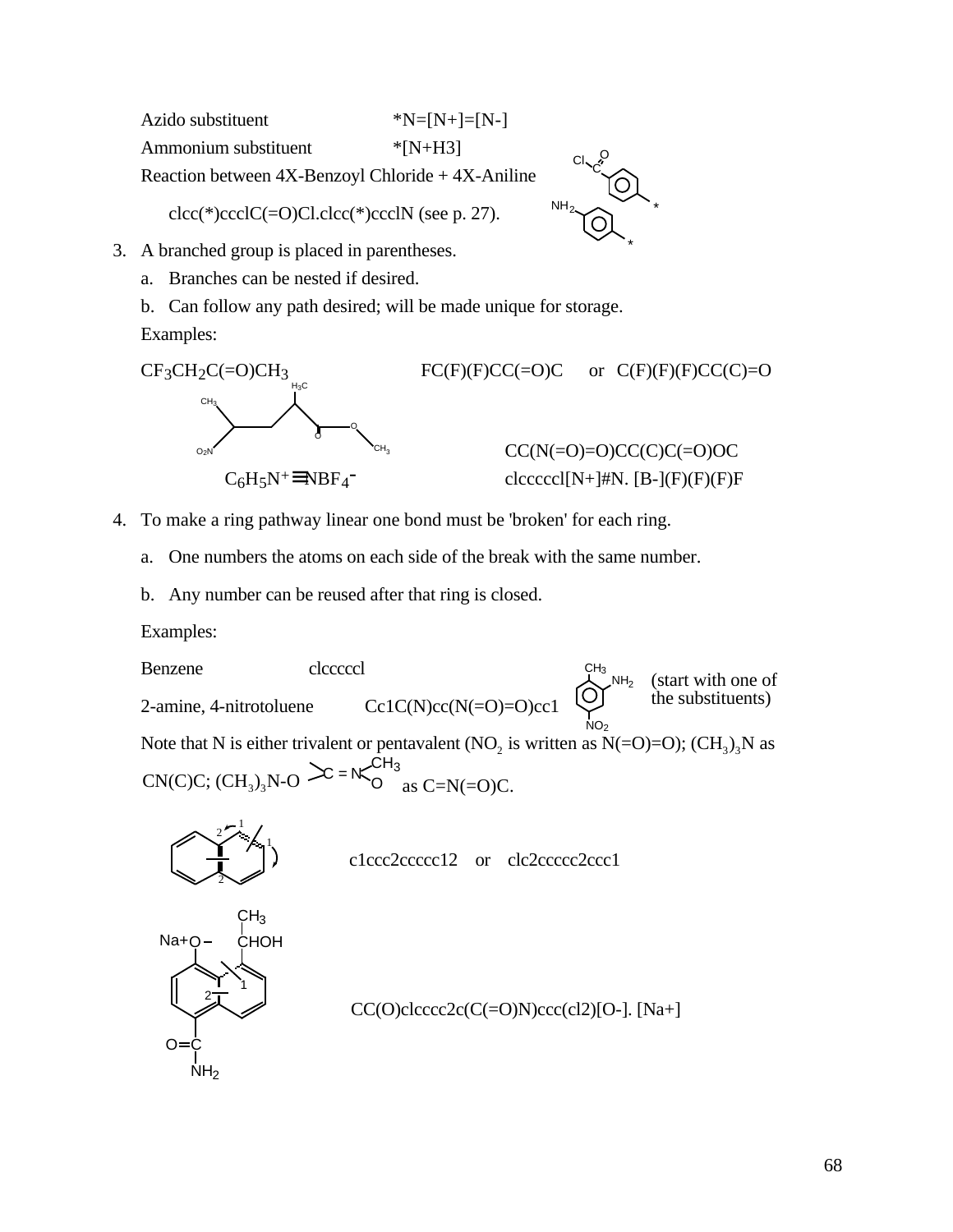In some routines (e.g., **getsmi**) the SMILES for many complex structures can be retrieved by name, if present in MASTERFILE. For example, it is much faster to recover a SMILES for strychnine by name, **strychnine**, than by entering SMILES atom by atom. However, the latter task is not too difficult if one chooses a path which first follows the periphery of the structure and then leads into the center. Beginning arbitrarily at the top of the benzene ring as shown, the lower case 'c' is followed by the number '1' showing that it will later be joined to the carbon fused to the pyrrolide ring (that 'c' will also be followed by '1').



SMILES entry for strychnine

As the path follows the periphery, bonds to the interior are 'broken' and numbered in succession, until the path enters the interior at the quaternary carbon and the seventh and last 'ring break' is made. (Note that the highest number should equal the number of rings present.) The SMILES for this path is: clcccc2N3C(=O)CC4OCC=C5CN6CCC7(c12) C6CC5C4C37. Before entering the string, it is a good practice to check to see that each numeral appears as a pair. Note that before the path enters the central region, it branches to make connection to the beginning carbon (at c12). Note also that these numbers refer to 'one' and 'two' and not 'twelve'. Numbering the bond breaks is sufficient to "keep score", and it is more legible in small diagrams than numbering both sides of the break as was done in the previous example. It takes a few hours of practice to become comfortable in entering complex structures via SMILES, but if one can handle the strychnine example, there are few in all of chemistry that will be more formidable.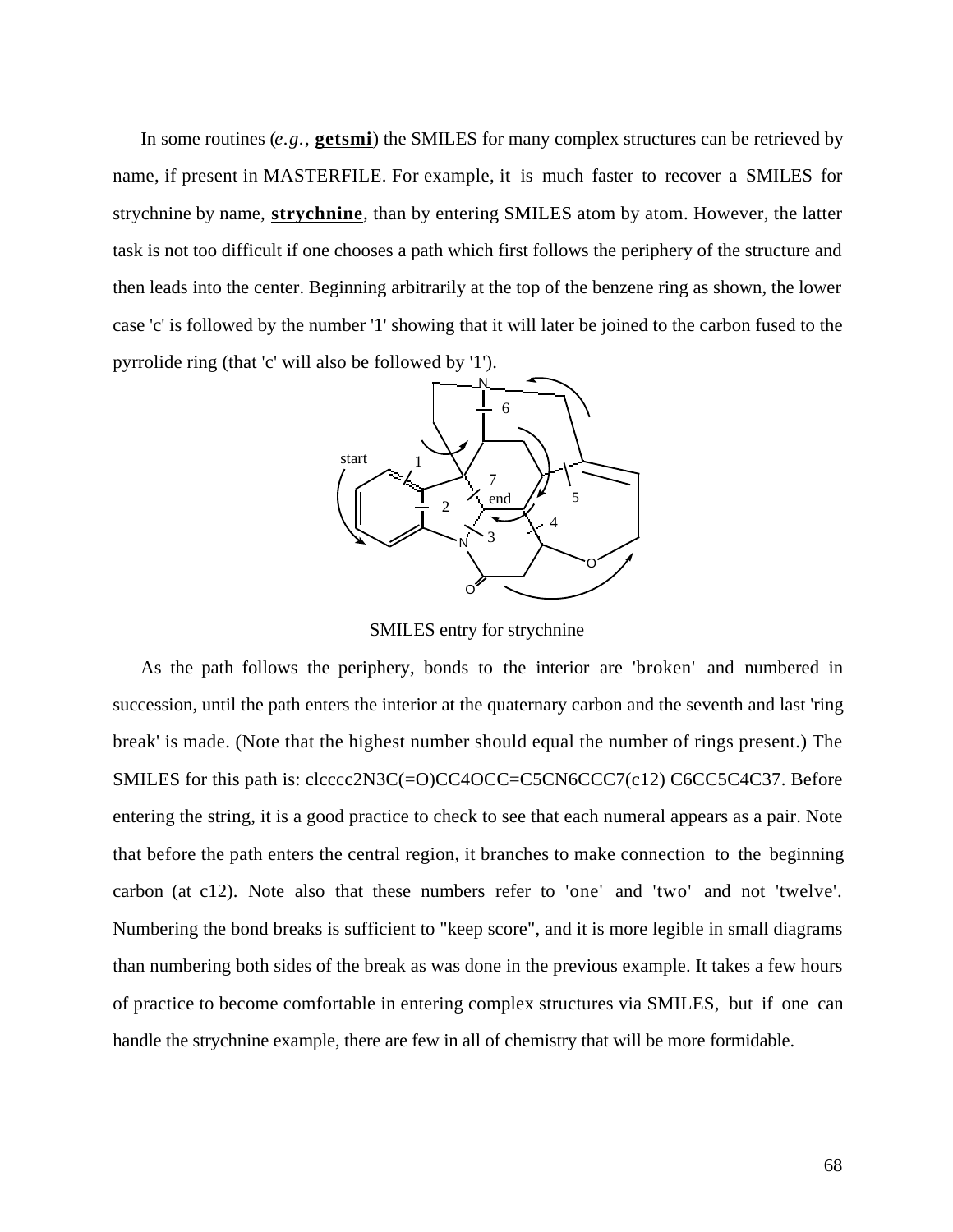When entering structures in a QSAR using the **getsmi /parent** routine, and both the parent and substituent contain a ring, remember to begin the substituent ring with a number higher than used in the parent. The following example with the adamantyl as a substituent on, for example, benzene will illustrate this:

# **getsmi / parent c1c(\*)cccc1**

For the 1-adamantyl substituent the getsmi entry would be: **\* C23CC4CC(C2)CC(C3)C4**  For the 2-adamantyl substituent it would be: **\* C2C3CC4CC2CC(C3)C4** 



As Shown by DEPICT:



#### **VIII. Substructure Searching**

A more general method of searching for compounds of interest is that of substructure searching. When a desired substructure is provided, the program finds all compounds in the database where a hydrogen atom of that substructure can be replaced with another group.

 **Merlin** is entered from the Bio (or Phys) regression mode. A panel is presented in which the SMILES can be entered or, in many cases, the compound name. If the structure is correct, choose **n** and the program sequesters all derivatives in which a hydrogen has been replaced. Entering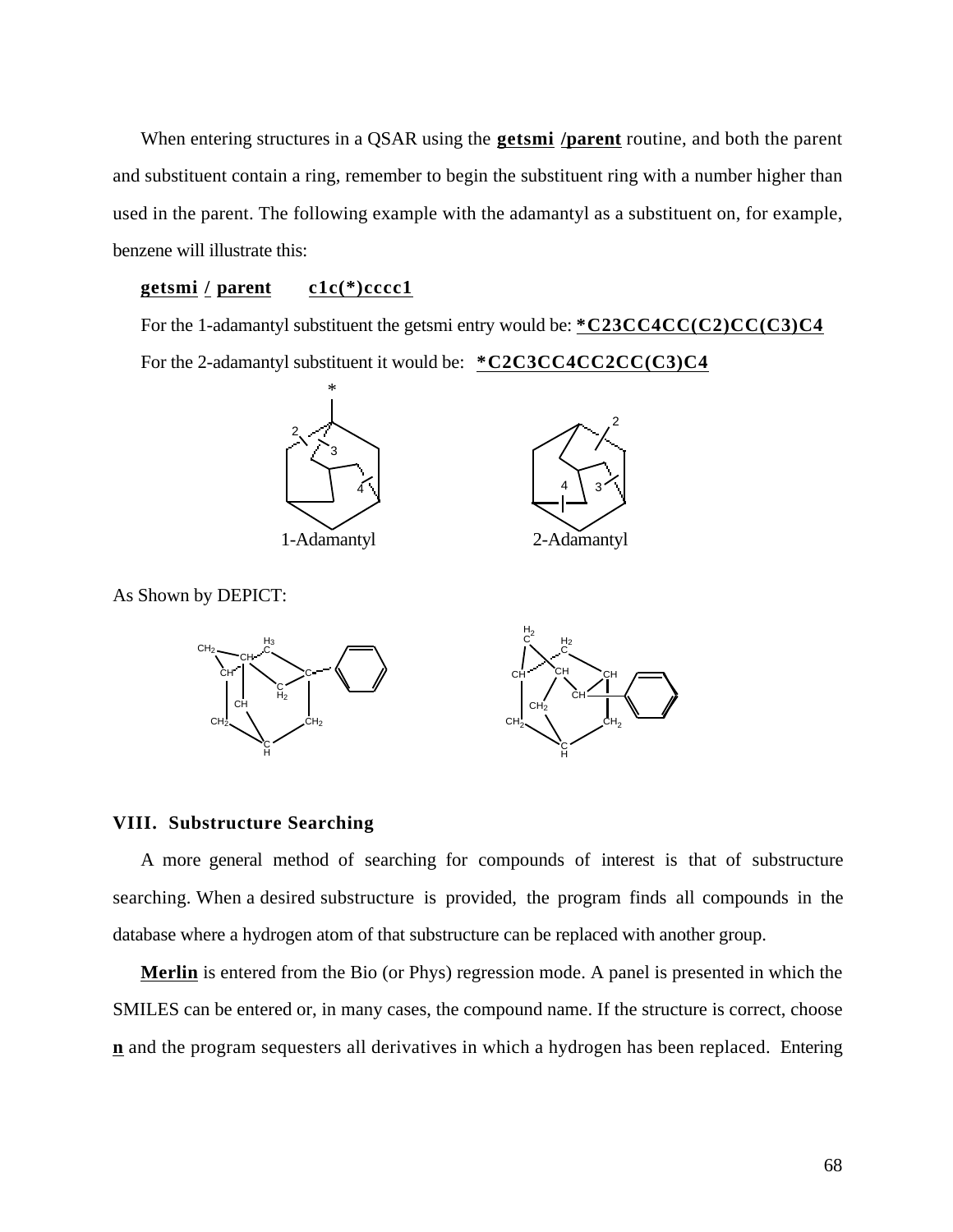**depict ,** displays the 2-D structures. Entering **depict 1,10** would show the first 10, etc. or the depiction process can be stopped at any point by entering **q** .

Carrying out this process for **aziridine** in the bio database (entered as C1NC1 or by name) finds 260 examples of which the following are representative:



Note that even when azridine is fused into a second ring system, it is also captured. Carrying out the same operation from the Phys mode finds 48 examples and of course searching from **data double** 308 hits on aziridines are made.

One of the shortcomings of the present system of simplified substructure searching is that it often finds too many examples for consideration. For example, in the Phys reg mode enter **merlin**  and **c1ccccc1C#N** to find derivatives of benzonitrile. Choosing **n** starts the search and, on the prompt asking whether or not to continue, entering **y**, sequesters 600 derivatives of benzonitrile. Enter **depict ,** displays them 4 at a time. It would be rather laborious to look at all 600 structures, but not impossible. If we limit the search by asking for derivatives of 4-chlorobenzonitrile (SMILES N#Cc1ccc(Cl)cc1), only 4 examples are found: 4-chlorobenzonitrile and 3 derivatives which contain 1 other substituent in addition to 4-Cl.

Searching for derivatives of chloramphenicol in the **bio** mode using **merlin** is illustrative. One can enter the SMILES for the analog without the nitro group, but a simpler method is to enter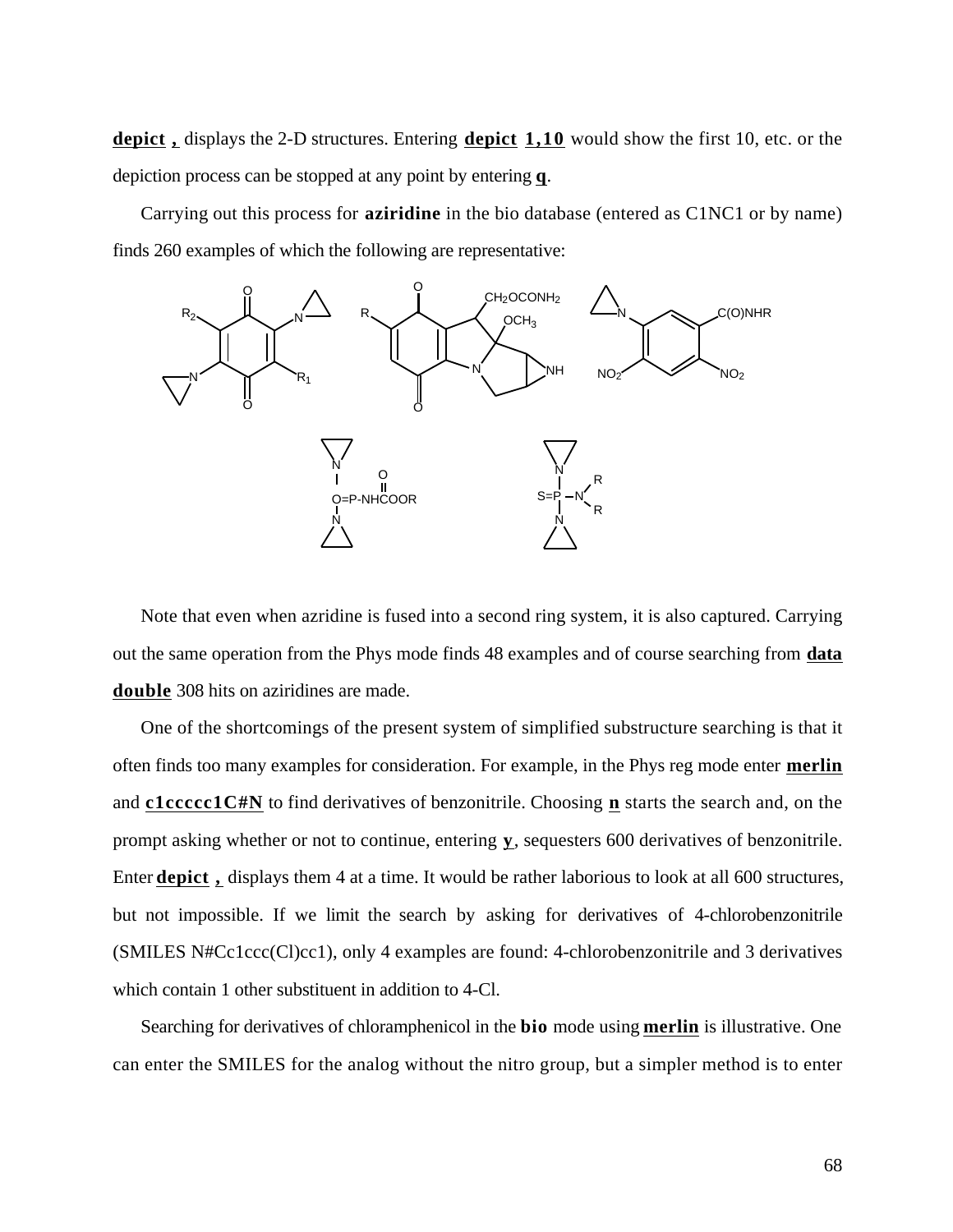**chloramphenicol** by name, choose **y** for editing, and then delete the  $N(-O)=O$  at the end of the SMILES string.



Chloramphenicol

 In the resulting search we find 20 examples with substitution on phenyl ring or the C of CHCl2. If we wish instead to study only the variations on the methyl of the acetamido group, we can enter the SMILES for :



 $Clcc(N(=O)=O)cccl C(O)CO)N(=O)C$ 

Now 3 examples are found and are viewed by entering **depict 1**, All are 4-NO<sub>2</sub> phenyl analogs with variations in the side chain. Searching on chloramphenicol makes only 2 hits: chloramphenicol and the trichloroacetamido analog.

We can search the double database (see Section VIII) from the search mode by entering [**Te**]. So doing finds 55 examples of compounds containing Te.

After some practice one learns how to phrase questions to limit the number of hits. However, this is difficult with aliphatic compounds. Searching with CCO (ethanol) makes more hits than can be handled. In such cases one must resort to guessing which simple structures will be contained in the dataset for QSAR of interest and resort to the simple SMILES (Section VIII).

# **IX. Searching Combined Databases**

There are countless ways to search the combined Phys and Bio databases. By the proper choices the searching can be limited to either half, but the primary reason for combining the two is search the Phys database for mechanistic support for Bio QSAR.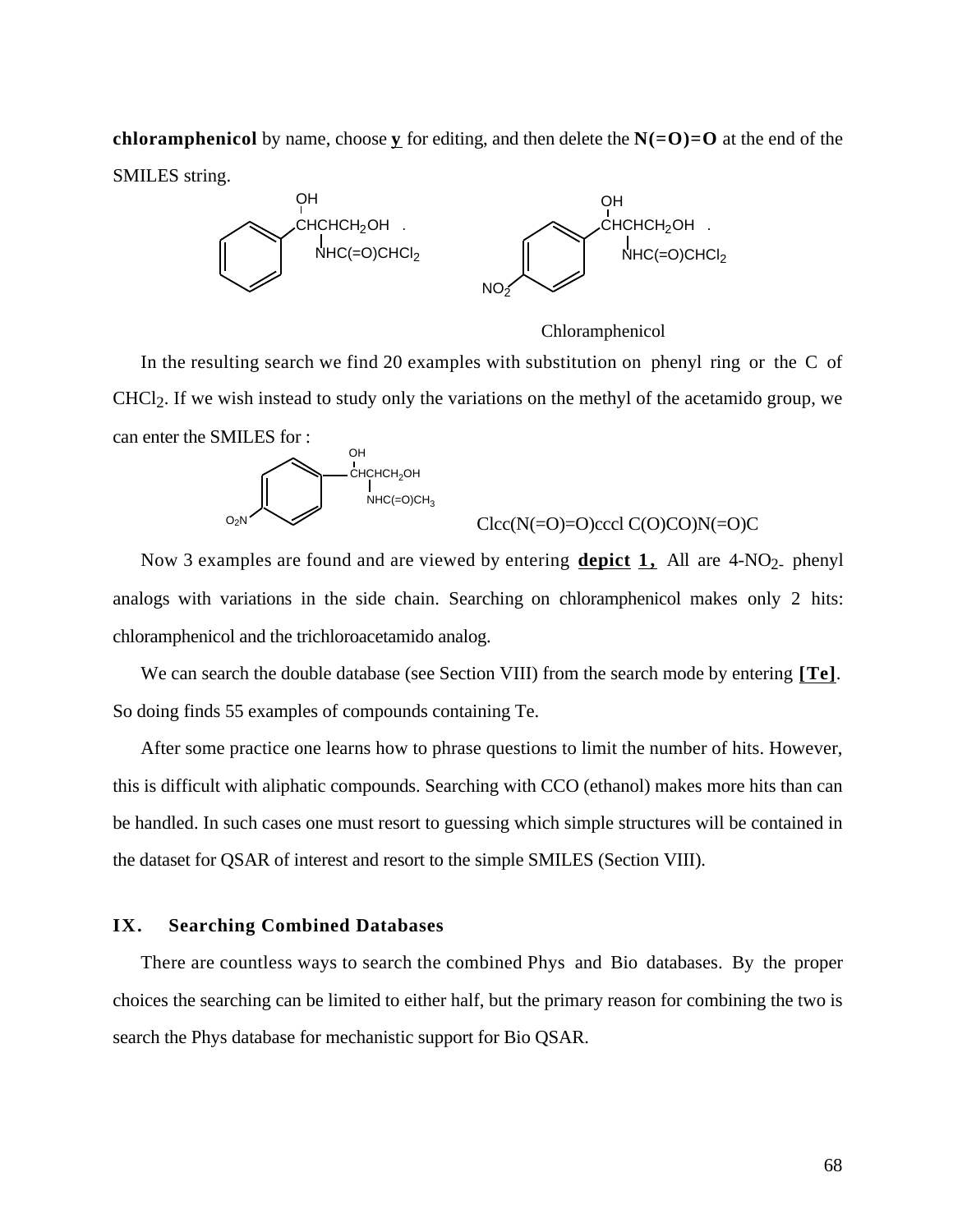To obtain the combination enter from either regression mode **data double** then press return and enter **sea** . Care must be taken in the use of set numbers in this mode. Set numbers for Bio data are the same in data double and data Bio and hence can be used to retrieve sets for study in either mode. However, Phys data sets have been assigned new larger numbers that must be used in **data double** to extract sets for study. To see the normal Phys dataset number enter **6** in show. The number shown here is the normal Phys label which is used in the Phys mode to retrieve sets.

A large number of instructive comparisons of the electronic role of substituents have previously been published<sup>6</sup>, and thus steric factors will be used for illustration here. Taft's steric parameter, Es, was defined using the rates of acid hydrolysis of the esters, RCOOC2H5. Hence, for this reaction, the coefficient of  $E_s$  is defined as 1.0. The values of  $E_s$  for all substituents larger than hydrogen are negative, and so a positive coefficient for  $E<sub>S</sub>$  indicates the reaction is hindered by larger substituents.

Entering **15 ES** makes 508 hits on the combined database. Since we have not placed quotes on ES, it is good practice to see what has been found. Going to **sh**ow and perusing under 15 we see that a variety of labels other than Es are found; *i.e.*, KES, ESC, PRES, EST, ESTD. These can be removed by the not command (**15 not KES ESC** etc.). Doing so leaves 478 examples. To narrow the 'catch' enter **16** .7<**ES**<.9 and **sea** which reduces the number to 40. Going to **show** and entering **/sort=16 1 3 4 16 18** . The following representative examples illustrate comparative analysis.

1. Benzene

Benzoic acids Ionization 25 deg log  $1/K = 0.71(\pm .22)Es - 2 + 1.82(\pm .19) - 1.70(\pm .70)F - 2 + 5.37(\pm .07)$  $n = 29$ ,  $r^2 = .956$ ,  $s = 0.160$ 2. Sea Urchin Eggs  $X-C_6H_4CH_2OC(=S)SCH_2C_6H_5$  $LD_{50}$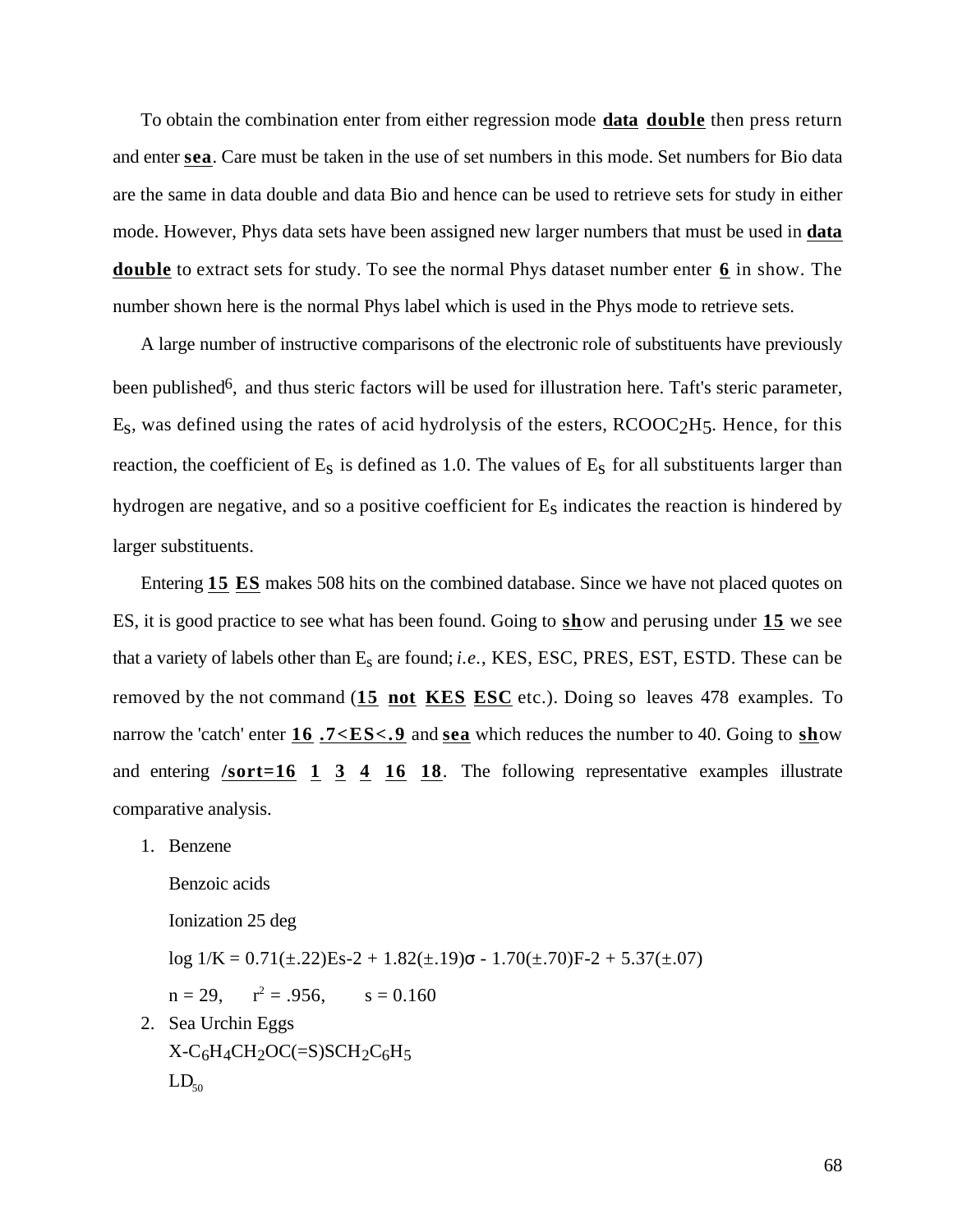log  $1/C = 0.72(\pm .18)$ Es-B +  $1.23(\pm .59)$ logP –  $2.24(\pm .10)$ log( $\cdot 10^{\log P}$  + 1) +  $2.88(\pm .25)$  $n = 28$ ,  $z^2 = 0.846$ ,  $s = 0.354$ 

- 3. Aqueous 50% Ethanol
	- Trans  $C_6H_5CB = CACOOH$

Ionization 25 deg

 $pKa = 0.73(\pm .35)Es-2 - 5.61(\pm 1.2) - A + 4.61(\pm .30)$ 

$$
n = 9
$$
,  $r^2 = 0.960$ ,  $s = 0.235$ 

4. Isopropanol

X-COCH3

Reduction with sodium borohydride 50 deg

 $log K = 0.75(\pm .17)Es + 2.19(\pm 1.0)^{*} + 0.99(\pm .34)$ 

 $n = 7$ ,  $r^2 = 0.982$ ,  $s = 0.139$ 

5. Muscle Rectus Abdominis Frog

```
X-CH<sub>2</sub>COOCH<sub>2</sub>CH<sub>2</sub>N(CH<sub>3</sub>)<sub>3</sub><sup>+</sup>
```
Contraction

 $log 1/C = 0.76(\pm .17)Es + 1.19(\pm .37) + 4.65(\pm .28)$ 

 $n = 6$ ,  $r^2 = 0.984$ ,  $s = 0.076$ 

6. Acetonitrile

X-pyridines Reaction with  $CH<sub>3</sub>I$  25 deg  $log K_2 = 0.79(\pm .24)Es-2 - 2.21(\pm 1.9) + 0.08(\pm .30)$  $n = 10$ ,  $r = 0.921$ ,  $s = 0.178$ 

7. Aqueous 50% Dioxane

 $2-X-C<sub>6</sub>H<sub>4</sub>$ CONH<sub>2</sub> Acid hydrolysis 90 deg  $log k = 0.80(\pm .09)Es - 2 + 0.08(\pm .12)$  $n = 13$ ,  $r^2 = 0.906$   $s = 0.086$ 

8. *S. aureus*

BrCH<sub>2</sub>CONHR

 $\mathbf{I}_{100}$ 

 $log 1/C = 0.83(\pm .30)Es + 1.59(\pm .30)log P - 0.26(\pm .05)(log P)^2 + 3.20(\pm .40)$  $n = 15$ ,  $r^2 = 0.953$ ,  $s = 0.208$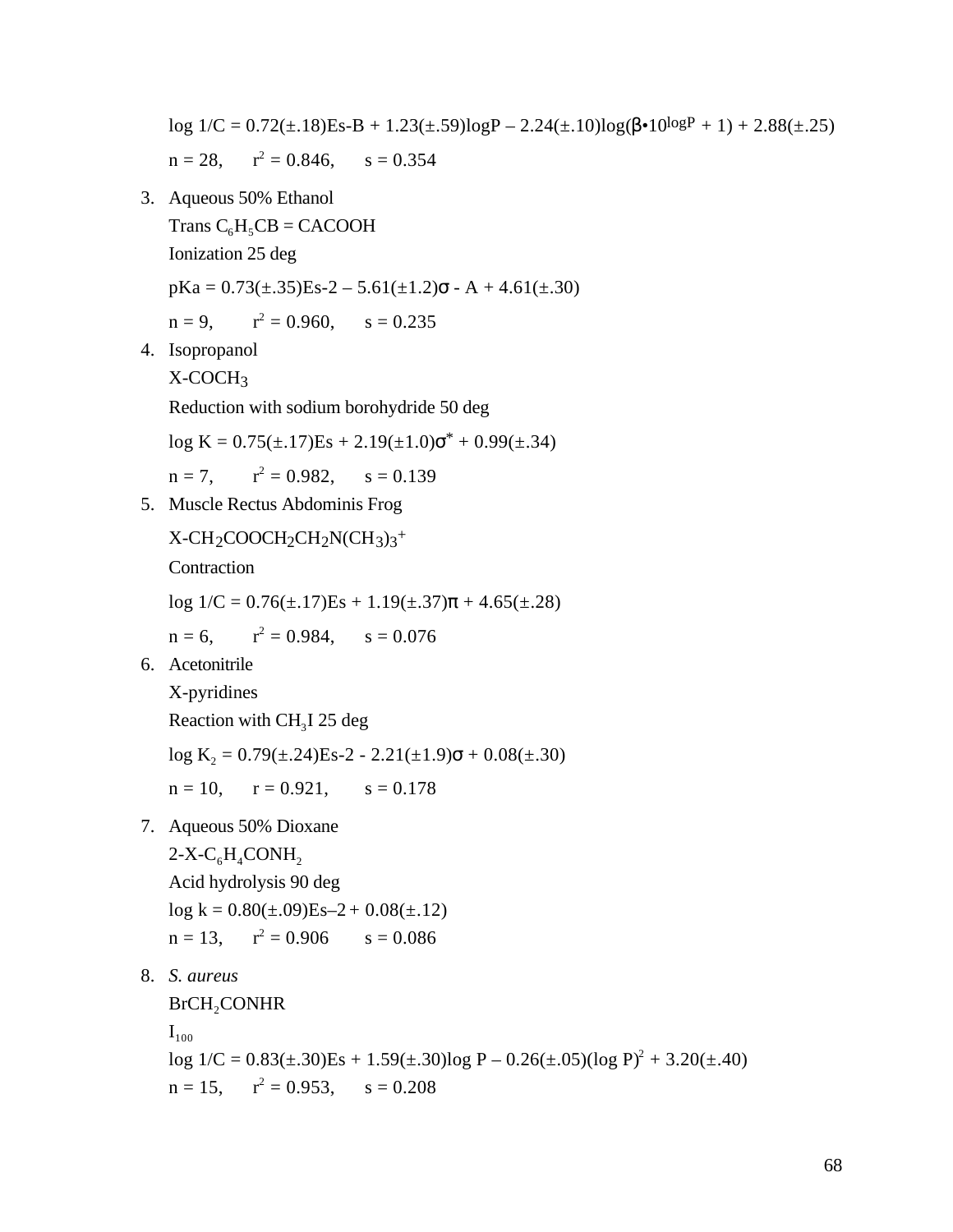9. Mouse CH<sub>3</sub>

l  $3-X-C<sub>6</sub>H<sub>4</sub>CH<sub>2</sub>CHNH<sub>2</sub>$  (amphetamines) Stimulation of locomotor activity

 $log k = 0.84(\pm.12)Es + 0.35(\pm.12) + 2.50(\pm.30)$ 

 $n = 9$ ,  $z^2 = 0.891,$  s = 0.181

10. Aqueous

RCH<sub>2</sub>CONH<sub>2</sub> Acid hydrolysis 75 deg  $log k = 0.84(\pm.12)Es + 1.62(\pm.20)$  $n = 9$ ,  $r^2 = 0.974$ ,  $s = 0.088$ 

11. Chloroplast, Pea

 $X-C<sub>6</sub>H<sub>4</sub>NHCON(Me)CONHMe$ 

I <sup>50</sup> of photosystem II

 $\log 1/C = 0.88(\pm .29)E_8 - 2 + 5.69(\pm .16)\log P - 5.63(\pm 1.7)\log(4.10^{\log P} + 1) -$ 

0.55  $(\pm .34) + 2.62(\pm .39)F - 2 - 2.51(\pm 2.3)$ 

 $n = 37$ ,  $r^2 = 0.937$ ,  $s = 0.203$ 

M. Tuberculosis

2-X-4CONHNH<sub>2</sub> pyridines

MIC

 $log 1/C = 0.89(\pm .22)Es - 2 - 3.70(\pm 1.1)F + 5.78(\pm .50)$  $n = 17$ ,  $r^2 = 0.835$   $s = 0.368$ 

12. Aqueous 60% Dioxane RCOOMe

> Alkaline hydrolysis  $log k_2 = 0.89(\pm .15)Es + 1.90(\pm .29)$  $n = 7$ ,  $r^2 = 0.978$ ,  $s = 0.085$

The 13 equations are for widely different reactions. Seven represent simple chemical reactions and six are from biological systems. The parameter Es (with slope of 1) is based on the acid hydrolysis of  $RCOOC<sub>2</sub>H<sub>5</sub>(CH<sub>3</sub>)$  that have a slope close to eq. 10 and 13. Several correlate substituents ortho to the functional group (1, 6, 7, 12) which brings out a similar steric effect. The examples with biological systems may involve intra- and/or intermolecular steric effects. Bear in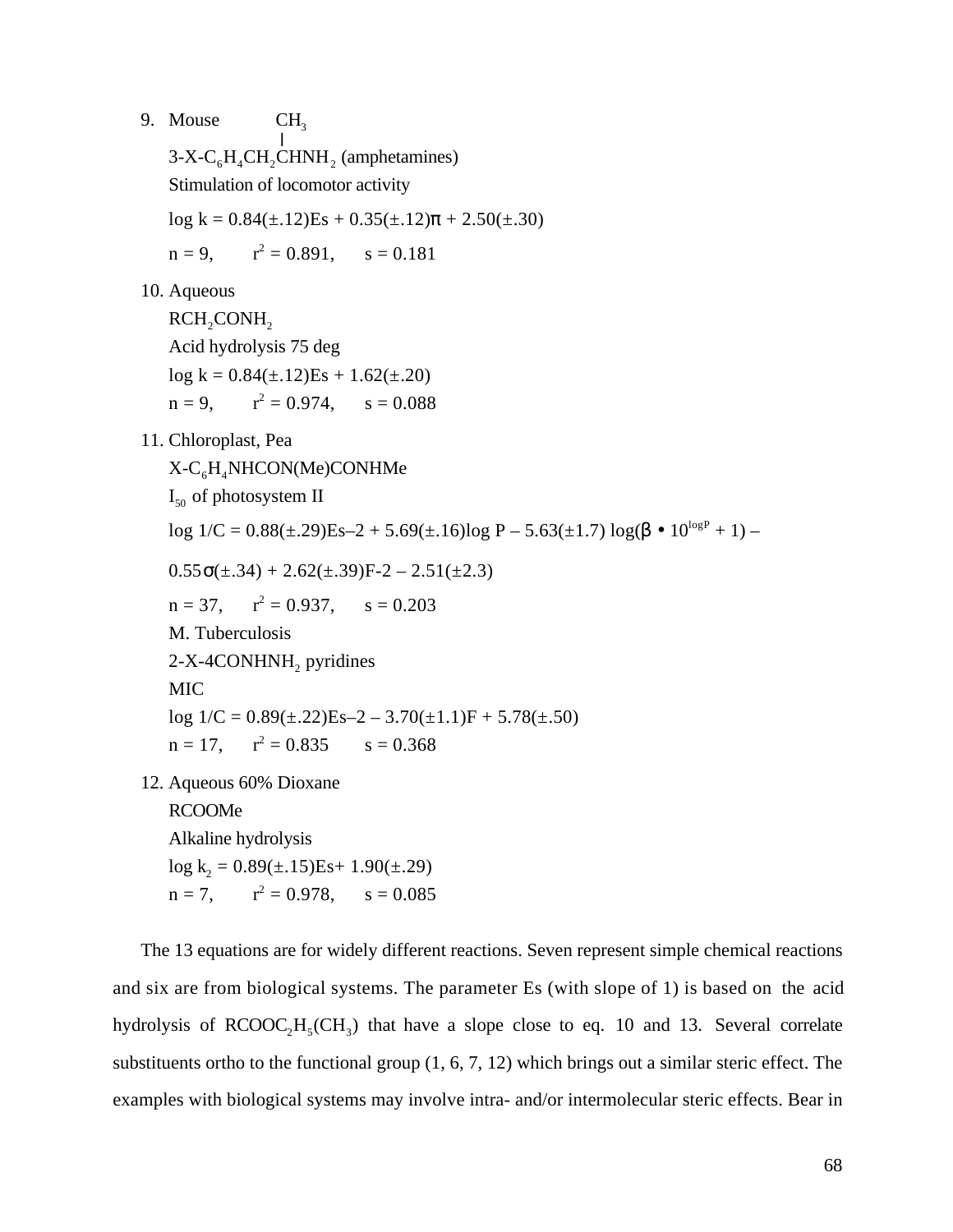mind that values for Es are all negative except H so that a positive coefficient indicates a deleterious effect and vice versa. Equations 5 and 9 are closely related to the system defining Es which suggests a possible reaction involving nucleophilic attack on the carbonyl group. In the example of eq. 9 meta substituents cannot affect the side chain, hence the effect must be intermolecular. These equations illustrate one way to search for lateral support for a new QSAR. Es and B1 are similar, but we find that B1 is often the better for modeling steric effects.

Although we are only in the very early stages of Comparative QSAR, the use of a common set of classical parameters from physical organic chemistry is promising. Of course, until much more work has been done, one cannot always be sure exactly what such comparisons are telling us. Nevertheless, these results can be used as points of comparison by those researchers working with the more ambitious approaches to QSAR, such as CoMFA, neural networks and genetic algorithms.

## **X . Caveats**

It must not be forgotten that the present databanks were created over a period of about 30 years by many individuals. The biological database was developed by the chance discovery of data sets that could be correlated with the tools available at that time. As time went by, improvements in QSAR formulation were made, and more complex datasets could be entered. Most of the QSAR have *not* been published. Values of the dependent variables have been checked, but the values of the independent variables may have been improved (especially log P) since the original entry, but as of the present have not been checked.

To check a QSAR for possible errors the best way to start is to use the stored QSAR (**seeeq** ) with the command **pred /abs /des**. This lists the results with the most poorly fit points first in increasing order of goodness of fit. The data can also be examined by the commands **pred /des / abs /unstar** or **pred /des /abs /star** . This is handy for viewing large sets that may contain a number of starred datapoints. The parameters values can be checked and one can consider other ways of parameterizing the data. It is easy to try other parameters with automatic loading now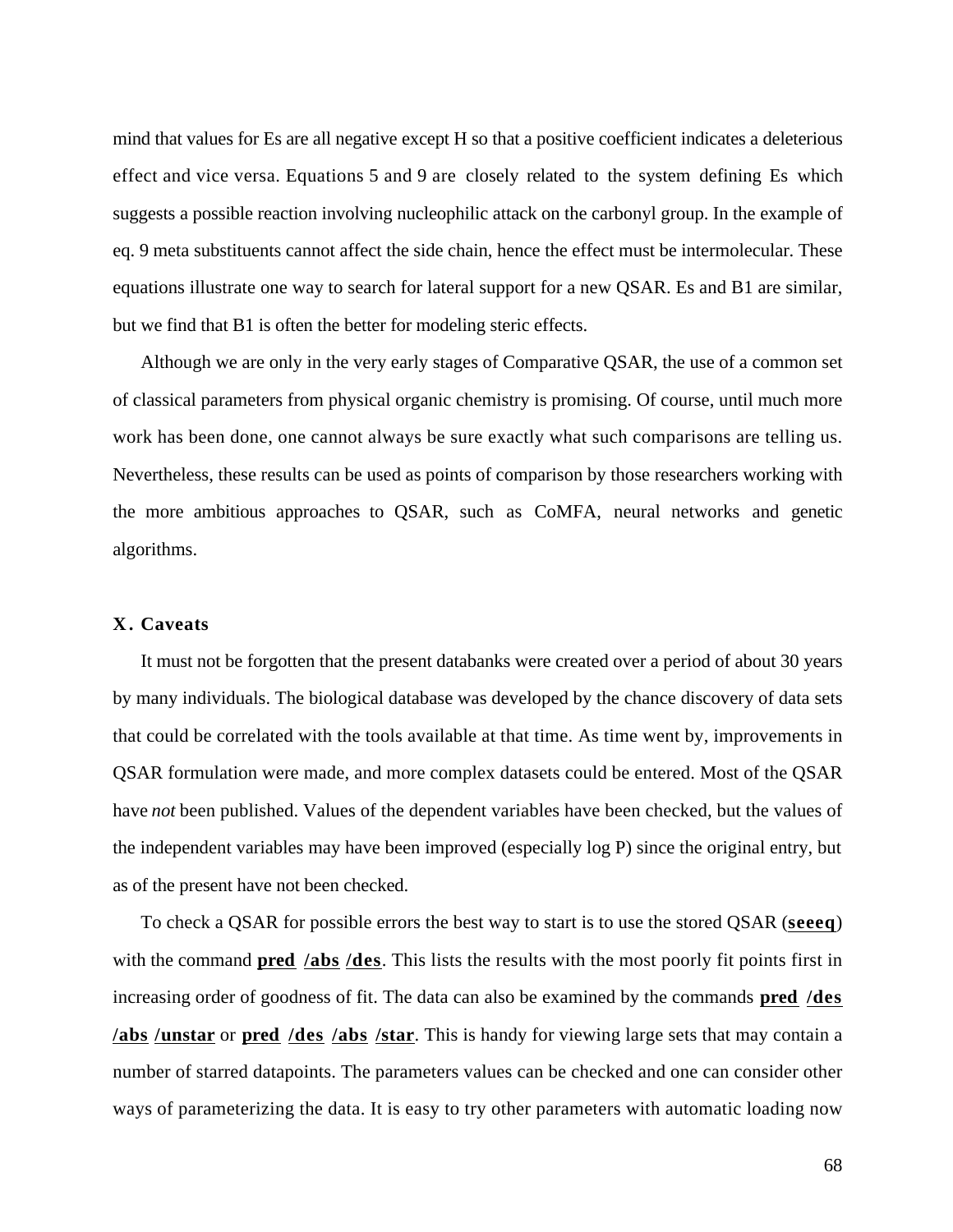available. About 55% of the physical QSAR have been entered using the parent SMILES procedure, but only about 45% of the biological have been so entered. We plan to remedy this deficiency so that one can rapidly check new ideas with the latest parameters.

Recently we have made a concerted effort to obtain a more complete set of QSAR from the area of physical organic chemistry. This was done by going through the indices of a number of the major journals cited in Chemical Abstracts. In this way we obtained about 4,000 QSAR. By checking references to other work in these papers, we found over 3,000 more equations. Still we have neglected certain areas such as spectra, dipole moments and Brönsted type correlations. Also, we have no doubt missed many examples not published in English or German. We have noticed that those publishing in the "standard journals" (*i.e.,* J. Am. Chem. Soc., J. Chem. Soc., and J. Org. Chem.) often do not reference papers published in "foreign" language journals. We hope to rectify these omissions in time, if we can find collaborators in other countries to help us with this 'language problem'.

We have retained sets that are obviously not very good correlations for various reasons. Many authors have not studied more than a few compounds. This generally means that variation in the substituent properties is poor. In other cases, a number of data points have had to be omitted and sometimes correlation coefficients are low. We have felt that such examples (especially the biological data) might be of help to others studying similar reactions, a poor example being better than none at all. This is where comparative QSAR plays a most helpful role. When a QSAR for a similar set of chemicals acting on a similar system can be found, a weak QSAR can be supported or refuted. Such information is more helpful than conventional statistics.

In developing QSAR we have tended to under parameterize rather than over parameterize equations. There are a variety of ways in which dual parameter equations have been developed in physical organic chemistry  $(1 + R, + \cdot)$  $\cdot$ , F + R, etc.). We have rarely resorted to such refinements, since a major goal has been to develop QSAR for comparative purposes. We feel that the under parameterized equations may be more easily compared.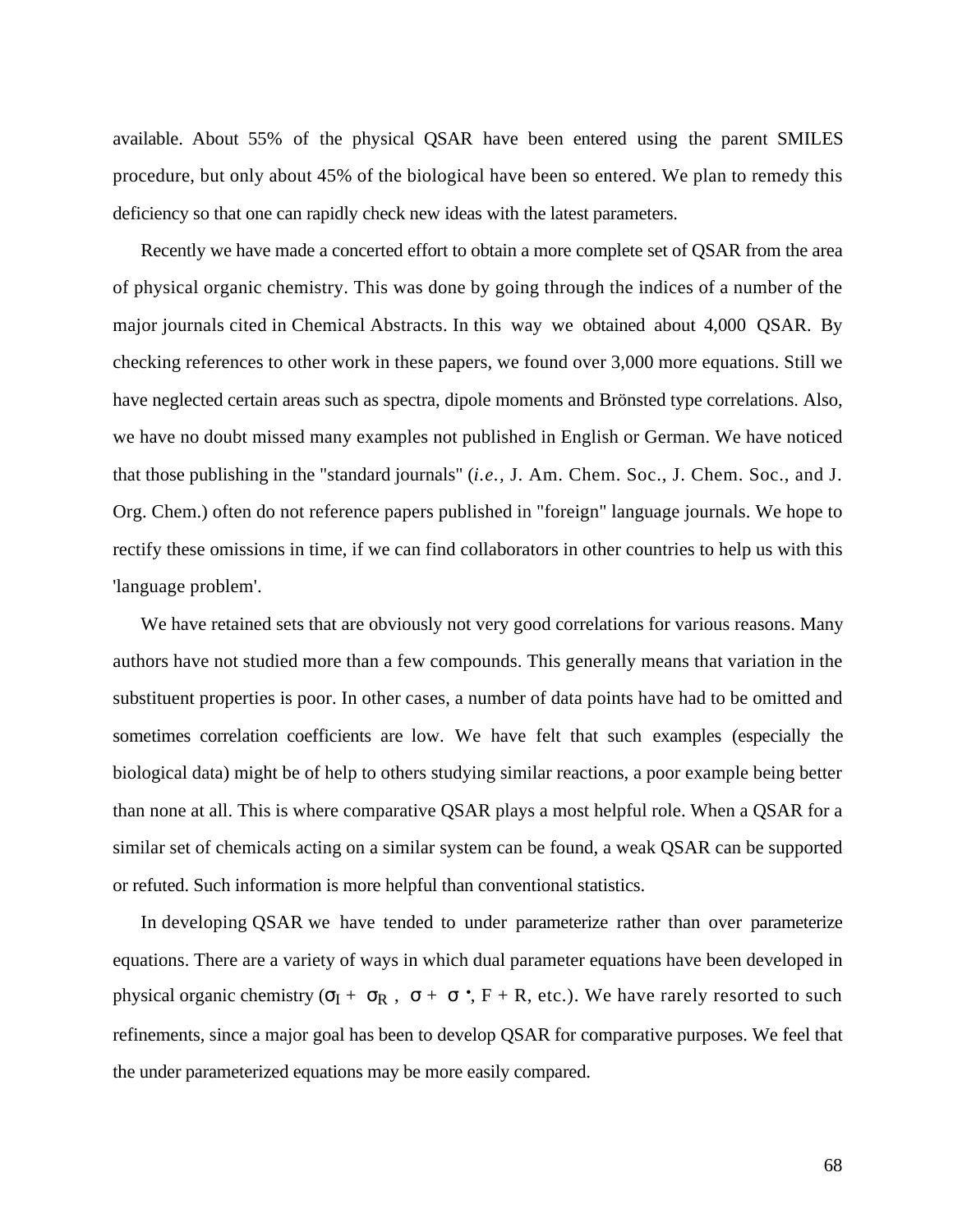The task of delineating the role of hydrophobic effects in QSAR is difficult. In whole organisms there is the problem of the random walk of the chemical from the site of entry to the site of action. There is good reason to expect this to be related nonlinearly to log P. At the receptor, one would expect more specific hydrophobic interactions of certain parts of the ligands and these would not necessarily parallel those of the random walk process. Hydrophobic effects at the receptor, would best be modeled by of certain substituents. In rare examples  $26$  it is possible to find clear roles for both and log P in the same equation, but usually one accepts some kind of "average" hydrophobic term. To really understand the problem studies would have to be made at the isolated receptor, on cell culture and in the whole organism. Only a very few such studies have been made.<sup>6</sup>

Another factor confounding the hydrophobic effect in whole organisms is that of P450 metabolism. In general hydrophobic compounds are more rapidly metabolized. Thus metabolism can have much to do with setting  $\text{Log } P_{\text{o}}$ .

In building a database of QSAR for comparative analysis, having the means for the calculation of log P is of paramount importance. One simply cannot begin to measure log P for all of the SAR studies being published and very few authors, give the problem much attention. At present, the calculation of Clog P has reached a fairly reliable status as shown by the following equation:

 $Mlog P = 0.96Clog P + 0.08$ 

 $n = 10,000,$   $r^2 = 0.979,$   $s = 0.278$ 

The ten thousand measured values have been carefully selected over a period of many years.

A short coming in all of the current methods of calculating log P is that while the relative values may be reasonable, the absolute values may be off the mark. QSAR obtained with these will have false  $\log P_0$  and intercepts. The only way to be sure of avoiding this uncertainty is to measure at least one log P for the set (ideally the parent compound) and use this to adjust the calculated values. When using the automatic method for obtaining  $\log P$  (add ClogP) it is a good idea to also use **add mlogP** to see if any measured values are available for comparison. Even if only one to two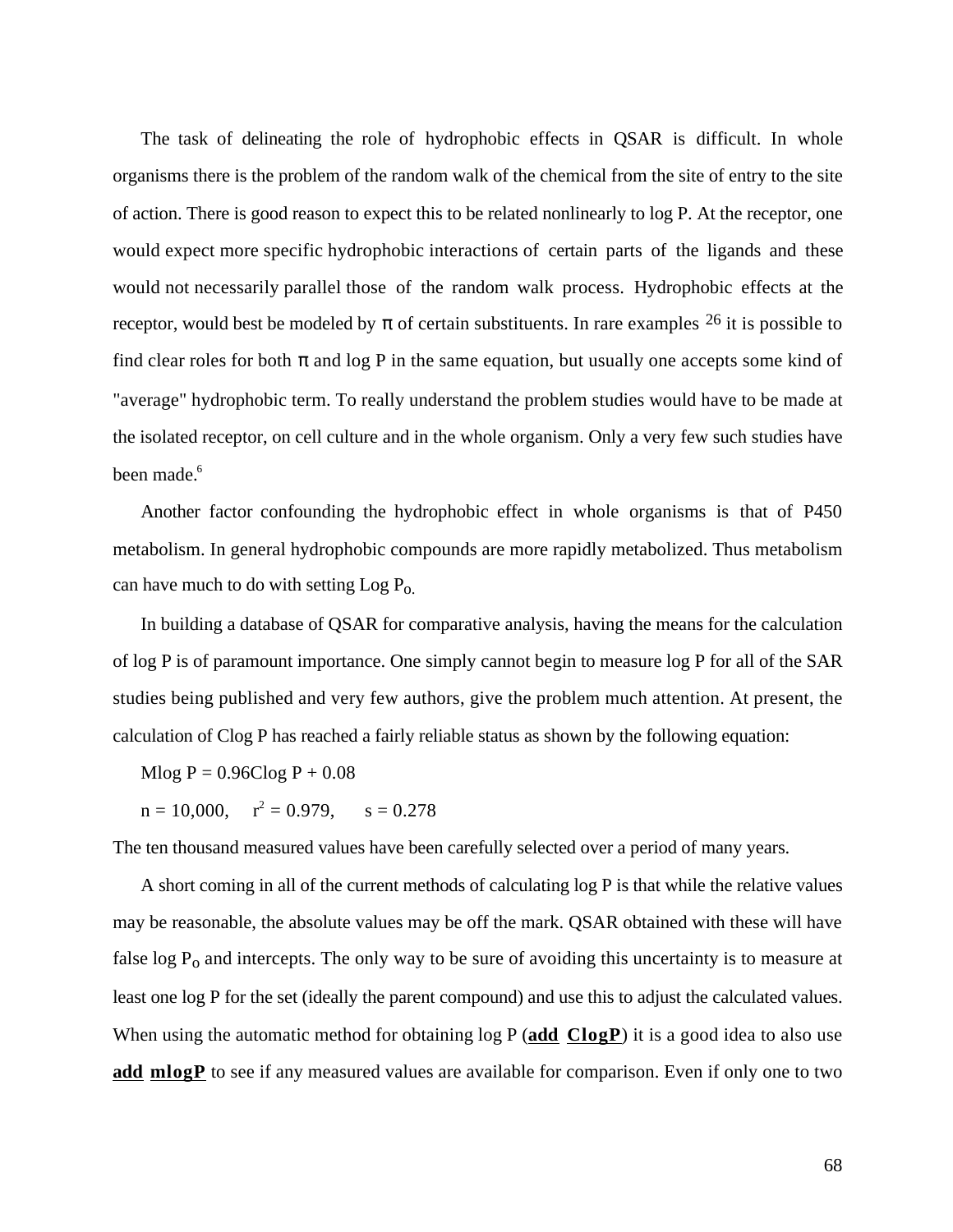values exist this does help in getting a better estimate of  $log P_0$ . Log  $P_0$  is of paramount importance in understanding bioavailability in whole organism research.

Parameterizing for local hydrophobic effects, can be difficult. It is not unusual to find examples where meta substituents show a hydrophobic effect and para substituents do not and this problem can be complicated by ring flipping.<sup>27, 28</sup> Ideally the substituent parameter, r, can be used to check for these possibilities. However, our current automatic loading uses only values measured for X- $C_6H_5$  or values calculated from simple benzene derivatives. If there is a strong electron withdrawing group nearby, it will affect the value of the substituent being parameterized, especially if lone pair electrons are on the attachment atom of the substituent of interest. For example, the following are measured log Ps: benzene  $= 2.13$ ; aniline  $= 0.90$ ; nitrobenzene  $= 1.85$ ; and 4-nitroaniline  $= 1.39$ . With benzene as the parent solute, values for the amino and nitro substituent are:  $N_{\text{H2}} = 0.90 - 2.13 = -1.23$ ; and  $N_{\text{O2}} = 1.85 - 2.13 = -0.28$ . When these two substituents are on the same phenyl ring, electronic interaction raises their apparent values as seen in these calculations:

(1) For **nitrobenzene** as the parent solute system:  $N_{\text{H2}} = 1.39 - 1.85 = -0.46$ 

(2) For **aniline** as the parent solute system:  $NQ_2 = 1.39 - 0.90 = +0.49$ 

Each value has been raised by  $+0.77$  compared to the value using benzene as a parent.

 This increase in values must be considered in heteroaromatic rings if the heteroatom is electronegative; *e.g.,* for aminopyridines. One can get around this problem for relatively simple systems by taking as the difference in the CLOGP values for the substituted compound and the parent compound. The ClogP program takes into account electronic interactions between substituents.

Even though from the benzene system is not ideal for more complex problems it generally is good enough to spot local hydrophobic effects. Depending on the importance of the problem it might then be worthwhile to measure log P for a variety of substituents to assess the seriousness of the problem.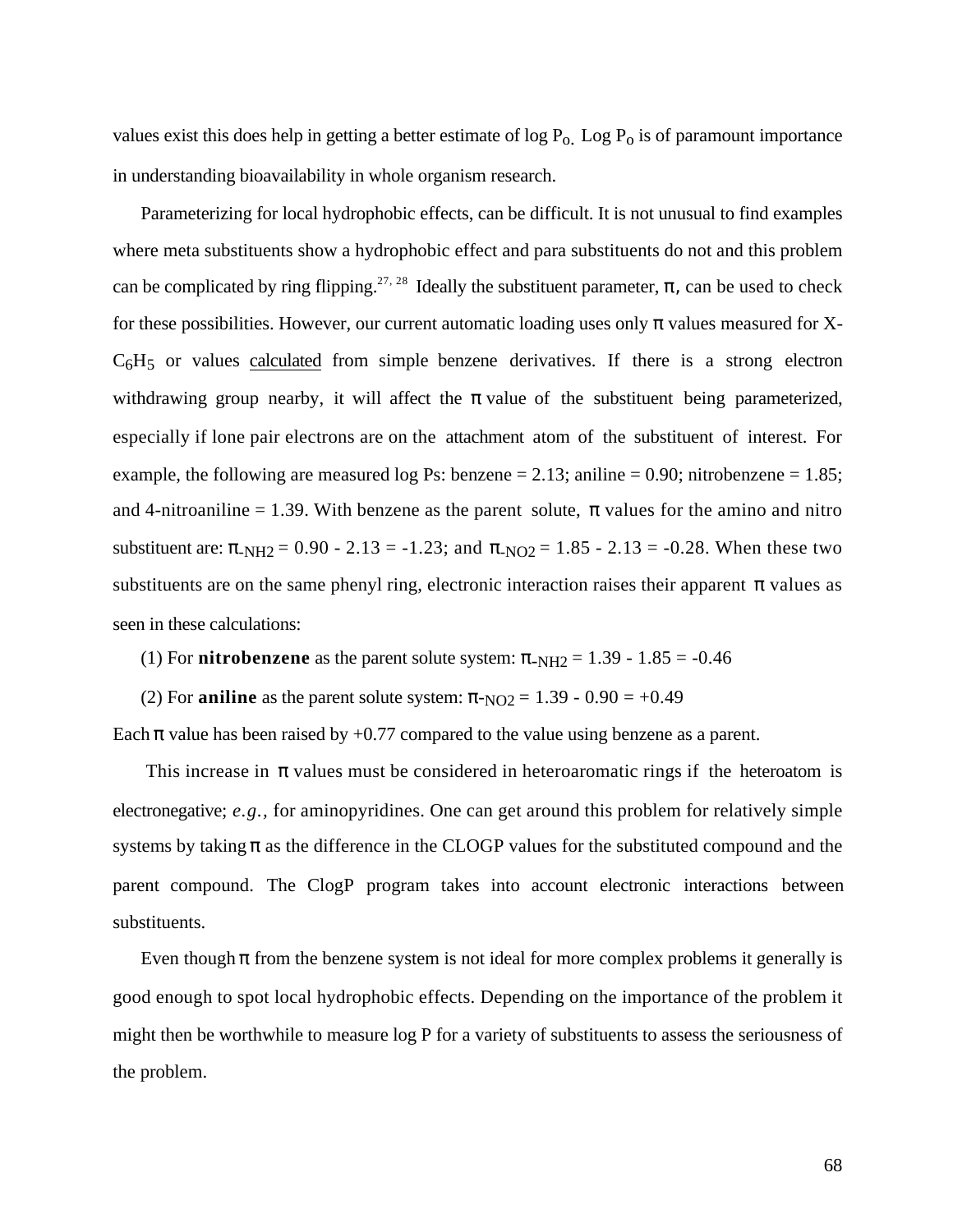One of the most difficult problems is that of outliers. These are generally found taking the 'best' QSAR that one can obtain in terms of  $r^2$  and then jackknifing to remove aberrant data points. Of course, the danger in this procedure is that one is forcing the data to fit the 'best' model. The procedure of marking outliers is important in that it helps one to get clues about the cause behind the problems. There are four major reasons for outliers: 1. The mathematical model may be incorrect. 2. Shortcomings in the parameter values–especially for steric parameters. 3. Experimental errors. 4. Finally and probably, most serious is that of side reactions. There are innumerable possibilities for members of a set of 'congeners' to react with the components of even a 'simple' cell that might affect the measured activity. Of course, this can be minimized by using relatively unreactive substituents. As we gain background from Comparative QSAR, we expect that it will be possible in some instances to identify very similar chemicals operating by different mechanisms. Two examples illustrate this point.<sup>22, 23</sup>

To our knowledge ours is the first attempt to develop a computerized database for storing and comparing QSAR for all kinds of chemical and biological reactions. As such, it no doubt has many shortcomings. However, it can be relatively easily modified in many ways and we welcome any suggestions users might care to offer. At sometime in the future we may want to use more complex equations and include 3-D graphics.

Finally, we hope that the C-QSAR program will induce as well as assist others in the next phase of QSAR, that of developing an organized science of structure-activity relationships for chemical-biological interactions such as that which has evolved for organic chemistry in the past 125 years.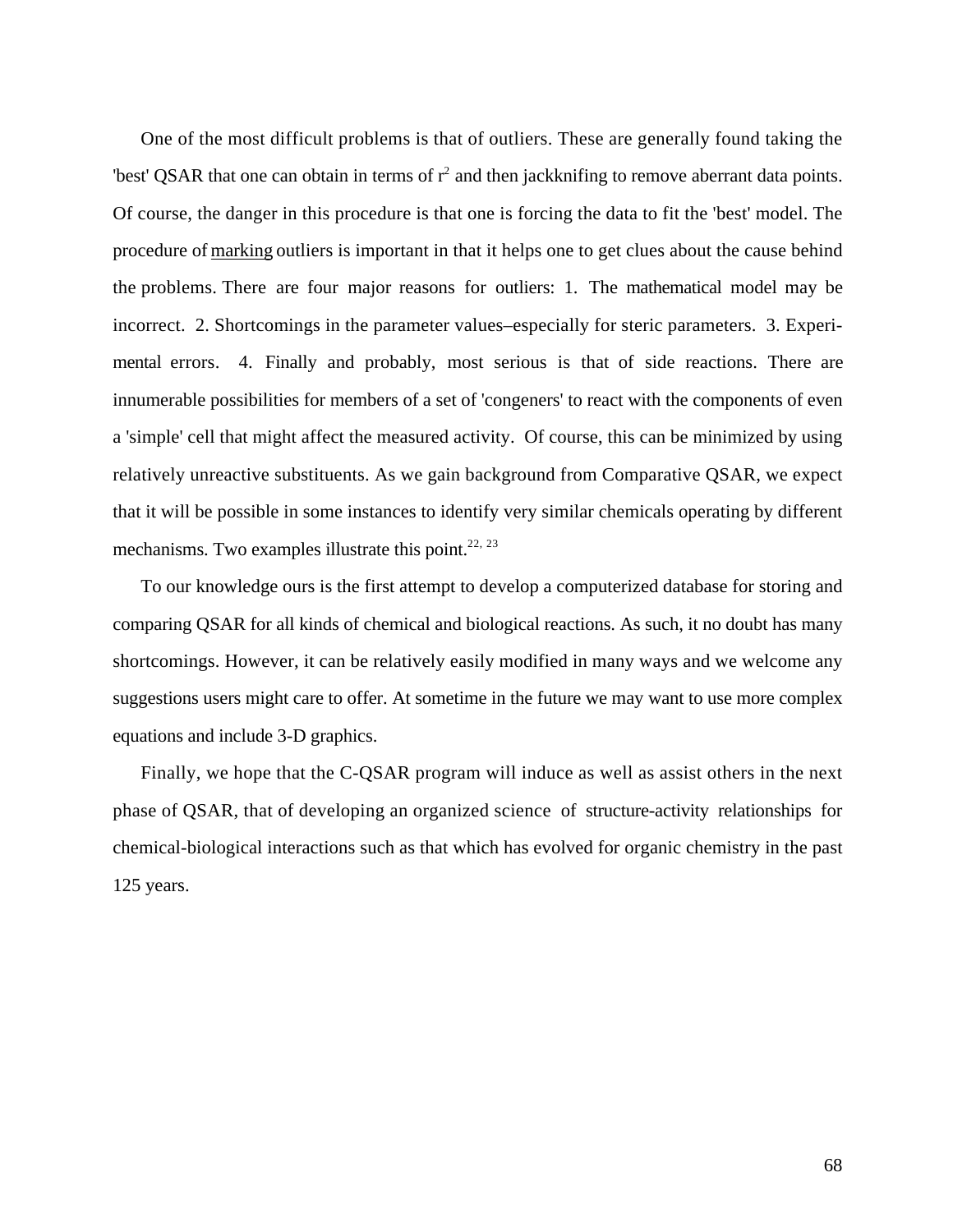# **XI. Appendix: Parameter Definition**

| When in either the Bio or Phys regression mode loading a set and then using the fetch |  |  |  |  |  |  |  |
|---------------------------------------------------------------------------------------|--|--|--|--|--|--|--|
| command displays the following table:                                                 |  |  |  |  |  |  |  |

| $\overline{1}$  | PI             | pi                          | 23              | S-INDUC        | sigma inductive                                  |
|-----------------|----------------|-----------------------------|-----------------|----------------|--------------------------------------------------|
| $\overline{2}$  | MR-SUB         | substituent refractivity    | 24              | S-AN-RS        | sigma resonance, anilines                        |
| $\overline{3}$  | F              | field effect (from S-L)     | 25              | $S-RES. +$     | sigma resonance plus                             |
| $\overline{4}$  | $\overline{R}$ | resonance effect (from S-L) | 26              | $S-$           | sigma prime                                      |
| $\overline{5}$  | $R+$           | resonance plus              | $\overline{27}$ | <b>S-PARNO</b> | sigma para normalized                            |
| $\overline{6}$  | $R-$           | resonance minus             | 28              | S-ORTH+        | sigma ortho plus                                 |
| 7               | ES             | $E(s)$ from Taft            | 29              | <b>S-PHOSP</b> | sigma phosphoric acid                            |
| 8               | $ES-$          | $E(s)$ from hydroboronation | 30              | $S-L$          | sigma localized [Charton]                        |
|                 | <b>HYBO</b>    |                             |                 |                |                                                  |
| $\overline{9}$  | $ES-V$         | $E(s)$ from Charton         | 31              | S-OTWST        | sigma orthogonal twist                           |
| 10              | $ES-A$         | $E(s)$ from Austel          | 32              | S-STAR         | sigma star from Taft's                           |
| 11              | L-STM          | length sterimol             | 33              | S-IND.P        | $\overline{\text{sigma}}$ inductive [phosphorus] |
| 12              | B1-STM         | width sterimol              | 34              | S-RES.P        | sigma resonance[phosphorus]                      |
| 13              | B5-STM         | width sterimol              | $\overline{35}$ | ER-P           | electronic radical, para                         |
| $\overline{14}$ | <b>O-STER</b>  | ortho quats with MeI        | 36              | ER-M           | electronic radical, meta                         |
| 15              | $S-P$          | sigma para                  | 37              | S.DOT-P        | sigma dot, para                                  |
| 16              | $S-P+$         | sigma para plus             | 38              | S.DOT-M        | sigma dot, meta                                  |
| 17              | $S-P-$         | sigma para minus            | 39              | S.-DOT-P       | sigma dot, para (JJ)                             |
| 18              | S-M            | sigma meta                  | 40              | S.-DOT-M       | sigma dot, meta (JJ)                             |
| 19              | $S-M+$         | sigma meta plus             | 41              | $S.P-C$        | sigma para (C)                                   |
| 20              | $S-M-$         | sigma meta minus            | 42              | $S.M-C$        | sigma meta $(C)$                                 |
| 21              | $S-O$          | sigma ortho                 |                 |                |                                                  |
| 22              | $S-O-$         | sigma ortho minus           |                 |                |                                                  |

Any of the 42 different parameters can be automatically loaded for regression analysis, perused for drug design or compared with each other for theoretical analysis. The more commonly used (1, 2, 3, 4, 5, 6, 7 11, 12, 13, 15, 16, 17, 18, 23, 32) are discussed and their use illustrated in ref. 4.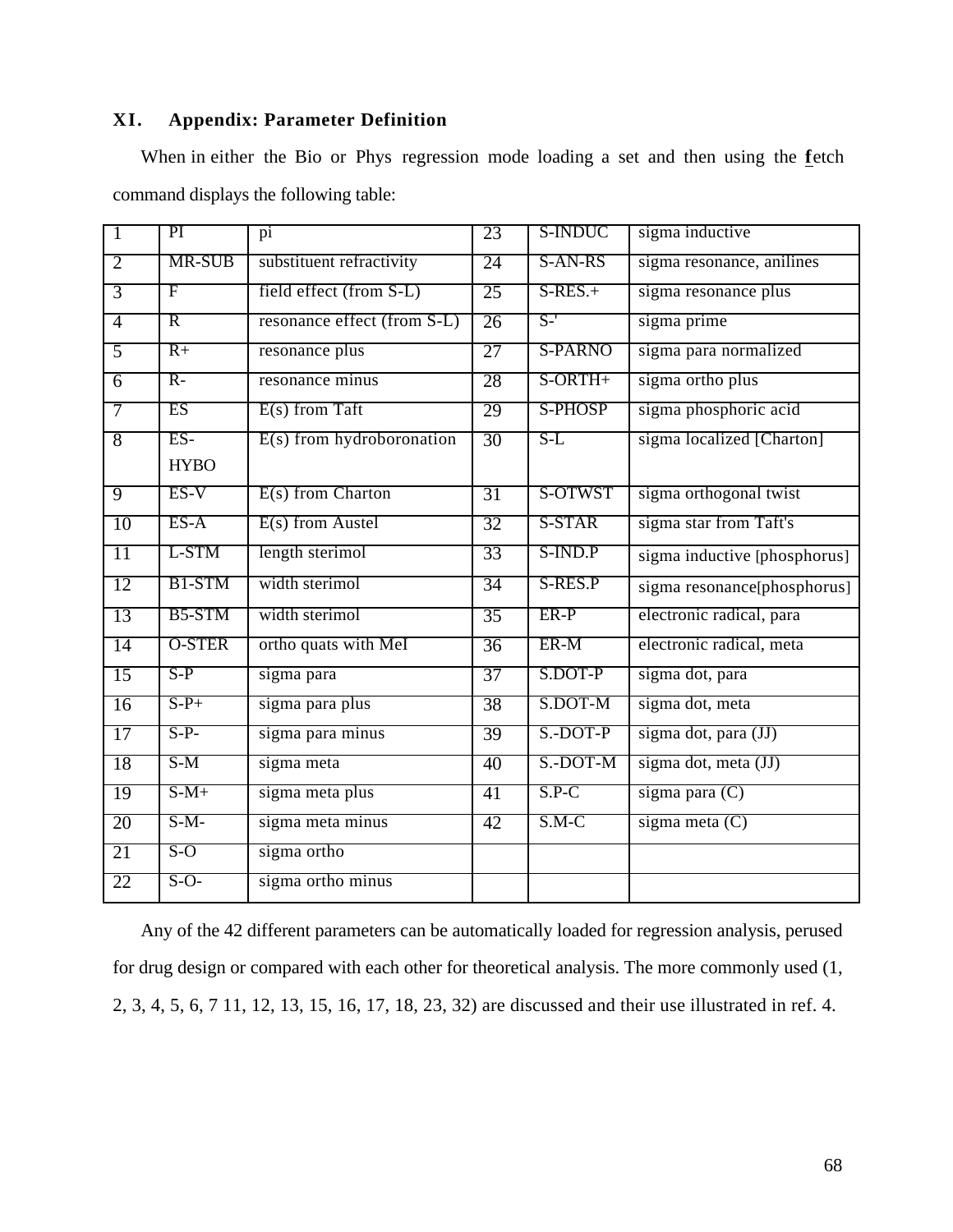A brief definition and references follows.

1. PI. Hydrophobic parameter () for substituents defined by partitioning of  $X-C_6H_5$  between octanol and water.  $(P)^{1, 2}$ 

 $_{\rm x}$  = logP X-C<sub>6</sub>H<sub>5</sub> - logPC<sub>6</sub>H<sub>6</sub>

2. MR-SUB. Molar refractivity of a substituent defined analogously to .

$$
MR = \left(\frac{n^2 - 1}{n^2 + 2}\right) \frac{MW}{d}
$$

where  $n =$  refractive index,  $MW =$  molecular weight and  $d =$  density.

MR values are scaled by 0.1. MR is highly collinear with substituent volume.<sup>1, 2</sup>

- 3. F. Swain-Lupton inductive/field effect parameter for aromatic systems.<sup>14</sup>
- 4. R. Corresponding Swain-Lupton resonance parameter.<sup>14</sup>
- 5. R+. Taft resonance parameter for substituent delocalization of  $a + charge$ .<sup>14</sup>
- 6. R-. Taft resonance parameter for substituent delocalization of a charge.<sup>14</sup>
- 7. ES. Classic steric parameter for substituents defined by Taft from the hydrolysis of X- $\mathrm{CH}_2\mathrm{COOCH}_3(\mathrm{C}_2\mathrm{H}_5)$ .<sup>20</sup>
- 8. ES-HYBO. An Es type parameter obtained from the hydroboration of substituted ethylenes.
- 9. ES-V. Charton's steric parameter.<sup>29</sup> Using the command **para** meter /**nolimit** and entering **7** and **9** it is found that there are 117 for which both Es parameters are available. Entering **3 reg 4** yields a correlation between Es and Es-V with  $r^2 = 0.942$ . This can be improved to  $r^2$  = 0.964 by jackknifing to remove three badly correlated points: C(CH<sub>2</sub>CH<sub>3</sub>)<sub>3</sub>, CHBr<sub>2</sub>,  $CH(Me)CH<sub>2</sub>CMe<sub>3</sub>$ .
- 10. Austel's <sup>30</sup> version of Es. A calculated value available for 1738 substituents. There are 198 substituents with both Es-A and ES, between which the correlation is weak:  $r^2 = 0.793$ .
- 11. L-STM. Verloop sterimol parameter for substituent length.<sup>1, 2, 15</sup>
- 12. B1-STM. Sterimol parameter for the width of the first atom of the substituent.<sup>1, 2</sup>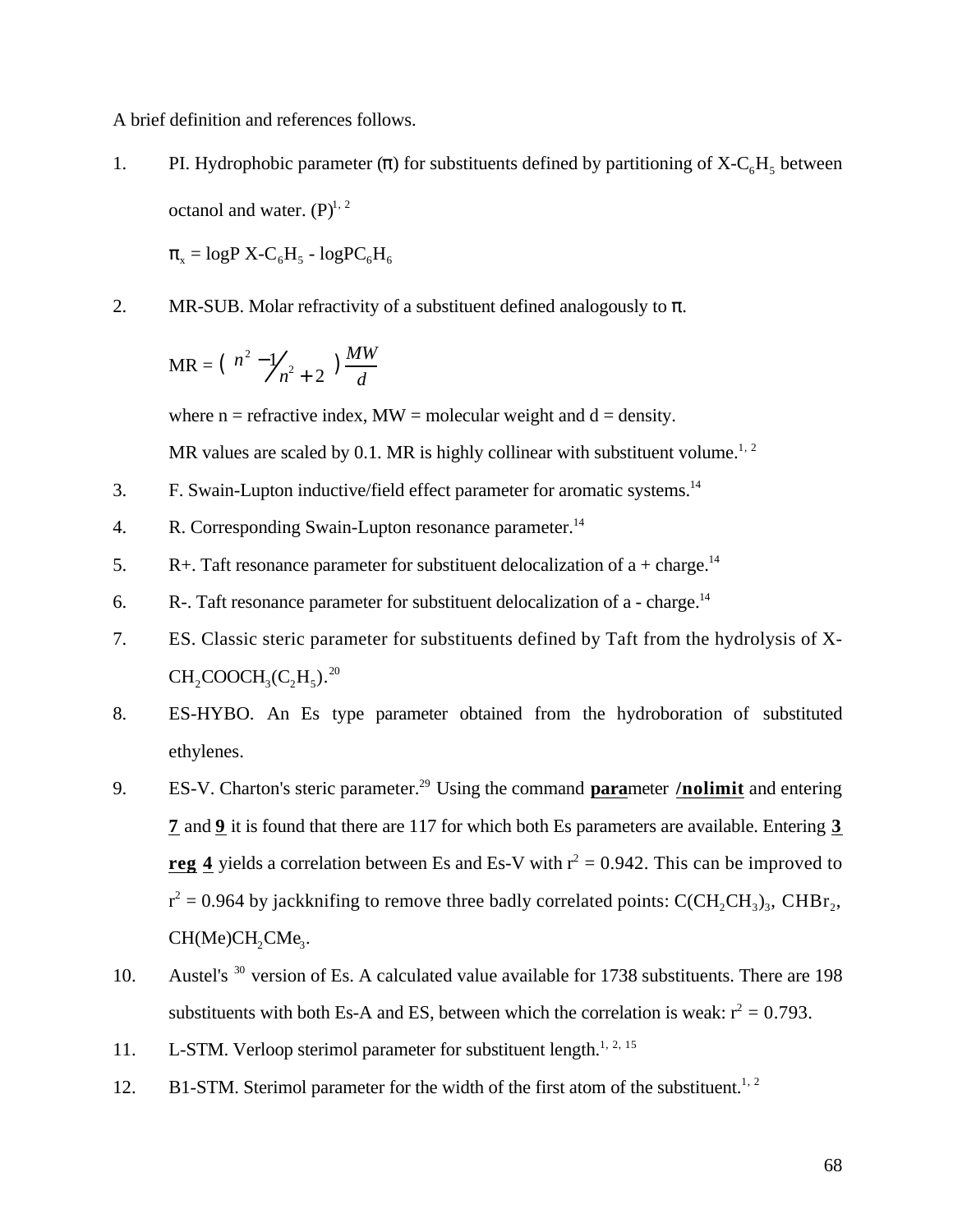- 13. B5-STM. An estimate of the overall width of the substituent.<sup>1, 2</sup>
- 14. O-STER. There are 30 substituents having this parameter for the effect of adjacent substituents inhibiting the reaction of pyridines with  $CH<sub>3</sub>I$ . There is little correlation between O-STER and Es or B1.<sup>31</sup>
- 15. S-P. Normal Hammett constant for para substituents. It is based on the ionization constants of benzoic acids.<sup>1, 2</sup>
- 16.  $S-P+$ . Brown  $+$  parameter where substituents delocalize a  $+$  charge or radical via resonance. $1, 2$
- 17. S-P-. Hammett constant ( $\overline{\phantom{a}}$ ) where substituents delocalize a negative charge via resonance. It is derived from the ionization constants of phenols.<sup>1, 2</sup>
- 18. S-M. Hammett constant for meta substituents (non conjugated substituents).<sup>1, 2</sup>
- 19. S-M+. Brown  $+$  parameter for meta substituents.<sup>4</sup> There is little difference between  $\mu$ and  $\frac{1}{m}$ .<sup>1, 2</sup>
- 20. S-M-. Hammett for meta substituents (non conjugated substituents).<sup>1, 2</sup>
- 21. S-O-. Hammett for ortho substituents. It correlates poorly with  $\frac{1}{p}$ , for 51 substituents r<sup>2</sup>  $= 0.303^{32}$
- 22. S-O. The parameter for ortho substituents.<sup>33</sup>
- 23. S-INDUC.  $_{I}$  for the field/inductive effect.<sup>1, 2</sup> Originally defined from 4-X-bicyclo [2.2.2] octane-1-carboxylic acids.
- 24. S-AN-RS.<sup>34</sup> Resonance parameter ( $\overline{\phantom{a}}$ ) obtained from anilines. There are 25 substituents for which both  $\overline{\phantom{a}}$  and S-AN. The correlation between the two is poor:  $r^2 = 0.718$ .
- 25. S-RES+. Resonance parameter for delocalization of  $+$  charge.<sup>35</sup>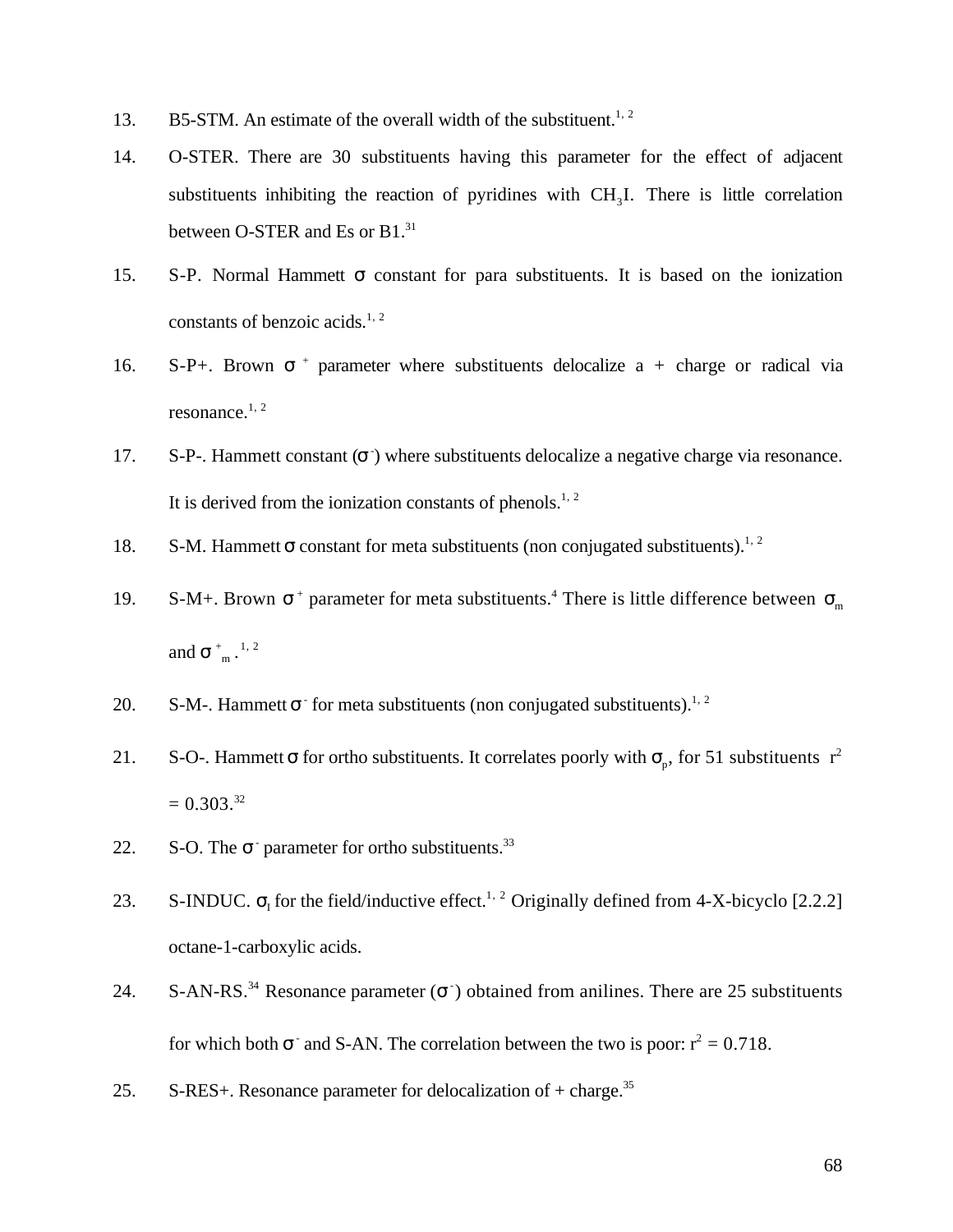- 26. S-'. Field/inductive parameters from bicyclo [2.2.2] oct-ene-1-carboxylic acids, 4-Xdibenzobicyclo  $[2.2.2]$  octa-2, 4-diene-1-carboxylic acids and cubanedicarboxylic acids.<sup>36</sup>
- 27. S-PARNO. A set of normalized  $_{\text{p}}$  values.<sup>37</sup>
- 28. S-ORTH+.  $+$  for ortho substituents.<sup>38</sup>
- 29. S-PHOSP. for substituents attached to phosphorus.<sup>39</sup>
- 30. S-L.  $_{\rm L}$  for field/inductive effect.<sup>40</sup>
- 31. S-TWST. Effect on resonance by twisting substituent  $90^{\circ}$  out of plane.<sup>41</sup>
- 32. S-STAR. Classic  $*$  defined by Taft.<sup>1, 2</sup>
- 33. S-IND.P. Field/inductive parameter for substituents attached to phosphorus.<sup>42</sup>
- 34. S-RES.P. Resonance parameter for substituents attached to phosphorus.<sup>42</sup>
- 35,36. ER-P, ER-M. Radical parameters defined by Yamamoto and Otsu.<sup>1, 2, 43</sup>
- 37,38. S.DOT-P, S. DOT-M. Radical parameters ( $\cdot$ ) defined by Dust and Arnold.<sup>44</sup>
- 39,40. S.-DOT-P, S.-DOT-M. Radical parameters ( •) defined by Jiang.<sup>45</sup>
- 41,42. S.P-C, S.M-C. Radical parameters  $(\cdot)$  defined by Creary.<sup>46</sup>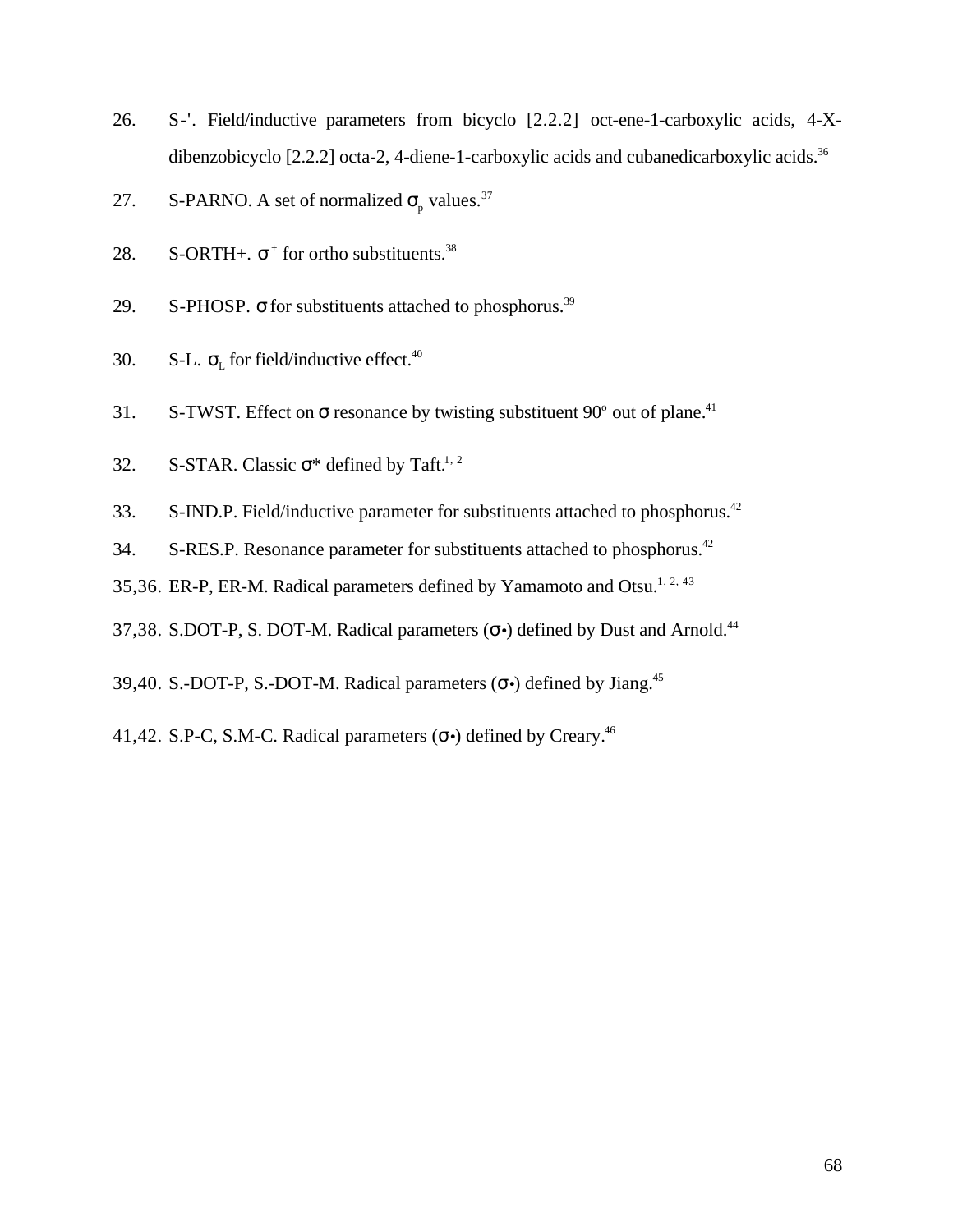#### **XII. Notes on the Use of Substituent Parameters**

The electronic parameters for aromatic substituents, , <sup>+</sup>, have been developed and extensively tested over the last 40 years. The 'normal' electronic parameter is used when there is not significant through resonance (*i.e.,* direct resonance between a substituent conjugated with the reaction center.) The parameter **business** the direct resonance is involved in the delocalization of a negative charge: *i.e.*,  $0 > N$   $\left(\frac{N}{N}\right)$  or  $N = \left(\frac{N}{N}\right) = 0$ , while  $\left(\frac{N}{N}\right)$  is used when delocalization of a positive charge is involved: х + «\_}−он ——<del>></del> х-х\_\_}=о - <sub>н</sub> H . Surprisingly,  $+$ serves very well to correlate radical reactions.<sup>9</sup> In fact, it is more generally useful to detect and correlate radical reactions than parameters formulated expressly for this purpose (  $\cdot$  and  $E_R$ )<sup>9</sup>. Those inexperienced in physical organic chemistry should test all three. In fact experienced researchers are sometimes surprised by unexpected results that shed light on the underlying reaction mechanism. A serious problem is the high collinearity among these parameters that most be minimized by careful substituent selection. For example, there are 199 substituents for  $\sigma$ <sub>p</sub> and p <sup>+</sup> for which  $r^2 = 0.878$ . However, this collinearity can be greatly reduced by the proper selection of substituents. In the case of  $_{p}$  and  $_{p}$  where 196 values are available for both types of substituents correlation is also high  $r^2 = 0.829$ . Of course, meta substituents are not conjugated with a reaction center so that  $\mu_{m}$  m m **-** .

For reactions with aliphatic systems where resonance is not involved two so-called field/inductive parameters are available  $\phi$  and  $\phi$ . Sometimes one gives a somewhat better answer than the other. \* may contain a small component associated with steric effects. The correlation between these parameters is also high  $r^2 = 0.856$  for 366 substituents for which both values are known. F is a field/inductive parameter for aromatic systems. It is most commonly tested in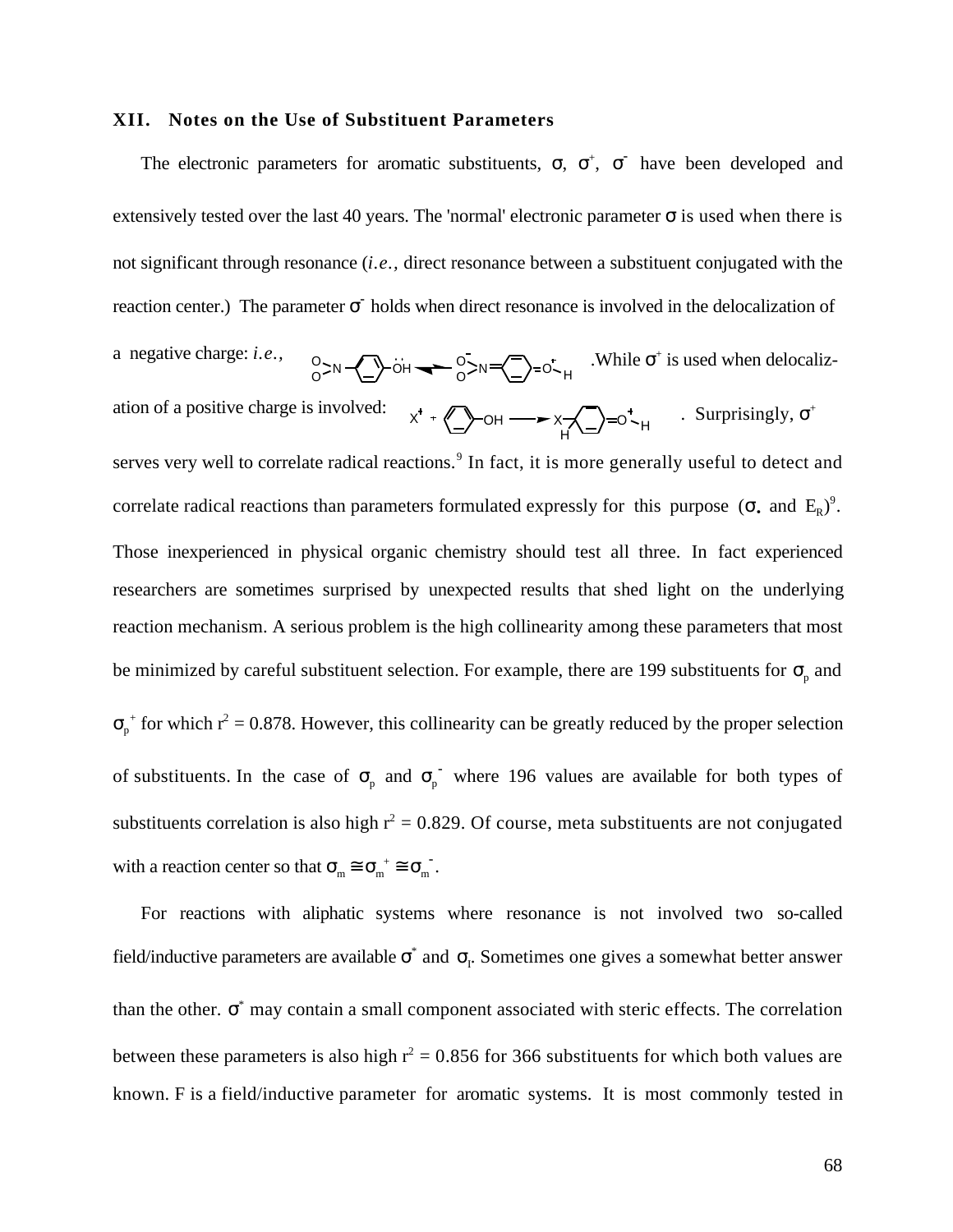combination with one of the aromatic parameters and a steric parameter for substituents ortho to a reaction center.

The commonly used steric parameters are Es, B1, B5, L and MR. Es is the classic steric parameter defined from ester hydrolysis by Taft. It is somewhat comparable to B1, however for 147 substituents common to both series  $r^2$  is only 0.3. But the low collinearity is the result of including large bulky substituents in the comparison. The collinearity is much higher with the smaller commonly used groups. B1, B5 and L are calculated parameters. B1 is used for steric effects around the first atom in the substituents, B5 is bulk parameter and L is for the overall length. MR (molar refractivity) is essentially a measure of the overall bulk of a substituent. It is highly collinear with molar volume. Unless care is taken it may also be highly collinear with log P.

Of course, there are two major steric problems: intra- and inter- molecular and generally in biological systems one has no idea whether one or the other or both are involved. One of the great advantages of our system is that parameters can be very rapidly load for regression analysis and then using the **perm** utation command one can quickly sort the significant variables. All of the above parameters have been discussed in more detail and there uses illustrated.<sup>4</sup> A parameter that cannot be automatically loaded is the indicator variable. These are often of considerable help. They are added by using the **edit set** command. Then one must take care to add the name of the new variable. Then a 1 or 0 is added for the presence or absence of the feature under consideration. In adding valves for substituents that cannot be autoloaded care must be taken not to overrun the space allowed for each line. When this is done, a marker is shown on the far right of the screen. This must be removed by moving the cursor away from the last value and using delete until the marker disappears.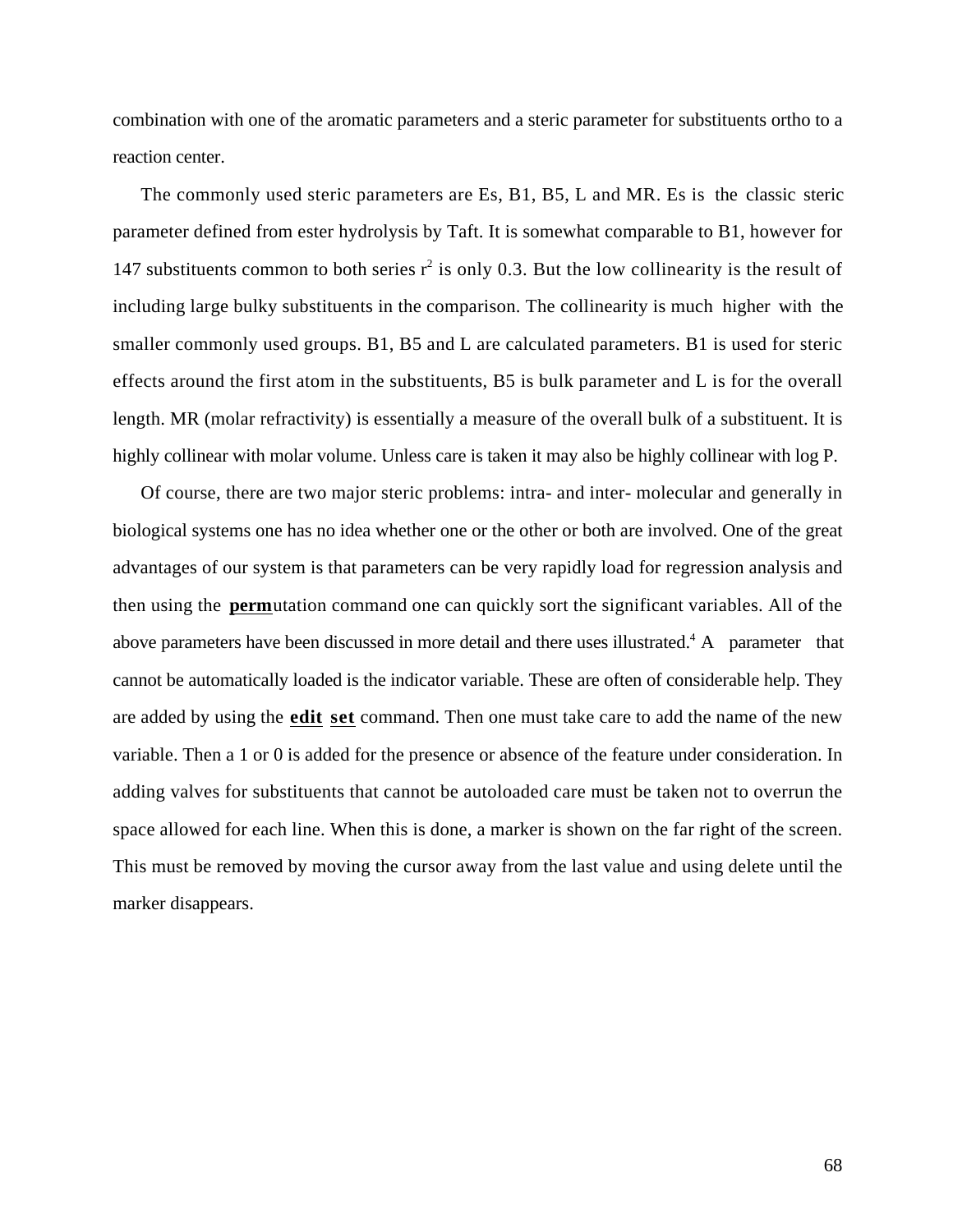#### **XIII. QSAR and Combinatorial Synthesis**

The almost infinite possible variation in the structure of organic chemicals presents the drug designer or the toxicologist with overwhelming possibilities. For example, we noted in 1979<sup>6</sup> that if one were to substitute all seven positions on the quinoline ring, with (at that time) the number of well characterized substituents (166), there would be approximately 3.5 X  $10^{15}$  possible derivatives. Combinatorial synthesis has greatly magnified the problem as Brown and Martin have shown. They note that if one were to start with 360 commercially available precursors for  $R_1$  and 259 for  $R_2$  and if one were to select 100  $R_1$ 's and 100  $R_2$ 's for the production of 10,000 compounds by combination of the  $R_1$  and  $R_2$  precursors the number of possibilities would be 2.5  $X$  10<sup>164</sup>. To provide perspective for the size of such a number, they note that the age of the universe in seconds is about  $10^{17}$  and its size is  $10^{108}$  è <sup>3</sup>.

Combinatorial synthesis is booming in tandem with the stock market! Although the approach outlined in this manual is not designed to expedite the random search for new leads it does have some features that may be of help. There are hundreds of QSAR that are based on trivial numbers of data by combinatorial standards. These QSAR provide points of departure for combinatorial studies as well as old fashioned synthesis as mentioned in VI.

In undertaking the expense of designing, synthesis and testing of a large number of compounds it is very important to avoid property redundancy, the collinearity problem and to be sure that electronic, steric and hydrophobic data space is well covered. For example, electronic terms are found in 1,509 out of 6,300 bio QSAR and hydrophobic terms are found in 4,097. In what we would call a *conservative* approach to multicongener synthesis, starting with a highly active parent molecule (active at  $10^{-6}$  to  $10^{-9}$  M) the interest would be in substituents whose properties are known. The only way to do so at present is via groups with known substiuent constants. In section V. K, we have discussed this problem. In addition to substituent constants one could use calculated log P values as well. However we believe, despite their shortcomings, for substituents can often provide better insight. We have encountered hundreds of instances where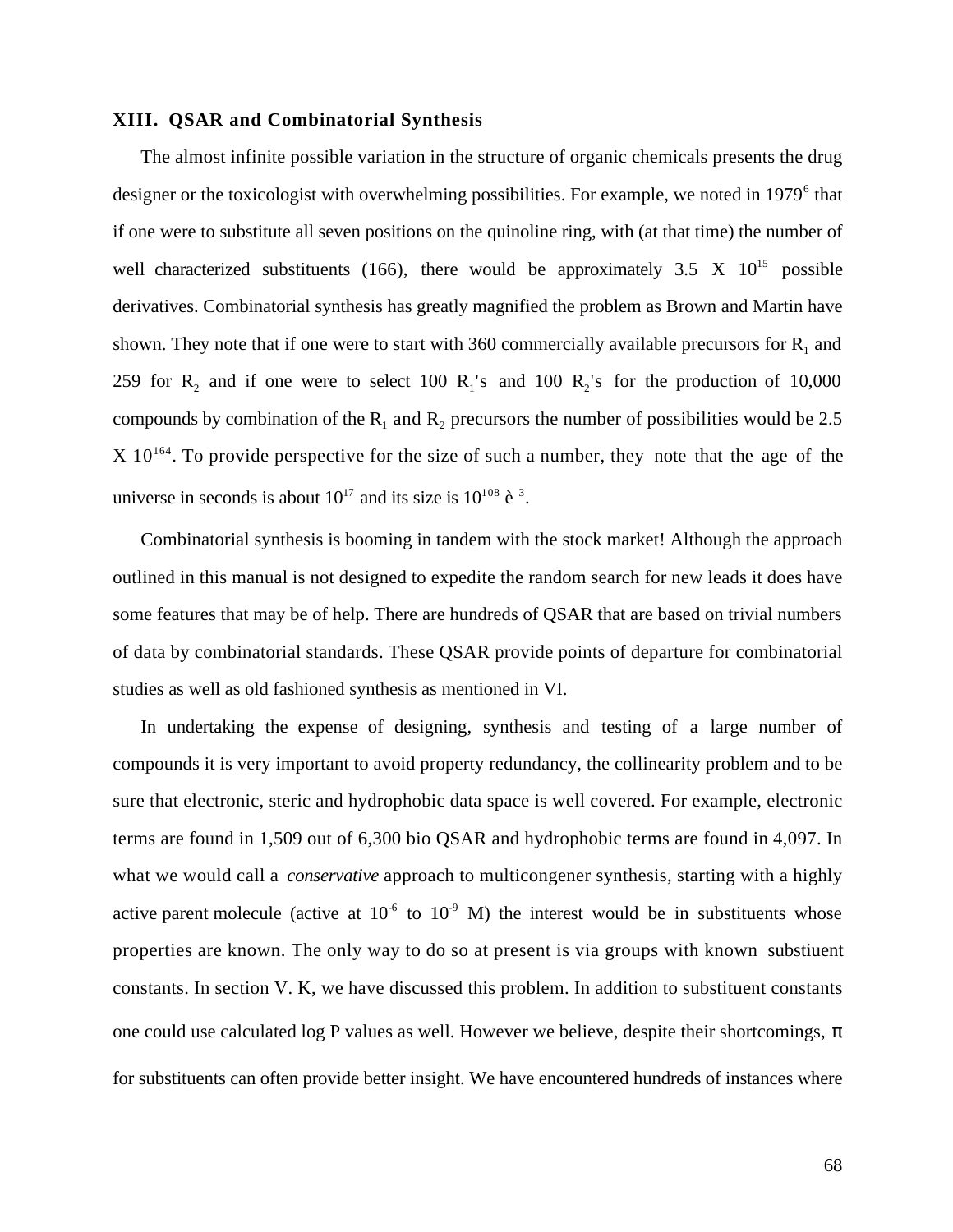only the hydrophobicity of one part of the molecule is important in the QSAR. One must calculate or measure log P for the parent and then limit the selection of values so that the log P range for the compounds to be prepared is reasonable. Rather few drugs have log P outside the range of -1 to  $5.^{48}$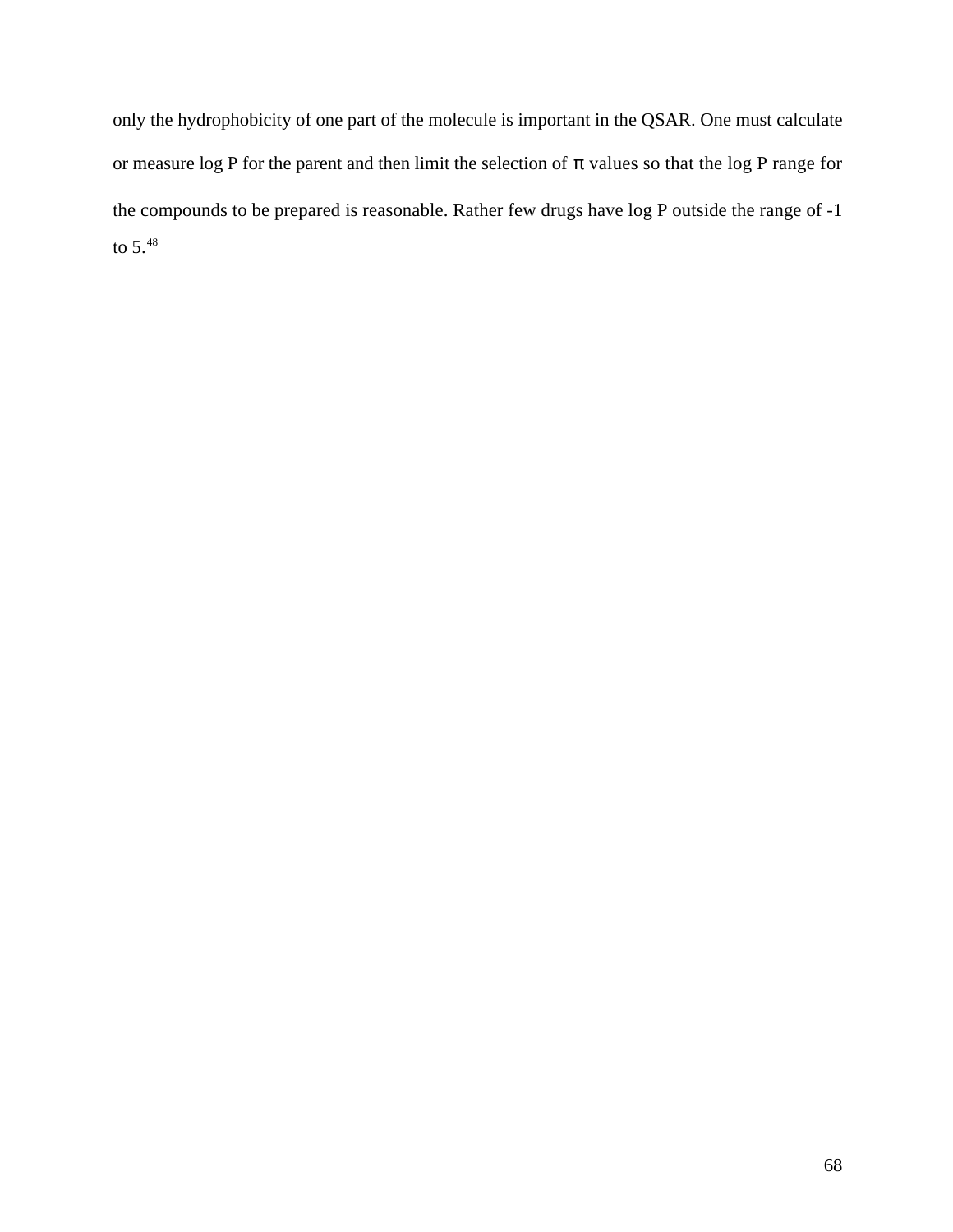## **XII. References**

- 1. Hansch, C.; Leo, A. *Exploring QSAR. Fundamentals and Applications in Chemistry and Biology*. American Chemical Society, 1995.
- 2. Hansch, C.; Leo, A. and Hoekman, D. *Exploring QSAR. Hydrophobic, Electronic and Steric Constants*. American Chemical Society, 1995.
- 3. Hansch, C.; Hoekman, D. and Gao, H. *Chem. Rev.* 1996, 96: 1045-1075.
- 4. Gao, H., Katzenellenbogen, J.A., Garg, R. and Hansch, C. *Chem. Rev.* 1999, 99: 723.
- 5. Hansch, C., Gao, H. and Hoekman, D. In, *Comparative QSAR* J. Devillers, Ed. Taylor and Francis, Washington D.C. 1997, p. 285-368.
- 6. Hansch, C. and Leo, A. *Substituent Constants for Correlation Analysis in Chemistry and Biology.* Wiley-Interscience, 1979, pp. 48.
- 7. Hansch, C. *Acc. Chem. Res.* 1993, 26: 147.
- 8. Hansch, C. and Gao, H. *Chem. Rev.* 1997, 97: 2995-3059.
- 9. Selassie, C.D.; Shusterman, A.J.; Kapur, S.; Verma, R.P.; Zhang, L. and Hansch, C. *J. Chem. Soc., Perkin Trans 2* 1999,
- 10. Garg, R.; Gupta, S.P.; Gao, H.; Babu, M.S.; Debnath, A.K. and Hansch, C. *Chem. Rev.* 1999, 99: .
- 11. Fujita, T. In, *Drug Design: Fact or Fantasy?.* G. Jolles and K.R.H. Wooldridge, Eds. Academic Press 1984, pp 17.
- 12. Fujita, T. in *Comprehensive Medicinal Chemistry, Vol. 4.* C. Ramsden, Ed., Pergamon, 1990.
- 13. Fujita, T. and Nishioka, T. *Prog. Phys. Org. Chem.* 1976, 12: 49.
- 14. Hansch, C.; Leo, A. and Taft, R.W. *Chem. Rev.* 1991, 91: 165.
- 15. Verloop, A., Hoogenstraaten, J. and Tipker, J., In, *Drug Design, Vol. VII*. E. J. Ariens, Ed., Academic Press, 1976, pp.165.
- 16. Hansch, C.; Bjorkroth, J.P. and Leo, A. *J. Pharm. Sci.* 1987, 76: 663.
- 17. Ref. 4, pp.392.
- 18. Debnath, A.K.; Shusterman, A.J.; deCompadre, R.L.L.; and Hansch, C. *Mutat. Res.* 1994, 305: 63.
- 19. Leo, A. *J. Chem. Rev.* 1993, 93: 1281.
- 20. Unger, S.H. and Hansch, C. *Prog. Phys. Org. Chem.* 1976, 12: 91.
- 21. Abraham, M.; and McGowan, J. *J. Chromatographia* 1987, 23: 243.
- 22. Selassie, C.D., DeSoyza, T.V., Rosario, M., Gao, H. and Hansch, C. *Chem. Biol. Inter.* 1998, 113: 175.
- 23. Smith, C.J., Hansch, C. and Morton, M.J. *Mutat. Res.* 1997, 379: 167.